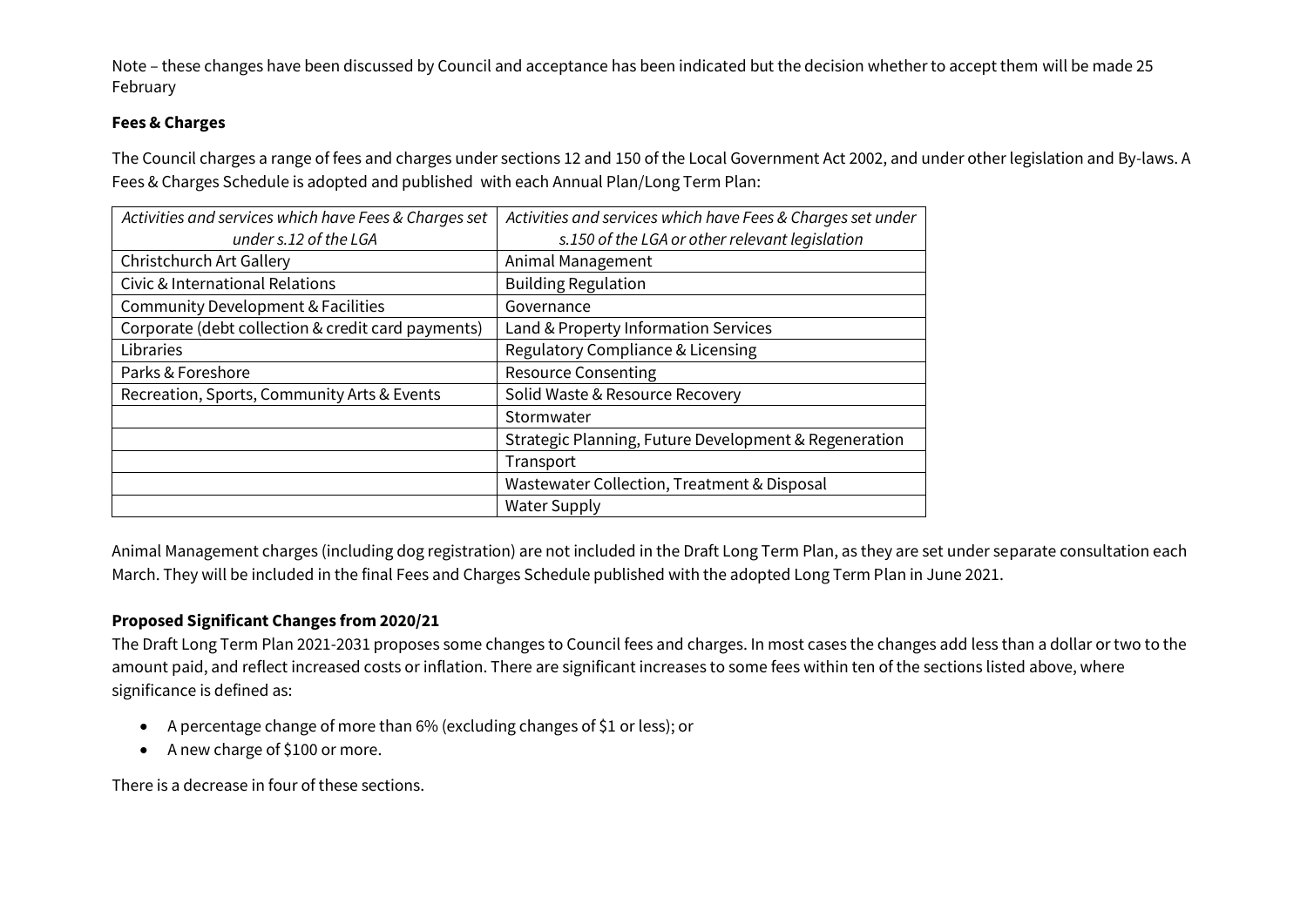These decreases and significant changes are described in the tables below.

#### **2021/22 Fees and charges**

#### **Decreases of more than 6% (excluding those of \$1.00 or less)**

| Area                                              | Item                                                                                                                                             | Change                                                                | <b>Explanation</b>                                                                                                                                   |
|---------------------------------------------------|--------------------------------------------------------------------------------------------------------------------------------------------------|-----------------------------------------------------------------------|------------------------------------------------------------------------------------------------------------------------------------------------------|
| Recreation, Sports, Community,<br>Arts and Events | Suburban Pools Lyttelton<br>$\bullet$<br>(Norman Kirk Memorial Pools)<br>- Summer Pool Membership<br>(for access outside lifeguard<br>hours)     | Moving from \$160.00 to<br>$\bullet$<br>\$140.00, a decrease of 12.5% | Reducing to original rate as<br>$\bullet$<br>memberships decreased after<br>last increase.                                                           |
|                                                   | Suburban Pools Lyttelton<br>$\bullet$<br>(Norman Kirk Memorial Pools)<br>- End of Season Membership<br>(Feb to closing)                          | Moving from \$80.00 to \$70.00, a<br>$\bullet$<br>decrease of 12.5%   | Reduction to increase uptake in<br>membership from February<br>onwards. This takes into<br>account the reduction above.                              |
| Community Development and<br><b>Facilities</b>    | Community not for profit group<br>$\bullet$<br>(charges / takes fees / payment<br>from attendees) hires - larger<br>community spaces hourly rate | Moving from \$32.10 to \$30.00, a<br>decrease of 6.5%                 | Council facilities charging basis<br>has been simplified and fees<br>are set on the capacity of the<br>space irrelevant of the facility it<br>is in. |
|                                                   | Commercial<br>$\bullet$<br>business/private/celebration<br>hires - larger community<br>spaces hourly rate                                        | Moving from \$107.20 to \$80.00,<br>$\bullet$<br>a decrease of 25.4%  | Council facilities charging basis<br>has been simplified and fees<br>are set on the capacity of the<br>facility.                                     |
|                                                   | Commercial<br>$\bullet$<br>business/private/celebration<br>hires - smaller community<br>spaces hourly rate                                       | Moving from \$64.20 to \$35.00, a<br>$\bullet$<br>decrease of 45.5%   | Council facilities charging basis<br>has been simplified and fees<br>are set on the capacity of the<br>space irrelevant of the facility it<br>is in. |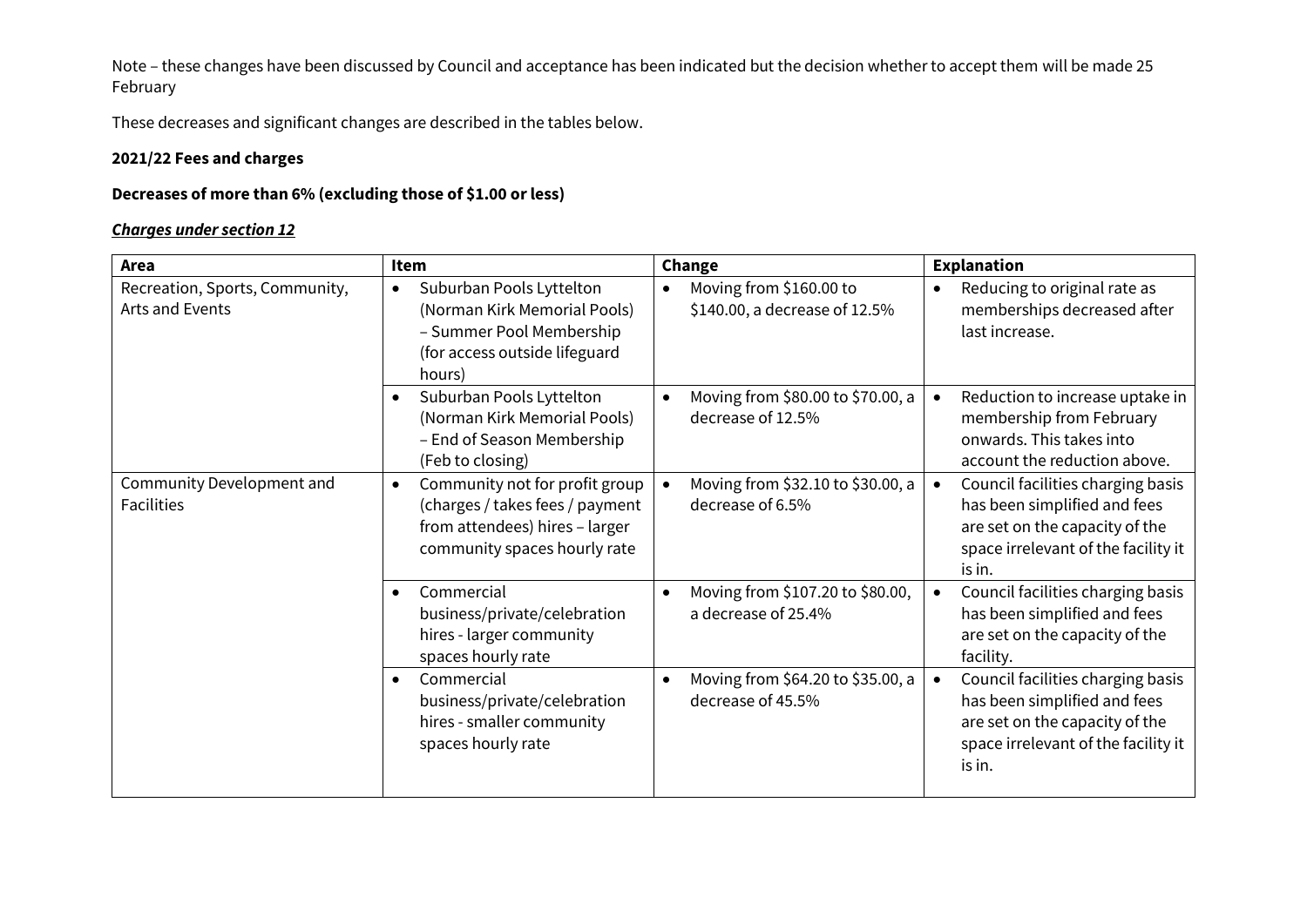| Community Development and<br><b>Facilities</b> | Commercial<br>٠<br>business/private/celebration<br>hires - Turanga - TSB Space<br>hourly rate               | Moving from \$204.00 to<br>\$140.00, a decrease of 31.4% | Decrease to make facility more<br>competitive.                                                                                                       |
|------------------------------------------------|-------------------------------------------------------------------------------------------------------------|----------------------------------------------------------|------------------------------------------------------------------------------------------------------------------------------------------------------|
|                                                | Commercial<br>business/private/celebration<br>hires - Turanga - TSB Space<br>plus Activity Room hourly rate | Moving from \$305.00 to<br>\$200.00, a decrease of 34.4% | Decrease to make facility more<br>competitive.                                                                                                       |
|                                                | Commercial<br>business/private/celebration<br>hires - other meeting rooms<br>hourly rate                    | Moving from \$64.20 to \$35.00, a<br>decrease of 45.5%   | Council facilities charging basis<br>has been simplified and fees<br>are set on the capacity of the<br>space irrelevant of the facility it<br>is in. |

| Area                                   | Item                                                                                                                                                       | Change                                                     | <b>Explanation</b>                                                 |
|----------------------------------------|------------------------------------------------------------------------------------------------------------------------------------------------------------|------------------------------------------------------------|--------------------------------------------------------------------|
| <b>Resource Consents</b>               | Land Use Application - Non<br>Notified Resource Consents-<br><b>Short Term Visitor</b><br>Accommodation (e.g Airbnb,<br>holiday home)                      | Moving from \$4,000.00 to<br>\$1,000.00, a decrease of 75% | Decrease to encourage<br>compliance.                               |
| Regulatory Compliance and<br>Licensing | Food Safety and Health<br>Licensing - Food Act 2014 Fees<br>and Charges - Renewal<br>Template Food Control Plan, 2<br>premises with same owner and<br>plan | Moving from \$561.00 to<br>\$341.70, a decrease of 39.1%   | To bring into line with general<br>food registration renewal fees. |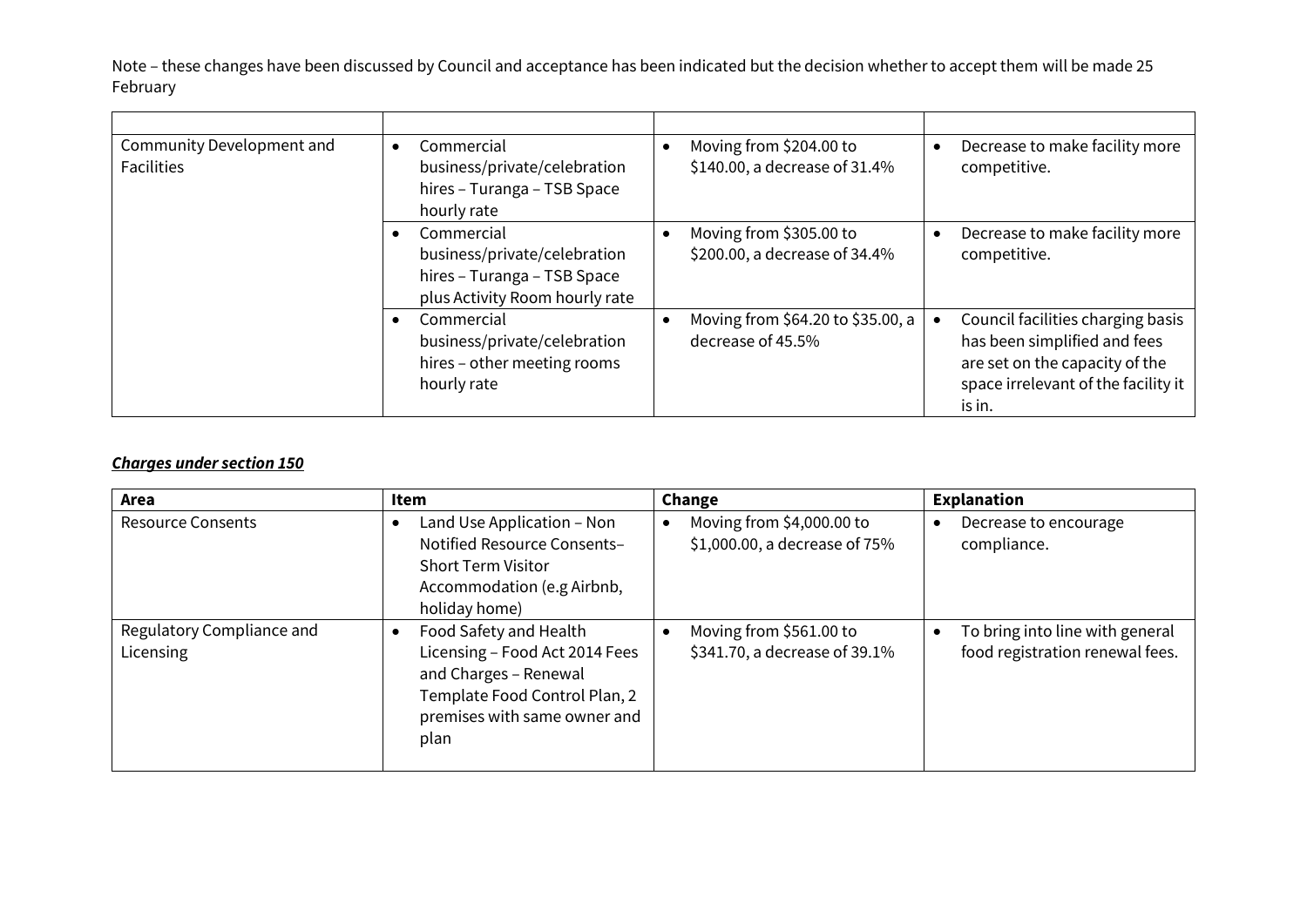| Regulatory Compliance and<br><b>Licensing</b> | Food Safety and Health<br>$\bullet$<br>Licensing - Food Act 2014 Fees<br>and Charges - Renewal<br>Template Food Control Plan, 3<br>or more premises with same<br>plan | Moving from \$836.40 to<br>$\bullet$<br>\$341.70, a decrease of 59.1%   | To bring into line with general<br>food registration renewal fees. |
|-----------------------------------------------|-----------------------------------------------------------------------------------------------------------------------------------------------------------------------|-------------------------------------------------------------------------|--------------------------------------------------------------------|
|                                               | Food Safety and Health<br>$\bullet$<br>Licensing - National<br>Programme - Renewal fee (2)<br>years)                                                                  | Moving from \$615.06 to<br>$\bullet$<br>\$341.70, a decrease of 44.4%   | To bring into line with other<br>food registration renewal fees.   |
|                                               | Food Safety and Health<br>$\bullet$<br>Licensing - National<br>Programme-Renewal fee (2)<br>years) 2 Premises operating<br>under same programme same<br>owner         | Moving from \$1,009.80 to<br>$\bullet$<br>\$341.70, a decrease of 66.2% | To bring into line with general<br>renewal fee.                    |
|                                               | National Programme - Renewal<br>$\bullet$<br>fee (2 years) 3 Premises<br>operating under same<br>programme same owner                                                 | Moving from \$1,505.52 to<br>$\bullet$<br>\$341.70, a decrease of 77.3% | To bring into line with general<br>renewal fee.                    |

## **Increases of more than 6% (excluding those of \$1.00 or less), and proposed new charges of \$100 or more.**

| Area                          | Item                                                     | Change                                                 | Explanation                                               |
|-------------------------------|----------------------------------------------------------|--------------------------------------------------------|-----------------------------------------------------------|
| Recreation, Sports, Community | He Puna Taimoana Private                                 | \$550.00                                               | This is a new fee for a new                               |
| Arts and Events               | Parties (minimum number of<br>50 pax)                    |                                                        | initiative.                                               |
|                               | Recreation Casual - Tumble<br>Times Concession Card x 10 | Moving from \$39.40 to \$43.20,<br>an increase of 9.6% | Increase price to be more in<br>line with current market. |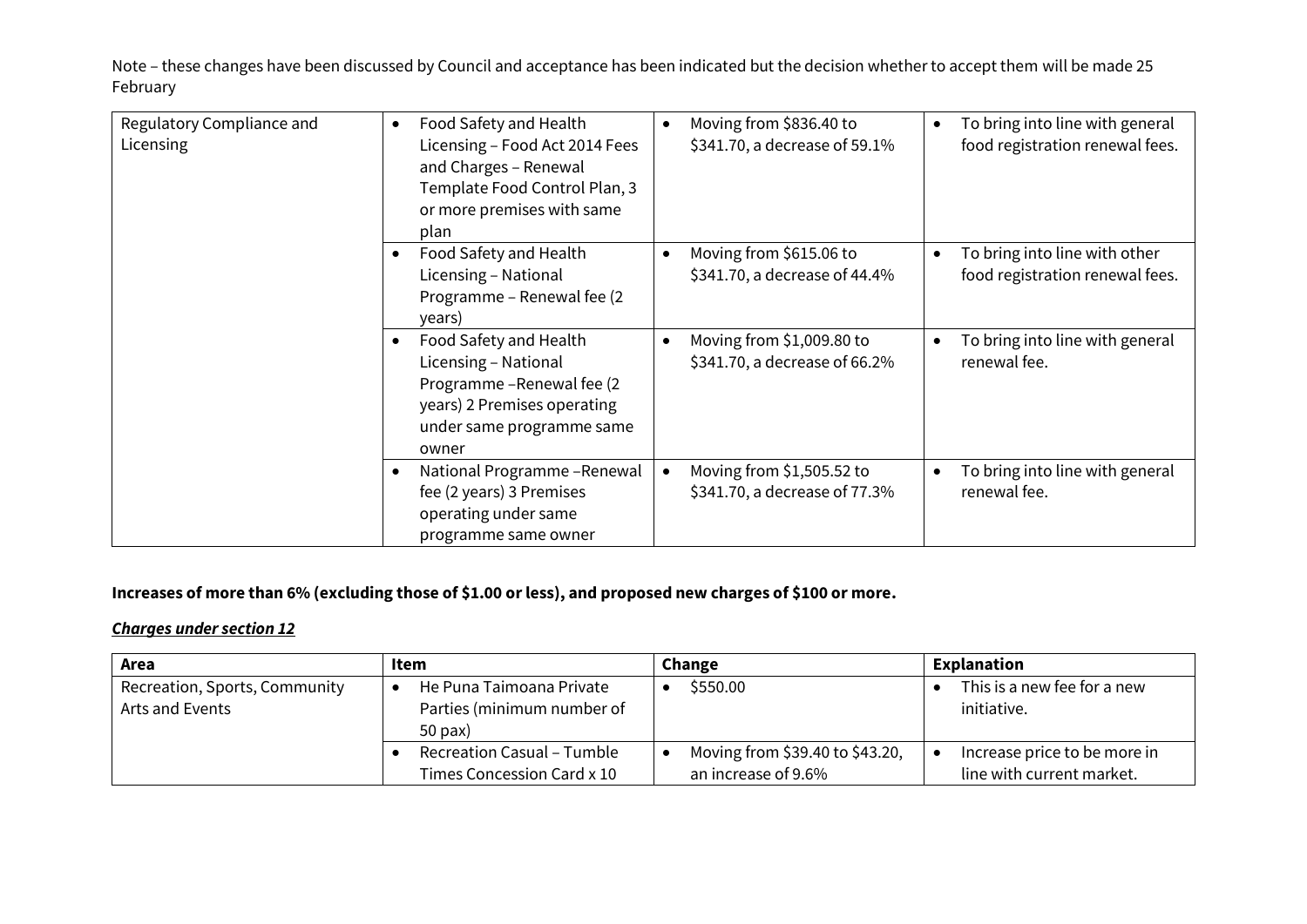| Recreation, Sports, Community<br>Arts and Events | Duvauchelle Holiday Park non<br>$\bullet$<br>powered site per night per<br>extra adult            | Moving from \$18.80 to \$20.00,<br>$\bullet$<br>an increase of 6.4%                       | New seasonal pricing<br>$\bullet$<br>introduced.                                                                  |
|--------------------------------------------------|---------------------------------------------------------------------------------------------------|-------------------------------------------------------------------------------------------|-------------------------------------------------------------------------------------------------------------------|
|                                                  | Duvauchelle Holiday Park<br>$\bullet$<br>annual site holder stay per<br>night - adult             | Moving from \$18.70 to \$20.00,<br>$\bullet$<br>an increase of 7%                         | Price still within affordable end<br>$\bullet$<br>of spectrum when<br>benchmarked against other<br>Holiday Parks. |
|                                                  | Duvauchelle Holiday Park Boat<br>$\bullet$<br>Parking - 12 months annual<br>site holder           | Moving from \$208.00 to<br>$\bullet$<br>\$225.00, an increase of 8.2%                     | Price still within affordable end<br>$\bullet$<br>of spectrum when<br>benchmarked against other<br>Holiday Parks. |
|                                                  | Spencer Beach Holiday Park<br>$\bullet$<br>tourist flat per night up to 2<br>guests               | Moving from maximum charge<br>$\bullet$<br>of \$127.40 to \$135.00, an<br>increase of 6%  | Price still within affordable end<br>of spectrum when<br>benchmarked against other<br>Holiday Parks.              |
|                                                  | Spencer Beach Holiday Park<br>$\bullet$<br>tourist flat per night per extra<br>child 3-15 years   | Moving from maximum charge<br>$\bullet$<br>of \$12.80 to \$14.00, an increase<br>of 9.4%  | Price still within affordable end<br>$\bullet$<br>of spectrum when<br>benchmarked against other<br>Holiday Parks. |
|                                                  | Spencer Beach Holiday Park<br>$\bullet$<br>standard cabin per night per<br>extra child 3-15 years | Moving from maximum charge<br>$\bullet$<br>of \$10.60 to \$12.00, an increase<br>of 13.2% | Price still within affordable end<br>$\bullet$<br>of spectrum when<br>benchmarked against other<br>Holiday Parks. |
|                                                  | Spencer Beach Holiday Park<br>$\bullet$<br>kitchen cabin per night per<br>extra child 3-15 years  | Moving from maximum charge<br>$\bullet$<br>of \$10.60 to \$12.00, an increase<br>of 13.2% | Price still within affordable end<br>of spectrum when<br>benchmarked against other<br>Holiday Parks.              |
|                                                  | Spencer Beach Holiday Park<br>$\bullet$<br>ensuite cabin per night up to 2<br>guests              | Moving from maximum charge<br>$\bullet$<br>of \$127.40 to \$135.00 and<br>increase of 6%  | Price still within affordable end<br>$\bullet$<br>of spectrum when<br>benchmarked against other<br>Holiday Parks. |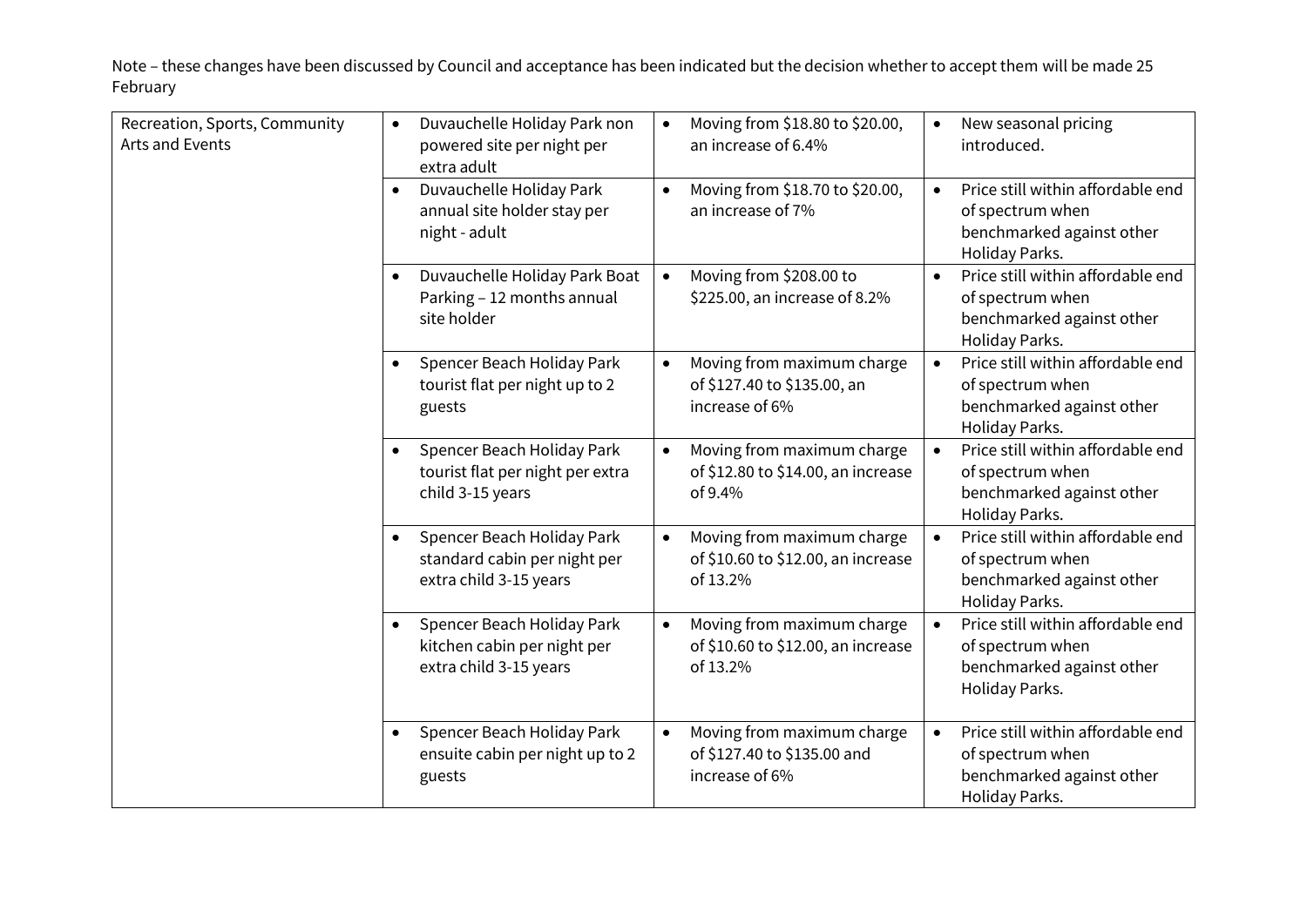| Recreation, Sports, Community<br>Arts and Events | Spencer Beach Holiday Park<br>$\bullet$<br>non powered site per night per<br>extra child 3-15 years                                                              | Moving from maximum charge<br>$\bullet$<br>of \$10.60 to \$12.00, an increase<br>of 13.2% | Price still within affordable end<br>of spectrum when<br>benchmarked against other<br>Holiday Parks.                                                              |
|--------------------------------------------------|------------------------------------------------------------------------------------------------------------------------------------------------------------------|-------------------------------------------------------------------------------------------|-------------------------------------------------------------------------------------------------------------------------------------------------------------------|
|                                                  | Spencer Beach Holiday Park<br>$\bullet$<br>powered site per night per<br>extra child 3-15 years                                                                  | Moving from maximum charge<br>$\bullet$<br>of \$10.60 to \$12.00, an increase<br>of 13.2% | Price still within affordable end<br>of spectrum when<br>benchmarked against other<br>Holiday Parks.                                                              |
|                                                  | Spencer Beach Holiday Park<br>$\bullet$<br>powered site 2 adult weekly<br>rate (long stay guests)                                                                | Moving from \$191.40 to<br>$\bullet$<br>\$205.00, an increase of 7.1%                     | Price still within affordable end<br>$\bullet$<br>of spectrum when<br>benchmarked against other<br>Holiday Parks.                                                 |
| Community Development and<br><b>Facilities</b>   | <b>Community facilities</b><br>$\bullet$<br><b>Community Group (community</b><br>benefit no attendee charge)<br>hires of smaller community<br>spaces hourly rate | Moving from \$12.50 to \$15.00,<br>$\bullet$<br>an increase of 20%                        | Council facilities charging basis<br>$\bullet$<br>has been simplified and fees<br>are set on the capacity of the<br>space irrelevant of the facility it<br>is in. |
|                                                  | <b>Extended Event Hire</b><br>$\bullet$<br>Private/Celebration event - The<br>Gaiety weekend rate                                                                | \$550.00<br>$\bullet$                                                                     | New fee to encourage this<br>community space for weekend<br>celebration bookings.                                                                                 |
|                                                  | <b>Extended Event Hire</b><br>$\bullet$<br>Commercial Business event -<br>The Gaiety daily rate                                                                  | \$550.00<br>$\bullet$                                                                     | New fee to encourage this<br>community space for business<br>bookings.                                                                                            |
|                                                  | <b>Community Group meeting</b><br>$\bullet$<br>room hire - staffing hourly<br>charge as requested                                                                | Moving from \$66.00 to \$70.00<br>$\bullet$<br>hourly, an increase of 6.1%                | Increase reflects actual staff<br>costs.                                                                                                                          |
|                                                  | Community not for profit<br>$\bullet$<br>group(charges / takes fees /<br>payment from attendees) hires<br>of - Turanga - TSB Space<br>hourly rate                | Moving from \$51.00 to \$104.00<br>$\bullet$<br>hourly, an increase of 103.9%             | To be aligned with other<br>$\bullet$<br>community facilities.                                                                                                    |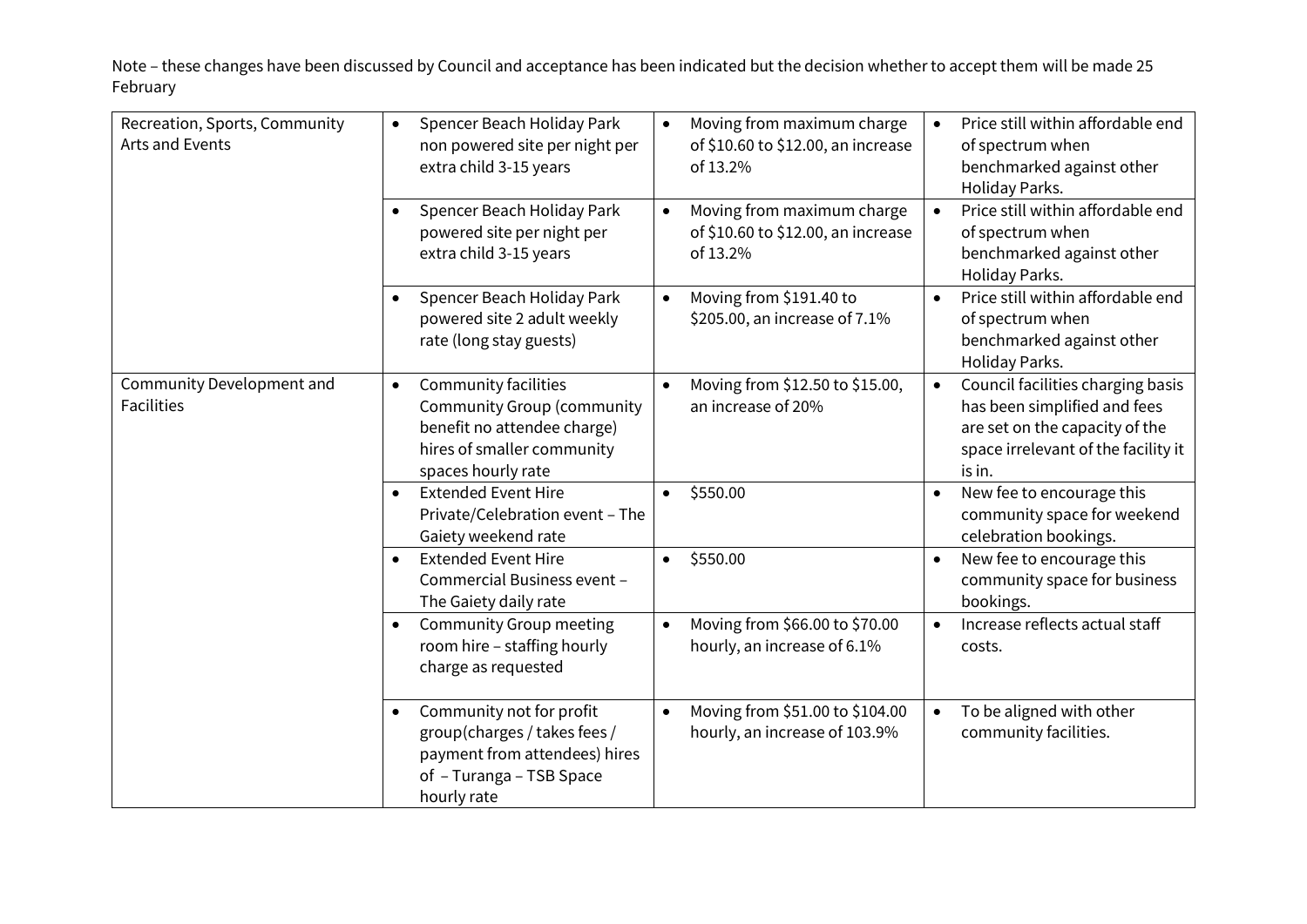| Community Development and<br><b>Facilities</b> | Community not for profit<br>$\bullet$<br>group(charges / takes fees /<br>payment from attendees) hires<br>of - Turanga - Activity Room<br>hourly rate                | Moving from \$31.00 to \$52.00,<br>an increase of 67.7%       | To be aligned with other<br>community facilities.     |
|------------------------------------------------|----------------------------------------------------------------------------------------------------------------------------------------------------------------------|---------------------------------------------------------------|-------------------------------------------------------|
|                                                | Community not for profit<br>$\bullet$<br>group(charges / takes fees /<br>payment from attendees) hires<br>of - Turanga - TSB Space plus<br>Activity Room hourly rate | Moving from \$82.00 to \$125.00,<br>an increase of 52.4%      | To be aligned with other<br>community facilities.     |
|                                                | Community not for profit<br>$\bullet$<br>group(charges / takes fees /<br>payment from attendees) hires<br>of - Turanga - Spark Place<br>hourly rate                  | Moving from \$31.00 to \$52.00,<br>an increase of 67.7%       | To be aligned with other<br>community facilities.     |
|                                                | Community not for profit<br>$\bullet$<br>group(charges / takes fees /<br>payment from attendees)<br>meeting room hire - staffing<br>hourly charge as requested       | Moving from \$66.00 to \$70.00<br>hourly, an increase of 6.1% | Increase reflects actual staff<br>costs.              |
|                                                | Commercial<br>$\bullet$<br>business/private/celebration<br>hires -- Turanga - TSB Space<br>daily rate                                                                | \$900.00<br>$\bullet$                                         | New discounted rate for all day<br>$\bullet$<br>hire. |
|                                                | Commercial<br>$\bullet$<br>business/private/celebration<br>hires - Turanga - Activity Room<br>daily rate                                                             | \$600.00<br>$\bullet$                                         | New discounted rate for all day<br>$\bullet$<br>hire. |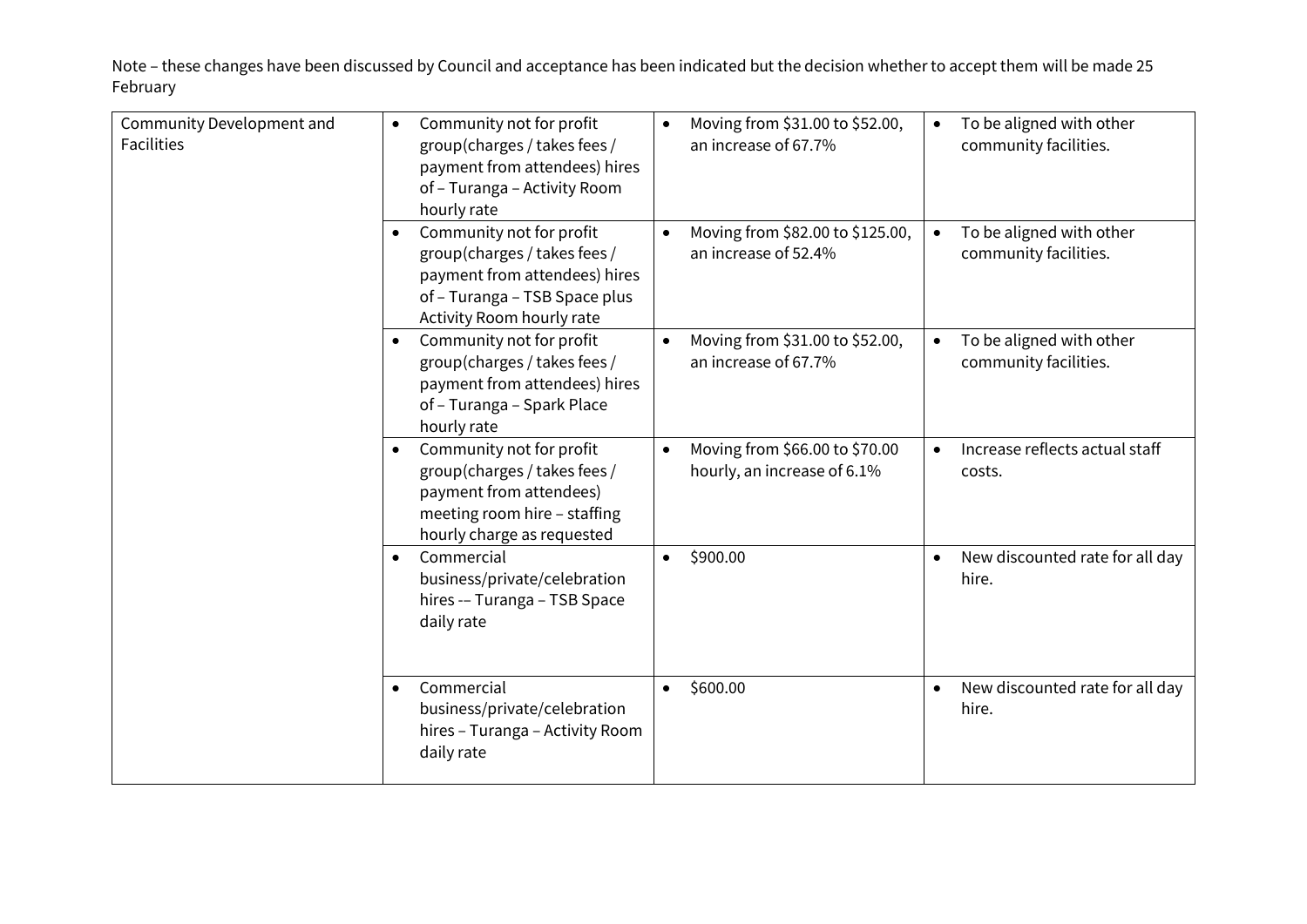| Community Development and<br><b>Facilities</b> | Commercial<br>$\bullet$<br>business/private/celebration<br>hires - Turanga - TSB Space<br>plus Activity Room daily rate   | \$1,200.00<br>$\bullet$                                                     | New discounted rate for all day<br>hire.                                                                             |
|------------------------------------------------|---------------------------------------------------------------------------------------------------------------------------|-----------------------------------------------------------------------------|----------------------------------------------------------------------------------------------------------------------|
|                                                | Commercial<br>$\bullet$<br>business/private/celebration<br>hires - Turanga - Spark Place<br>daily rate                    | \$600.00<br>$\bullet$                                                       | New discounted rate for all day<br>hire.                                                                             |
|                                                | Commercial<br>$\bullet$<br>business/private/celebration<br>hires - staffing hourly charge as<br>requested                 | Moving from \$120.00 to<br>$\bullet$<br>\$140.00, an increase of 16.7%      | Increase reflects actual staff<br>costs.                                                                             |
| Libraries                                      | Urgent interloan - full charge<br>$\bullet$<br>per item                                                                   | Moving from \$30.00 to \$40.00,<br>$\bullet$<br>an increase of 33.3%        | Fee has not changed since<br>2010/11.                                                                                |
| Christchurch Art Gallery                       | Gallery Tour charges pre<br>$\bullet$<br>booked group tours per adult                                                     | Moving from \$5.00 to \$10.00, an<br>$\bullet$<br>increase of 100%          | Price increase is to reflect time<br>and knowledge of volunteer<br>guide.                                            |
|                                                | Akaroa Museum - Family<br>$\bullet$<br>history, genealogical enquiry<br>additional work per hour after<br>initial enquiry | Moving from \$30.00 to \$60.00<br>$\bullet$<br>per hour an increase of 100% | Price increase raised to bring<br>charge in line with services<br>provided by similar<br>institutions.               |
| Parks and Foreshore                            | Events and Park Hire -<br>$\bullet$<br><b>Commercial and Private Events</b><br>$10,001+$ people                           | Moving from \$1,064.00 to<br>$\bullet$<br>\$1,500.00, an increase of 41%    | Increase to align to market<br>price in other cities and to<br>cover additional costs of<br>damage after big events. |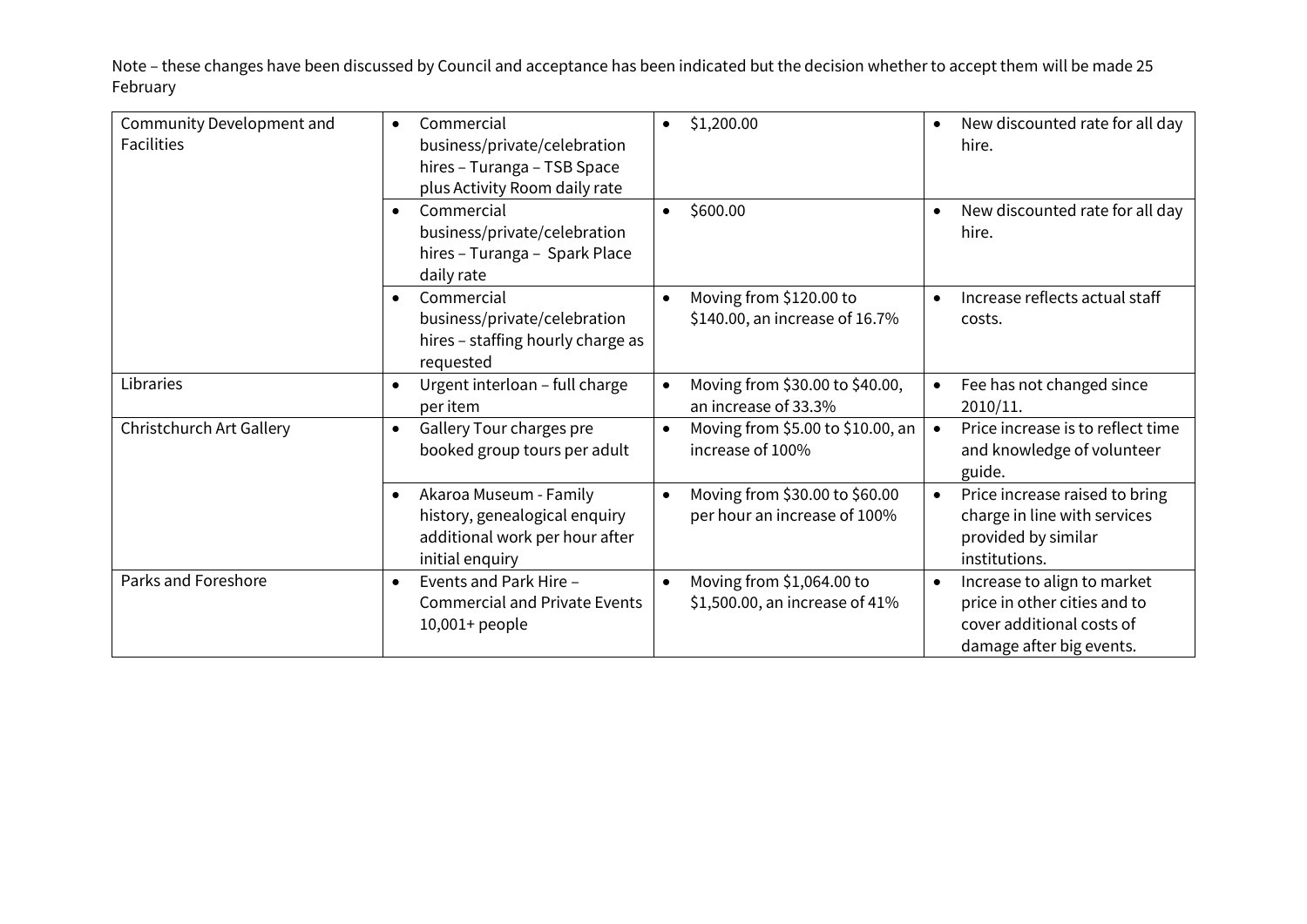| Area      | Item                                                                                                                                          | Change                                                                      | <b>Explanation</b>                                                             |
|-----------|-----------------------------------------------------------------------------------------------------------------------------------------------|-----------------------------------------------------------------------------|--------------------------------------------------------------------------------|
| Transport | Lichfield Street Carpark rate<br>$\bullet$<br>per hour or part thereof (6am-<br>6pm Monday - Sunday)                                          | Moving from \$2.80 to \$4.00, an<br>$\bullet$<br>increase of 42.9%          | Increased charge is in line with<br>car park charges in other major<br>cities. |
|           | Art Gallery Carpark lost ticket<br>$\bullet$<br>charge (per 24 hour period)                                                                   | Moving from \$20.00 to \$40.00,<br>$\bullet$<br>increase of 100%            | Increased in line with hourly<br>rate.                                         |
|           | On Street Parking - 1 hour<br>parking meters per hour                                                                                         | Moving from \$3.10 to \$4.50 per<br>$\bullet$<br>hour, an increase of 45.2% | Increased in line with charges<br>in comparable cities.                        |
|           | On Street Parking - 2 hour<br>$\bullet$<br>parking meters per hour                                                                            | Moving from \$3.10 to \$4.50 per<br>$\bullet$<br>hour, an increase of 45.2% | Increased in line with hourly<br>rate.                                         |
|           | On Street Parking - meter<br>$\bullet$<br>hoods per day                                                                                       | Moving from \$21.40 to \$30.00,<br>$\bullet$<br>an increase of 40.2%        | Increased in line with hourly<br>$\bullet$<br>rate.                            |
|           | On Street Parking - meter<br>$\bullet$<br>hoods per month                                                                                     | Moving from \$310.00 to<br>$\bullet$<br>\$450.00, an increase from<br>45.2% | Increased in line with hourly<br>$\bullet$<br>rate.                            |
|           | On Street Parking - waiver of<br>$\bullet$<br>time limit restriction                                                                          | Moving from \$145.00 to<br>$\bullet$<br>\$210.00, an increase of 44.8%      | Increased in line with hourly<br>$\bullet$<br>rate.                            |
|           | On Street Parking - residential<br>$\bullet$<br>parking and residents<br>exemption permits                                                    | Moving from \$60.00 to \$100.00,<br>$\bullet$<br>an increase of 66.7%       | To align with updates to<br>$\bullet$<br>Parking Policy.                       |
|           | Corridor Access Request -<br>$\bullet$<br>Small Excavation -<br>Footpath/Berm/Vehicle<br>Crossing (up to 3 lineal metres<br>in any direction) | \$120.75<br>$\bullet$                                                       | New fee to replace old Corridor<br>$\bullet$<br>Access Request fees.           |
|           | Corridor Access Request -<br>$\bullet$<br>Small Excavation -<br>Carriageway (up to 3 lineal<br>metres in any direction)                       | \$241.50<br>$\bullet$                                                       | New fee to replace old Corridor<br>$\bullet$<br>Access Request fees.           |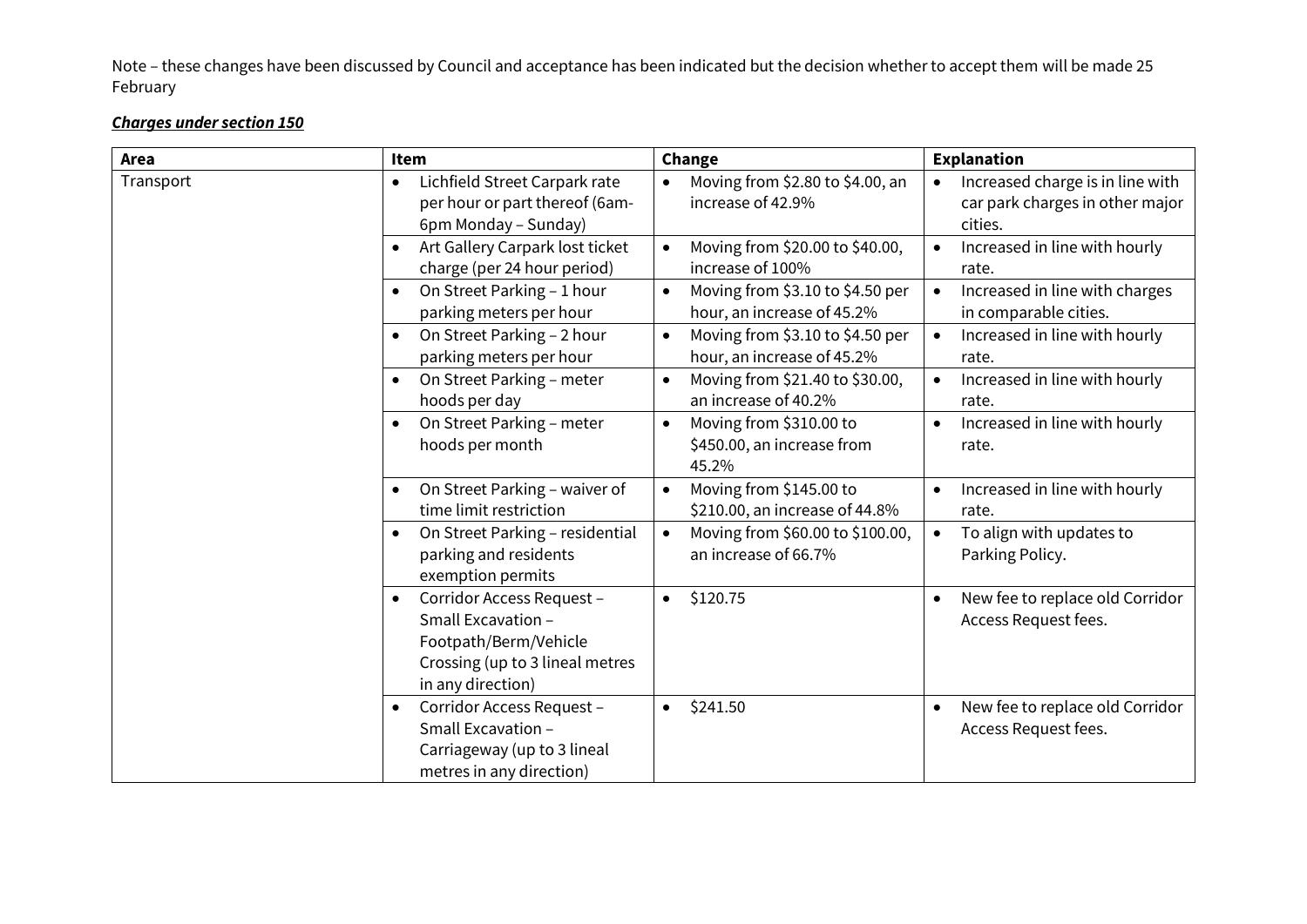| Corridor Access Request -<br>$\bullet$<br>Medium Excavation -<br>Footpath/Berm/Carriageway<br>(3 to 20 lineal metres in any<br>direction)                                          | \$442.75<br>$\bullet$   | New fee to replace old Corridor<br>Access Request fees.              |
|------------------------------------------------------------------------------------------------------------------------------------------------------------------------------------|-------------------------|----------------------------------------------------------------------|
| Corridor Access Request -<br>$\bullet$<br>Large Excavation -<br>Footpath/Berm/Carriageway<br>(over 20 lineal metres in any<br>direction)                                           | \$644.00<br>$\bullet$   | New fee to replace old Corridor<br>$\bullet$<br>Access Request fees. |
| Corridor Access Request -<br>$\bullet$<br><b>Excavation Global Permit -</b><br>Footpath/Berm/Carriageway<br>(small excavations only,<br>includes up 30 inspections)                | \$3,783.50<br>$\bullet$ | New fee to replace old Corridor<br>$\bullet$<br>Access Request fees. |
| <b>Corridor Manager Additional</b><br>$\bullet$<br>Activities - Detailed review of<br>application or revision<br>(including incomplete<br>applications). Includes up to 1<br>hour. | \$161.00<br>$\bullet$   | New fee to replace old Corridor<br>$\bullet$<br>Access Request fees. |
| <b>Corridor Manager Additional</b><br>$\bullet$<br>Activities - Walk-out / Site<br>audit. Includes up to 45<br>minutes on-site.                                                    | \$201.25<br>$\bullet$   | New fee to replace old Corridor<br>$\bullet$<br>Access Request fees. |
|                                                                                                                                                                                    |                         |                                                                      |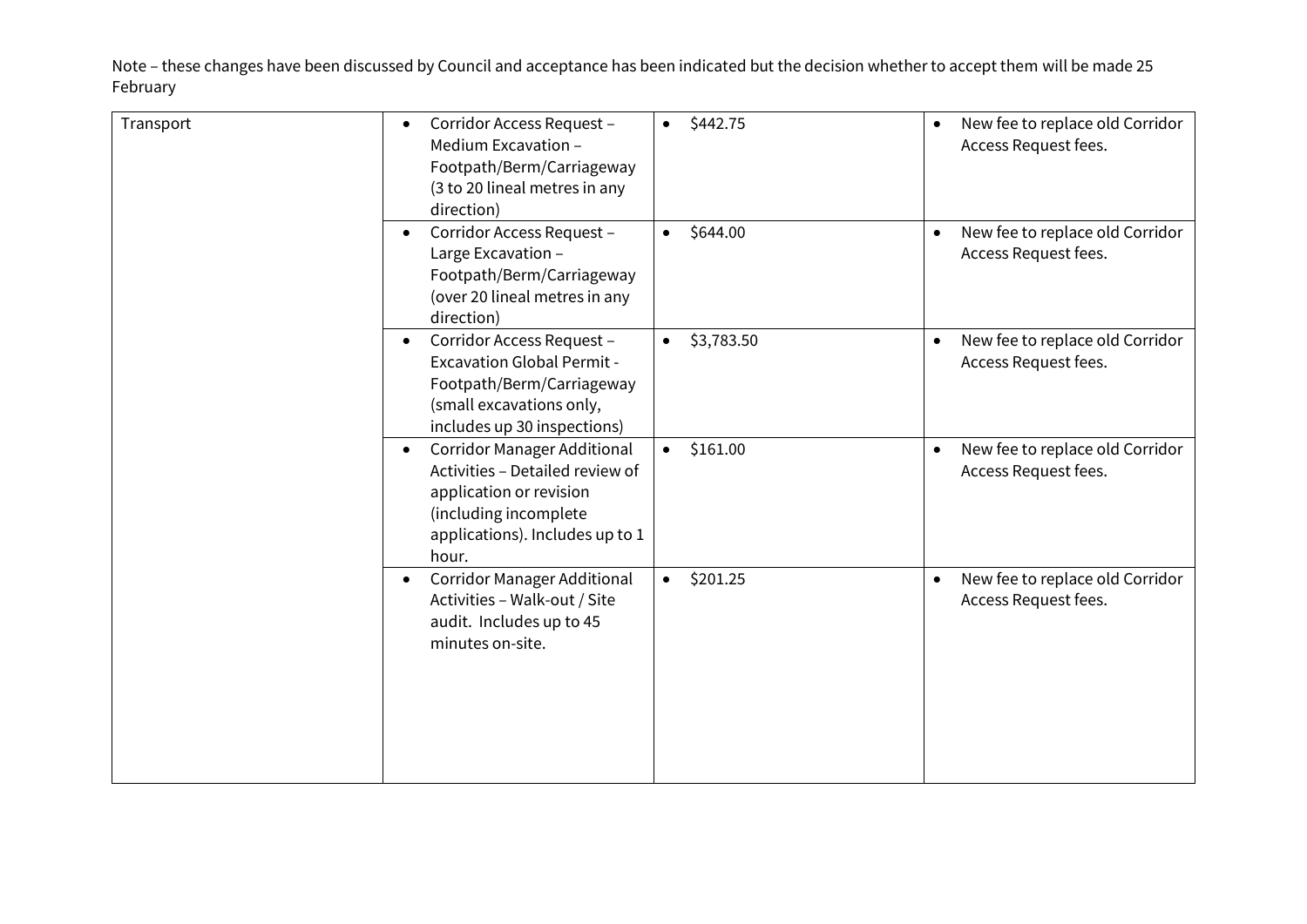| Transport | <b>Corridor Manager Additional</b><br>$\bullet$<br>Activities - Light investigation<br>(e.g. a ticket is raised in<br>relation to the work,<br>discussion from Corridor<br>manager required with public<br>and/or contractor). Includes<br>up to 1 hour. | \$161.00<br>$\bullet$                                                  | New fee to replace old Corridor<br>Access Request fees.                                                                                                    |
|-----------|----------------------------------------------------------------------------------------------------------------------------------------------------------------------------------------------------------------------------------------------------------|------------------------------------------------------------------------|------------------------------------------------------------------------------------------------------------------------------------------------------------|
|           | <b>Corridor Manager Additional</b><br>$\bullet$<br><b>Activities - Detailed</b><br>Investigation (H&S breach,<br>breach of Code/WAP/TMP<br>conditions). Includes up to 2<br>hours.                                                                       | \$322.00<br>$\bullet$                                                  | New fee to replace old Corridor<br>$\bullet$<br>Access Request fees.                                                                                       |
|           | <b>Corridor Manager Additional</b><br>$\bullet$<br><b>Activities - New Surface</b><br>Investigation (Excavation on<br>surface laid within 24 months)                                                                                                     | \$402.50<br>$\bullet$                                                  | New fee to replace old Corridor<br>$\bullet$<br>Access Request fees.                                                                                       |
|           | <b>Corridor Manager Additional</b><br>$\bullet$<br>Activities - Other costs -<br>including loss of warranty on<br>new surface                                                                                                                            | Actual cost incurred<br>$\bullet$                                      | New fee to replace old Corridor<br>$\bullet$<br>Access Request fees.                                                                                       |
|           | Road Controlling Authority<br>$\bullet$<br>Inspections - Inspection of<br>non-approved Traffic<br>Management methodology.                                                                                                                                | \$690.00<br>$\bullet$                                                  | New fee to cover situations<br>$\bullet$<br>where Traffic Management<br>Plans have been approved but<br>the contractor deploys a<br>different methodology. |
|           | Structures on Streets and<br>$\bullet$<br>Application Fees - Landscape<br>Features (retaining walls for<br>landscaping / private land<br>only)                                                                                                           | Moving from \$272.00 to<br>$\bullet$<br>\$500.00, an increase of 83.8% | Increase to reflect amount of<br>$\bullet$<br>staff time involved in<br>processing application.                                                            |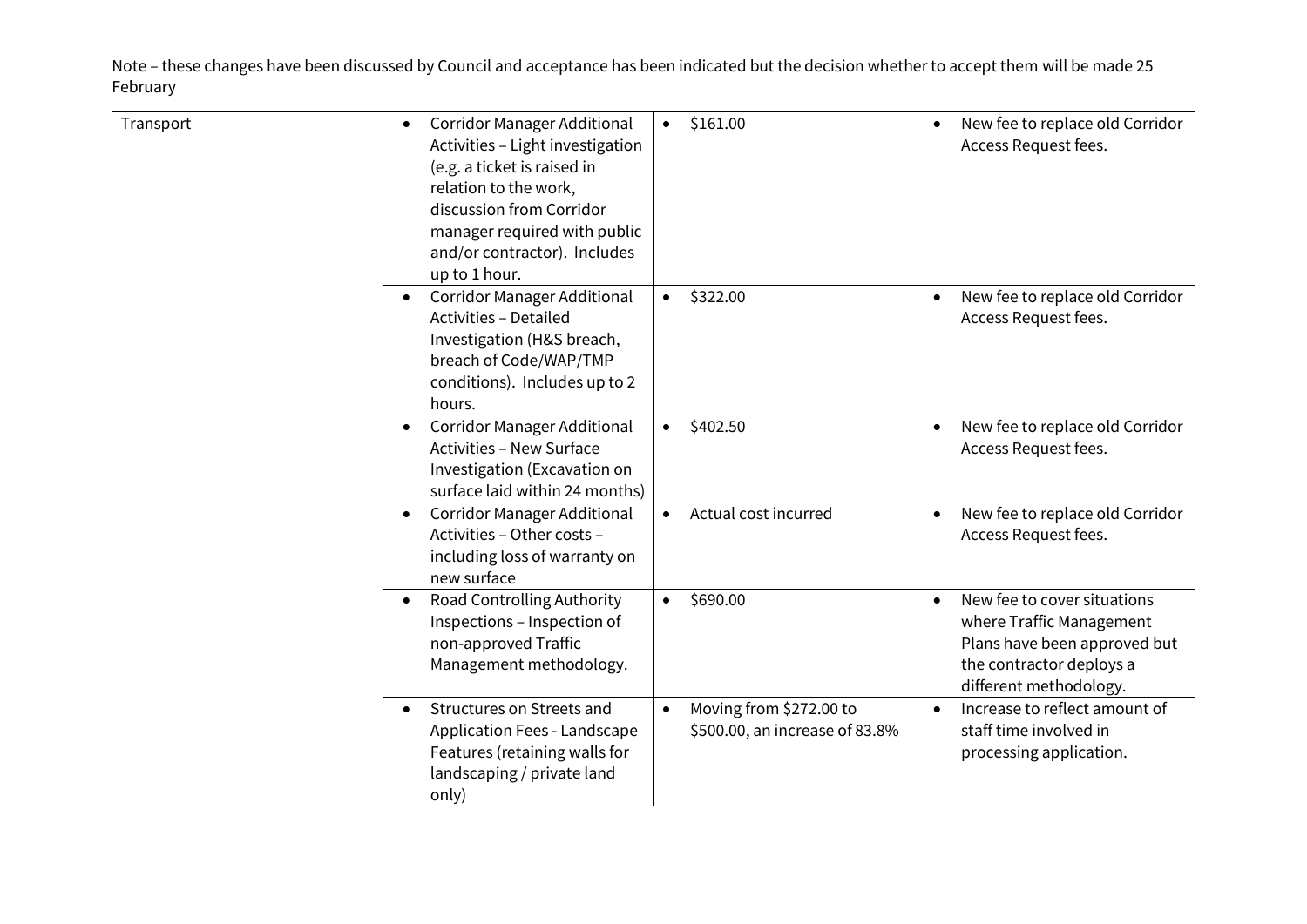| Transport | Structures on Streets and<br>$\bullet$<br><b>Application Fees - Retaining</b><br>walls for driveways (Board<br>approval not required)                        | Moving from \$272.00 to<br>$\bullet$<br>\$500.00, an increase of 83.8%   | Increase to reflect amount of<br>staff time involved in<br>processing application.              |
|-----------|--------------------------------------------------------------------------------------------------------------------------------------------------------------|--------------------------------------------------------------------------|-------------------------------------------------------------------------------------------------|
|           | Structures on Streets and<br>$\bullet$<br><b>Application Fees - Retaining</b><br>walls for driveways, parking<br>platforms etc. (Board<br>approval required) | Moving from \$679.00 to<br>$\bullet$<br>\$1,000.00, an increase of 47.3% | Increase to reflect amount of<br>$\bullet$<br>staff time involved in<br>processing application. |
|           | Structures on Streets and<br>$\bullet$<br>Application Fees -<br>Preparation/Transfer of lease<br>Document                                                    | Moving from \$409.00 to<br>$\bullet$<br>\$500.00, an increase of 22.2%   | Increase to reflect amount of<br>$\bullet$<br>staff time involved in<br>processing application. |
|           | Structures on Streets and<br>$\bullet$<br><b>Application Fees - Temporary</b><br>use of legal road - rate per<br>square metre per month                      | Moving from \$17.00 to \$50.00,<br>$\bullet$<br>an increase of 194.1%    | Increase to reflect amount of<br>$\bullet$<br>staff time involved in<br>processing application. |
|           | Structures on Streets and<br><b>Application Fees - Temporary</b><br>use of legal road - minimum<br>charge per month                                          | Moving from \$74.00 to \$200.00,<br>$\bullet$<br>an increase of 170.3%   | Increase to reflect amount of<br>staff time involved in<br>processing application.              |
|           | Structures on Streets and<br>$\bullet$<br>Application Fees - New street<br>name plate & post                                                                 | Moving from \$647.00 to<br>$\bullet$<br>\$1,000.00, an increase of 54.6% | Increase to reflect amount of<br>$\bullet$<br>staff time involved in<br>processing application. |
|           | Structures on Streets and<br>$\bullet$<br>Application Fees - Akaroa<br>sign frames - Annual fee per<br>name blade                                            | Moving from \$176.00 to<br>$\bullet$<br>\$300.00, an increase of 70.5%   | Increase to reflect amount of<br>$\bullet$<br>staff time involved in<br>processing application. |
|           | Road Stopping - Application<br>$\bullet$<br>fee (provides for an<br>evaluation of the application<br>by Council)                                             | Moving from \$647.00 to<br>$\bullet$<br>\$1,000.00, an increase of 54.6% | Increase to reflect amount of<br>$\bullet$<br>staff time involved in<br>processing application. |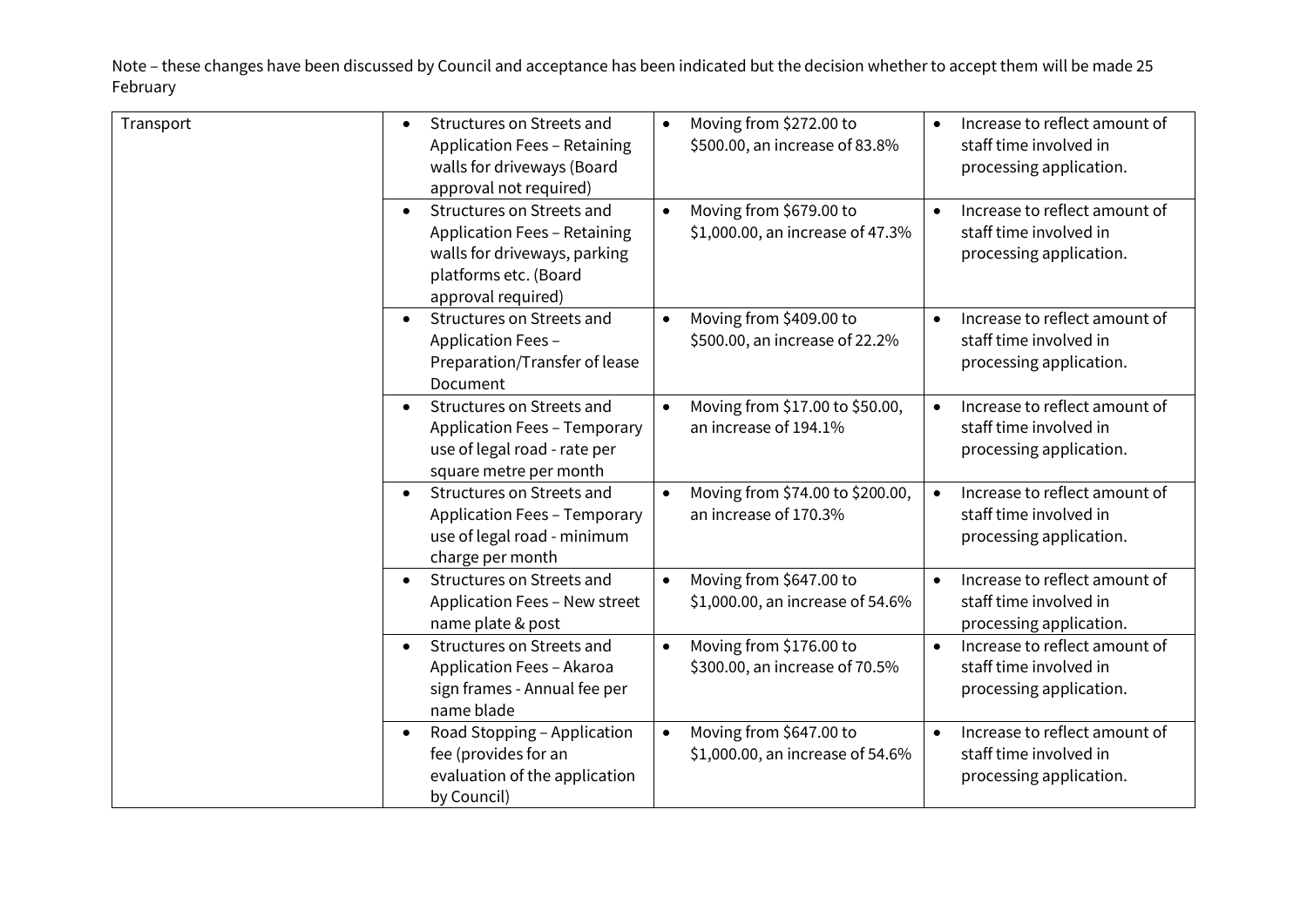| Transport | Road Stopping - Processing<br>$\bullet$<br>fee (following evaluation by<br>Council, if the applicant<br>wishes to proceed a non-<br>refundable minimum fee will<br>apply) | Moving from \$1,295.00 to<br>$\bullet$<br>\$1,500.00, an increase of 15.8% | Increase to reflect amount of<br>staff time involved in<br>processing application.  |
|-----------|---------------------------------------------------------------------------------------------------------------------------------------------------------------------------|----------------------------------------------------------------------------|-------------------------------------------------------------------------------------|
|           | Street Site Rentals - Garage<br>$\bullet$<br>Sites - Single (per annum)                                                                                                   | Moving from \$207.00 to<br>$\bullet$<br>\$220.00, an increase of 6.3%      | Increase to reflect amount of<br>$\bullet$<br>staff time involved in<br>processing. |
|           | Street Site Rentals - Garage<br>$\bullet$<br>Sites - Double (per annum)                                                                                                   | Moving from \$413.00 to<br>$\bullet$<br>\$450.00, an increase of 9%        | Increase to reflect amount of<br>$\bullet$<br>staff time involved in<br>processing. |
|           | Street Site Rentals - Air Space<br>$\bullet$                                                                                                                              | Moving from \$415.00 to<br>$\bullet$<br>\$450.00, an increase of 8.4%      | Increase to reflect amount of<br>$\bullet$<br>staff time involved in<br>processing. |
|           | Street Site Rentals -<br>$\bullet$<br>Temporary site rental -<br>development purposes - per<br>square metre per month                                                     | Moving from \$8.00 to \$9.00, an<br>increase of 12.5%                      | Increase to reflect amount of<br>$\bullet$<br>staff time involved in<br>processing. |
|           | Street Site Rentals -<br>$\bullet$<br>Temporary site rental for<br>development purposes<br>minimum charge per month                                                       | Moving from \$65.00 to \$70.00,<br>an increase of 7.7%                     | Increase to reflect amount of<br>staff time involved in<br>processing.              |
|           | Licences (Other) - Stall<br>٠<br>Licence                                                                                                                                  | Moving from \$86.00 to \$100.00,<br>$\bullet$<br>an increase of 16.3%      | Increase to reflect amount of<br>$\bullet$<br>staff time involved in<br>processing. |
|           | Licences (Other) - Mobile<br>$\bullet$<br>Shops                                                                                                                           | Moving from \$140.00 to<br>$\bullet$<br>\$150.00, an increase of 7.1%      | Increase to reflect amount of<br>$\bullet$<br>staff time involved in<br>processing. |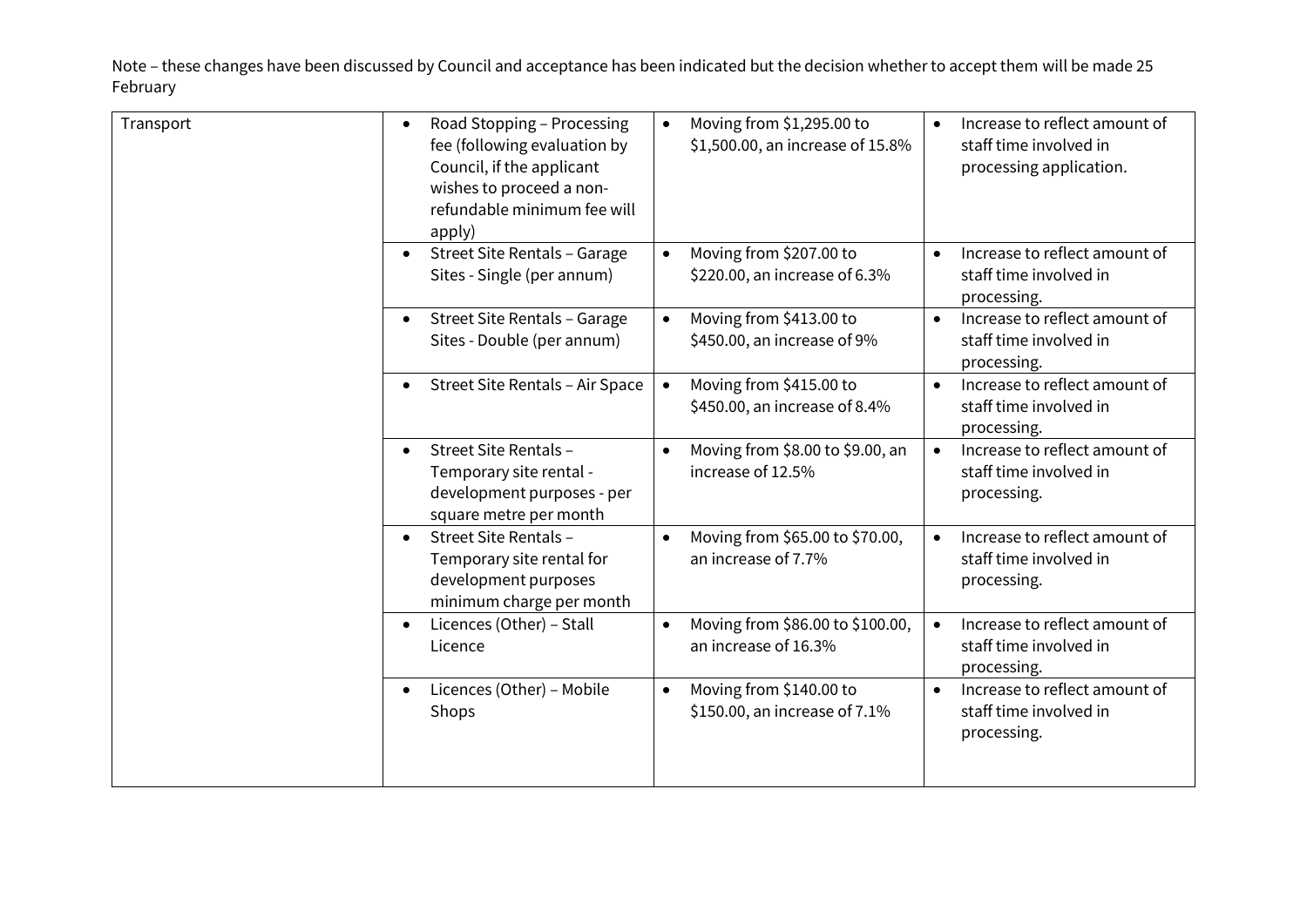| Water and Trade Waste Charges | <b>Treatment and Disposal Fees</b>              | Moving from \$46.46 to \$51.11,<br>$\bullet$ | Council approved 10%                     |
|-------------------------------|-------------------------------------------------|----------------------------------------------|------------------------------------------|
|                               | - Tankered Waste Fee (\$/m3)                    | an increase of 10%                           | increase.                                |
|                               | <b>Treatment and Disposal Fees</b><br>$\bullet$ | Moving from \$189.00 to<br>$\bullet$         | Council approved 10%                     |
|                               | - Trade Waste Annual Fee                        | \$207.90, an increase of 10%                 | increase.                                |
|                               | (permitted) - less than 1,245                   |                                              |                                          |
|                               | m3/yr and complies with                         |                                              |                                          |
|                               | Schedule 1A of the Trade                        |                                              |                                          |
|                               |                                                 |                                              |                                          |
|                               | Waste Bylaw 2015                                |                                              |                                          |
|                               | Water Supply - Over<br>$\bullet$                | Moving from \$215.25 to<br>$\bullet$         | Council approved 10%                     |
|                               | <b>Boundary/District Restricted</b>             | \$236.78, an increase of 10%                 | increase.                                |
|                               | Water Supply Unit (1000l/day)                   |                                              |                                          |
|                               | Water Supply - Disconnection<br>$\bullet$       | \$1,286.88<br>$\bullet$                      | New fee to recover costs of              |
|                               | of Water Meter/Supply (in                       |                                              | operating the network.                   |
|                               | carriage way) - per                             |                                              |                                          |
|                               | connection                                      |                                              |                                          |
|                               |                                                 |                                              |                                          |
|                               | Water Supply - Disconnection<br>$\bullet$       | \$336.69<br>$\bullet$                        | New fee to recover costs of<br>$\bullet$ |
|                               | of Water Meter/Supply (in                       |                                              | operating the network.                   |
|                               | footpath) - per connection                      |                                              |                                          |
|                               | Water Supply - Relocation of<br>$\bullet$       | \$1,282.90<br>$\bullet$                      | New fee to recover costs of<br>$\bullet$ |
|                               | Water Meter (within footpath                    |                                              | operating the network.                   |
|                               | of existing submain) - per                      |                                              |                                          |
|                               | connection                                      |                                              |                                          |
|                               | Water Supply - Site Block (due<br>$\bullet$     | \$260.46<br>$\bullet$                        | New fee to recover costs of<br>$\bullet$ |
|                               | to safety or access issues)                     |                                              | operating the network.                   |
|                               | Water Supply - Annual<br>$\bullet$              | \$150.00<br>$\bullet$                        | New fee to recover costs of<br>$\bullet$ |
|                               | <b>Backflow Prevention Device</b>               |                                              |                                          |
|                               |                                                 |                                              | operating the network.                   |
|                               | testing (per device, per visit) -               |                                              |                                          |
|                               | <b>Business Hours</b>                           |                                              |                                          |
|                               | Water Supply - Annual<br>$\bullet$              | \$250.00<br>$\bullet$                        | New fee to recover costs of<br>$\bullet$ |
|                               | <b>Backflow Prevention Device</b>               |                                              | operating the network.                   |
|                               | testing (per device, per visit) -               |                                              |                                          |
|                               | <b>After Hours</b>                              |                                              |                                          |
|                               |                                                 |                                              |                                          |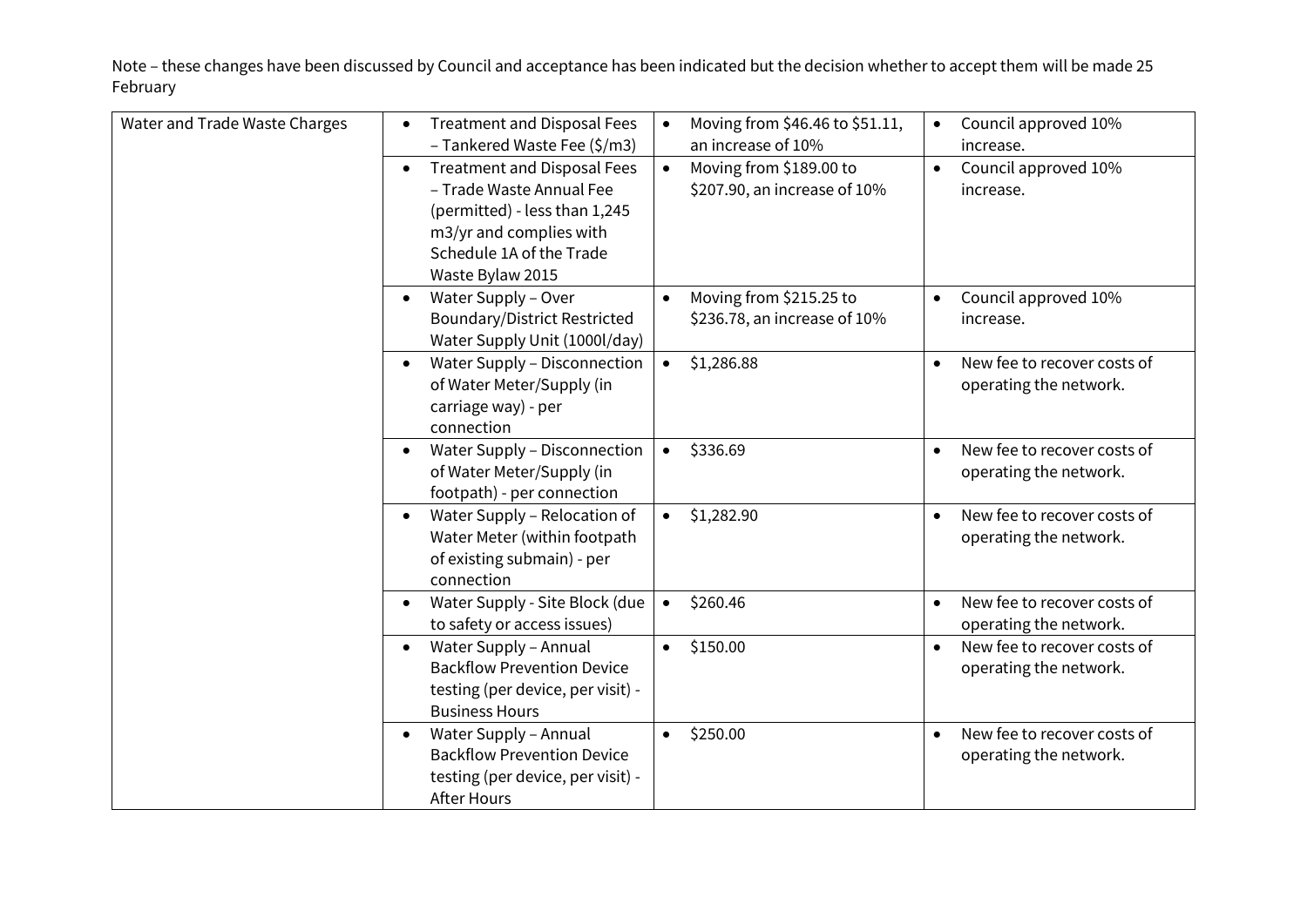| Water and Trade Waste Charges     | Water Supply - General Site<br>Inspections, Auditing and<br>Surveying - Engineering<br>Officer per hour                                                                 | \$140.00<br>$\bullet$                                                | New fee to recover costs of<br>operating the network.                                                              |
|-----------------------------------|-------------------------------------------------------------------------------------------------------------------------------------------------------------------------|----------------------------------------------------------------------|--------------------------------------------------------------------------------------------------------------------|
|                                   | Water Supply - Repair of<br>$\bullet$<br><b>Backflow Prevention Device</b>                                                                                              | General Manager's discretion<br>$\bullet$<br>to set fees             | New fee to recover costs of<br>$\bullet$<br>operating the network.                                                 |
|                                   | Water Supply - Installation of<br>$\bullet$<br><b>Backflow Prevention Device</b>                                                                                        | Price Dependent on Instalment<br>$\bullet$<br>Requirements           | New fee to recover costs of<br>operating the network.                                                              |
| Solid Waste and Resource Recovery | <b>Waste Charges (Refuse</b><br>$\bullet$<br>Minimisation and Disposal) -<br>Council rubbish bags pack of<br>5 CBD collection only                                      | Moving from \$13.40 to \$14.50,<br>$\bullet$<br>an increase of 8.2%  | Reflects increased waste<br>charges.                                                                               |
| <b>Building Regulation</b>        | Schedule 1 Exemption<br>$\bullet$<br>Application - Residential<br>Exemptions (costs exceeding<br>scheduled fee will be<br>recovered at relevant officer<br>hourly rate) | Moving from \$590.00 to<br>$\bullet$<br>\$649.00, an increase of 10% | Increase due to additional cost<br>to load information on to<br>property file which is not<br>currently recovered. |
|                                   | Schedule 1 Exemption<br>$\bullet$<br>Application - Commercial<br>Exemptions (costs exceeding<br>scheduled fee will be<br>recovered at relevant officer<br>hourly rate)  | Moving from \$800.00 to<br>$\bullet$<br>\$880.00, an increase of 10% | Increase due to additional cost<br>to load information on to<br>property file which is not<br>currently recovered. |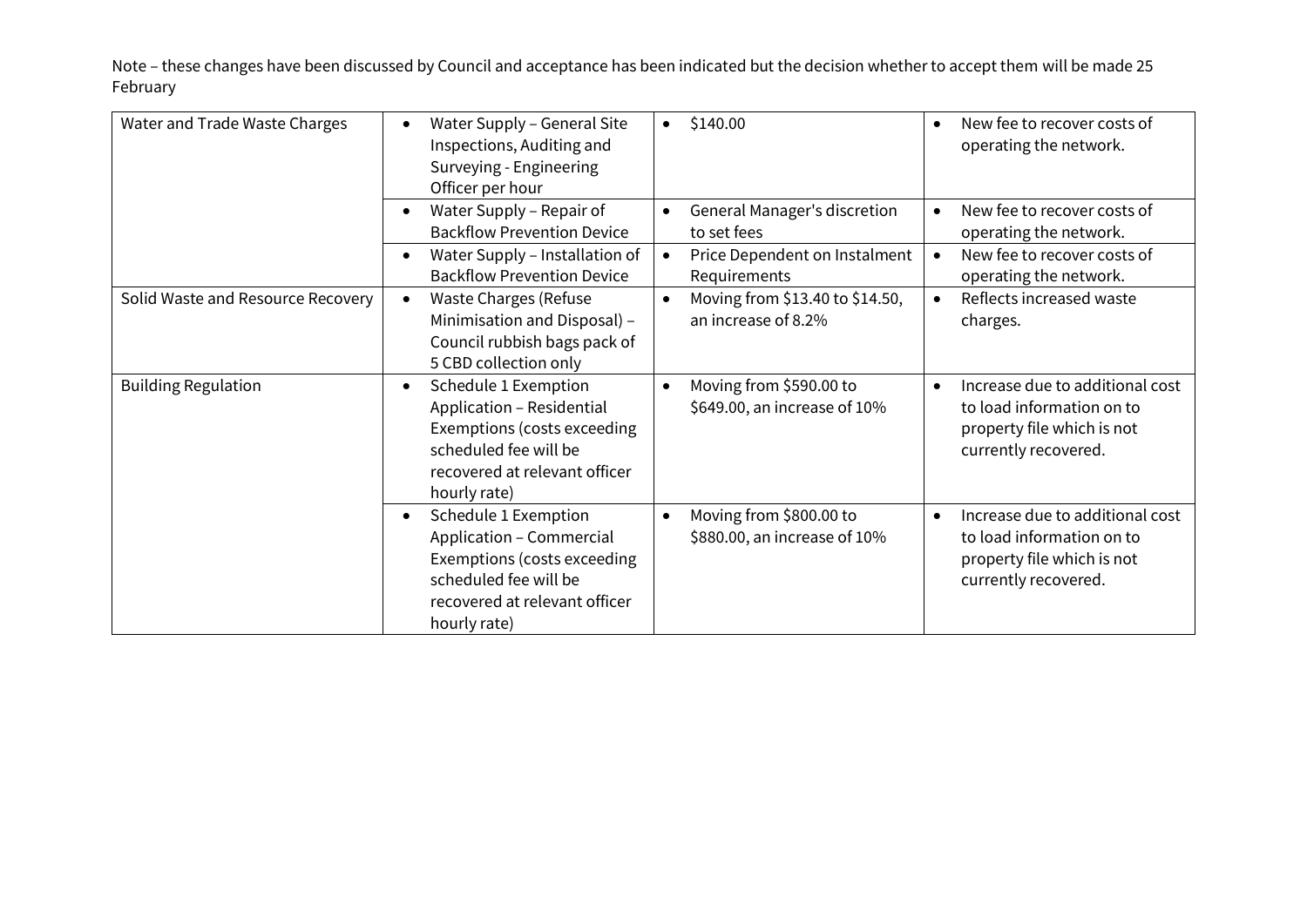| Regulatory Compliance and<br>Licensing | Food Safety and Health<br>$\bullet$<br>Licensing -<br>Inspection/Audit/Verification<br>and Compliance<br>Investigations fees - Revisit<br>for compliance<br>actions/corrective action<br>check or a simple low risk<br>verification | Moving from \$270.30 to<br>$\bullet$<br>\$300.00, an increase of 11% | Increase to recover costs that<br>were previously included in<br>registration costs.              |
|----------------------------------------|-------------------------------------------------------------------------------------------------------------------------------------------------------------------------------------------------------------------------------------|----------------------------------------------------------------------|---------------------------------------------------------------------------------------------------|
|                                        | Food Safety and Health<br>Licensing -<br>Inspection/Audit/Verification<br>and Compliance<br>Investigations fees - Standard<br>verification for template food<br>control plan or Compliance<br>Investigation                         | Moving from \$430.00 to<br>$\bullet$<br>\$490.00, an increase of 14% | Increase to recover costs that<br>$\bullet$<br>were previously included in<br>registration costs. |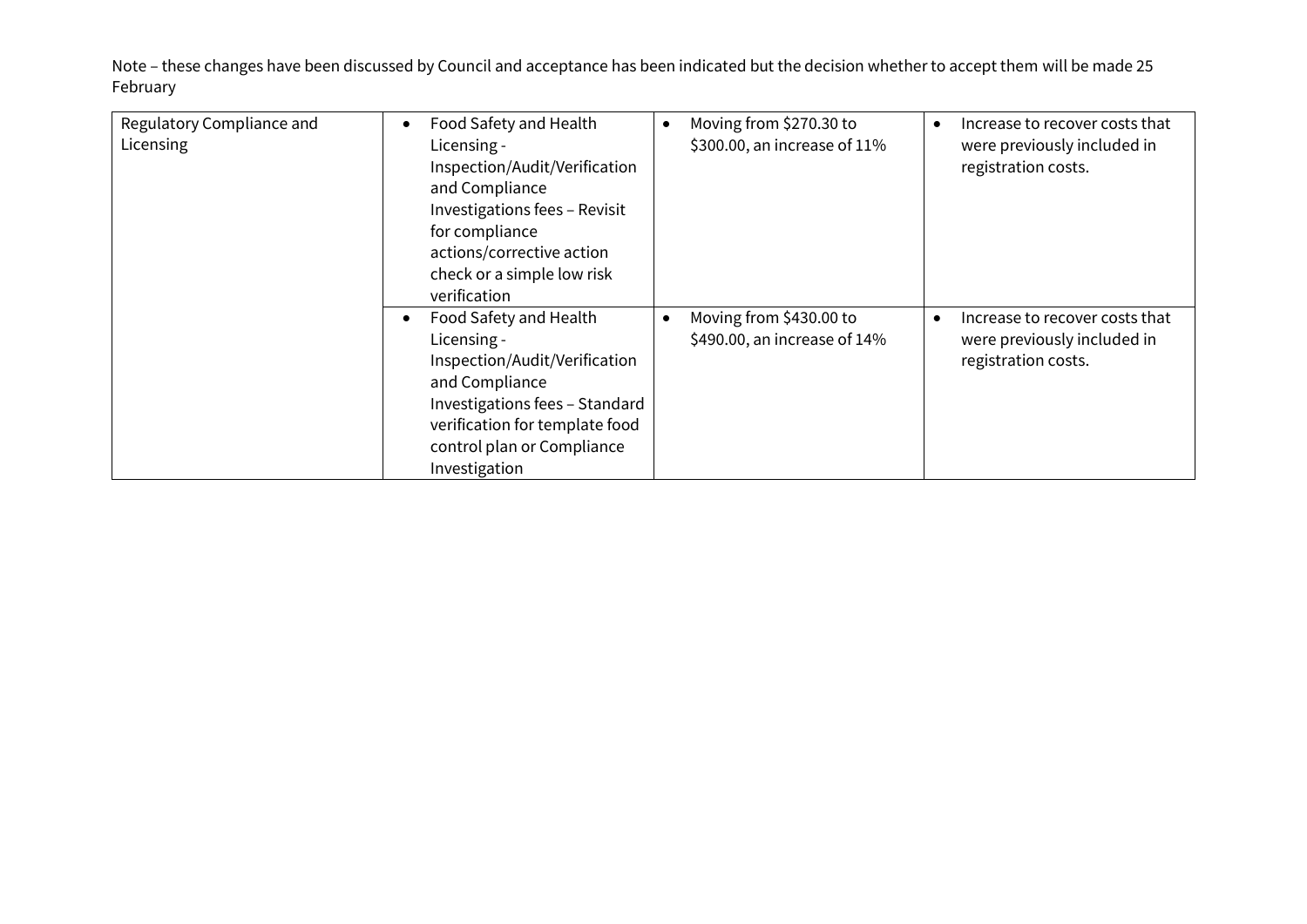#### **City Council Fees & Charges for 2021/22**

#### **Fees and charges set under section 12 Local Government Act 2002**

#### **Corporate**

#### **Debt Collection**

Where any fee or charge (or other amount payable) has not been paid by the due date, the Council may commence debt recovery action. The Council reserves the right to charge interest, payable from the date the debt became due, calculated in accordance with (or on a basis that ensures it does not exceed interest calculated in accordance with) Schedule 2 of the Interest on Money Claims Act 2016. The Council also reserves its right to recover the costs incurred in pursuing recovery of the debt on a solicitor / client basis. Debt recovery action commences when the Council sends the debt to a debt collector or a lawyer to be recovered, whether or not any court proceedings are issued.

#### **Online or Credit Card Payments**

The Council is not obliged to accept any online or credit card payment. Where such payments are accepted, the Council reserves the right to add a surcharge to the amount being paid, to approximately meet the costs incurred by the Council as a result of this acceptance.

#### **Payment Denominations**

All payments to Council should be in reasonable denominations, including compliance with section 27 of the Reserve Bank Act 1989 for cash payments. The Council reserves the right to refuse acceptance or to add an additional administration fee to the amount owed where the payer attempts to make multiple small-denomination payments (including multiple payments by electronic mechanisms) in a manner which Council staff at their sole discretion consider to be unreasonable or vexatious.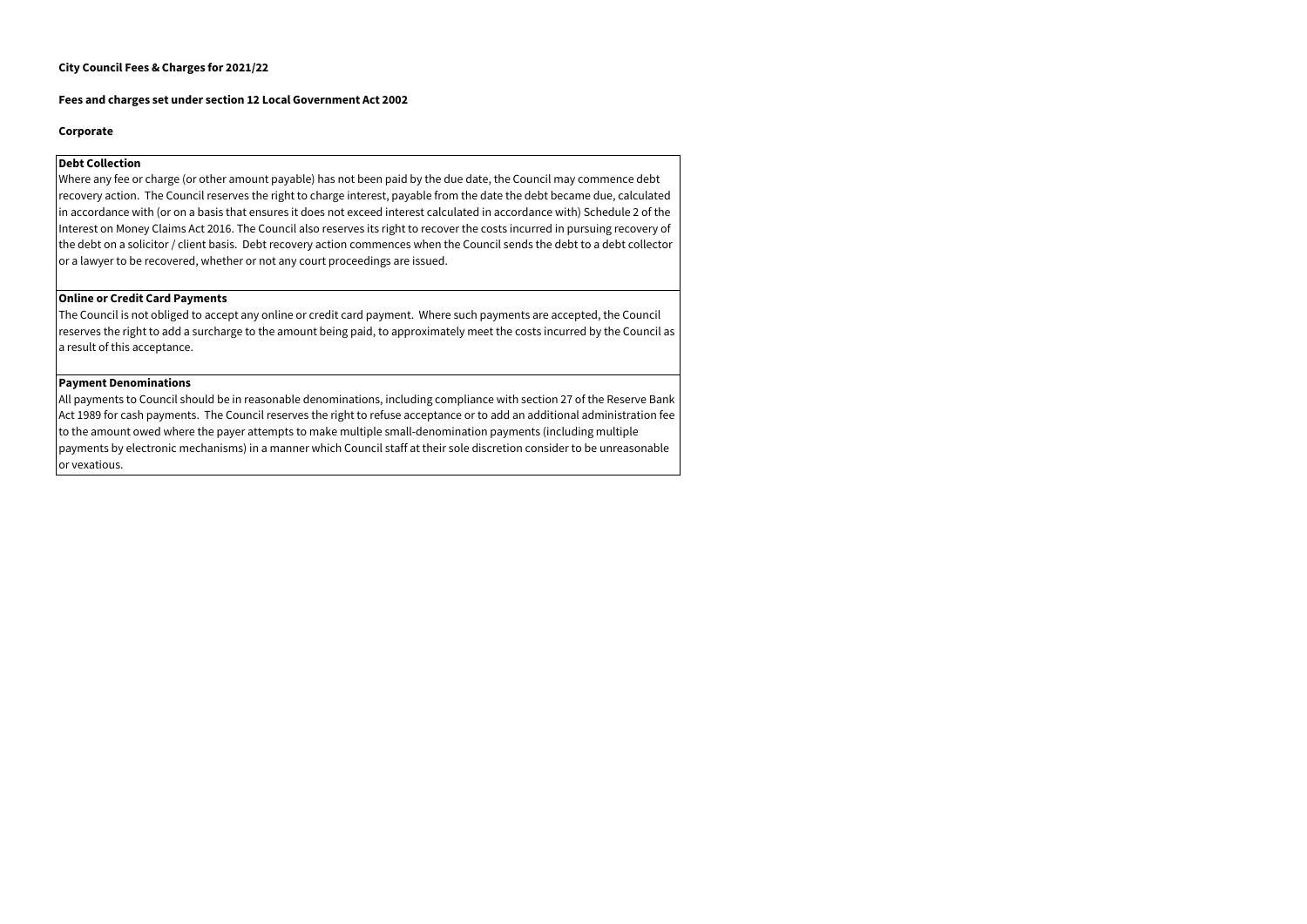| City Council Fees & Charges for 2021/22                                                                                                                                               | Fees for 2020/21           | <b>Fees for 2021/22</b>    |           |  |
|---------------------------------------------------------------------------------------------------------------------------------------------------------------------------------------|----------------------------|----------------------------|-----------|--|
| Fees and charges set under section 150 of the Local Government Act 2002 or other relevant legislation (eg.<br>Dog Control Act 1990, Building Act 2004, Food Act 2014, etc.) or By-law | <b>GST Inclusive (15%)</b> | <b>GST Inclusive (15%)</b> | \$ change |  |

### **Governance**

#### **Official Information requests**

*For requests for information under the Local Government Official Information and Meetings Act 1987 Where the information request is covered by fees defined elsewhere, that fee shall prevail. Examples include LIM, plan sales, cemetery and Library enquiries, copies of video, audio and film tapes.*

# **Copy and Print Services (for information requests)**

Cost of copy/photocopying

| .<br>. .<br>ັ  |         |         |        |         |
|----------------|---------|---------|--------|---------|
| $\mathsf{A}4$  | \$0.20  | \$0.20  | \$0.00 | $0.0\%$ |
| A <sub>3</sub> | \$2.00  | \$2.00  | \$0.00 | $0.0\%$ |
| A2             | \$3.50  | \$3.50  | \$0.00 | $0.0\%$ |
| A1             | \$6.50  | \$6.50  | \$0.00 | $0.0\%$ |
| A <sub>0</sub> | \$10.50 | \$10.50 | \$0.00 | $0.0\%$ |
|                |         |         |        |         |

Cost of Scanning for hard copy application conversion

| $1 - 20$ single sided A3 & A4 pages      | \$27.40 | \$27.40 | \$0.00 | 0.0% |
|------------------------------------------|---------|---------|--------|------|
| 21 - 40 single sided A3 & A4 pages       | \$29.50 | \$29.50 | \$0.00 | 0.0% |
| $ 41 - 60$ single sided A3 & A4 pages    | \$33.50 | \$33.50 | \$0.00 | 0.0% |
| $61 - 80$ single sided A3 & A4 pages     | \$37.90 | \$37.90 | \$0.00 | 0.0% |
| 81 - 100 single sided A3 & A4 pages      | \$42.00 | \$42.00 | \$0.00 | 0.0% |
| 101 - 150 single sided A3 & A4 pages     | \$49.50 | \$49.50 | \$0.00 | 0.0% |
| each 100 sheets or part thereof over 100 | \$70.50 | \$70.50 | \$0.00 | 0.0% |

| Cost per sheet larger than A3            |          |          |        |         |
|------------------------------------------|----------|----------|--------|---------|
| $1 - 20$ single sided                    | \$27.50  | \$27.50  | \$0.00 | $0.0\%$ |
| 21 - 40 single sided                     | \$37.90  | \$37.90  | \$0.00 | $0.0\%$ |
| $ 41 - 60$ single sided                  | \$59.00  | \$59.00  | \$0.00 | $0.0\%$ |
| 61 - 80 single sided                     | \$80.00  | \$80.00  | \$0.00 | $0.0\%$ |
| $81 - 100$ single sided                  | \$100.00 | \$100.00 | \$0.00 | $0.0\%$ |
| $101 - 150$ single sided                 | \$138.00 | \$138.00 | \$0.00 | $0.0\%$ |
| each 100 sheets or part thereof over 100 | \$160.00 | \$160.00 | \$0.00 | $0.0\%$ |

Aerial Photographs

| IA4 | \$18.50 | \$18.50 | \$0.00 | $0.0\%$ |
|-----|---------|---------|--------|---------|
| IA3 | \$26.00 | \$26.00 | \$0.00 | $0.0\%$ |
| IA2 | \$37.00 | \$37.00 | \$0.00 | $0.0\%$ |
| A1  | \$47.00 | \$47.00 | \$0.00 | $0.0\%$ |
| A0  | \$84.00 | \$84.00 | \$0.00 | $0.0\%$ |

#### $%$  change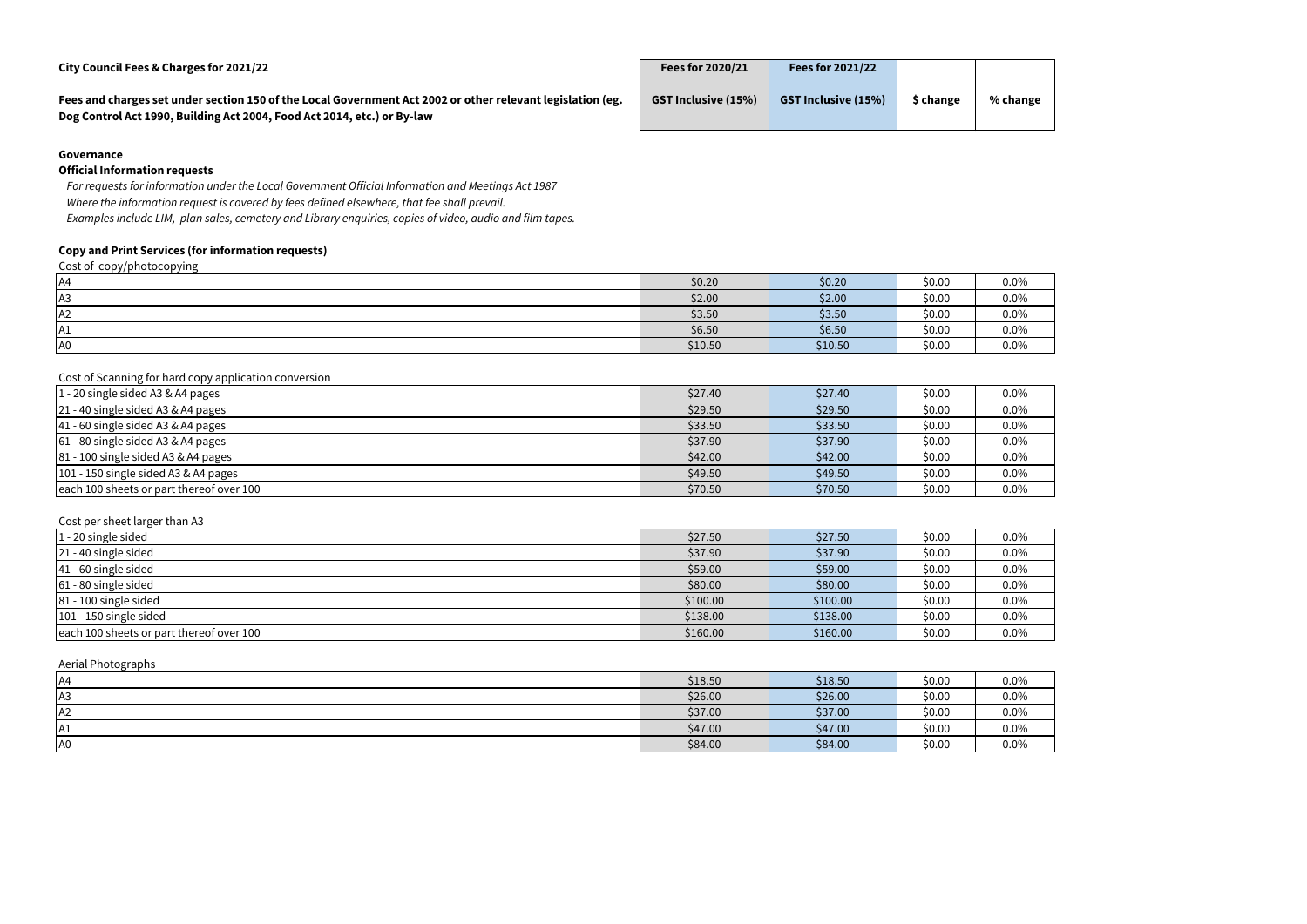| City Council Fees & Charges for 2021/22                                                                                                                                               | Fees for 2020/21           | <b>Fees for 2021/22</b>    |           |          |
|---------------------------------------------------------------------------------------------------------------------------------------------------------------------------------------|----------------------------|----------------------------|-----------|----------|
| Fees and charges set under section 150 of the Local Government Act 2002 or other relevant legislation (eg.<br>Dog Control Act 1990, Building Act 2004, Food Act 2014, etc.) or By-law | <b>GST Inclusive (15%)</b> | <b>GST Inclusive (15%)</b> | \$ change | % change |
| <b>Staff time recovery</b>                                                                                                                                                            |                            |                            |           |          |
| For time spent responding to the request in excess of one hour.                                                                                                                       |                            |                            |           |          |
| - for the first chargeable half hour or part thereof                                                                                                                                  | \$38.00                    | \$38.00                    | \$0.00    | $0.0\%$  |
| - for each half-hour thereafter                                                                                                                                                       | \$38.00                    | \$38.00                    | \$0.00    | $0.0\%$  |

| $\cdot$ $\cdot$<br>for part thereof :<br>for the first<br>chargeable<br>e half hour. | \$38.00 | \$38.00 | \$0.00 |  |
|--------------------------------------------------------------------------------------|---------|---------|--------|--|
| - for each half-hour thereafter                                                      | \$38.00 | \$38.00 | \$0.00 |  |

# **All other costs to obtain or supply the information**

The amount actually incurred in responding to the request.

General Manager's discretion to determine full cost recovery

## **Deposit may be required**

A deposit may be required where the charge is likely to exceed \$100 or where some assurance of payment is

required to avoid waste of resources.

General Manager's discretion to determine the deposit required.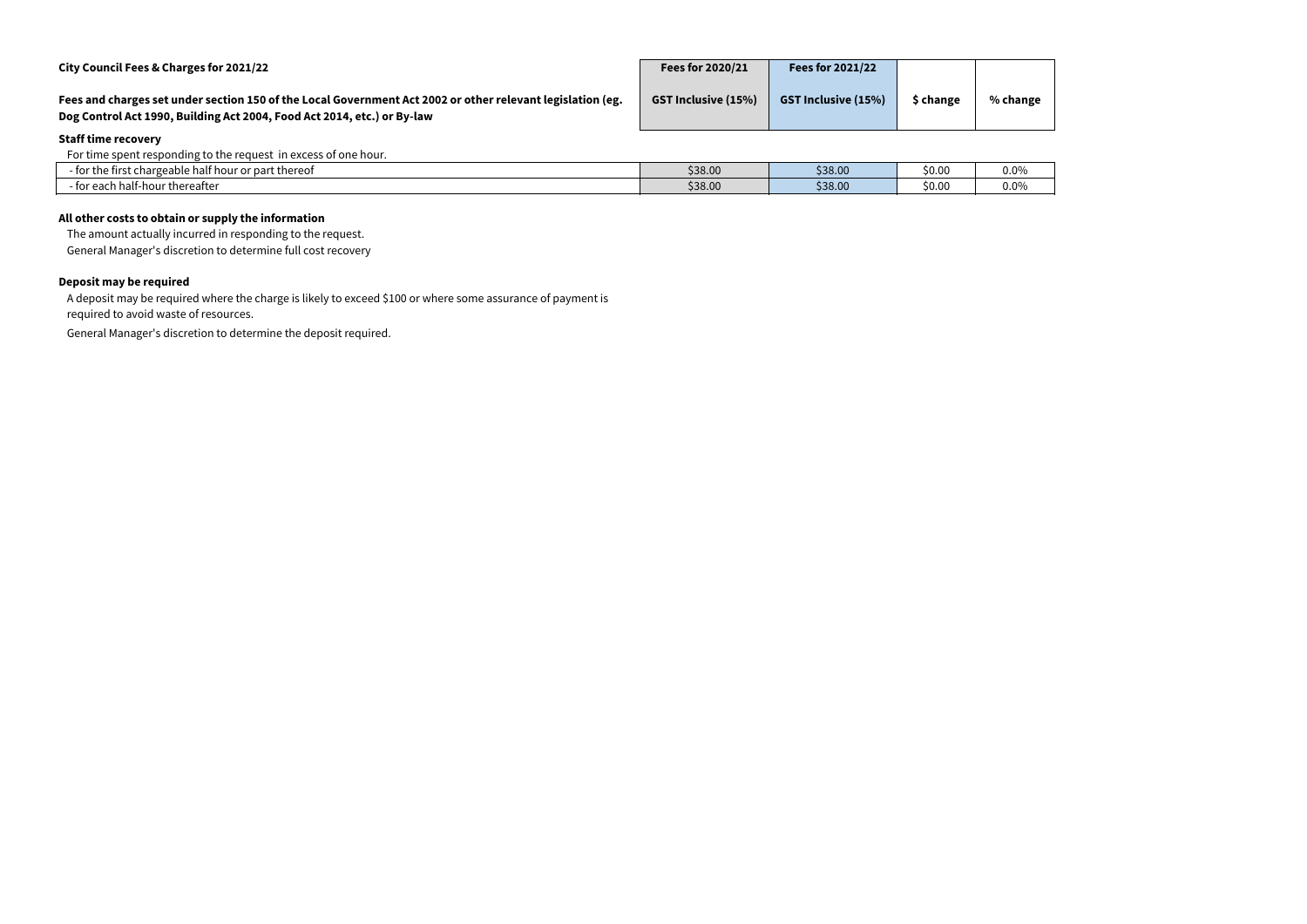# **City Council Fees & Charges for 2021/22 Fees for 2020/21 Fees for 2021/22**

# **Fees and charges set under section 12 Local Government Act 2002**

| <b>Fees for 2020/21</b>    | <b>Fees for 2021/22</b>    |           |          |
|----------------------------|----------------------------|-----------|----------|
| <b>GST Inclusive (15%)</b> | <b>GST Inclusive (15%)</b> | \$ change | % change |

# **Christchurch Art Gallery**

## **Curatorial**

|                           | Art Gallery director's | Art Gallery director's |  |
|---------------------------|------------------------|------------------------|--|
| Photographic reproduction | discretion to set fees | discretion to set fees |  |

# **Venue Hire -** See Community Facilities fees and charges

| <b>Exhibition fees</b>                 |                        |                        |  |
|----------------------------------------|------------------------|------------------------|--|
|                                        | Art Gallery director's | Art Gallery director's |  |
| Admission fees for special exhibitions | discretion to set fees | discretion to set fees |  |

## **Gallery Tour charges**

| <b>Pre-booked group</b><br>- per student<br>tours                | \$1.00 | \$2.00  | \$1.00 | 100.0%  |
|------------------------------------------------------------------|--------|---------|--------|---------|
| <b>Pre-booked group</b><br>tours<br>- per adult                  | \$5.00 | \$10.00 | \$5.00 | 100.0%  |
| <b>School</b><br>classes -<br>- per person<br>.5 hr session<br>ر | \$2.00 | \$2.00  | \$0.00 | $0.0\%$ |

*The above fees exclude pay per view exhibitions*

#### **Akaroa Museum**

| Admission charges no longer apply                               |         |         |         |         |
|-----------------------------------------------------------------|---------|---------|---------|---------|
| Supply digital image from collection                            | \$20.00 | \$20.00 | \$0.00  | $0.0\%$ |
| Family history, genealogical enquiry - initial enquiry          | \$30.00 | \$30.00 | \$0.00  | $0.0\%$ |
| Family history, genealogical enquiry - additional work per hour | \$30.00 | \$60.00 | \$30.00 | 100.0%  |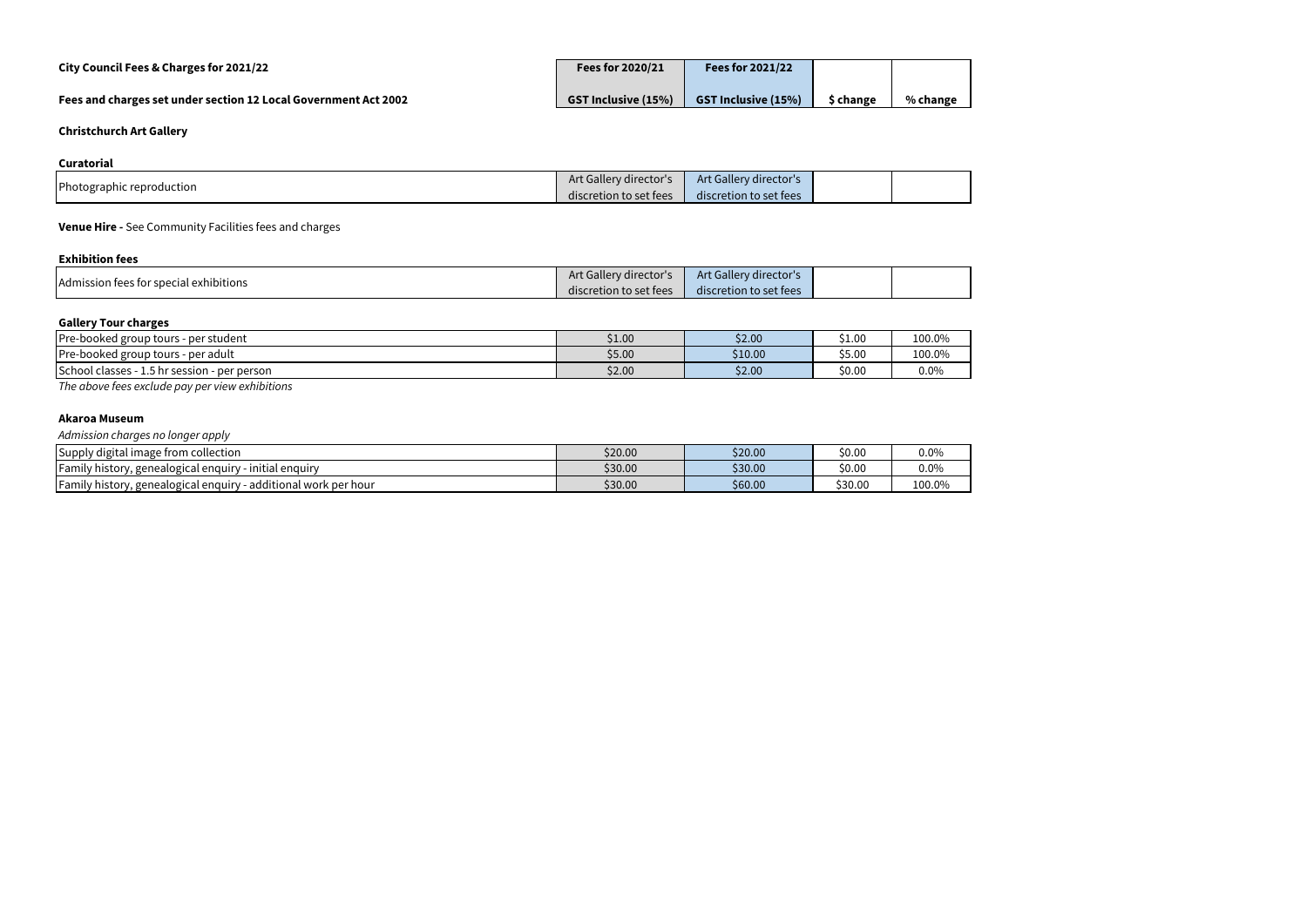# **City Council Fees & Charges for 2021/22 Fees for 2020/21 Fees for 2021/22**

**Fees and charges set under section 12 Local Government Act 2002** 

| <b>Fees for 2020/21</b>    | Fees for 2021/22           |           |          |
|----------------------------|----------------------------|-----------|----------|
| <b>GST Inclusive (15%)</b> | <b>GST Inclusive (15%)</b> | \$ change | % change |

**Civic and International Relations**

## **International Relations**

## **Hosting visiting delegations**

| Standard visit briefing - one hour minimum fee                              | \$200.00    | \$200.00    | \$0.00 | $0.0\%$ |
|-----------------------------------------------------------------------------|-------------|-------------|--------|---------|
| Site visit to facilities - escorted - one hour minimum                      | \$250.00    | \$250.00    | \$0.00 | $0.0\%$ |
| Technical visit - expert staff and written material - administration charge | \$375.00    | \$375.00    | \$0.00 | $0.0\%$ |
| Programme administration fee                                                |             |             |        |         |
| base fee for 1 to 10 people                                                 | \$200.00    | \$200.00    | \$0.00 | $0.0\%$ |
| additional fee for 11 plus people - per extra person                        | \$5.50      | \$5.50      | \$0.00 | $0.0\%$ |
| Catering                                                                    | actual cost | actual cost |        |         |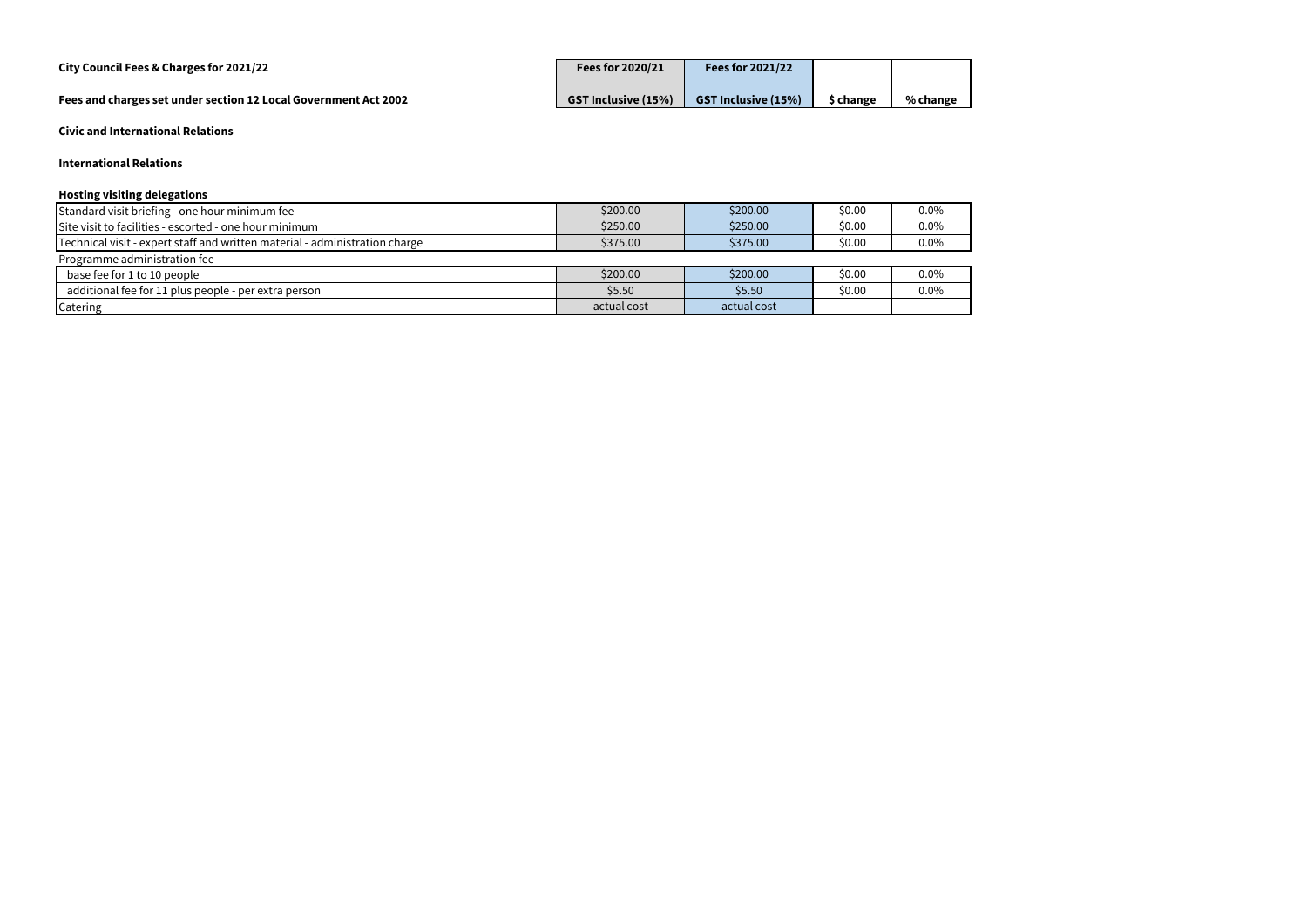# **Fees and charges set under section 12 Local Government Act 2002**

| City Council Fees & Charges for 2021/22                         | Fees for 2020/21           | Fees for $2021/22$         |                |          |
|-----------------------------------------------------------------|----------------------------|----------------------------|----------------|----------|
| Fees and charges set under section 12 Local Government Act 2002 | <b>GST Inclusive (15%)</b> | <b>GST Inclusive (15%)</b> | <b>Schange</b> | % change |

#### **Libraries**

| <b>Stock</b>                                                 |                               |           |                |         |
|--------------------------------------------------------------|-------------------------------|-----------|----------------|---------|
| Bestseller collection                                        | \$3.00                        | \$3.00    | \$0.00         | $0.0\%$ |
| <b>Non-book Stock</b><br><b>Audio Visual Materials:</b>      |                               |           |                |         |
| CD Single                                                    | \$3.00                        | \$3.00    | \$0.00         | $0.0\%$ |
| CD Set                                                       | \$3.00                        | \$3.00    | \$0.00         | $0.0\%$ |
| DVD Single                                                   | \$3.00                        | \$3.00    | \$0.00         | $0.0\%$ |
| DVD set                                                      | \$6.00                        | \$6.00    | \$0.00         | $0.0\%$ |
| <b>Non-city Resident Charges</b>                             |                               |           |                |         |
| Annual subscription as an alternative to the per item charge | \$135.00                      | \$140.00  | \$5.00         | 3.7%    |
| <b>Overdue Fines</b>                                         |                               |           |                |         |
| $\mathbf{I}$ , and the set of $\mathbf{I}$                   | $\lambda$ $\lambda$ $\lambda$ | $AA = 70$ | $\lambda$ 0.00 | 0.001   |

| <b>I</b> Per<br>per dav<br>ાલ્ટ   | \$0.70  | <b>CO 70</b><br>JU. | 50.00  | $0.00^\circ$ |
|-----------------------------------|---------|---------------------|--------|--------------|
| <b>Maximum</b><br>i fine per item | \$21.00 | \$21.00             | \$0.00 | 0.09         |

# **Holds & interloans**

| Adults<br>per item                                   | \$3.00  | \$3.00  | \$0.00  | $0.0\%$ |
|------------------------------------------------------|---------|---------|---------|---------|
| Interloan<br>per item                                | \$12.00 | \$12.00 | \$0.00  | $0.0\%$ |
| IUrgent interloan -<br>l charge per item<br>` - full | \$30.00 | \$40.00 | \$10.00 | 33.3%   |

# **Replacements (General Revenue)**

| Membership cards: - Adults   | \$5.00                   | \$5.00                   | \$0.00 | 0.0% |
|------------------------------|--------------------------|--------------------------|--------|------|
| Membership cards: - Children | \$2.50                   | \$2.50                   | \$0.00 | 0.0% |
| Lost stock                   | Replacement cost plus    | Replacement cost plus    |        |      |
|                              | \$21.00                  | \$21.00                  |        |      |
|                              | <b>General Manager's</b> | <b>General Manager's</b> |        |      |
| Cassette and CD cases        | discretion to set fees   | discretion to set fees   |        |      |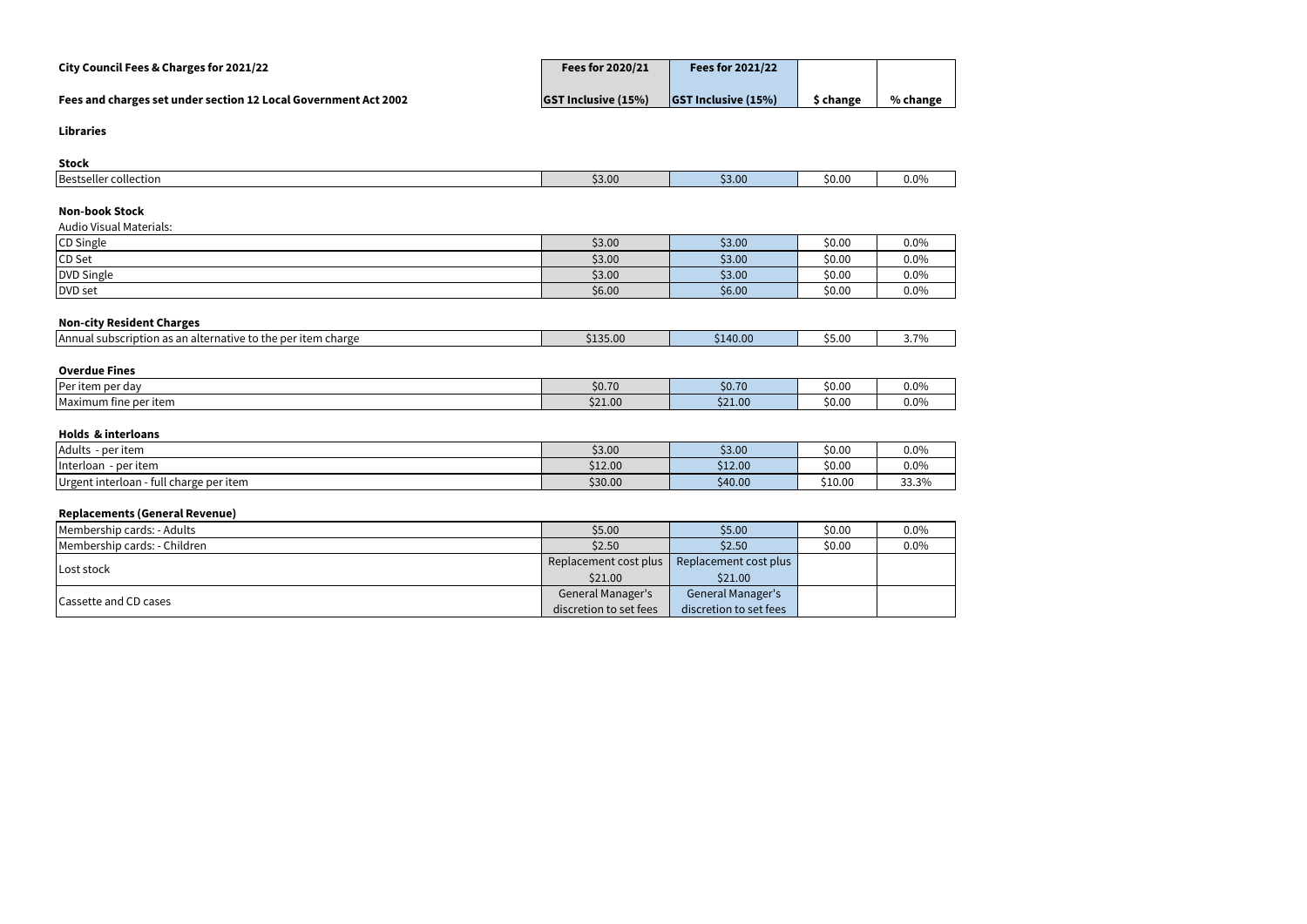|  |  |  | City Council Fees & Charges for 2021/22 |
|--|--|--|-----------------------------------------|
|--|--|--|-----------------------------------------|

| City Council Fees & Charges for 2021/22                         | Fees for 2020/21           | <b>Fees for 2021/22</b>  |          |          |
|-----------------------------------------------------------------|----------------------------|--------------------------|----------|----------|
| Fees and charges set under section 12 Local Government Act 2002 | <b>GST Inclusive (15%)</b> | $ GST$ Inclusive $(15%)$ | * change | % change |

## **Libraries**

| <b>Other services</b> |                          |                          |  |
|-----------------------|--------------------------|--------------------------|--|
| Information products  | General Manager's        | <b>General Manager's</b> |  |
|                       | discretion to set fees   | discretion to set fees   |  |
|                       | General Manager's        | General Manager's        |  |
| Reprographics         | discretion to set fees   | discretion to set fees   |  |
| 3D printing           | General Manager's        | General Manager's        |  |
|                       | discretion to set fees   | discretion to set fees   |  |
| Laser cutting         | <b>General Manager's</b> | General Manager's        |  |
|                       | discretion to set fees   | discretion to set fees   |  |
| Products              | General Manager's        | General Manager's        |  |
|                       | discretion to set fees   | discretion to set fees   |  |
|                       | <b>General Manager's</b> | General Manager's        |  |
| Bindery               | discretion to set fees   | discretion to set fees   |  |
| Item delivery Service | General Manager's        | General Manager's        |  |
|                       | discretion to set fees   | discretion to set fees   |  |
| Gift voucher          | General Manager's        | General Manager's        |  |
|                       | discretion to set fees   | discretion to set fees   |  |

**Hire of Meeting Rooms and Public Spaces -** See Community Facilities fees and charges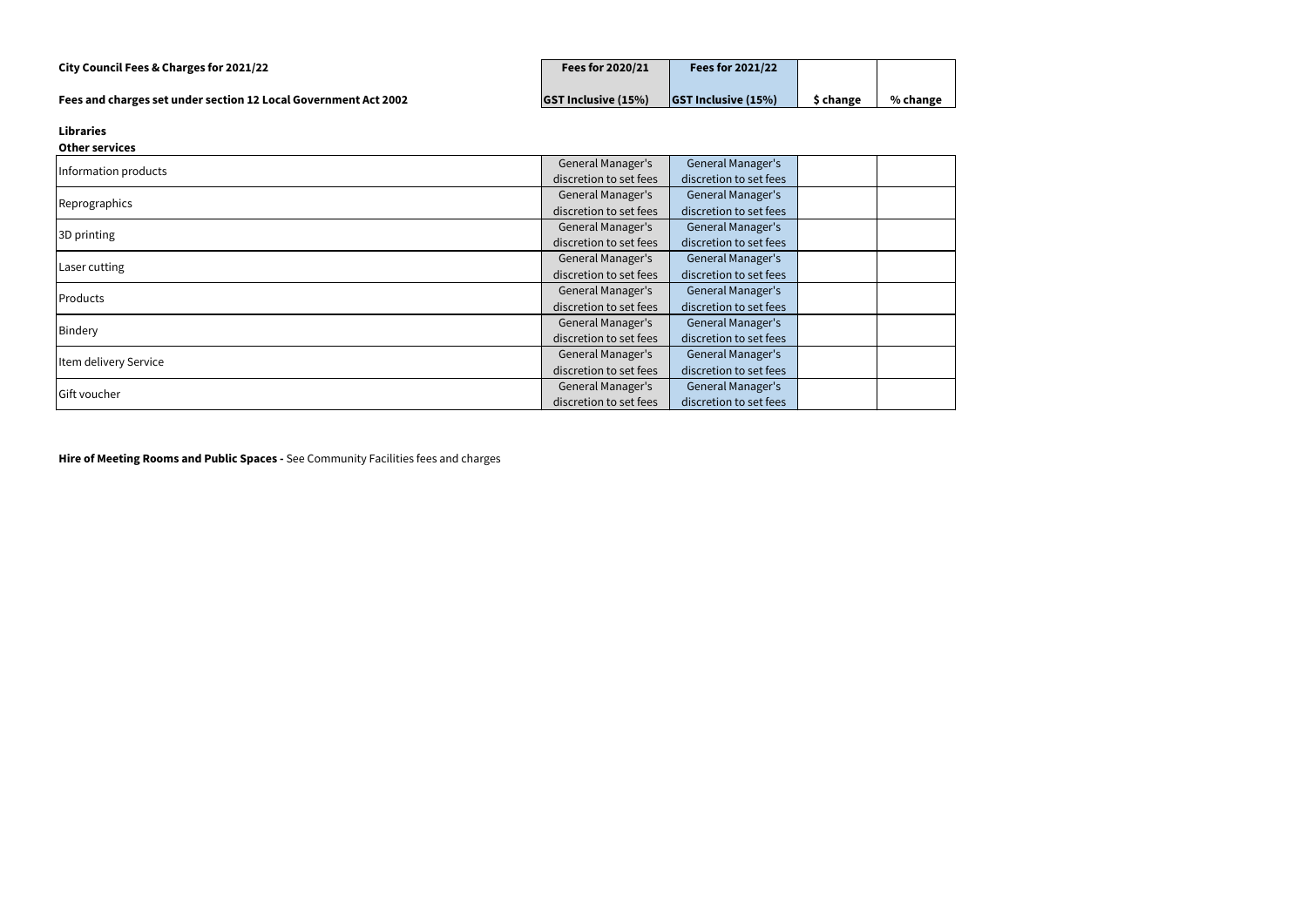#### **City Council Fees & Charges for 2021/22 Fees for 2020/21 Fees for 2021/22**

**Fees and charges set under section 12 Local Government Act 2002** 

| Fees for 2020/21 | <b>Fees for 2021/22</b>                 |                      |  |
|------------------|-----------------------------------------|----------------------|--|
|                  | GST Inclusive (15%) GST Inclusive (15%) | \$ change   % change |  |

## **Recreation, Sports, Community Arts & Events**

#### **Recreation and Sport Centres**

*\* Items identified with this symbol have a discount of 25% on the full costs (this discount is available to Community Services card, Super Gold card, Secondary Students and Hāpai Access Card holders)*

*++ Minimum term 12 weeks applies*

#### **Multi Membership: Pool & Fitness, all Recreation & Sport Centres**

| " FLEXI - Direct Debit (monthly fee)             | \$86.70  | \$89.70  | \$3.00  | 3.5% |
|--------------------------------------------------|----------|----------|---------|------|
| $\mathsf{I}^*$ FLEXI - Direct Debit (weekly fee) | \$19.95  | \$20.65  | \$0.70  | 3.5% |
| <sup>*</sup> FIXED - 12 Month Fee prepaid        | \$921.60 | \$953.90 | \$32.30 | 3.5% |
| <sup>*</sup> FIXED - 3 Month Fee prepaid         | \$321.50 | \$332.75 | \$11.25 | 3.5% |
| <b>FIXED - 1 Month Fee prepaid</b>               | \$119.00 | \$119.00 | \$0.00  | 0.0% |

#### **Swim**

| * Adult                                               | \$6.30  | \$6.60  | \$0.30 | 4.8% |
|-------------------------------------------------------|---------|---------|--------|------|
| *Children                                             | \$3.70  | \$3.80  | \$0.10 | 2.7% |
| Preschool Child with parent/caregiver                 | \$3.70  | \$3.80  | \$0.10 | 2.7% |
| School Group swims pre or post swimsafe/learn to swim | \$1.85  | \$2.00  | \$0.15 | 8.1% |
| Family of 4 (2 adults, 2 children)                    | \$16.00 | \$16.80 | \$0.80 | 5.0% |
| Family of 3 (1 adult, 2 children)                     | \$11.00 | \$11.60 | \$0.60 | 5.5% |
| Family of 2 (1 adult, 1 child)                        | \$8.00  | \$8.40  | \$0.40 | 5.0% |
| Additional child                                      | \$3.00  | \$3.20  | \$0.20 | 6.7% |

*Note: General Manager has discretion to modify in response to developing market and community conditions*

*(includes all Recreation and Sport Centres, and the outdoor pools: Te Hapua, Lyttelton and Waltham)*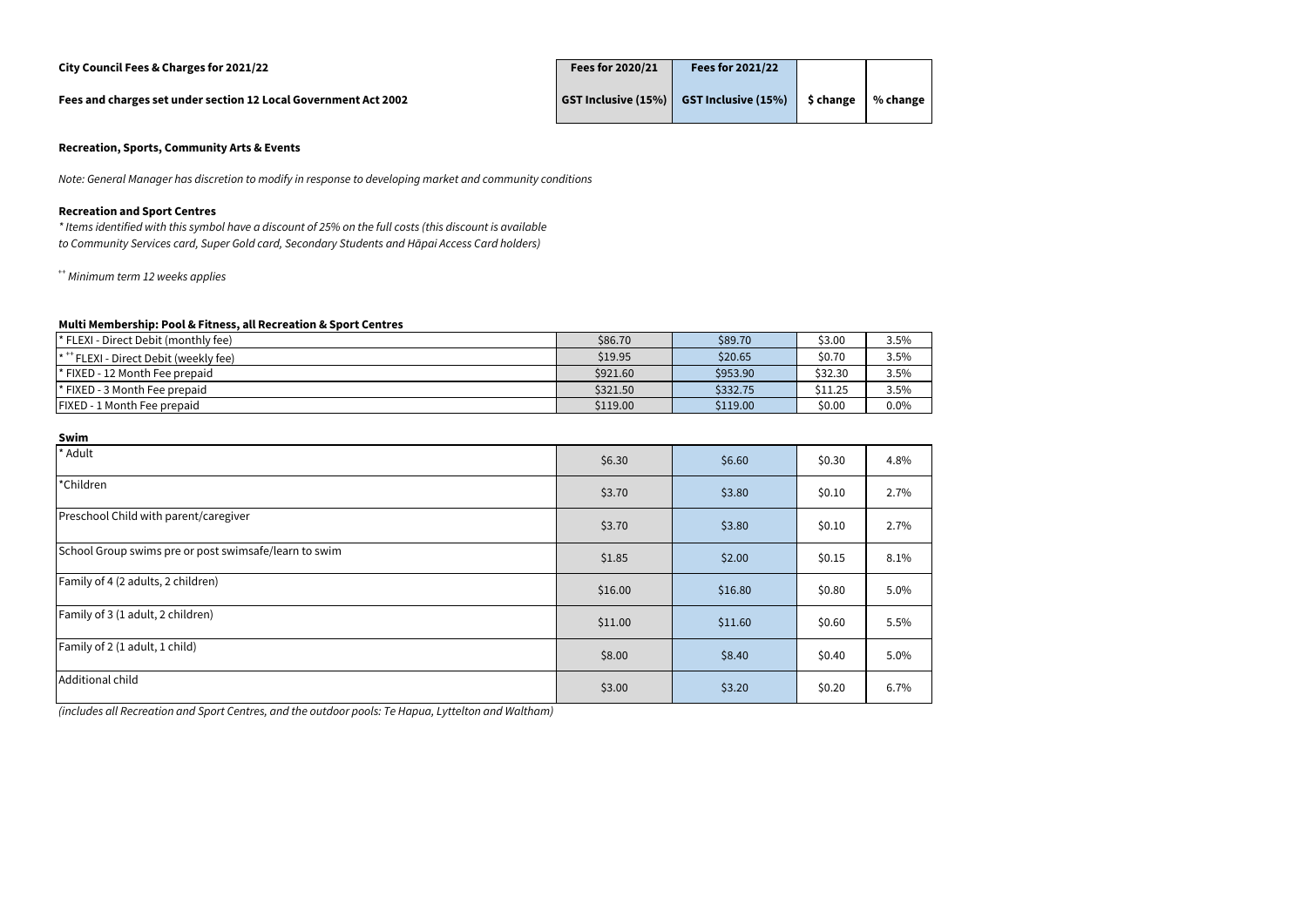| City Council Fees & Charges for 2021/22                         | Fees for 2020/21 | Fees for 2021/22                                             |           |              |
|-----------------------------------------------------------------|------------------|--------------------------------------------------------------|-----------|--------------|
| Fees and charges set under section 12 Local Government Act 2002 |                  | $\mid$ GST Inclusive (15%) $\mid$ GST Inclusive (15%) $\mid$ | \$ change | % change $ $ |

| * Adult Indoor                                         | \$7.00  | \$7.25  | \$0.25 | 3.6% |
|--------------------------------------------------------|---------|---------|--------|------|
| * Child Indoor                                         | \$6.00  | \$6.20  | \$0.20 | 3.3% |
| Adult Indoor & outdoor (summer)                        | \$10.80 | \$11.20 | \$0.40 | 3.7% |
| * Child Indoor & outdoor (summer)                      | \$8.70  | \$9.00  | \$0.30 | 3.4% |
| Family of 4 (2 adults, 2 children) - Indoor            | \$20.80 | \$21.50 | \$0.70 | 3.4% |
| Family of 3 (1 adult, 2 children) - Indoor             | \$15.20 | \$15.70 | \$0.50 | 3.3% |
| Family of 2 (1 adult, 1 child) -Indoor                 | \$10.40 | \$10.80 | \$0.40 | 3.8% |
| Family of 4 (2 adults, 2 children) - Indoor & outdoor  | \$31.20 | \$32.30 | \$1.10 | 3.5% |
| Family of 3 (1 adult, 2 children) - Indoor & outdoor   | \$22.50 | \$23.30 | \$0.80 | 3.6% |
| Family of 2 (1 adult, 1 child) - Indoor & outdoor      | \$15.60 | \$16.20 | \$0.60 | 3.8% |
|                                                        |         |         |        |      |
| Group Booking - Outdoor Swim/Hydroslide - Adult        | \$13.10 | \$13.50 | \$0.40 | 3.1% |
| Group Booking - Outdoor Swim/Hydroslide - Child        | \$10.40 | \$10.80 | \$0.40 | 3.8% |
| Group Booking - Outdoor Swim/Hydroslide - School Group | \$9.80  | \$10.00 | \$0.20 | 2.0% |

## **Hydroslides - Waltham & Te Hapua**

| Adult entry fee | \$2.00 | \$2.00 | \$0.00 | 0.0% |
|-----------------|--------|--------|--------|------|
| Child entry fee | \$2.00 | \$2.00 | \$0.00 | 0.0% |

## **SwimSmart Membership (weekly fees) increase effective 1st January**

| $\mathsf{I}^*$ + School Age and Adult | \$13.30 | \$13.80 | \$0.50 | 3.8% |
|---------------------------------------|---------|---------|--------|------|
| $\mathsf{I}^*$ + Pre School           | \$13.30 | \$13.80 | \$0.50 | 3.8% |
| $^*$ + Mini-squads                    | \$13.30 | \$13.80 | \$0.50 | 3.8% |
| $\mathsf{I}^*$ + Individual lessons   | \$26.00 | \$26.50 | \$0.50 | 1.9% |
| $\mathsf{I}^*$ + Shared lessons       | \$17.50 | \$17.90 | \$0.40 | 2.3% |
| I* + Parent and Child                 | \$10.40 | \$10.80 | \$0.40 | 3.8% |

# **Swimsafe/Learn to Swim - Schools increase effective 1st January**

| $-25-30$<br>per group<br>-30 min lesson<br>$n$ nar<br>. 20 | \$33.00 | \$34.20 | 20<br>- -<br>しょんい | 3.6% |
|------------------------------------------------------------|---------|---------|-------------------|------|
| ----                                                       | . .     |         |                   |      |

*General Manager has discretion to change fees in response to external funding/sponsorship opportunities*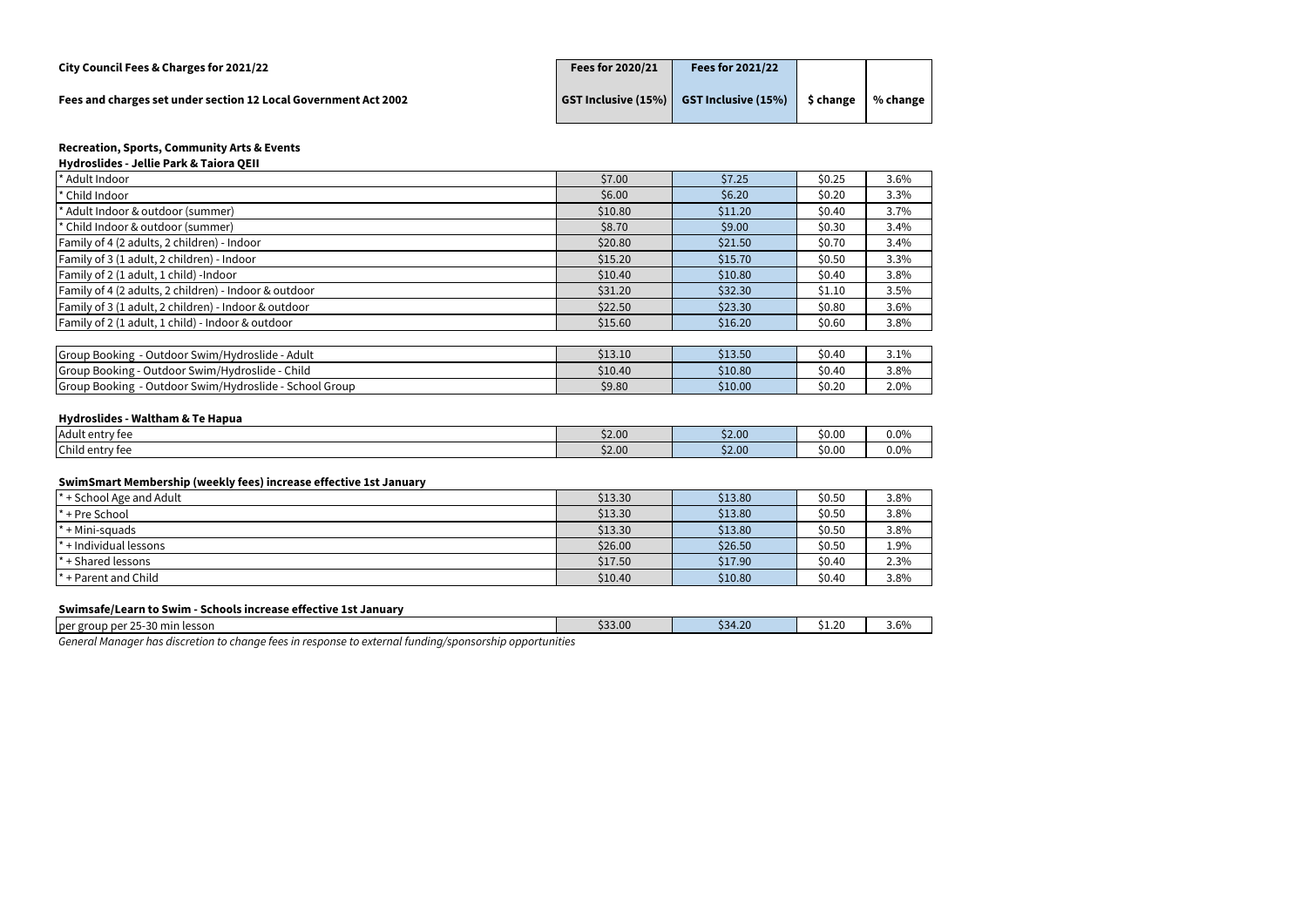| City Council Fees & Charges for 2021/22                         | Fees for 2020/21 | Fees for 2021/22                                             |           |              |
|-----------------------------------------------------------------|------------------|--------------------------------------------------------------|-----------|--------------|
| Fees and charges set under section 12 Local Government Act 2002 |                  | $\mid$ GST Inclusive (15%) $\mid$ GST Inclusive (15%) $\mid$ | \$ change | % change $ $ |

# **Pool Membership: all Recreation & Sport Centres**

| <sup>*</sup> FLEXI - Direct Debit (monthly fee)  | \$65.60  | \$67.90  | \$2.30  | 3.5% |
|--------------------------------------------------|----------|----------|---------|------|
| $\mathsf{I}^*$ FLEXI - Direct Debit (weekly fee) | \$15.10  | \$15.60  | \$0.50  | 3.3% |
| <sup>*</sup> FIXED - 12 Month Fee prepaid        | \$697.10 | \$721.50 | \$24.40 | 3.5% |
| <sup>*</sup> FIXED - 3 Month Fee prepaid         | \$241.40 | \$249.85 | \$8.45  | 3.5% |
| <b>FIXED - 1 Month Fee prepaid</b>               | \$85.00  | \$85.00  | \$0.00  | 0.0% |

## **Pool Concessions**

| <sup>*</sup> Child $\times$ 10 | \$33.40  | \$34.20  | \$0.80 | 2.4% |
|--------------------------------|----------|----------|--------|------|
| $\star$ Child x 20             | \$63.00  | \$64.60  | \$1.60 | 2.5% |
| $\cdot$ Child x 50             | \$148.00 | \$152.00 | \$4.00 | 2.7% |
| $\star$ Adult x 10             | \$57.20  | \$59.40  | \$2.20 | 3.8% |
| $\star$ Adult x 20             | \$108.00 | \$112.20 | \$4.20 | 3.9% |

# **Pool Hire:** (per hour)

| Teach Pool - 12m lane                                |                      | \$6.20\$             | \$6.20  | New fee |
|------------------------------------------------------|----------------------|----------------------|---------|---------|
| Hydrotherapy pool - Taiora QEII                      |                      | \$37.20              | \$37.20 | New fee |
| Lane Pool - 25m lane (includes Halswell outdoor 33m) | \$12.40              | \$12.70              | \$0.30  | 2.4%    |
| Major event and Commercial                           | Price by negotiation | Price by negotiation |         |         |

# **Suburban Pools - Templeton**

| Adult Casual              | \$2.50  | \$2.50  | \$0.00 | $0.0\%$ |
|---------------------------|---------|---------|--------|---------|
| Child                     | \$2.00  | \$2.00  | \$0.00 | $0.0\%$ |
| Templeton Pool Membership | \$80.00 | \$80.00 | \$0.00 | 0.0%    |

## **Suburban Pools - Lyttelton (Norman Kirk Memorial Pool)**

| Pool Membership (for access outside lifeguard hours)<br>1Summer | \$160.00 | 140.00  | (520.00) | $F^{\alpha}$<br>12.5Yr |
|-----------------------------------------------------------------|----------|---------|----------|------------------------|
| End of season membership (Fe<br>(February to closing)           | \$80.00  | \$70.00 | (510.00) | 1250<br>12.J           |
| Replacement Key                                                 | \$50.00  | \$50.00 | \$0.00   | $0.0\%$                |

#### *The following fees & charges have been removed for the current LTP:*

| 25m lane/hour, includes Halswell outdoor 33m- School    |  |
|---------------------------------------------------------|--|
| 25m lane/hour, includes Halswell outdoor 33m- Community |  |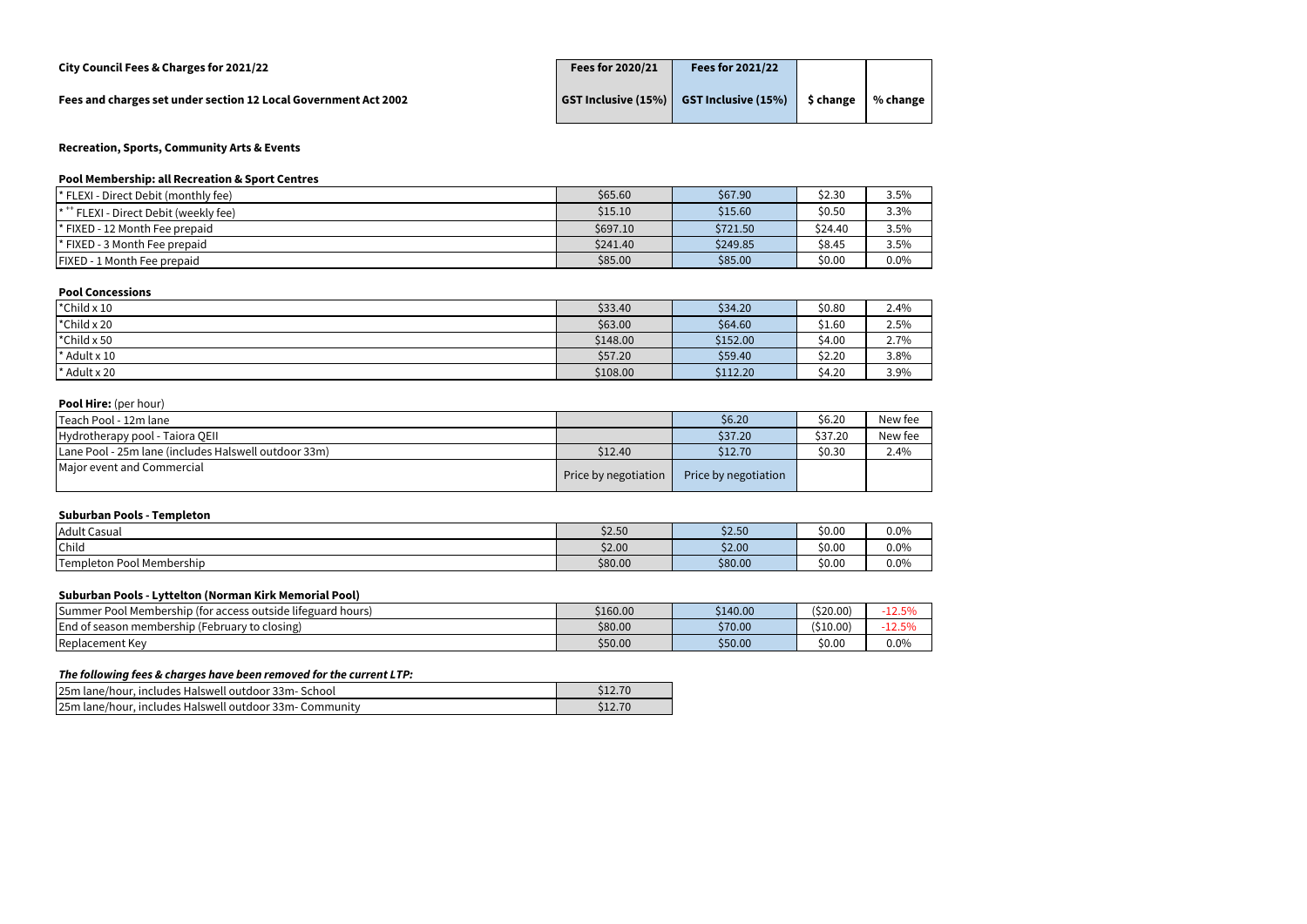**City Council Fees & Charges for 2021/22 Fees for 2020/21 Fees for 2021/22**

**Fees and charges set under section 12 Local Government Act 2002** 

| Fees for 2020/21    | <b>Fees for 2021/22</b>    |           |          |
|---------------------|----------------------------|-----------|----------|
| GST Inclusive (15%) | <b>GST Inclusive (15%)</b> | \$ change | % change |

**Recreation, Sports, Community Arts & Events He Puna Taimoana (New Brighton Hot Salt Water Pools)** 

**\*Christchurch Resident Card** - Available to Christchurch residents **\* Family or Small Group** - 2 adults and 2 children or 1 adult and 3 children **Off peak - daytime sessions on weekdays , peak - 5:30pm-7:30pm weekdays, weekends** 

| <b>Entry Fees</b>               |         |                                        |        |        |
|---------------------------------|---------|----------------------------------------|--------|--------|
| <b>Single Entry</b>             |         |                                        |        |        |
| Adult                           | \$18.00 | \$18.00 (off-peak) -<br>\$19.00 (peak) | \$1.00 | 6%     |
| Concession & Child 4 - 15 years | \$13.00 | \$13.00 (off peak) -<br>\$14.00 (peak) | \$1.00 | 8%     |
| <b>Family or Small Group</b>    | \$49.00 | \$49.00 (off-peak) -<br>\$50.00 (peak) | \$1.00 | 2%     |
| Spectator                       | \$3.00  | \$3.00                                 | \$0.00 | \$0.00 |
| Child aged 3 and under          | Free    | Free                                   |        |        |

| <b>Christchurch Resident Card</b> |         |                                         |        |     |
|-----------------------------------|---------|-----------------------------------------|--------|-----|
| <b>Single Entry</b>               |         |                                         |        |     |
| Adult                             | \$14.00 | \$14.00 (off-peak) -<br>\$15.00 (peak)  | \$1.00 | 7%  |
| Concession & Child 4 - 15 years   | \$10.00 | \$10.00 (off-peak) -<br>$$11.00$ (peak) | \$1.00 | 10% |
| <b>Family or Small Group</b>      | \$39.00 | \$39.00 (off-peak) -<br>\$40.00 (peak)  | \$1.00 | 3%  |
| Spectator                         | \$3.00  | \$3.00                                  | \$0.00 | 0%  |
| Child aged 3 and under            | Free    | Free                                    |        |     |

| \$126.00<br>\$90.00<br>\$351.00 | \$126.00<br>\$90.00 | \$0.00<br>\$0.00 | 0%<br>0% |
|---------------------------------|---------------------|------------------|----------|
|                                 |                     |                  |          |
|                                 |                     |                  |          |
|                                 | \$351.00            | \$0.00           | 0%       |
|                                 |                     |                  |          |
|                                 |                     |                  |          |
| \$77.00                         | \$77.00             | \$0.00           | 0%       |
| \$54.00                         | \$54.00             | \$0.00           | 0%       |
|                                 |                     |                  |          |
|                                 |                     |                  |          |
| \$594.00                        | \$594.00            | \$0.00           | 0%       |
| \$416.00                        | \$416.00            | \$0.00           | 0%       |
|                                 |                     |                  |          |

|  | <b>Private</b><br>、Parties at He Puna<br>Taimoana (minimum number of 50pax) | \$500.00 | $-550.00$ | 550.0C | 10% |
|--|-----------------------------------------------------------------------------|----------|-----------|--------|-----|
|--|-----------------------------------------------------------------------------|----------|-----------|--------|-----|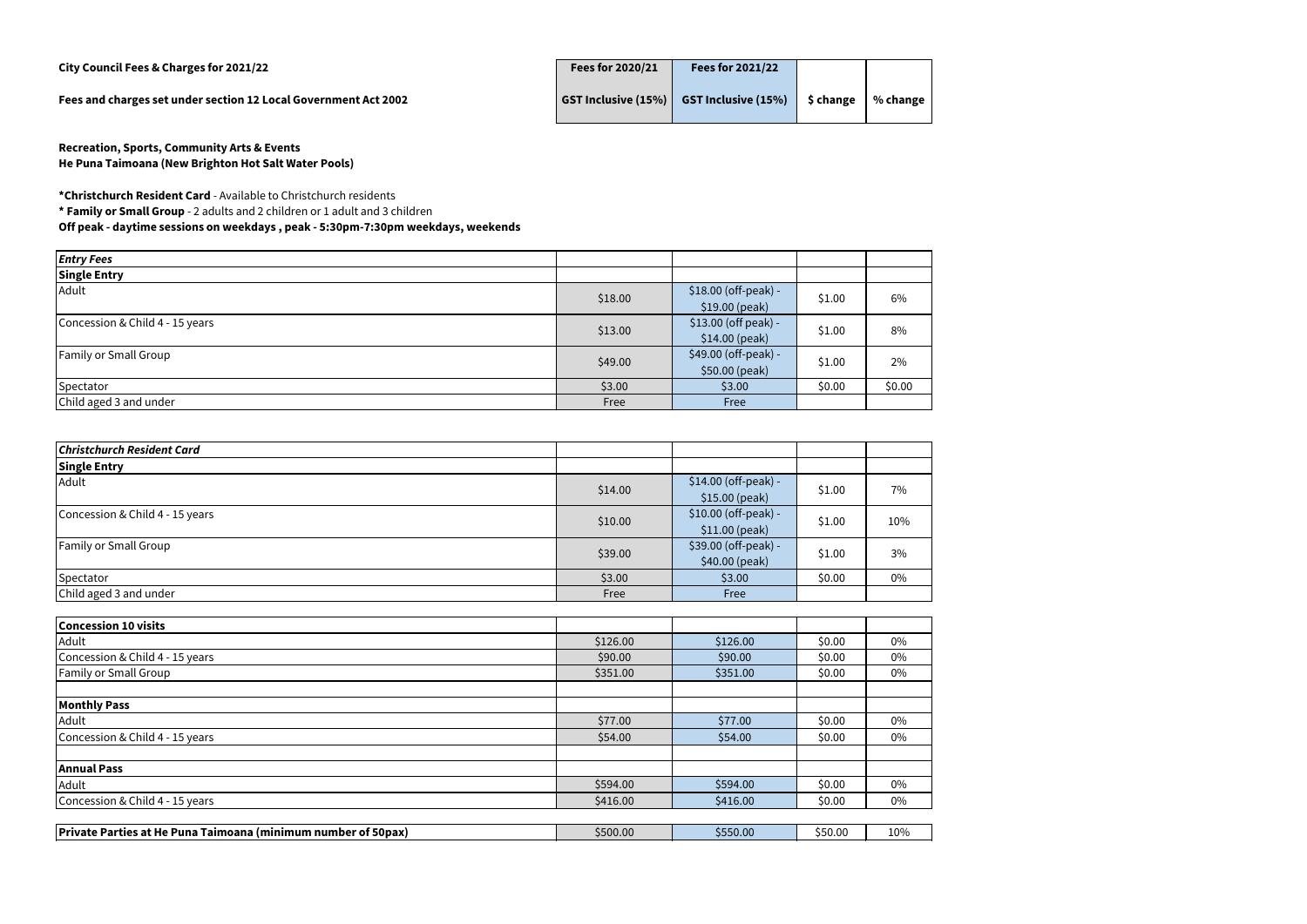| Fees and charges set under section 12 Local Government Act 2002 | $\mid$ GST Inclusive (15%) $\mid$ GST Inclusive (15%) $\mid$ | \$ change | % change |
|-----------------------------------------------------------------|--------------------------------------------------------------|-----------|----------|

# *The following fees & charges have been removed for the current LTP:*

| <b>Same Day Return (Currently not being used due to the operation of sessions)</b>         |         |
|--------------------------------------------------------------------------------------------|---------|
| Adult                                                                                      | \$22.00 |
| Concession & Child 4 - 15                                                                  | \$15.00 |
| <b>Small Group</b>                                                                         | \$59.00 |
| Two Day Pass (complimentary multi entry) (Currently not being used due to the operation of |         |
| sessions)                                                                                  |         |
| Adult                                                                                      | \$27.00 |
| Concession & Child 4 - 15                                                                  | \$19.00 |
| <b>Small Group</b>                                                                         | \$73.00 |

## **Fitness Membership: all Recreation & Sport Centres**

| * FLEXI - Direct Debit (monthly fee)             | \$75.10  | \$77.70  | \$2.60  | 3.5% |
|--------------------------------------------------|----------|----------|---------|------|
| $\mathsf{I}^*$ FLEXI - Direct Debit (weekly fee) | \$17.30  | \$17.90  | \$0.60  | 3.5% |
| * FIXED - 12 Month Fee prepaid                   | \$799.00 | \$827.00 | \$28.00 | 3.5% |
| * FIXED - 3 Month Fee prepaid                    | \$278.80 | \$288.60 | \$9.80  | 3.5% |
| <b>FIXED - 1 Month Fee prepaid</b>               | \$99.00  | \$99.00  | \$0.00  | 0.0% |
|                                                  |          |          |         |      |
| Replacement membership card                      | \$12.50  | \$12.50  | \$0.00  | 0.0% |

## **Fitness Centre Casual:**

| * Adult                          | \$17.20                                     | \$17.80                                                                                             | \$0.60 | 3.5% |
|----------------------------------|---------------------------------------------|-----------------------------------------------------------------------------------------------------|--------|------|
| * Adult Concession x 10          | \$154.60                                    | \$160.00                                                                                            | \$5.40 | 3.5% |
| Assessment Programme preparation | General Manager's<br>at cost recovery level | <b>General Manager's</b><br>discretion to set fees discretion to set fees at<br>cost recovery level |        |      |
| Specialist Programmes & Services | General Manager's<br>at cost recovery level | <b>General Manager's</b><br>discretion to set fees discretion to set fees at<br>cost recovery level |        |      |

# **Group Fitness Casual (includes Spin & Aqua)**

| * Adult                              | \$11.20                                            | \$11.60                                                                                             | \$0.40 | 3.6% |
|--------------------------------------|----------------------------------------------------|-----------------------------------------------------------------------------------------------------|--------|------|
| * Adult-Concession <del>s</del> x 10 | \$101.20                                           | \$104.70                                                                                            | \$3.50 | 3.5% |
| Specialist Programmes & Services     | <b>General Manager's</b><br>at cost recovery level | <b>General Manager's</b><br>discretion to set fees discretion to set fees at<br>cost recovery level |        |      |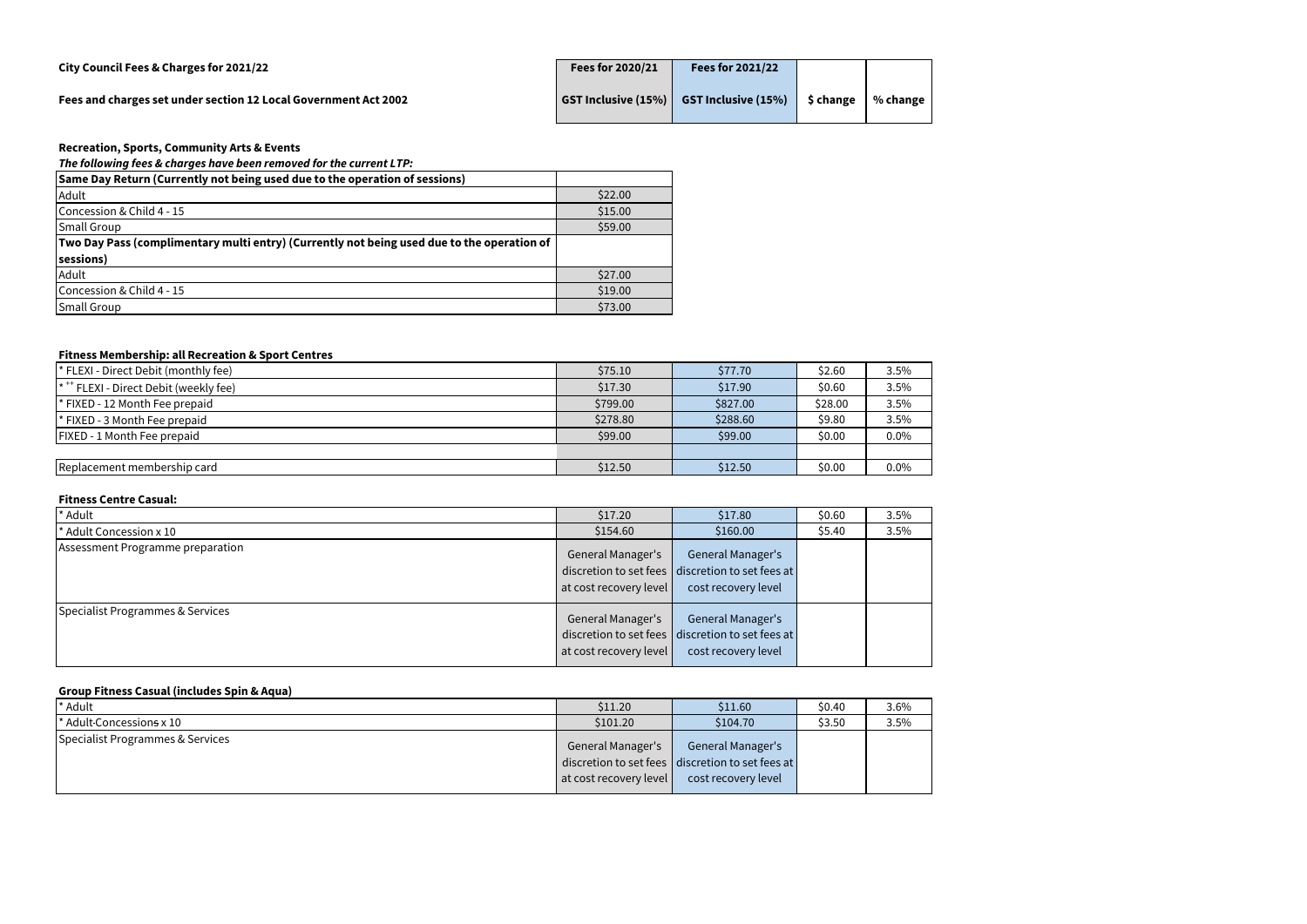| City Council Fees & Charges for 2021/22                         | Fees for 2020/21 | <b>Fees for 2021/22</b>                                         |           |          |
|-----------------------------------------------------------------|------------------|-----------------------------------------------------------------|-----------|----------|
| Fees and charges set under section 12 Local Government Act 2002 |                  | $\vert$ GST Inclusive (15%) $\vert$ GST Inclusive (15%) $\vert$ | \$ change | % change |

# **Recreation Programmes:**

| * Adult                          | \$11.00                                            | \$11.40                                                                                             | \$0.40 | 3.6% |
|----------------------------------|----------------------------------------------------|-----------------------------------------------------------------------------------------------------|--------|------|
| Children                         | \$8.00                                             | \$8.30                                                                                              | \$0.30 | 3.8% |
| Specialist Programmes & Services | <b>General Manager's</b><br>at cost recovery level | <b>General Manager's</b><br>discretion to set fees discretion to set fees at<br>cost recovery level |        |      |
| Incentive Awards Kiwi Gym Fun    | \$104.00                                           | \$107.64                                                                                            | \$3.64 | 3.5% |
| Preschool Gym                    | \$80.00                                            | \$82.80                                                                                             | \$2.80 | 3.5% |

#### **Recreation Casual:**

| Tumble Times / Bubbletimes / Sleepytimes                        | \$4.40                                                                | \$4.80                                                                | \$0.40 | 9.1% |
|-----------------------------------------------------------------|-----------------------------------------------------------------------|-----------------------------------------------------------------------|--------|------|
| *Tumble Times / Bubble Times / Sleepytimes - additional sibling | \$3.40                                                                | \$3.70                                                                | \$0.30 | 8.8% |
| *Tumble Times Concession Card x 10                              | \$39.40                                                               | \$43.20                                                               | \$3.80 | 9.6% |
| *Tumble Times Concession Card x 20                              | \$78.60                                                               | \$81.60                                                               | \$3.00 | 3.8% |
| *Older Adults Gentle Exercise                                   | \$5.60                                                                | \$5.80                                                                | \$0.20 | 3.6% |
| *Older Adults Gentle Exercise Concession Card x 10              |                                                                       | \$52.20                                                               |        |      |
| Badminton Individual                                            | \$6.80                                                                | \$7.00                                                                | \$0.20 | 2.9% |
| Badminton Concession card x 10                                  | \$61.20                                                               | \$63.00                                                               | \$1.80 | 2.9% |
| Specialist Programmes & Services                                | General Manager's<br>discretion to set fees<br>at cost recovery level | General Manager's<br>discretion to set fees at<br>cost recovery level |        |      |

# **Indoor Stadia Hire:**

| \$40.00<br>\$40.00<br>lStafi<br>(per hour<br>. charge<br>. out cost |
|---------------------------------------------------------------------|
|---------------------------------------------------------------------|

| Basketball court<br>/ hour:                                           |         |         |        |         |
|-----------------------------------------------------------------------|---------|---------|--------|---------|
| Child (school students)<br>.                                          | \$39.00 | \$39.00 | \$0.00 | 0.0%    |
| t (based on activity and more than 50% of participants)<br>Adult<br>. | \$52.00 | \$52.00 | \$0.00 | $0.0\%$ |

# Half-court hire:

| $-1$ Adult                           | \$8.70  | \$8.70  | \$0.00 | 0.0% |
|--------------------------------------|---------|---------|--------|------|
| $-2$ Adults                          | \$17.30 | \$17.30 | \$0.00 | 0.0% |
| $\left  \cdot \right $ 3 plus Adults | \$26.00 | \$26.00 | \$0.00 | 0.0% |
| $-1$ Child                           | \$6.50  | \$6.50  | \$0.00 | 0.0% |
| -- 2 Children                        | \$13.00 | \$13.00 | \$0.00 | 0.0% |
| $-3$ plus children                   | \$19.60 | \$19.60 | \$0.00 | 0.0% |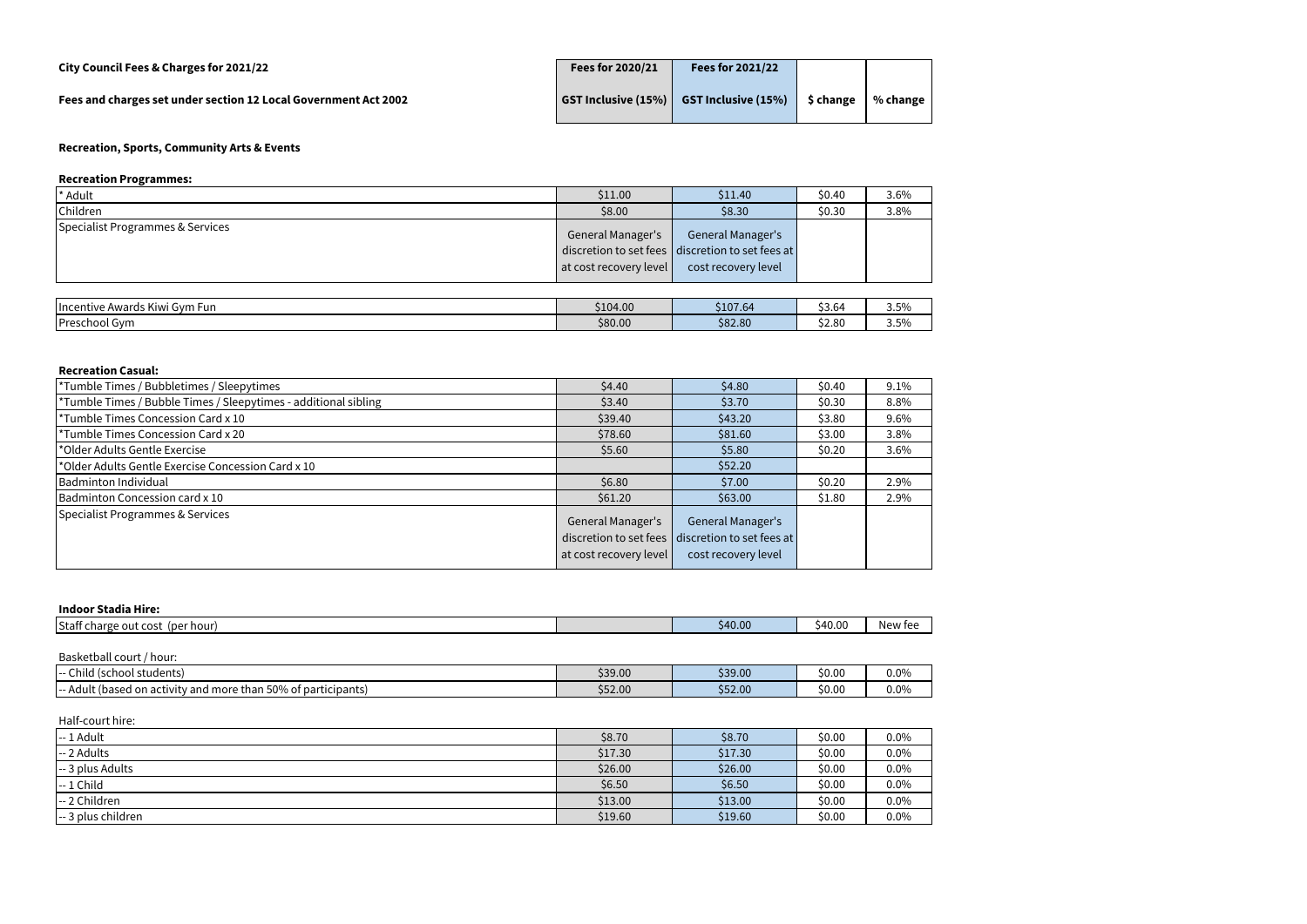| City Council Fees & Charges for 2021/22                         | Fees for 2020/21 | Fees for 2021/22                              |           |              |
|-----------------------------------------------------------------|------------------|-----------------------------------------------|-----------|--------------|
| Fees and charges set under section 12 Local Government Act 2002 |                  | GST Inclusive $(15\%)$ GST Inclusive $(15\%)$ | \$ change | % change $ $ |

| Pioneer Stadium Commercial per hour                                  | \$253.00 | \$253.00 | \$0.00 | 0.0%    |
|----------------------------------------------------------------------|----------|----------|--------|---------|
| Cowles Commercial per hour                                           | \$168.70 | \$168.70 | \$0.00 | $0.0\%$ |
|                                                                      |          |          |        |         |
| Volley Ball Court - per hour                                         | \$26.00  | \$26.00  | \$0.00 | $0.0\%$ |
| Badminton Court - per hour                                           | \$17.70  | \$17.70  | \$0.00 | $0.0\%$ |
| <b>Stadia Bleacher Hire Pioneer and Cowles</b>                       |          |          |        |         |
| Medium Bleachers Hire                                                | \$52.00  | \$53.80  | \$1.80 | $3.5\%$ |
| Large Bleacher Hire                                                  | \$84.50  | \$87.50  | \$3.00 | 3.6%    |
| <b>Extra Large Bleacher Hire</b>                                     | \$106.00 | \$109.80 | \$3.80 | 3.6%    |
| <b>Small Bleacher Hire</b>                                           | \$31.20  | \$32.30  | \$1.10 | 3.5%    |
|                                                                      |          |          |        |         |
| The following fees & charges have been removed for the current LTP:  |          |          |        |         |
| Pioneer Stadium Commercial Plus per hour (Includes Security/Alcohol) | \$305.00 |          |        |         |
| Pioneer Stadium Commercial per hour (excludes Security/Alcohol)      | \$253.00 |          |        |         |
| Cowles Non Commercial per hour                                       | \$114.80 |          |        |         |

## **Corporate Membership (discount is off the full membership fee)**

| Ten or more employees                                                 | 20% discount | 20%<br>% discount | $0.0\%$ |
|-----------------------------------------------------------------------|--------------|-------------------|---------|
| Other to employees<br>ees of organisations or at UM (<br>l discretion |              |                   |         |

**Room Hire:** See Community Facilities fees and charges

# **Southern Centre - Multi-Sensory Facility**

#### *(One caregiver free per participant)*

| $\mid$ * Individual 25-30 min          | \$7.90                                             | \$7.90                                                                                              | \$0.00 | $0.0\%$ |
|----------------------------------------|----------------------------------------------------|-----------------------------------------------------------------------------------------------------|--------|---------|
| * Individual 45 min                    | \$11.80                                            | \$11.80                                                                                             | \$0.00 | $0.0\%$ |
| Birthday Party Hire - per booking      | \$18.60                                            | \$19.20                                                                                             | \$0.60 | 3.2%    |
| <sup>*</sup> Swim Combo Child          | \$9.30                                             | \$9.30                                                                                              | \$0.00 | $0.0\%$ |
| <sup>*</sup> Swim Combo Adult          | \$11.40                                            | \$11.40                                                                                             | \$0.00 | $0.0\%$ |
| Specialist Programmes - based on costs | <b>General Manager's</b><br>at cost recovery level | <b>General Manager's</b><br>discretion to set fees discretion to set fees at<br>cost recovery level |        |         |

#### *The following fees & charges have been removed for the current LTP:*

| Combo Child CSC<br>Swim                   | \$7.00 |
|-------------------------------------------|--------|
| Swim<br>$\sim$ $\sim$<br>⊦Combo Adult CSC | \$8.60 |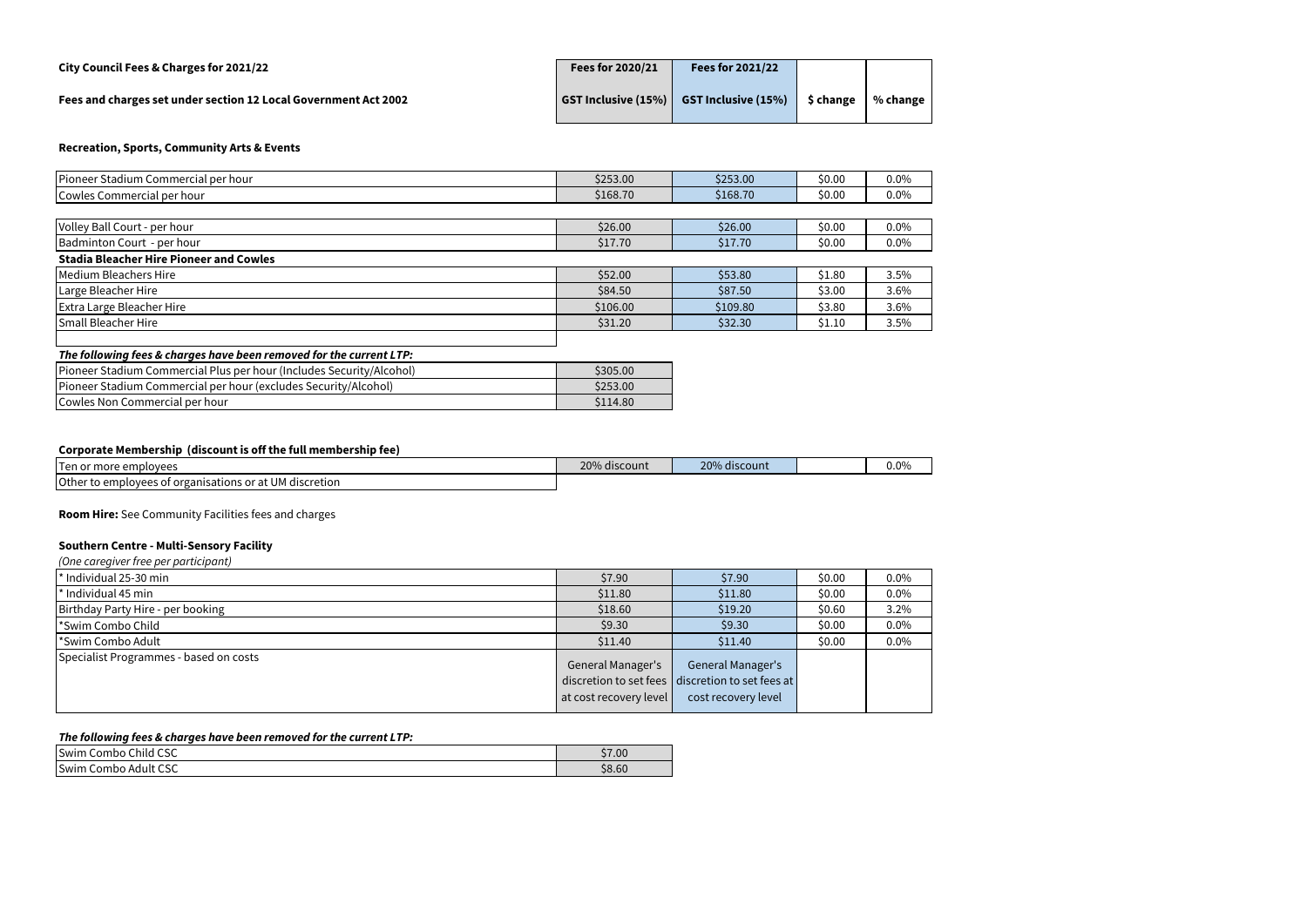| City Council Fees & Charges for 2021/22                         | Fees for 2020/21 | <b>Fees for 2021/22</b>                       |           |                |
|-----------------------------------------------------------------|------------------|-----------------------------------------------|-----------|----------------|
| Fees and charges set under section 12 Local Government Act 2002 |                  | GST Inclusive $(15\%)$ GST Inclusive $(15\%)$ | \$ change | $%$ change $ $ |

#### **Products and Equipments Hire**

| Various products and equipment hire Fees & Charges                                                                                                                                                                                              | General Manager's<br>discretion to set fees<br>at cost recovery level | <b>General Manager's</b><br>discretion to set fees at<br>cost recovery level                        |
|-------------------------------------------------------------------------------------------------------------------------------------------------------------------------------------------------------------------------------------------------|-----------------------------------------------------------------------|-----------------------------------------------------------------------------------------------------|
| <b>Recreation and Sport Staff Time -</b> the time taken for additional staffing requirements for events<br>or additional specialised programmes will be charged at the relevant hourly rate applicable at the<br>time the work was carried out. | General Manager's<br>at cost recovery level                           | <b>General Manager's</b><br>discretion to set fees discretion to set fees at<br>cost recovery level |
| <b>Community Recreation Programmes</b>                                                                                                                                                                                                          | <b>General Manager's</b>                                              | General Manager's<br>discretion to set fees discretion to set fees at                               |

# **Camp Grounds**

## *Pigeon Bay*

| ____<br>Site Fee per night | \$15.00-\$18.00 | $$15.00-S19.00$ | \$1.00 | $\sim$ $\sim$ $\sim$<br>$5.6\%$ |
|----------------------------|-----------------|-----------------|--------|---------------------------------|
|                            |                 |                 |        |                                 |

# *Okains Bay*

Non powered site, per night

| -- Per adult               | \$12.00-\$15.00 | $$12-$16$     | \$1.00 | 6.7% |
|----------------------------|-----------------|---------------|--------|------|
| -- per Child 5-15 years    | \$6.00-\$7.30   | \$6.00-\$8.00 | \$0.70 | 9.6% |
| -- per Child under 5 years | No Charge       | No Charge     |        |      |

## *Duvauchelle Holiday Park*

Non-powered site, per night:

| $-1$ Adult                        | \$25.00-\$27.00 | \$25.00-\$28.00 | \$1.00 | 3.7%    |
|-----------------------------------|-----------------|-----------------|--------|---------|
| -- 2 Adults                       | \$35.00-\$38.40 | \$35.00-\$40.00 | \$1.60 | 4.2%    |
| -- per extra adult                | \$17.00-\$18.80 | \$17.00-\$20.00 | \$1.20 | 6.4%    |
| -- per Child 3-15 years           | \$6.00-\$7.20   | \$6.00-\$8.00   | \$0.80 | 11.1%   |
| -- per Child under 3 years        | No Charge       | No Charge       |        |         |
| -- Motor Caravan Association Rate | 10% discount    | 10% discount    |        |         |
| Powered site, per night:          |                 |                 |        |         |
| -- 1 Adult                        | \$30.00-\$33.30 | \$30.00-\$34.50 | \$1.20 | 3.6%    |
| $-2$ Adults                       | \$40.00-\$43.70 | \$40.00-\$45.00 | \$1.30 | $3.0\%$ |
| -- per extra adult                | \$20.00-\$21.80 | \$20.00-\$22.50 | \$0.70 | 3.2%    |
| -- per Child 3-15 years           | \$6.00-\$7.20   | \$6.00-\$7.50   | \$0.30 | 4.2%    |
| -- per Child under 3 years        | No Charge       | No Charge       |        |         |
| -- Motor Caravan Association Rate | 10% discount    | 10% discount    |        |         |

*New dynamic (seasonal) pricing to be introduced in line with Spencer Beach Holiday Park and Okains Bay Campground*

*New dynamic (seasonal) pricing to be introduced in line with Spencer Beach Holiday Park and Duvauchelle Holiday Park*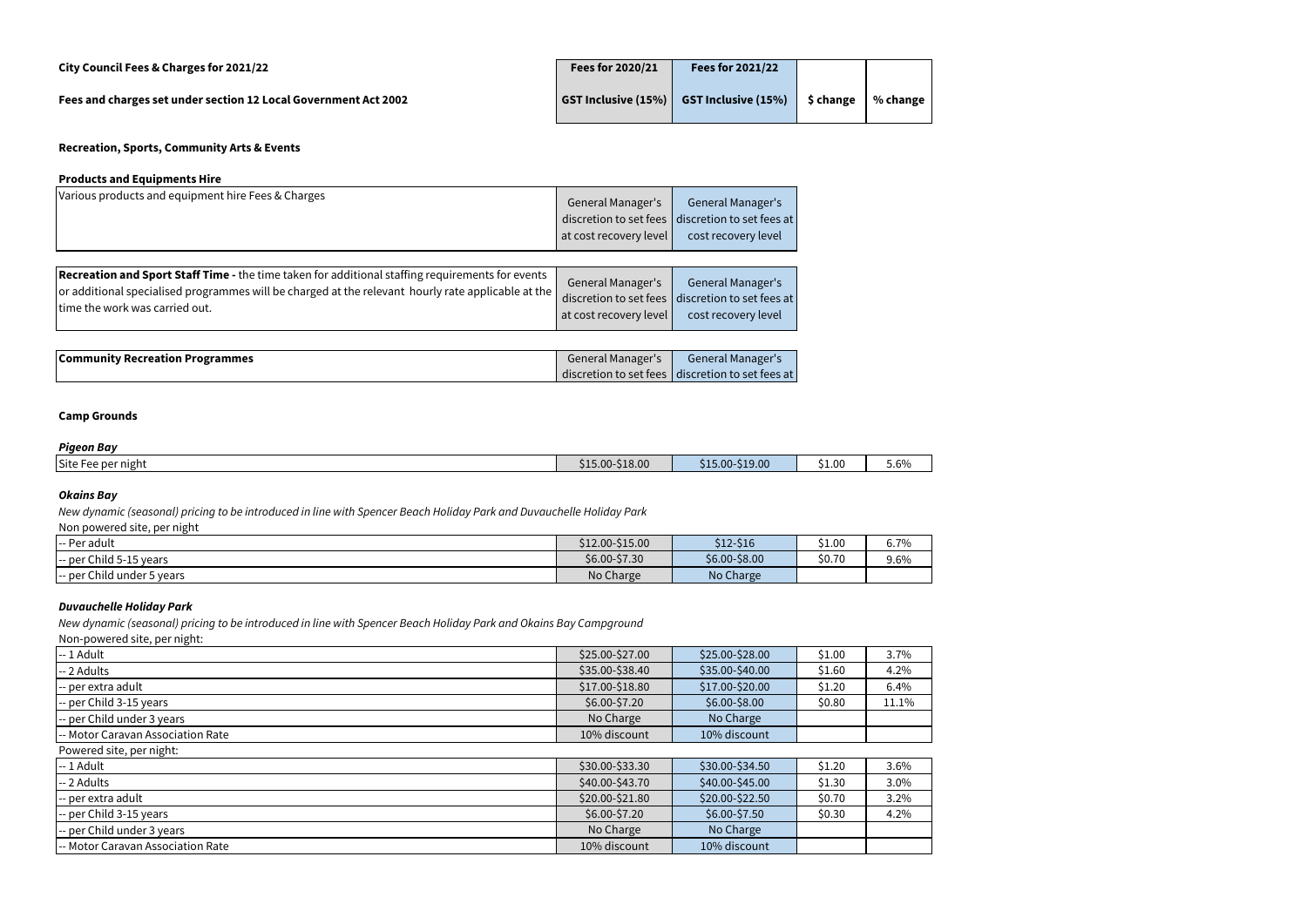| City Council Fees & Charges for 2021/22                         | Fees for 2020/21 | <b>Fees for 2021/22</b>                       |           |              |
|-----------------------------------------------------------------|------------------|-----------------------------------------------|-----------|--------------|
| Fees and charges set under section 12 Local Government Act 2002 |                  | GST Inclusive $(15\%)$ GST Inclusive $(15\%)$ | \$ change | % change $ $ |

| Tourist Flat per night             |                   |                   |        |         |
|------------------------------------|-------------------|-------------------|--------|---------|
| -- up to 2 guests                  | \$100.00-\$130.00 | \$100.00-\$135.00 | \$5.00 | 3.8%    |
| -- per extra adult                 | \$30.00-\$35.40   | \$30.00-\$37.00   | \$1.60 | 4.5%    |
| -- per extra Child 3-15 years      | $$10.00-\$11.00$  | \$10.00-\$12.00   | \$1.00 | 9.1%    |
| -- per extra Child under 3 years   | No Charge         | No Charge         |        |         |
| -- Surcharge for 1 night hire only | \$25.00           | \$25.00           | \$0.00 | $0.0\%$ |
| Deluxe Cabin per night             |                   |                   |        |         |
| $-$ up to 2 guests                 | \$80.00-\$88.40   | \$80.00-\$92.00   | \$3.60 | 4.1%    |
| -- per extra adult                 | \$25.00-\$27.00   | \$25.00-\$28.00   | \$1.00 | 3.7%    |
| -- per extra Child 5-15 years      | \$10.00-\$11.00   | \$10.00-\$12.00   | \$1.00 | 9.1%    |
| -- per extra Child under 5 years   | No Charge         | No Charge         |        |         |
| Standard Cabin per night           |                   |                   |        |         |
| $-$ up to 2 guests                 | \$65.00-\$72.80   | \$65.00-\$75.00   | \$2.20 | 3.0%    |
| -- per extra adult                 | \$25.00-\$27.00   | \$25.00-\$28.00   | \$1.00 | 3.7%    |
| -- per extra Child 5-15 years      | \$10.00-\$11.00   | \$10.00-\$12.00   | \$1.00 | 9.1%    |
| -- per extra Child under 5 years   | No Charge         | No Charge         |        |         |

#### Annual Site Fees

| --Solid                                        | \$581.00 | \$610.00 | \$29.00 | 5.0% |
|------------------------------------------------|----------|----------|---------|------|
| Canvas<br>$--$                                 | \$530.00 | \$555.00 | \$25.00 | 4.7% |
| Annual Site Holder Staynight - Adult           | \$18.70  | \$20.00  | \$1.30  | 7.0% |
| - Weekly<br><b>Temporary Caravan Storage -</b> | \$14.60  | \$15.00  | \$0.40  | 2.7% |

# Boat Parking - 12 months

| .<br><b>I</b> --Annual Site Holder       | \$208.00 | \$225.00 | 1700<br><b>JII.UU</b> | 8.2% |
|------------------------------------------|----------|----------|-----------------------|------|
| $\sim$ .<br>--Non<br>. .<br>⊦Site Holder | \$437.00 | \$460.00 | $\lambda$<br>523.UU   | 5.3% |

#### Continuous Power Supply

| --6 Months       | \$114.40 | \$120.00 | \$5.60 | 4.9% |
|------------------|----------|----------|--------|------|
| --Daily Rate     | \$2.70   | \$2.85   | \$0.15 | 5.6% |
|                  |          |          |        |      |
| Lawns - 6 months | \$62.40  | \$65.50  | \$3.10 | 5.0% |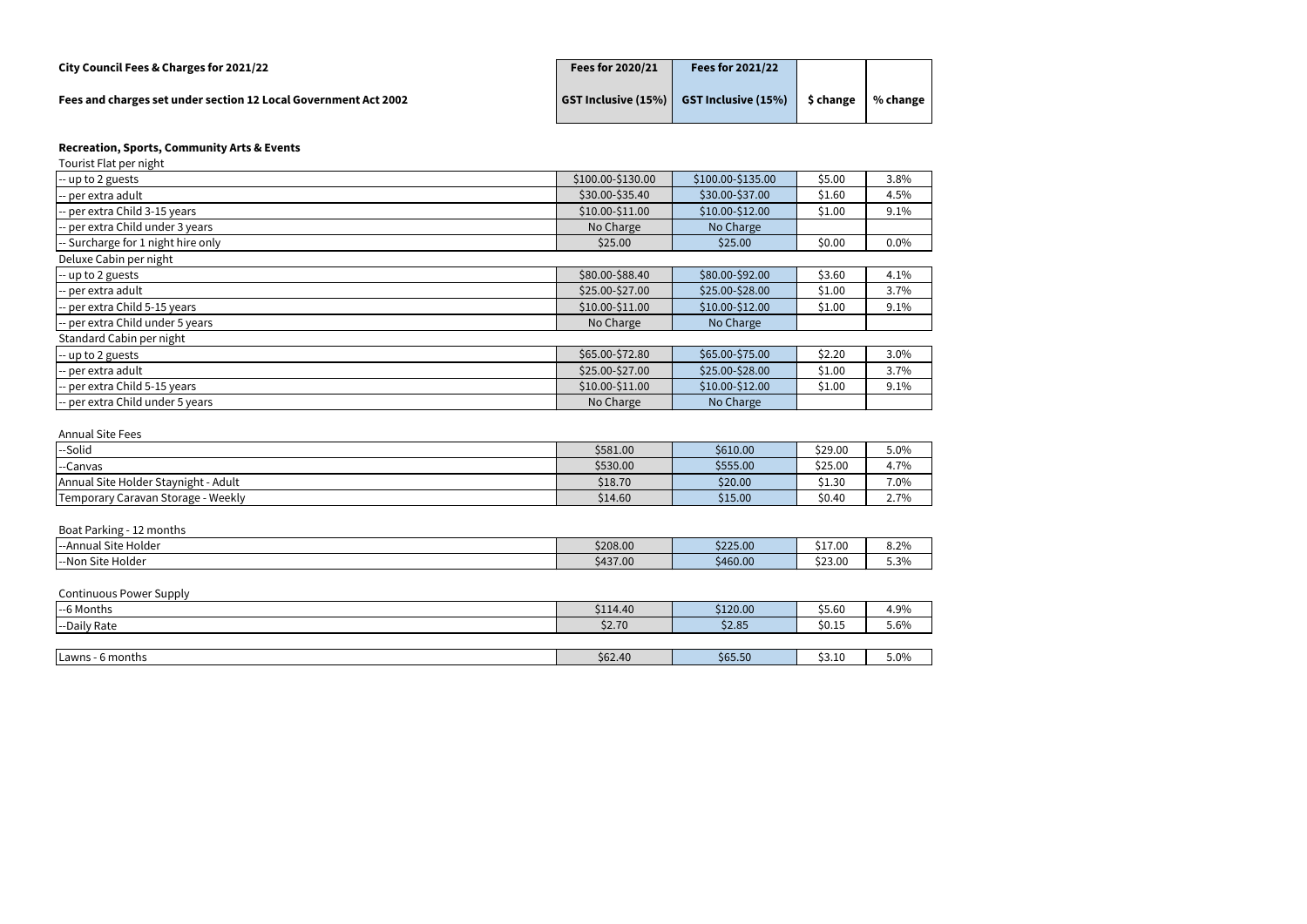# **City Council Fees & Charges for 2021/22 Fees for 2020/21 Fees for 2021/22**

**Fees and charges set under section 12 Local Government Act 2002** 

| Fees for 2020/21 | <b>Fees for 2021/22</b>                     |           |                        |
|------------------|---------------------------------------------|-----------|------------------------|
|                  | GST Inclusive $(15%)$ GST Inclusive $(15%)$ | \$ change | $\frac{1}{2}$ % change |

**Recreation, Sports, Community Arts & Events**

# *Spencer Beach Holiday Park*

*Continued use of dynamic (seasonal) pricing model.*

| Tourist Flat per night                              |                   |                   |         |       |
|-----------------------------------------------------|-------------------|-------------------|---------|-------|
| up to 2 guests                                      | \$90.00-\$127.40  | \$90.00-\$135     | \$7.60  | 6.0%  |
| per extra adult                                     | \$18.00-\$21.20   | \$18.00-\$22.00   | \$0.80  | 3.8%  |
| per extra Child 3-15 years                          | \$12.00-\$12.80   | \$12.00-\$14.00   | \$1.20  | 9.4%  |
| per extra Child under 3 years                       | No Charge         | No Charge         |         |       |
| Standard Cabin per night                            |                   |                   |         |       |
| - up to 2 guests                                    | \$55.00-\$79.60   | \$55.00-\$83.50   | \$3.90  | 4.9%  |
| per extra adult                                     | \$15.00-\$19.10   | \$15.00-\$20.00   | \$0.90  | 4.7%  |
| per extra Child 3-15 years                          | \$8.00-\$10.60    | \$8.00-\$12.00    | \$1.40  | 13.2% |
| per extra Child under 3 years                       | No Charge         | No Charge         |         |       |
| Kitchen Cabin per night                             |                   |                   |         |       |
| -- up to 2 guests                                   | \$60.00-\$84.90   | \$60.00-\$84.90   | \$0.00  | 0.0%  |
| per extra adult                                     | \$15.00-\$21.20   | \$15.00-\$22.00   | \$0.80  | 3.8%  |
| per extra Child 3-15 years                          | \$8.00-\$10.60    | \$8.00-\$12.00    | \$1.40  | 13.2% |
| per extra Child under 3 years                       | No Charge         | No Charge         |         |       |
| Ensuite Cabin per night                             |                   |                   |         |       |
| up to 2 guests                                      | \$90.00-\$127.40  | \$90.00-\$135.00  | \$7.60  | 6.0%  |
| -- per extra Child under 3 years                    | No Charge         | No Charge         |         |       |
| Non-powered site, per night:                        |                   |                   |         |       |
| -- 1 Adult                                          | \$16.00-\$26.50   | \$16.00-\$28.00   | \$1.50  | 5.7%  |
| 2 Adults                                            | \$32.00-\$40.30   | \$32.00-\$42.00   | \$1.70  | 4.2%  |
| per extra adult                                     | \$16.00-\$18.20   | \$16.00-\$19.00   | \$0.80  | 4.4%  |
| per Child 3-15 years                                | \$8.00-\$10.60    | \$8.00-\$12.00    | \$1.40  | 13.2% |
| per Child under 3 years                             | No Charge         | No Charge         |         |       |
| Powered site, per night:                            |                   |                   |         |       |
| -- 1 Adult                                          | \$17.00-\$31.80   | \$17.00-\$33.00   | \$1.20  | 3.8%  |
| 2 Adults                                            | \$34.00-\$42.40   | \$34.00-\$44.50   | \$2.10  | 5.0%  |
| per extra adult                                     | \$17.00-\$19.00   | \$17.00-\$20.00   | \$1.00  | 5.3%  |
| per Child 3-15 years                                | \$8.00-\$10.60    | \$8.00-\$12.00    | \$1.40  | 13.2% |
| per Child under 3 years                             | No Charge         | No Charge         |         |       |
| -- 1 Adult weekly rate (long stay guests)           | \$138.40          | \$145.00          | \$6.60  | 4.8%  |
| -- 2 Adult weekly rate (long stay guests)           | \$191.40          | \$205.00          | \$13.60 | 7.1%  |
| The Homestead (18-bed self-contained accommodation) |                   |                   |         |       |
| up to 8 guests                                      | \$180.00-\$212.30 | \$180.00-\$223.00 | \$10.70 | 5.0%  |
| per additional person                               | \$22.00-\$26.50   | \$22.00-\$28.00   | \$1.50  | 5.7%  |
| Child under 3 years                                 | No Charge         | No Charge         |         |       |
| The Lodge (36-bed self-contained accommodation)     |                   |                   |         |       |
| -- up to 15 guests                                  | \$265.00-\$302.40 | \$265.00-\$320.00 | \$17.60 | 5.8%  |
| per additional person                               | \$17.00-\$21.20   | \$17.00-\$22.00   | \$0.80  | 3.8%  |
| Child under 3 years                                 | No Charge         | No Charge         |         |       |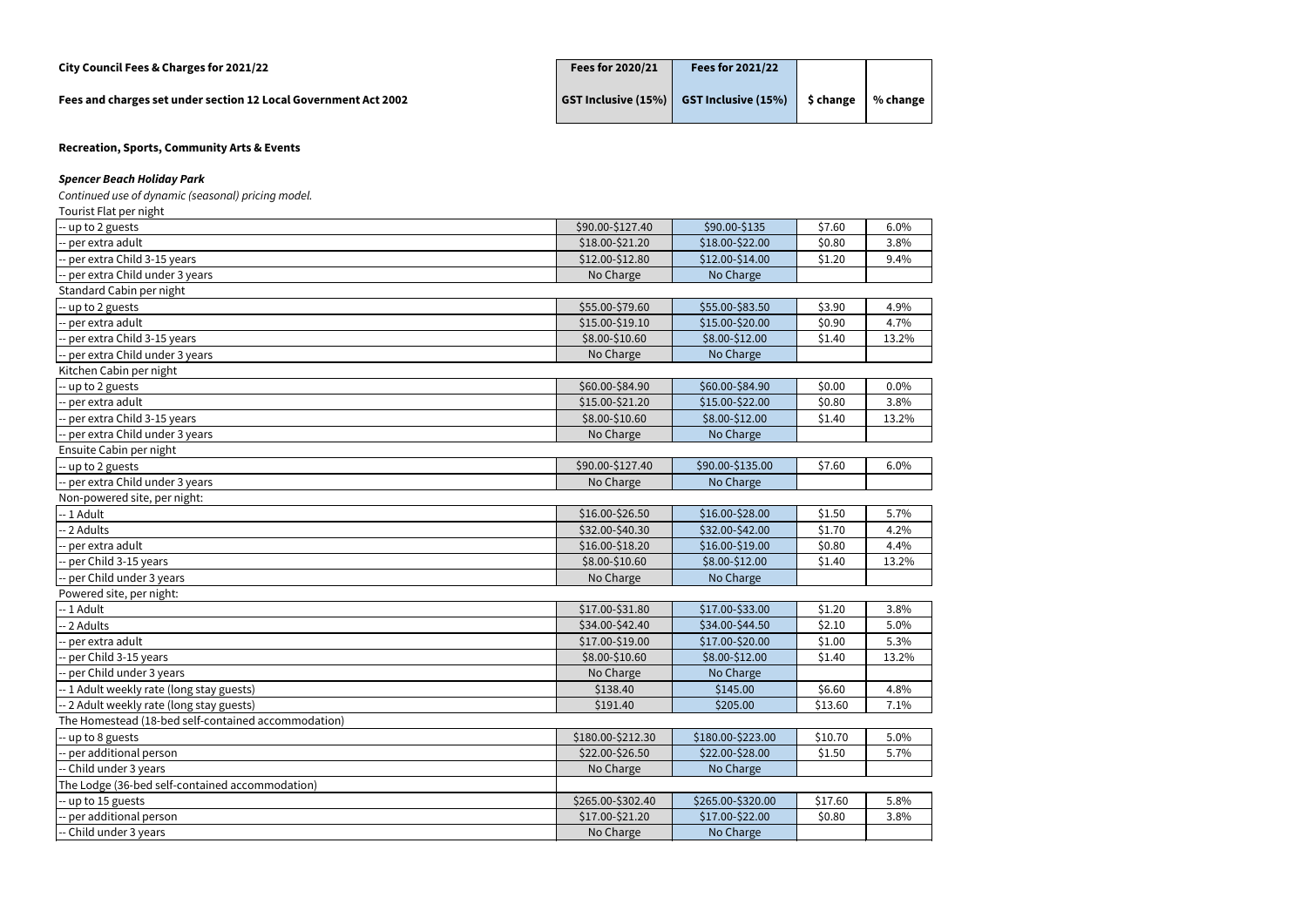| City Council Fees & Charges for 2021/22                         | Fees for 2020/21    | <b>Fees for 2021/22</b>    |           |                |
|-----------------------------------------------------------------|---------------------|----------------------------|-----------|----------------|
| Fees and charges set under section 12 Local Government Act 2002 | GST Inclusive (15%) | <b>GST Inclusive (15%)</b> | \$ change | $%$ change $ $ |
| <b>Recreation Sports Community Arts &amp; Events</b>            |                     |                            |           |                |

| <u>RECI CALIDII, JPULO, CUMMULUI, ALGUS CEILG</u> |        |             |        |       |
|---------------------------------------------------|--------|-------------|--------|-------|
| Per day<br>TCaravan Storage                       | \$2.10 | co co<br>ںں | \$0.40 | 19.0% |
|                                                   |        |             |        |       |

| Mini Golf            |        |        |        |         |
|----------------------|--------|--------|--------|---------|
| - Per Child<br>$- -$ | \$4.00 | \$4.00 | \$0.00 | $0.0\%$ |
| Per Adult            | \$4.00 | \$4.00 | \$0.00 | $0.0\%$ |

## **Ngā Puna Wai Sports Hub**

| General Manager's discretion to set fees at cost recovery level for major events and/or commercial |  |  |
|----------------------------------------------------------------------------------------------------|--|--|
| activity                                                                                           |  |  |
| Any changes to fees and charges occur at the transition between winter and summer season each      |  |  |
| year (eg. October)                                                                                 |  |  |
| Sports Lighting charges apply (\$0.40/kwh). Excess water costs will be oncharged for artifical     |  |  |
| playing surfaces                                                                                   |  |  |
| UM discretion to approve event hire charges and activation initiatives within approved budgets     |  |  |
|                                                                                                    |  |  |

## *Athletics*

(All Equipment is hired through Athletics Canterbury and not included in these prices)

| <b>Per hour</b>                | \$212.00 | New fee |
|--------------------------------|----------|---------|
| IPer hour for partner sports   | \$191.00 | New fee |
| <b>Per hour for school use</b> | \$111.00 | New fee |

#### *The following fees & charges have been removed for the current LTP:*

*Training and Non Competition Use - Fee per person, per session (up to 3 hours use)*

| Tier 1<br>$\sim$ - 0-49 users $^{\star}$ | \$5.20 |
|------------------------------------------|--------|
| Tier 2 - 50-199 users                    | \$4.20 |
| $Tier3 - 1$<br>$200+$                    | \$2.60 |

# *Competition Use*

*School groups are subject to a 50% non-peak/week day discount on standard rates* 

| <b>Tier 1</b><br>. - up to 3 hours | \$227.00 |
|------------------------------------|----------|
| Tier $2 - 4 - 6$ hours             | \$180.00 |
| 7 hours plus<br>ITier $3 -$        | \$132.00 |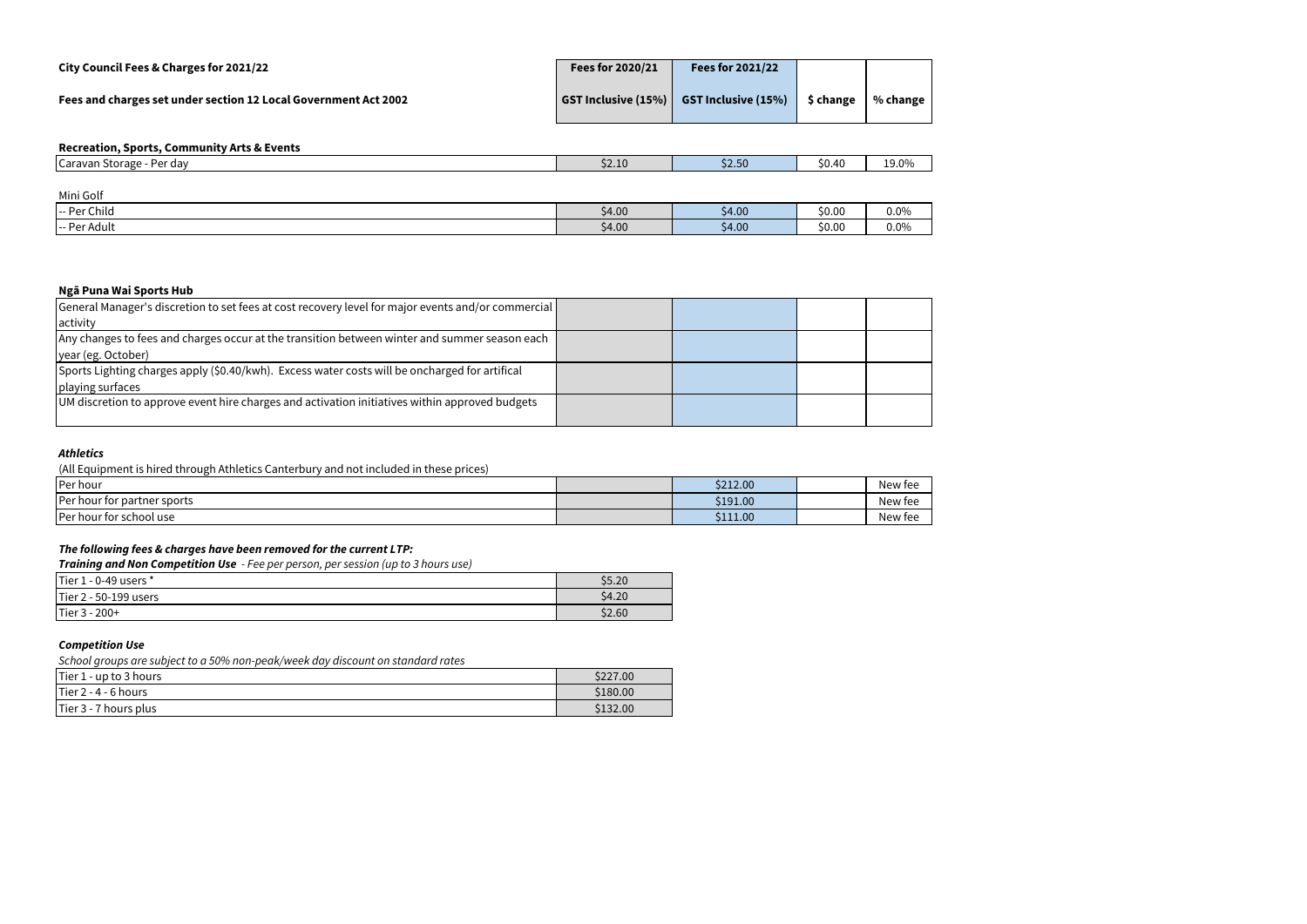| City Council Fees & Charges for 2021/22                         | Fees for 2020/21 | <b>Fees for 2021/22</b>                                         |           |          |
|-----------------------------------------------------------------|------------------|-----------------------------------------------------------------|-----------|----------|
| Fees and charges set under section 12 Local Government Act 2002 |                  | $\vert$ GST Inclusive (15%) $\vert$ GST Inclusive (15%) $\vert$ | \$ change | % change |

#### *Hockey*

*All training and playing lighting for the hockey turfs will be additional to the turf fees below.* 

| Sport<br>Rate<br>- includes 2 changing rooms per turf (per hour)<br>. Partner                  | <b>CAD 50</b><br>\$42.50 | \$44.00 | $\sim$<br>◡-∙◡ | 3.5% |
|------------------------------------------------------------------------------------------------|--------------------------|---------|----------------|------|
| Rate<br>ludes 2 changing rooms.<br>; per turf<br>t (per hour<br><b>I</b> Community<br>$-$ Inc. | \$85.00                  | \$88.00 | \$3.00         | 3.5% |

#### *Tennis*

| .                                   |                                          |                   |        |      |
|-------------------------------------|------------------------------------------|-------------------|--------|------|
| Sports<br>per court<br>Partner Rate | $\lambda$ $\sim$ $\sim$ $\sim$<br>\$2.65 | ぐつ フロ<br>ں ، ، ےر | \$0.1  | 3.7% |
| Casual<br>- per court<br>Hire       | \$10.40                                  | \$11.00           | \$0.60 | 5.8% |

## *Rugby League and Community Fields*

#### **Rugby League Field - includes 2 change rooms per field**

| Sport<br>minimum<br>$-1$<br>' hours<br>per<br>partner rate-<br>charge of 3<br>hour | \$44.00 | IN TAF<br>IM 1<br>. |
|------------------------------------------------------------------------------------|---------|---------------------|
| . mınımum<br>r charge of a<br>per<br>[Community rate]<br>f 2 hours<br>hour         | \$88.00 | ۱۸۱ می<br>.<br>.    |

## **Community Fields - per hour,minimum charge of 2 hours**

| Sport<br>, minimum charge of 2 hours .<br>per hour.<br>: partner rate | \$15.00 | W TAF<br><b>NEW</b> |
|-----------------------------------------------------------------------|---------|---------------------|
| min<br>Community rate<br>imum charge of<br>e of 2 hours<br>per houl   | \$30.00 | W TAF<br><b>NEW</b> |

## *The following fees & charges have been removed for the current LTP and are incorporated into the simplified charges above:*

*(Pricing for Change Village 1 when the sand carpet fields are used - includes access to the covered seating and exclusive use of the changing facility)*

| Change Village 1 - 2 changing, 2 physio + officials (Sport Partner Rate)<br>per game/activity block (upto 2 hours)                                                     | \$120.00 |
|------------------------------------------------------------------------------------------------------------------------------------------------------------------------|----------|
| Change Village 1 - 2 changing, 2 physio + officials (Sport Partner: youth/training rate)<br>per game/activity block (upto 2 hours)                                     | \$60.00  |
| Change Village 1 - 2 changing, 2 physio + officials (Community Rate)<br>per game/activity block (upto 2 hours)                                                         | \$240.00 |
| Change Village 1 - All areas Sport Partner Rate (includes 4 Changing Rooms, 4 Physio Rooms and<br>access to the Officials changing rooms and warm up areas)<br>per day | \$180.00 |
| Change Village 1 - All areas Community Rate (includes 4 Changing Rooms, 4 Physio Rooms and<br>access to the Officials changing rooms and warm up areas)<br>per day     | \$360.00 |

## *(Pricing for Change Village 1 when the community fields are used – does not provide exclusive use of the changing facility)*

| Change Village 1 - 2 changing, 2 physio + officials (Sport Partner)<br>per game/activity block (upto 2 hours) | S <sub>47.00</sub> |
|---------------------------------------------------------------------------------------------------------------|--------------------|
| Change Village 1 - 2 changing, 2 physio + officials (Community)                                               | \$94.00            |
| per game/activity block (upto 2 hours)                                                                        |                    |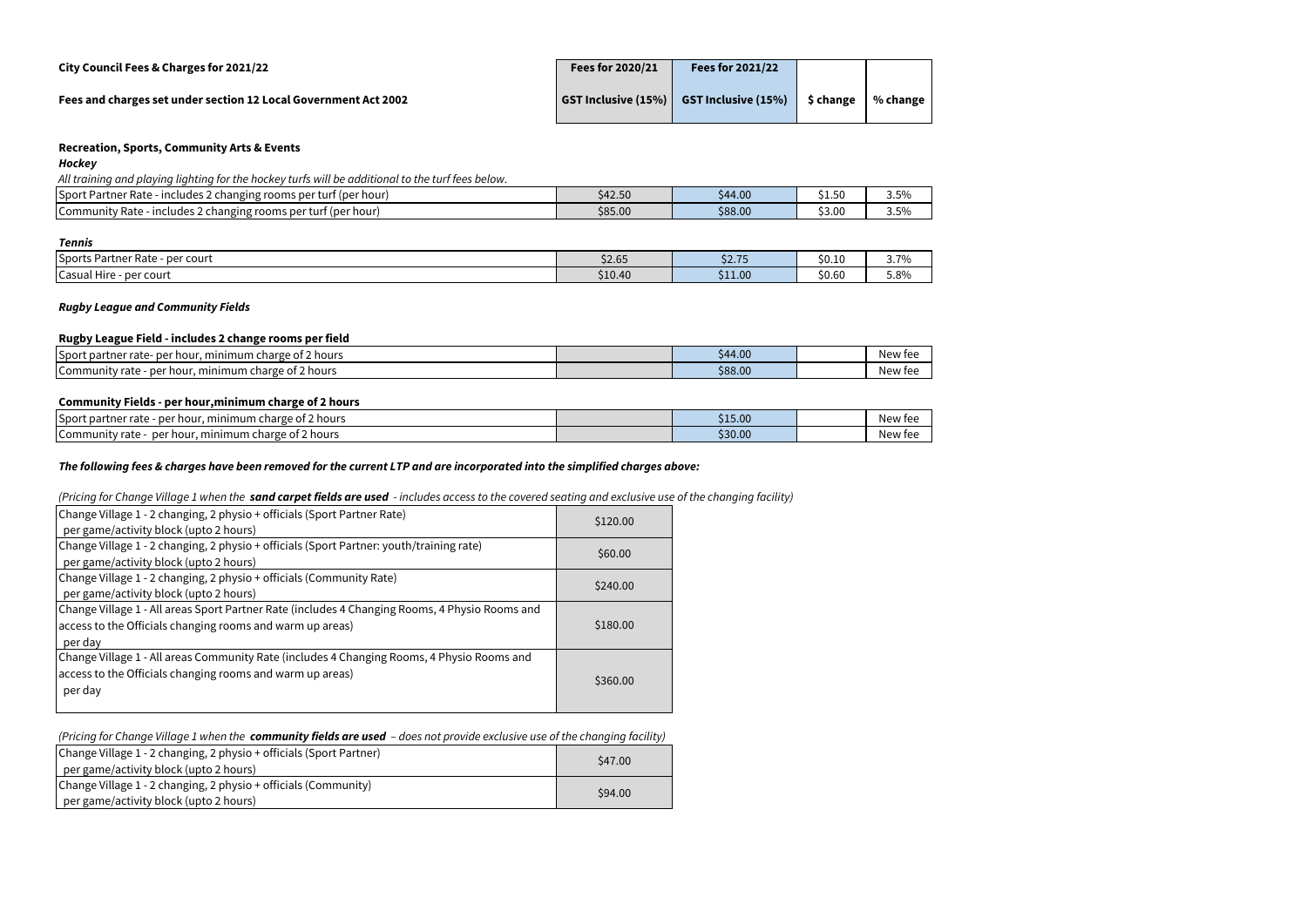| City Council Fees & Charges for 2021/22                         | Fees for 2020/21 | Fees for 2021/22                              |           |              |
|-----------------------------------------------------------------|------------------|-----------------------------------------------|-----------|--------------|
| Fees and charges set under section 12 Local Government Act 2002 |                  | GST Inclusive $(15\%)$ GST Inclusive $(15\%)$ | \$ change | % change $ $ |

#### **Recreation, Sports, Community Arts & Events Change Village 2**

| Change Village 2 - All areas (Sport Partner Rate)         | \$105.00 |
|-----------------------------------------------------------|----------|
| per day                                                   |          |
| Change Village 2 - All areas (Community)                  | \$210.00 |
| per day                                                   |          |
| Change Village 2 - 2 changing + officials (Sport Partner) | \$31.50  |
| per game/activity block (upto 2 hours)                    |          |
| Change Village 2 - 2 changing + officials (Community)     |          |
| per game/activity block (upto 2 hours)                    | \$63.00  |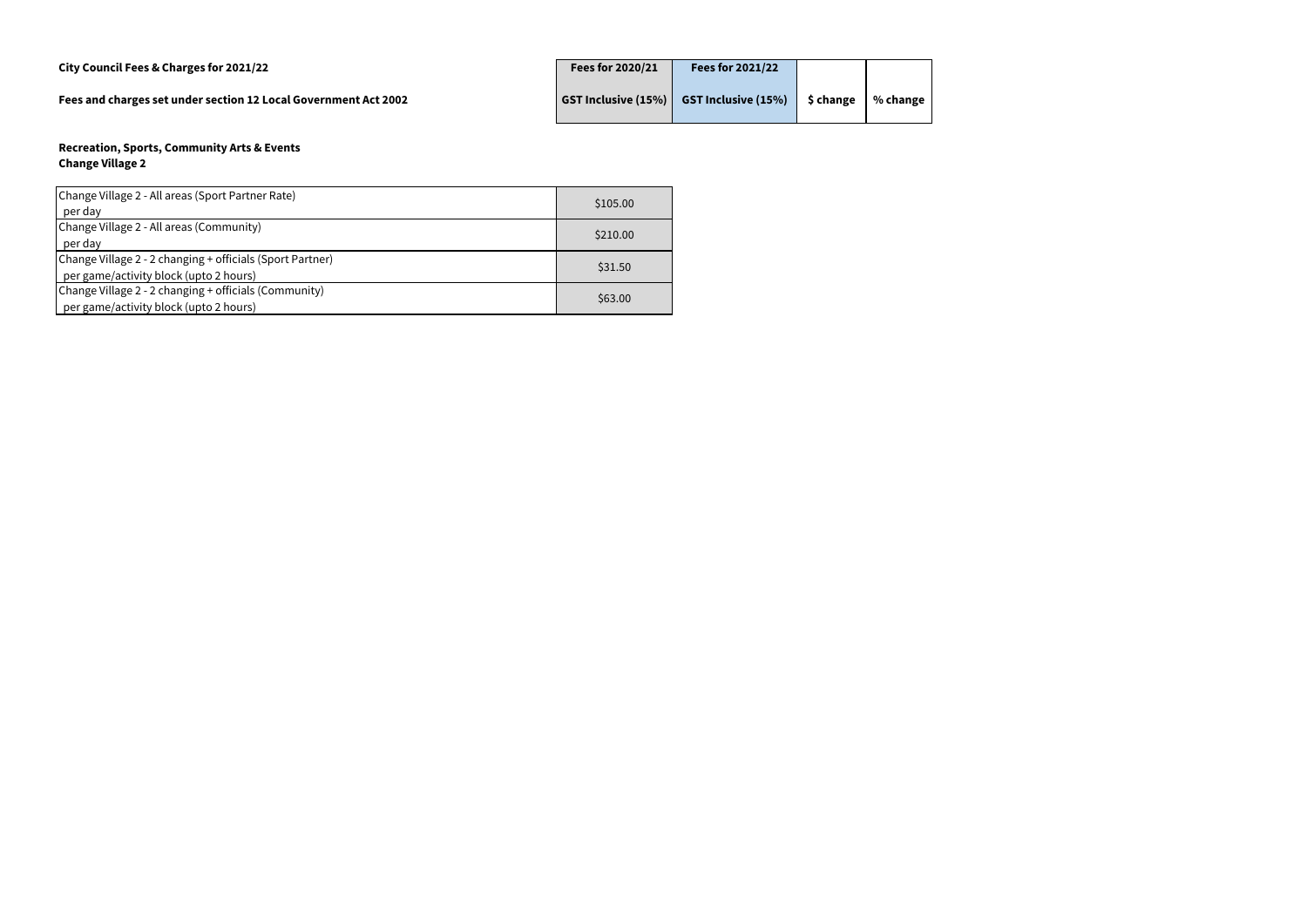**Community Facilities including community halls and community centres, Libraries other rooms and public spaces, Recreation and Sport other rooms** 

# **Definition and scope:**

| Larger community spaces - spaces with capacity for more than 50 people: | Smaller community spaces - spaces with capacity for less than 50 people:     |
|-------------------------------------------------------------------------|------------------------------------------------------------------------------|
| Community Halls and Spaces                                              | <b>Community Halls and Spaces</b>                                            |
| Abberley Park Hall                                                      | Avice Hill Arts & Crafts Centre - Activities Room                            |
| Fendalton Community Centre (Auditorium)                                 | Avice Hill Arts & Crafts Centre - Crafts Room                                |
| Fendalton Community Centre (Hall)                                       | Fendalton Community Centre (Seminar Room)                                    |
| Harvard Lounge                                                          | Matuku Takotako: Sumner Centre (Pariroa Activity 2)                          |
| Hei Hei Community Centre                                                | North New Brighton War Memorial & Community Centre (Downstairs)              |
| Matuku Takotako: Sumner Centre (Puoro-nuku Hall)                        | Orauwhata: Bishopdale Community Centre Meeting Room 1                        |
| Matuku Takotako: Sumner Centre (Puoro-raki Activity 1)                  | Rārākau: Riccarton Centre - all rooms except the Hall                        |
| North New Brighton War Memorial & Community Centre (Upstairs)           | <b>Richmond Cottage</b>                                                      |
| Ōrauwhata: Bishopdale Community Centre (Main Hall)                      | Te Hāpua: Halswell Centre (Piharau Business Suite)                           |
| Parklands Community Centre (Recreation Hall)                            | Te Hāpua: Halswell Centre (Aua, Inaka, Kōkopu and Kōaro - four small meeting |
| Parklands Community Lounge                                              | Templeton Community Centre (Supper Room)                                     |
| Rārākau: Riccarton Centre - Hall                                        | Waimairi Road Community Centre (Large Room)                                  |
| South Brighton Community Centre                                         | Waimairi Road Community Centre (Small Room)                                  |
| <b>St Martins Community Centre Hall</b>                                 | <b>Woolston Community Library Meeting Room</b>                               |
| Te Hāpua: Halswell Centre (Hao Lounge)                                  |                                                                              |
| Te Hāpua: Halswell Centre (Mohoao Auditorium)                           | Libraries                                                                    |
| Templeton Community Centre (Hall)                                       | Tūranga Board room                                                           |
| The Gaiety Akaroa (Main Hall)                                           | Upper Riccarton Library meeting room                                         |
| The Gaiety Supper Room                                                  | Upper Riccarton Library learning room 2                                      |
| <b>Woolston Community Library - Hall</b>                                | Upper Riccarton Library learning room 3                                      |
|                                                                         | South Library Sydenham Room                                                  |
| <b>Recreation and Sport Centres</b>                                     |                                                                              |
| Pioneer Group Fitness Studio                                            | <b>Recreation and Sport Centres</b>                                          |
| Pioneer Mind Body Room                                                  | Pioneer Lounge                                                               |
| Jellie Park Group Fitness Studio                                        | Pioneer Den                                                                  |
| Taiora QEII Group Fitness Studio                                        | Pioneer Look Out                                                             |
|                                                                         | Taiora QEII Pioke Room                                                       |
|                                                                         | Taiora QEII Birthday Party Room                                              |
|                                                                         | Jellie Park Penthouse                                                        |
|                                                                         |                                                                              |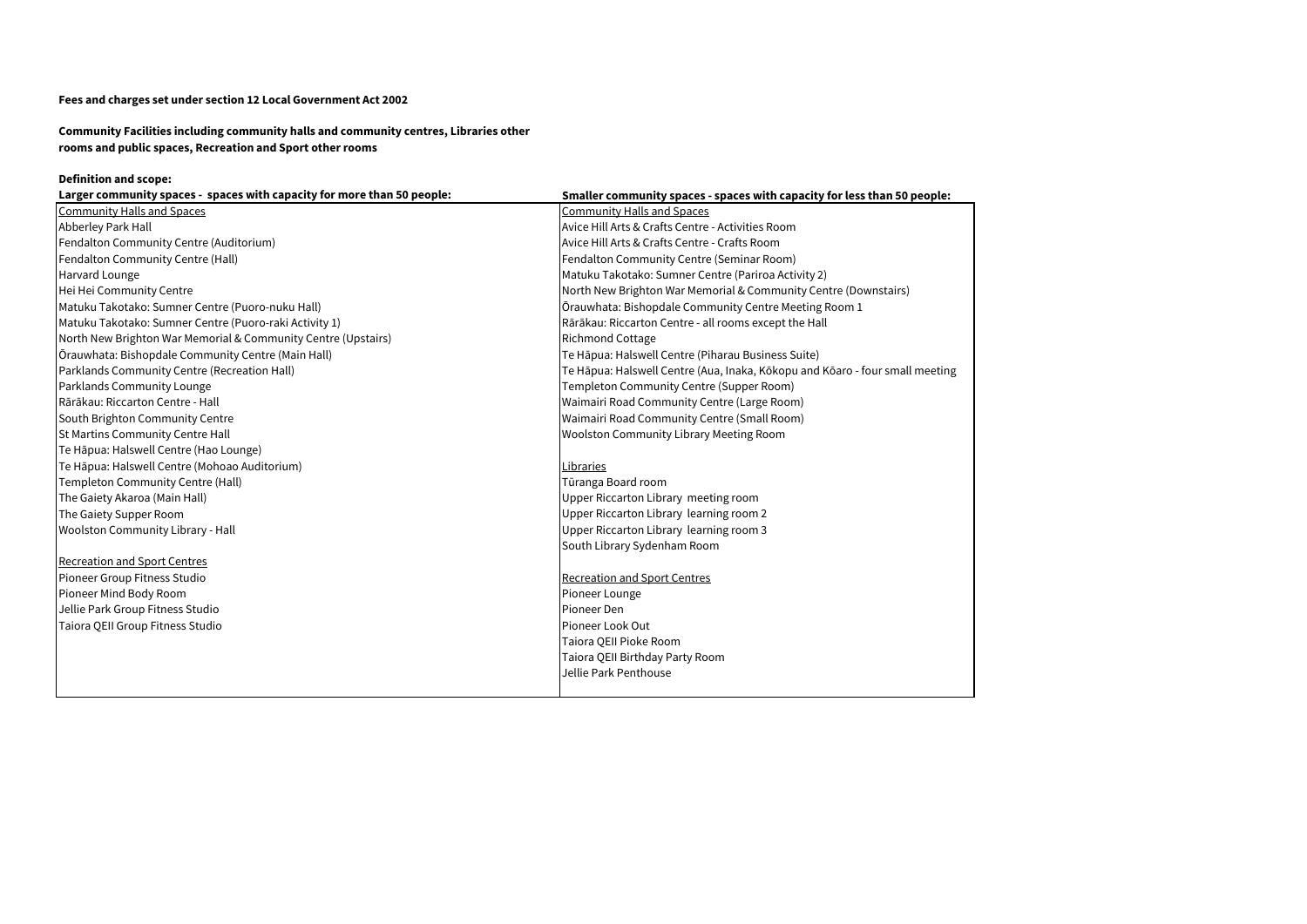| Fees for 2020/21           | <b>Fees for 2021/22</b>    |           |          |
|----------------------------|----------------------------|-----------|----------|
| <b>GST Inclusive (15%)</b> | <b>GST Inclusive (15%)</b> | \$ change | % change |

#### **Community Halls and Specified rooms**

#### **Base charge - all Council managed Community Halls and specified rooms / spaces in Libraries**

### **and Recreation and Sport Facilities**

Usage Type:

Community Not for Profit Groups hires - booking party is a community group for community

benefit and does not charge attendees per session:

| Larger community spaces<br>: (hourly rate) :               | \$15.60 | \$16.50 | \$0.90        | $\sim$ $\sim$ $\sim$<br>$\sim$ |
|------------------------------------------------------------|---------|---------|---------------|--------------------------------|
| spaces<br>l (hourly rate<br>Smalle<br>r community:<br>۱۱۵۲ | \$12.50 | \$15.00 | - -<br>ັນ∠.ວ∪ | 20.0%                          |

Community Not for Profit Groups hires - booking party is a community group / tutor and charges /

takes fees / payment from attendees

| ∟arger community<br>: (hourly rate) :<br>snaces !<br>spaces | \$32.10          | \$30.00 | .<br>$\sim$<br>, ∪2.L∪. | $-0/$<br>-0.3% |
|-------------------------------------------------------------|------------------|---------|-------------------------|----------------|
| er community spaces (hourly rate).<br>Smalle<br>וראו        | . م م<br>\$21.40 | \$22.00 | $\sim$<br>-S0.6C        | 2.8%           |

#### Commerical Business / Private / Celebration hires - events include auctions, meetings birthdays,

| weddings,<br>, funerals, etc<br>. private events. |          |         |          |           |
|---------------------------------------------------|----------|---------|----------|-----------|
| Larger community spaces (hourly rate)             | \$107.20 | \$80.00 | (527.20) | $DE$ $AD$ |
| Smaller community spaces (hourly rate)            | \$64.20  | \$35.00 | (529.20) | ט/ טיט    |

#### **Weekend Event Hire Business / Private / Celebration event (Friday and Saturday night hireage**

#### **from 6pm to midnight for the following venues)**

| North New Brighton War Memorial & Community Centre (Upstairs) | \$428.40 | \$435.00 | \$6.60       | 1.5% |
|---------------------------------------------------------------|----------|----------|--------------|------|
| Templeton Community Centre                                    | \$433.50 | \$435.00 | 51.50        | 0.3% |
| Harvard Lounge                                                | \$270.30 | \$275.00 | 170<br>54.IU | 1.7% |
| Te Hāpua: Halswell Centre (Mohoao / Hao function rooms)       | \$428.40 | \$435.00 | \$6.60       | 1.5% |

#### **Extended Event Hire Private / Celebration event (available from Friday night 6 pm to**

**midnight, all day hireage on Saturday and Sunday morning hireage from 8 am to 2 pm)**

| Weekend Rate<br> The Gaiet <sub>\</sub> | \$0.00 | \$550.00 | JJJU.U | New fee |
|-----------------------------------------|--------|----------|--------|---------|

#### **Extended Event Hire Commercial Business event (available from 8 am to midnight) weekdays**

**not including public holidays**

| <b>The Gaiety</b><br>Daily Rate | \$0.00 | \$550.00 | .<br>-<br>ww.uccc | New fee |
|---------------------------------|--------|----------|-------------------|---------|
|                                 |        |          |                   |         |

#### **Additional charges for halls (where required)**

| Bond for events - refund subject to condition of the facility after the event | \$510.00 | \$520.00 | \$10.00 | 2.0% |
|-------------------------------------------------------------------------------|----------|----------|---------|------|
| Security charge - to ensure the facility has been left fit for purpose        | \$75.00  | \$76.50  | \$1.50  | 2.0% |
| Additional costs for materials & services associated with a facility hire     |          |          |         |      |
| Replacement keys and access cards                                             | \$50.00  | \$51.00  | \$1.00  | 2.0% |
| Cleaning Charge - to ensure the facility has been left fit for purpose        | \$153.00 | \$156.00 | \$3.00  | 2.0% |

Head of Department has discretion to change fees in response to external funding/sponsorship opportunities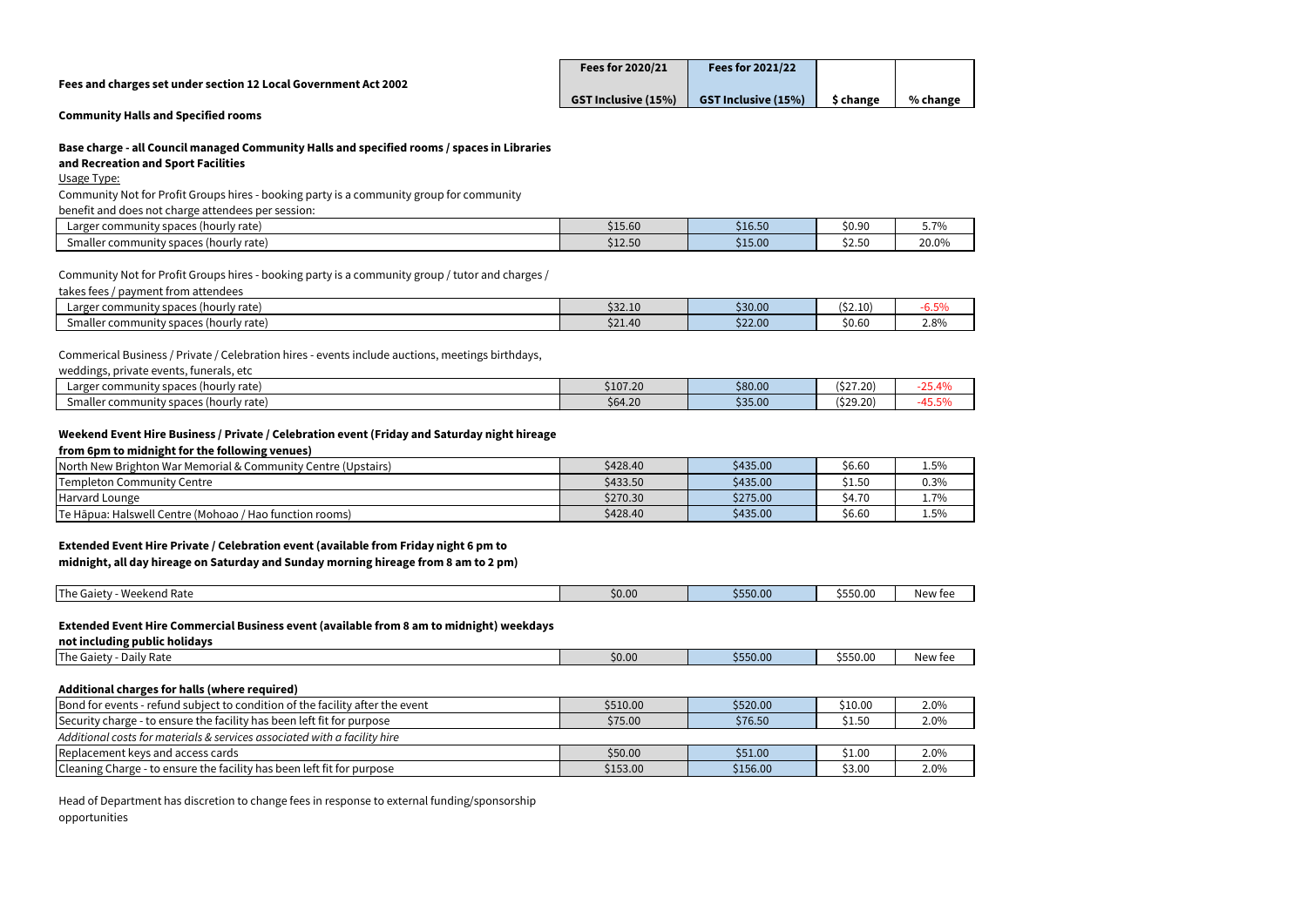| <b>Fees for 2020/21</b>    | <b>Fees for 2021/22</b>    |           |          |
|----------------------------|----------------------------|-----------|----------|
| <b>GST Inclusive (15%)</b> | <b>GST Inclusive (15%)</b> | \$ change | % change |

**Libraries Hire of Other Rooms and Public Spaces** 

# **Community Not for Profit Groups hires - booking party is a community group for community**

# **benefit and does not charge attendees per session (hourly rates)**

| Tūranga - TSB Space                                         | \$31.00   | \$32.00   | \$1.00 | 3.2% |
|-------------------------------------------------------------|-----------|-----------|--------|------|
| Tūranga - Activity Room                                     | \$15.00   | \$15.50   | \$0.50 | 3.3% |
| Tūranga - TSB Space plus Activity room                      | \$46.00   | \$47.00   | \$1.00 | 2.2% |
| Tūranga - Spark Place                                       | \$15.00   | \$15.50   | \$0.50 | 3.3% |
| Meeting Rooms (not included above)                          | No charge | No charge |        |      |
| Computer Room                                               | No charge | No charge |        |      |
| Computer Room block bookings, negotiated on time and set up | No charge | No charge |        |      |

# Additional Charges

| Resource Production                                                              | Cost recovery | Cost recovery |        |      |
|----------------------------------------------------------------------------------|---------------|---------------|--------|------|
| Admin Support indicative hourly rate for tasks e.g. Marketing and Communications | Cost recovery | Cost recovery |        |      |
| Staffing Hourly charge - as requested                                            | \$66.00       | \$70.00       | \$4.00 | 6.1% |
| Tūranga - after hours host hourly charge                                         |               | Cost recovery |        |      |
| Tūranga - after hours security guard hourly charge per guard                     |               | Cost recovery |        |      |

# **Community Not for Profit Groups hires - booking party is a community group/tutor.**

# **Attendees are charged a fee to attend each session. (Hourly rates)**

| Tūranga - TSB Space                    | \$51.00 | \$104.00 | \$53.00 | 103.9% |
|----------------------------------------|---------|----------|---------|--------|
| Tūranga - Activity Room                | \$31.00 | \$52.00  | \$21.00 | 67.7%  |
| Tūranga - TSB Space plus Activity room | \$82.00 | \$125.00 | \$43.00 | 52.4%  |
| Tūranga - Spark Place                  | \$31.00 | \$52.00  | \$21.00 | 67.7%  |
| Meeting rooms                          | \$21.40 | \$22.00  | \$0.60  | 2.8%   |
| Computer Room                          | \$56.00 | \$56.00  | \$0.00  | 0.0%   |

# Additional Charges

| Resource production                                          | Cost plus \$25 | Cost plus \$25 |        |      |
|--------------------------------------------------------------|----------------|----------------|--------|------|
| Staffing Hourly charge - as requested                        | \$66.00        | \$70.00        | \$4.00 | 6.1% |
| Tūranga - after hours host hourly charge                     |                | Cost recoverv  |        |      |
| Tūranga - after hours security guard hourly charge per guard |                | Cost recoverv  |        |      |

#### **Commercial Business, corporate, government and private social functions hires**

| Tūranga - TSB Space - hourly rate                    | \$204.00 | \$140.00   | (564.00)    | $-31.4%$ |
|------------------------------------------------------|----------|------------|-------------|----------|
| Tūranga - TSB Space - daily rate                     |          | \$900.00   | \$900.00    | New fee  |
| Tūranga - Activity Room - hourly rate                | \$97.00  | \$100.00   | \$3.00      | 3.1%     |
| Tūranga - Activity Room - daily rate                 |          | \$600.00   | \$600.00    | New fee  |
| Tūranga - TSB Space plus Activity room - hourly rate | \$305.00 | \$200.00   | ( \$105.00) | $-34.4%$ |
| Tūranga - TSB Space plus Activity room - daily rate  |          | \$1,200.00 | \$1,200.00  | New fee  |
| Tūranga - Spark Place - hourly rate                  | \$97.00  | \$100.00   | \$3.00      | 3.1%     |
| Tūranga - Spark Place - daily rate                   |          | \$600.00   | \$600.00    | New fee  |
| Meeting Rooms (not included above)                   | \$64.20  | \$35.00    | (529.20)    | $-45.5%$ |
| Computer Room, one-off booking                       | \$82.00  | \$82.00    | \$0.00      | $0.0\%$  |
| Computer Room, block bookings                        | \$56.00  | \$56.00    | \$0.00      | $0.0\%$  |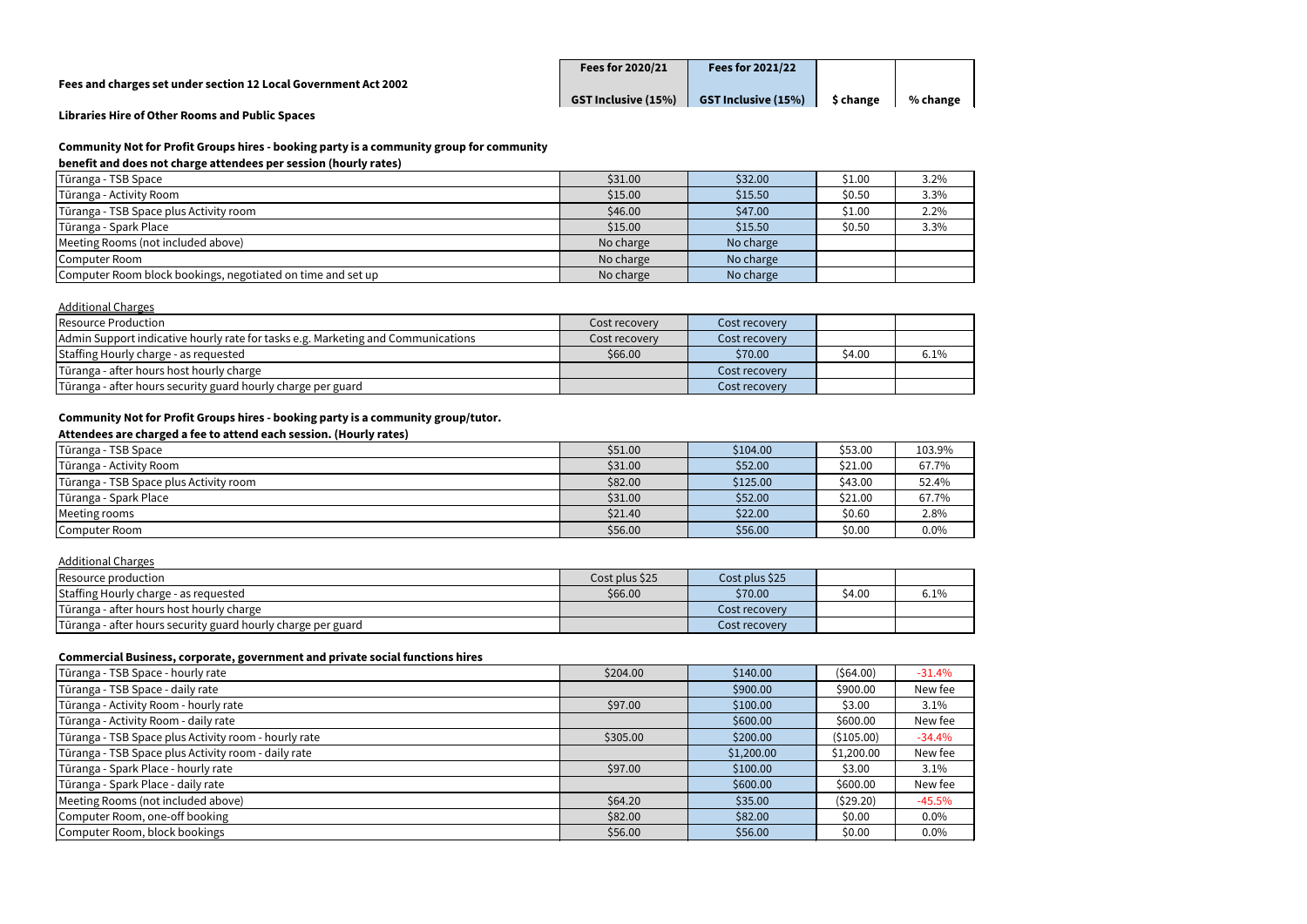|                                                                                | Fees for 2020/21           | Fees for 2021/22           |           |          |
|--------------------------------------------------------------------------------|----------------------------|----------------------------|-----------|----------|
| Fees and charges set under section 12 Local Government Act 2002                |                            |                            |           |          |
|                                                                                | <b>GST Inclusive (15%)</b> | <b>GST Inclusive (15%)</b> | \$ change | % change |
| <b>Additional Charges</b>                                                      |                            |                            |           |          |
| Resource production                                                            | Costs plus 10%             | Costs plus 10%             |           |          |
| Admin Support indicative hourly rate for tasks eg Marketing and Communications | Costs plus \$50            | Costs plus \$50            |           |          |
| Staffing Hourly charge - as requested                                          | \$120.00                   | \$140.00                   | \$20.00   | 16.7%    |
| Tūranga - after hours host hourly charge                                       |                            | Cost recovery              |           |          |
| Tūranga - after hours security guard hourly charge per guard                   |                            | Cost recovery              |           |          |

Head of Department has discretion to change fees in response to external funding/sponsorship opportunities

# **Art Gallery - Venue hire**

| Hire of Auditorium - hourly                                                                                 | \$250.00                                                                                                                         | \$250.00                                                           | \$0.00 | $0.0\%$ |
|-------------------------------------------------------------------------------------------------------------|----------------------------------------------------------------------------------------------------------------------------------|--------------------------------------------------------------------|--------|---------|
| Hire of Auditorium - up to 4 hours                                                                          | \$500.00<br>\$500.00                                                                                                             |                                                                    | \$0.00 | $0.0\%$ |
| Hire of Auditorium - up to 8 hours                                                                          | \$900.00                                                                                                                         | \$900.00                                                           | \$0.00 | $0.0\%$ |
| Hire of Auditorium Friday and Saturday evenings from 5pm - flat fee in place of hourly charge               | \$1,000.00                                                                                                                       | \$1,000.00                                                         | \$0.00 | $0.0\%$ |
| Auditorium function surcharge applies outside business hours, Sundays and public holidays. One-<br>off fee. | \$300.00                                                                                                                         | \$300.00                                                           | \$0.00 | $0.0\%$ |
| Gallery Tours associated with a venue hire                                                                  | Art Gallery director's<br>discretion to set fees                                                                                 | Art Gallery director's<br>discretion to set fees                   |        |         |
| Hire of Foyer (includes wedding & reception events)                                                         | Art Gallery director's<br>discretion to offer<br>discounts to not for<br>profit organisations.<br>\$2,900.00 for other<br>users. | Art Gallery director's<br>discretion to set fees for<br>all users. |        |         |
| Forecourt Hire                                                                                              | Art Gallery director's<br>discretion to set fees                                                                                 | Art Gallery director's<br>discretion to set fees                   |        |         |

# **Recreation and Sport - Hire of other rooms (hourly rate)**

| ________<br>\$8.00<br>Kitchen Hire<br>\$0.20<br>$\sim$<br>W<br>80. ا ڊ<br>Z.V |  |  |  |
|-------------------------------------------------------------------------------|--|--|--|
|                                                                               |  |  |  |

Head of Department has discretion to change fees in response to external funding/sponsorship opportunities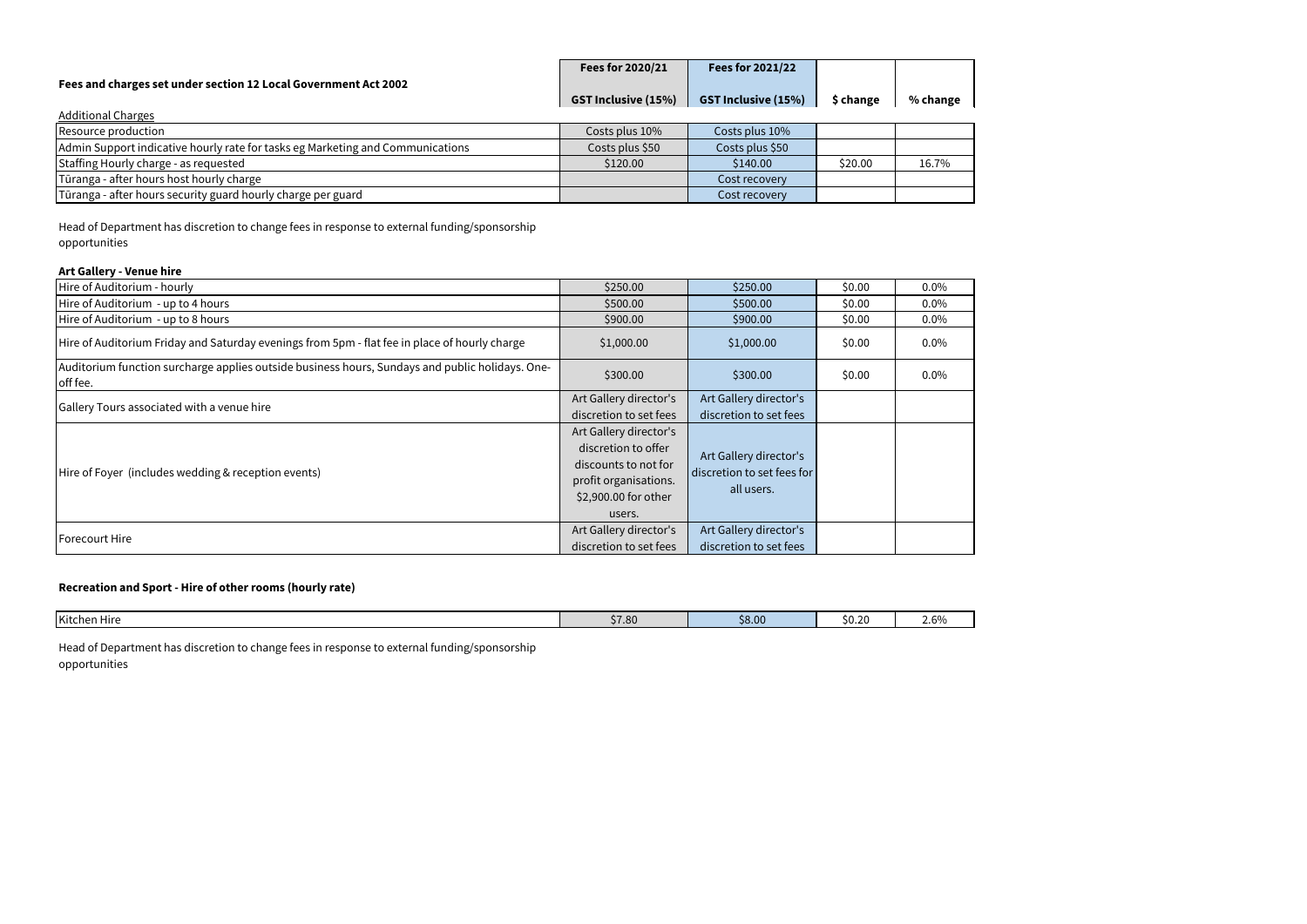| <b>Fees for 2020/21</b>    | <b>Fees for 2021/22</b>    |           |          |
|----------------------------|----------------------------|-----------|----------|
| <b>GST Inclusive (15%)</b> | <b>GST Inclusive (15%)</b> | \$ change | % change |

# *The following fees & charges have been removed for the current LTP:*

Private social events - family functions incorporated into Business / Private / Celebration event fee

| Category<br>A | \$85.80 |
|---------------|---------|
| Category B    | \$53.60 |
| Category<br>╰ | \$32.10 |

Community Events - with door charges or prepaid tickets Including organisation run dances, social events & concerts incorporated into Community Groups - booking party takes fees from attendees

| Category A                                                      | \$67.30  |
|-----------------------------------------------------------------|----------|
| Category B                                                      | \$52.00  |
| Category C                                                      | \$31.10  |
| North New Brighton War Memorial & Community Centre (Downstairs) | \$166.30 |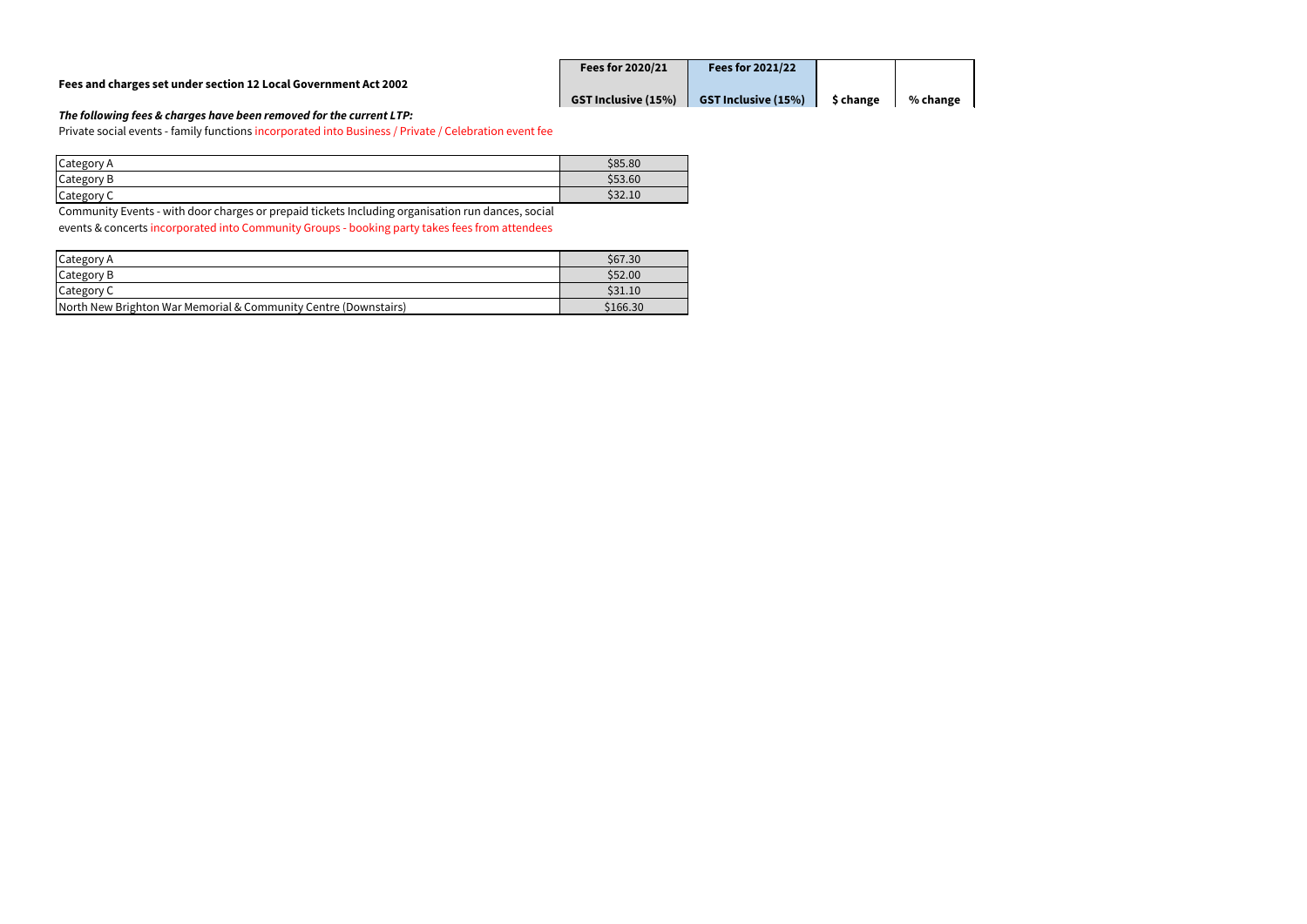#### **Garden Parks**

#### **Public Education**

| . abus Eaucación                 |                |                |        |         |
|----------------------------------|----------------|----------------|--------|---------|
| ener person to<br>l alks & tours | up to \$55.00  | up to \$55.00  | \$0.0  | $0.0\%$ |
| Group talks or tours             | up to \$350.00 | up to \$350.00 | \$0.00 | $0.0\%$ |

#### **Botanic Gardens**

| <b>Miscellaneous</b>                                                  |                         |                                                   |        |         |
|-----------------------------------------------------------------------|-------------------------|---------------------------------------------------|--------|---------|
| Parking infringements                                                 | \$60.00                 | \$60.00                                           | \$0.00 | $0.0\%$ |
| Botanic Gardens sale of plants                                        | market rates            | market rates                                      |        |         |
| Timber & firewood sales - per truck load                              | Fee determined by City  | Fee determined by City                            |        |         |
|                                                                       | Arborist based on       | Arborist based on                                 |        |         |
|                                                                       | market rates            | market rates                                      |        |         |
| Tree pruning                                                          | Cost recovery as        | Cost recovery as                                  |        |         |
|                                                                       | determined by           | determined by                                     |        |         |
|                                                                       | <b>Community Board</b>  | <b>Community Board</b>                            |        |         |
| Tree replacement                                                      | Recovery of actual cost | Recovery of actual cost                           |        |         |
| Tree removal                                                          |                         | Recovery of actual cost   Recovery of actual cost |        |         |
| Tree removal / replacement relating to personal health-related issues | 50% of actual cost      | 50% of actual cost                                |        |         |
| Commemorative tree planting                                           | Recovery of actual cost | Recovery of actual cost                           |        |         |

#### **Venue Hire**

Botanics Function Centre (Community, non-commercial, and not for profit) - other users managed via Visitor Centre

lessee.

| Full day rate      | \$110.00 | \$110.00 | \$0.00 | 0.0% |
|--------------------|----------|----------|--------|------|
| .<br>Half day rate | \$54.00  | \$54.00  | \$0.00 | 0.0% |
| Evening rate       | \$215.00 | \$215.00 | \$0.00 | 0.0% |

#### **Parks Indoor Venues (base charge per hour)**

| Not for profit community programmes - with or without nominal entrance fee                                          | \$11.20 | \$11.20 | \$0.00 | $0.0\%$ |
|---------------------------------------------------------------------------------------------------------------------|---------|---------|--------|---------|
| Private social events - family functions                                                                            | \$34.00 | \$34.00 | \$0.00 | $0.0\%$ |
| Community Events - with door charges or prepaid tickets Including organisation run dances, social events & concerts | \$34.00 | \$34.00 | \$0.00 | $0.0\%$ |
| Commercial events - hires by corporates, government, and seminars                                                   | \$64.00 | \$64.00 | \$0.00 | $0.0\%$ |

| % change |
|----------|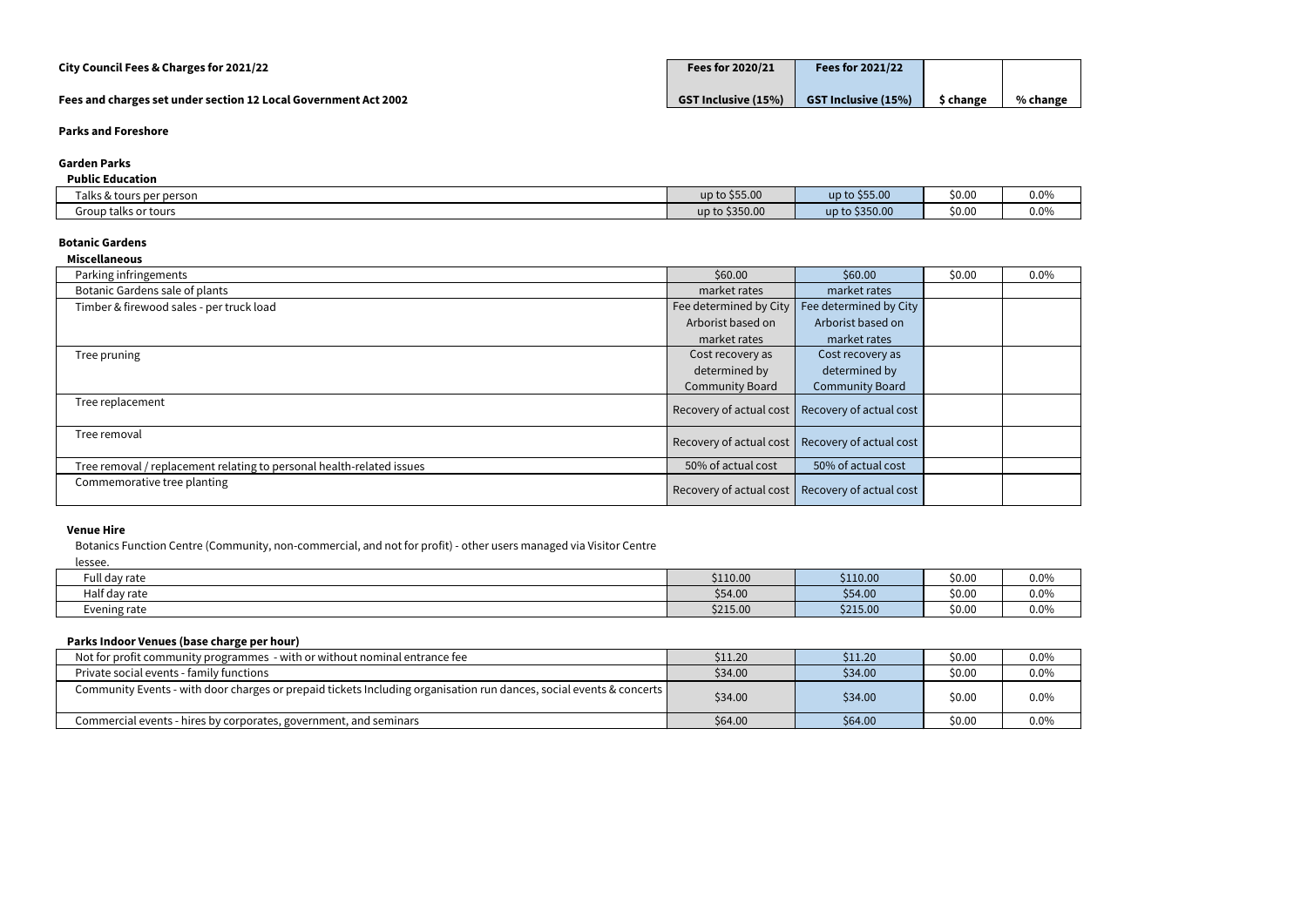# **All Parks City Wide**

### **Miscellaneous**

| Brochures & publications                                                    | up to \$110.00                                                            | up to \$110.00                    | \$0.00 | 0.0% |
|-----------------------------------------------------------------------------|---------------------------------------------------------------------------|-----------------------------------|--------|------|
| Photocopying                                                                | \$0.20 per copy                                                           | \$0.20 per copy                   |        |      |
| Horse grazing - specific charge at the Unit Manager's discretion            | $\frac{1}{2}10.00 - $25.00$ per week $\frac{1}{2}10.00 - $25.00$ per week |                                   |        |      |
| Mountain Bike Track Maintenance Fee - Unit Manager's discretion to set fees | \$1.00 - \$5.00 per bike                                                  | \$1.00 - \$5.00 per bike          |        |      |
| <b>Recreation Concessions</b>                                               | <b>General Manager's</b>                                                  | General Manager's                 |        |      |
|                                                                             | discretion to set fees                                                    | discretion to set fees            |        |      |
| <b>Consents - Commercial applications</b>                                   | Based on actual costs                                                     | Based on actual costs             |        |      |
|                                                                             |                                                                           |                                   |        |      |
| <b>Sports Grounds - Association &amp; Clubs</b>                             |                                                                           |                                   |        |      |
|                                                                             | and the contract of the con-                                              | the company's company's company's |        |      |

| -<br>Grou<br><b>July Remarkings</b> | \$128.00 | \$131.00 | \$3.00 | 7.20 <sub>o</sub><br>2.J/V    |
|-------------------------------------|----------|----------|--------|-------------------------------|
| Ground Markings /<br>New            | \$194.00 | \$198.00 | \$4.00 | 10 <sub>k</sub><br><u>. 7</u> |
|                                     |          |          |        |                               |

# **Hockey, Rugby, Rugby League, Soccer, Softball**

| TIVERCY, RUSDY, RUSDY ECUSUC, JOCCCI, JORDUN |         |         |        |      |
|----------------------------------------------|---------|---------|--------|------|
| - daily charge per ground<br>Tournaments     | \$51.00 | \$52.00 | \$1.00 | 2.0% |
| (Outside normal season competition)          |         |         |        |      |

## **Cricket**

| <b>CIILNEL</b>                        |            |            |         |      |
|---------------------------------------|------------|------------|---------|------|
| Grass Prepared - Senior               | \$1,565.00 | \$1,598.00 | \$33.00 | 2.1% |
| Grass Prepared - Other Grades         | \$783.00   | \$799.00   | \$16.00 | 2.0% |
| (50% of preparation cost only)        |            |            |         |      |
| Daily Hire - Club prepared/artificial | \$51.00    | \$52.00    | \$1.00  | 2.0% |
| (Outside normal season competition)   |            |            |         |      |
| Artificial - Council Owned - season   | \$665.00   | \$678.00   | \$13.00 | 2.0% |
| Practice nets per time                | \$18.00    | \$18.50    | \$0.50  | 2.8% |
|                                       |            |            |         |      |

#### **Hagley Park Wickets - Council Prepared Representative Matches**

| - -                                                                             |            |            |         |      |
|---------------------------------------------------------------------------------|------------|------------|---------|------|
| Level 1 - club cricket / small rep matches - cost per day                       | \$307.00   | \$313.50   | \$6.50  | 2.1% |
| Level 2 - first class domestic 1 day match                                      | \$1,315.00 | \$1,343.00 | \$28.00 | 2.1% |
| Level 3 - first class domestic 3 or 4 day or 5 day international - cost per day | \$900.00   | \$919.00   | \$19.00 | 2.1% |
| Non Canterbury Cricket Assocition (CCA) Events/Charity Match                    | \$1,453.00 | \$1,484.00 | \$31.00 | 2.1% |
|                                                                                 |            |            |         |      |

#### **Casual Hires - Not Affiliated Clubs**

| Casual Hires and Miscellaneous Events - Application Fee                                                                  | \$41.00  | \$42.00  | \$1.00 | 2.4% |
|--------------------------------------------------------------------------------------------------------------------------|----------|----------|--------|------|
| Small field (eg. touch, junior & intermediate sport, korfball, Samoan cricket, artificial wicket) - daily fee per ground | \$54.00  | \$55.00  | \$1.00 | 1.9% |
| Large field (eg. senior sport, softball, prepared cricket wicket) - daily fee per ground                                 | \$120.00 | \$122.50 | \$2.50 | 2.1% |

| % change |
|----------|

| 0.0% |
|------|
|      |
|      |
|      |
|      |
|      |
|      |
|      |

| 2.3% |
|------|
| 2.1% |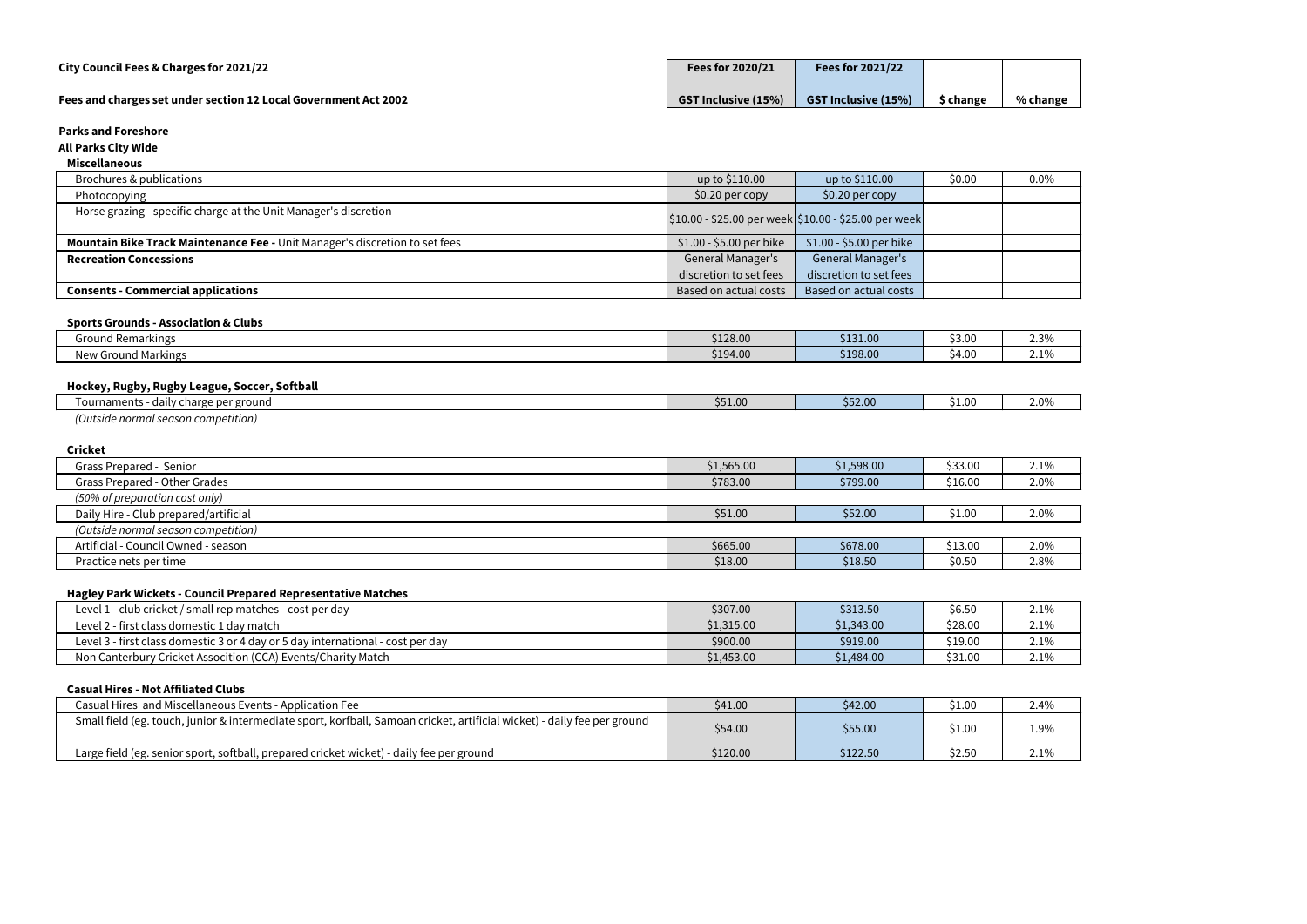| City Council Fees & Charges for 2021/22                         | Fees for 2020/21           | <b>Fees for 2021/22</b>    |                |          |
|-----------------------------------------------------------------|----------------------------|----------------------------|----------------|----------|
| Fees and charges set under section 12 Local Government Act 2002 | <b>GST Inclusive (15%)</b> | <b>GST Inclusive (15%)</b> | <b>Schange</b> | % change |

| <b>Athletics</b>                      |          |          |         |                           |
|---------------------------------------|----------|----------|---------|---------------------------|
| <b>Training Track Season</b>          | \$501.00 | \$511.50 | \$10.50 | 210/<br>$\sim$ . $\sim$ / |
| Athletic Meetings (<br>(Hansens Park) | \$72.00  | \$73.50  | \$1.50  | 210/<br>$\sim$ . $\sim$ / |

# **Regional Parks**

| Mobile shops - per day      | \$98.00 | \$100.00 | \$2.00 | 2.0% |
|-----------------------------|---------|----------|--------|------|
| Mobile shops - per half-day | \$49.00 | \$50.00  | \$1.00 | 2.0% |
| Parking infringements       | \$60.00 | \$60.00  | \$0.00 | 0.0% |
| <b>Spencer Park</b>         |         |          |        |      |
| <b>Beach Permits</b>        | \$39.00 | \$40.00  | \$1.00 | 2.6% |

# **Park Bookings**

#### **Park bookings including picnics and weddings (excluding Botanic Gardens and Garden & Heritage Parks)**

Note: no charge is made for groups who visit Christchurch City Council's parks and gardens without making a booking

| Fund Raiser / Not For Profit (with no sponsorship): No charge                                                   |         |                  |        |      |
|-----------------------------------------------------------------------------------------------------------------|---------|------------------|--------|------|
| 0-300 people                                                                                                    | \$75.70 | トララ こへ<br>211.5t | \$1.80 | 2.4% |
| If over 300 people, the increase in price is relevant to park and organisation and at Unit Manager's discretion |         |                  |        |      |

#### **Botanic Gardens Indoor Wedding Ceremonies**

| Townend House, Cunningham House, and other Garden Buildings Venue Hire | \$1,000 - \$2,500   | $-$2,550$<br>$1,020 -$ |  |
|------------------------------------------------------------------------|---------------------|------------------------|--|
|                                                                        | (depending on time) | (depending on time)    |  |

# **Wedding Ceremonies**

| ic Gardens & Mona Vale<br><b>Botanic</b> | \$164.00 | \$167.40                          | <b>. .</b><br>\$3.40        | 10 <sub>h</sub><br><b><i>L.L/</i></b> |
|------------------------------------------|----------|-----------------------------------|-----------------------------|---------------------------------------|
| Garden & Heritage Parks                  | \$113.00 | C 11<br>$\overline{ }$<br>5115.40 | ) 4Ր<br><b>. .</b><br>りム・エロ | $\degree$ 1 $0\prime$<br><u>2.1/1</u> |

#### **Commercial Photography**

| Low-impaci                  | \$54.00  | \$55.00  | \$1.00  | 1.9% |
|-----------------------------|----------|----------|---------|------|
| - seasonal fee<br>Low-impac | \$271.00 | \$276.00 | \$5.00  | 1.8% |
| High-impact                 | \$542.00 | \$553.00 | \$11.00 | 2.0% |

|  | % change |
|--|----------|

| 2.1% |
|------|
| 2.1% |
|      |

| 2.0%    |
|---------|
| 2.0%    |
| $0.0\%$ |
|         |
| 2.6%    |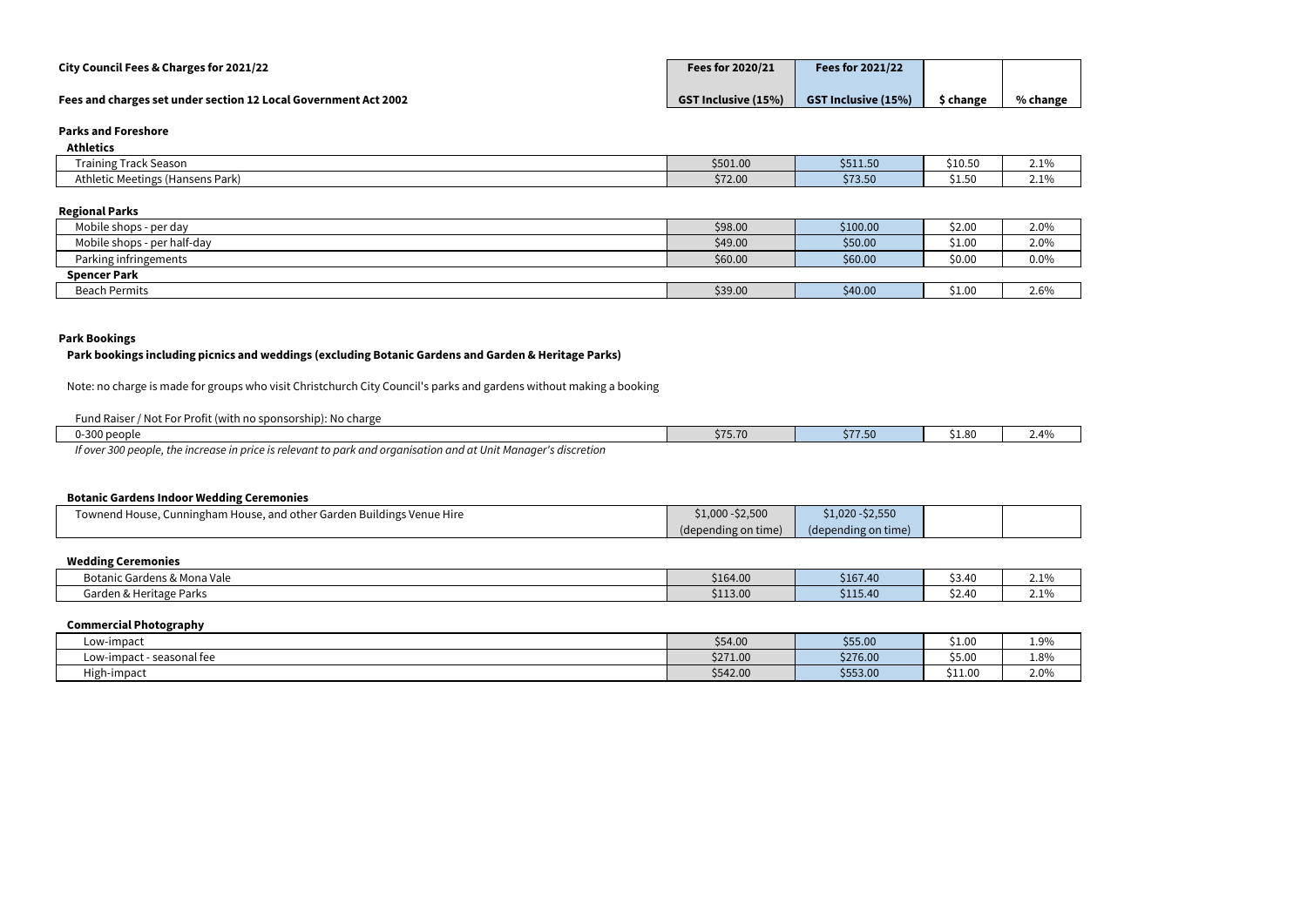| City Council Fees & Charges for 2021/22                         | Fees for 2020/21           | <b>Fees for 2021/22</b>    |               |          |
|-----------------------------------------------------------------|----------------------------|----------------------------|---------------|----------|
| Fees and charges set under section 12 Local Government Act 2002 | <b>GST Inclusive (15%)</b> | <b>GST Inclusive (15%)</b> | <b>change</b> | % change |

**General Manager has discretion to change fees in response to external funding / sponsorship opportunities**

#### **Miscellaneous**

**Banks Peninsula Recreation Grounds - Akaroa, Diamond Harbour & Lyttelton**

| Seasonal users pavillion - for season | \$375.00               | \$383.00               | \$8.00 | 2.1% |
|---------------------------------------|------------------------|------------------------|--------|------|
| Akaroa netball / tennis courts        | Unit Manager's         | Unit Manager's         |        |      |
|                                       | discretion to set fees | discretion to set fees |        |      |
| Akaroa Croquet Club                   | Unit Manager's         | Unit Manager's         |        |      |
|                                       | discretion to set fees | discretion to set fees |        |      |

### **Banks Peninsula Casual Users with exclusive use of the Ground only**

| <u>sailite i sillilevitu suovut sosio IIItii sitsiveito visu ol tiis si vullu viiti</u> |          |          |        |      |
|-----------------------------------------------------------------------------------------|----------|----------|--------|------|
| Commercial use - half day                                                               | \$76.00  | \$78.00  | \$2.00 | 2.6% |
| Commercial use - full day                                                               | \$154.00 | \$157.00 | \$3.00 | 1.9% |
| / charitable use - half day<br>community                                                | \$21.00  | \$21.00  | \$0.00 | 0.0% |
| / charitable use - full day<br>community                                                | \$44.00  | \$45.00  | \$1.00 | 2.3% |
|                                                                                         |          |          |        |      |

# **Banks Peninsula Casual Users with exclusive use of the Ground and Building Areas**

| Commercial use - half day                | \$185.00 | \$188.00 | \$3.00              | 1.6% |
|------------------------------------------|----------|----------|---------------------|------|
| Commercial use - full day                | \$369.00 | \$376.70 | トー つへ<br>۔ ۱۰، ۱۰ ب | 2.1% |
| / charitable use - half day<br>Community | \$44.00  | \$45.00  | \$1.00              | 2.3% |
| / charitable use - full day<br>Community | \$76.00  | \$78.00  | \$2.00              | 2.6% |
| .<br>$\sim$                              |          |          |                     |      |

*NOTE: additional charges will be made for cleaning, materials, supplies, etc.*

#### **Bonds - seasonal users key bond**

*at General Manager's discretion*

| l user's Bond (dependent on event)<br>Occasional<br>minimum | \$28.00  | \$28.50  | \$0.50 | 1.8% |
|-------------------------------------------------------------|----------|----------|--------|------|
| luser's Bond (dependent on event)<br>Occasional<br>maximum  | \$322.00 | \$328.00 | \$6.00 | 1.9% |
| Private hire of Akaroa Sports Pavillion                     | \$348.00 | \$355.00 | \$7.00 | 2.0% |

| 2.1% |
|------|
|      |
|      |
|      |
|      |

| 1.8% |
|------|
| 1.9% |
| 2.0% |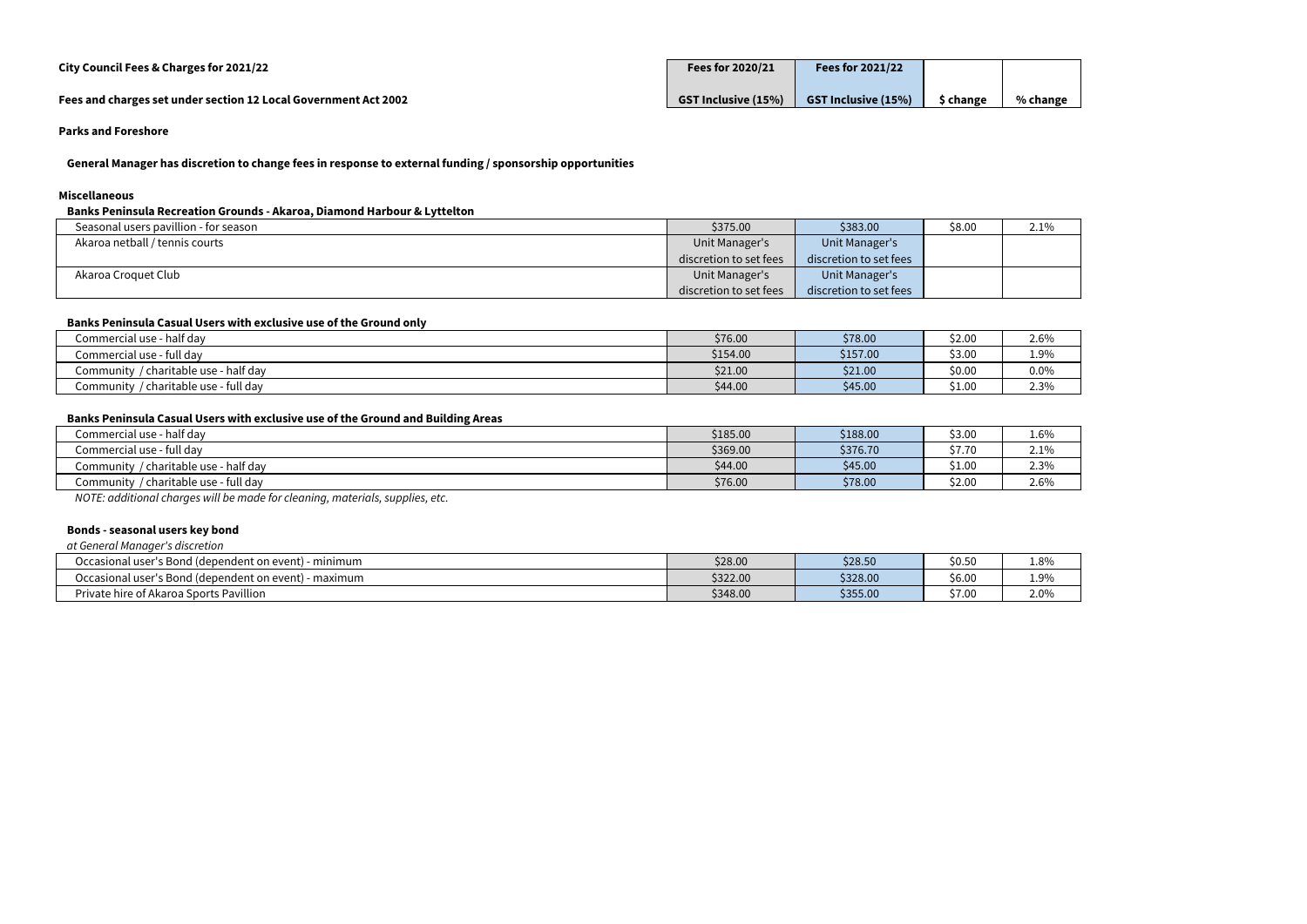| City Council Fees & Charges for 2021/22                         | <b>Fees for 2020/21</b>    | <b>Fees for 2021/22</b>    |                |          |
|-----------------------------------------------------------------|----------------------------|----------------------------|----------------|----------|
| Fees and charges set under section 12 Local Government Act 2002 | <b>GST Inclusive (15%)</b> | <b>GST Inclusive (15%)</b> | <b>Schange</b> | % change |

**Marine Facilities**

**All Wharfs**

#### **Casual Charter Operators**

| SUSUUL SIIUI LEI SPEIULSIS                                                                          |          |                                   |         |                               |
|-----------------------------------------------------------------------------------------------------|----------|-----------------------------------|---------|-------------------------------|
| Rate per surveyed passenger<br>per person •<br>: (Seasonal) ·<br>a vessel per day?<br>per :<br>ieau | \$2.10   | $\sim$ 0.0 $\sim$ $\sim$<br>JZ.ZU | \$0.10  | 4.8%                          |
| With a minimum charge per vo<br>l (Seasonal)<br>vessel                                              | \$522.00 | \$533.00                          | \$11.00 | 10 <sub>h</sub><br><u>. 7</u> |
|                                                                                                     |          |                                   |         |                               |

#### **Regular Charter Operators**

| Rate<br>per surveved passenger !<br>l ner vessel i<br>' head<br>\nnual): or<br>'−veu .<br>IJc<br>,ujj<br>ハーコール | 617100<br>\$174.00 | \$177.00 | 3.00    | 70                          |
|----------------------------------------------------------------------------------------------------------------|--------------------|----------|---------|-----------------------------|
| charge per vessel<br>(Annual<br>Mınımum<br>. .                                                                 | \$870.00           | \$888.00 | \$18.00 | 10 <sub>u</sub><br><u>.</u> |

*Casual charter operator rate applies for up to 8 weeks. Longer than 8 weeks then operator is considered regular.*

*Rate excludes berthage. Maximum time alongside wharf is 1 hour.*

*Operators who do not have alternative overnight berthage will be charged an additional overnight berthage rate Casual charter operators who wish to use the wharf landing must give priority to the regular operator and the scheduled timetable.*

#### **Commercial Operators**

| Boat Length less than 10m - Seasonal     | \$522.00   | \$533.00   | \$11.00 | 2.1% |
|------------------------------------------|------------|------------|---------|------|
| Boat Length less than 10m - Annual       | \$818.00   | \$835.00   | \$17.00 | 2.1% |
| Boat Length greater than 10m - Seasonal  | \$818.00   | \$835.00   | \$17.00 | 2.1% |
| Boat Length greater than 10m -<br>Annual | \$1,151.00 | \$1,175.00 | \$24.00 | 2.1% |

*Includes fishing, passenger, service vessels. Rate applies to those vessels with access to a swing mooring.*

*Rate provides for set down of catches. Maximum time alongside wharf of 1 hour, apart from maintenance periods.*

*Seasonal rate applies for up to 6 months consecutive usage.*

*Council reserves the right to negotiate rate depending on the size of the vessel and/or the number of passenger visits or length of use.*

| 4.8% |
|------|
| 1%   |

| .7%  |
|------|
| 2.1% |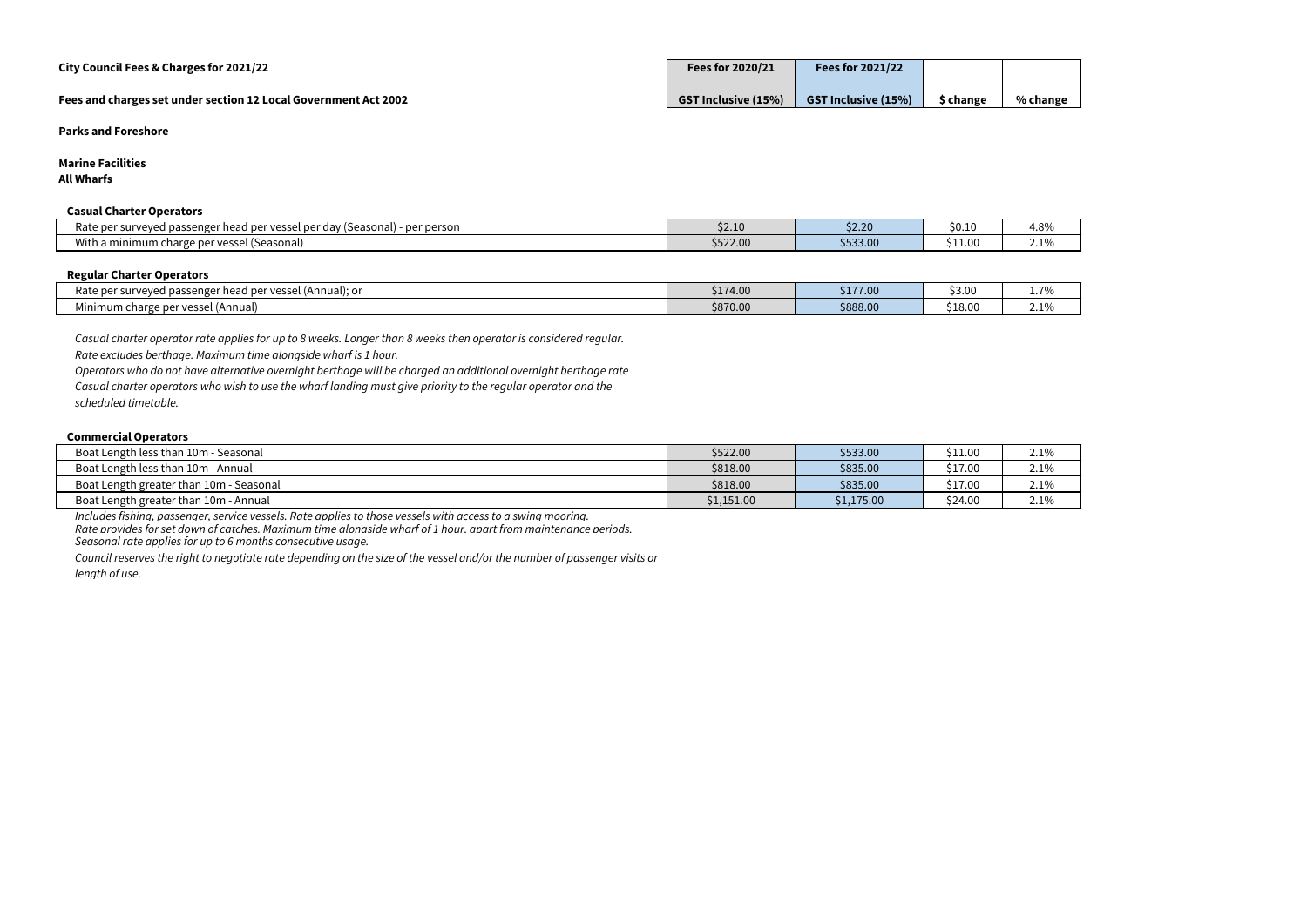| City Council Fees & Charges for 2021/22                         | <b>Fees for 2020/21</b>    | <b>Fees for 2021/22</b>    |           |          |
|-----------------------------------------------------------------|----------------------------|----------------------------|-----------|----------|
| Fees and charges set under section 12 Local Government Act 2002 | <b>GST Inclusive (15%)</b> | <b>GST Inclusive (15%)</b> | \$ change | % change |

#### **Passenger Cruise Vessels**

Minimum charge per vessel for each visit to Akaroa Harbour

| $0 - 50$ (passenger capacity)  | \$389.00    | \$397.00    | \$8.00   | 2.1% |
|--------------------------------|-------------|-------------|----------|------|
| 51-150 (passenger capacity)    | \$1,156.00  | \$1,180.00  | \$24.00  | 2.1% |
| 151-350 (passenger capacity)   | \$2,701.00  | \$2,757.00  | \$56.00  | 2.1% |
| 351-750 (passenger capacity)   | \$5,780.00  | \$5,900.00  | \$120.00 | 2.1% |
| 751-1500 (passenger capacity)  | \$11,560.00 | \$11,803.00 | \$243.00 | 2.1% |
| 1501-2000 (passenger capacity) | \$13,150.00 | \$13,426.00 | \$276.00 | 2.1% |
| 2001-2500 (passenger capacity) | \$14,628.00 | \$14,935.00 | \$307.00 | 2.1% |
| 2501-3000 (passenger capacity) | \$17,551.00 | \$17,920.00 | \$369.00 | 2.1% |
| 3001-3500 (passenger capacity) | \$20,475.00 | \$20,905.00 | \$430.00 | 2.1% |
| 3501-4000 (passenger capacity) | \$23,402.00 | \$23,893.00 | \$491.00 | 2.1% |
| 4001-4500 (passenger capacity) | \$26,326.00 | \$26,866.00 | \$540.00 | 2.1% |
| 4501-5000 (passenger capacity) | \$29,252.00 | \$29,866.00 | \$614.00 | 2.1% |

*Council reserves the right to negotiate a higher rate depending on the size of the passenger cruise vessel or the number* 

*of annual visits or length of stay.*

*Charges include additional amenity contribution to reflect increased services provided to meet additional usage of* 

*amenities during vessel visits.*

#### **Commercial/Charter Operator - overnight or temporary berthage**

| commercial charter operator<br><b>UVCHILLENT OF CONTROL OF Y MCLICIUSC</b>                                                        |         |         |        |      |
|-----------------------------------------------------------------------------------------------------------------------------------|---------|---------|--------|------|
| Boat Length less than 10m - per night                                                                                             | \$50.00 | \$51.00 | \$1.00 | 2.0% |
| Boat Length greater than 10m -<br>per night                                                                                       | \$66.00 | \$67.00 | \$1.00 | 1.5% |
| Rates to apply for a maximum period of 7<br>. For periods greater than 1<br>7 days, rates are by arrangement<br>consecutive days. |         |         |        |      |

*with an authorised officer of the Council*

#### **Recreation Boats**

| Per Night                                                                                                         | \$42.00 | \$43.00 | \$1.00 | 2.4% |
|-------------------------------------------------------------------------------------------------------------------|---------|---------|--------|------|
| Private vessels, not used commercially, requiring temporary overnight berthage. Maximum stay of 7 nights. During  |         |         |        |      |
| daylight hours, vessels are only permitted to lay alongside the wharf for a maximum of 1 hour, unless undertaking |         |         |        |      |
| maintenance.                                                                                                      |         |         |        |      |

#### **Service Vehicles**

| Dar ar<br>nnum fee                                                                                                                       | \$818.00 | \$835.00 | $\lambda$ $\rightarrow$ $\sim$ $\sim$<br>J-1.V | 210/<br>2.1/ |
|------------------------------------------------------------------------------------------------------------------------------------------|----------|----------|------------------------------------------------|--------------|
| Vehicles<br>d to pay an annual access charge to use the Akaroa wharf due to the size and wear<br>r 4 tonnes will be reauired to<br>A1/2r |          |          |                                                |              |

*and tear on the wharf*

| 2.1% |
|------|
| 2.1% |
| 2.1% |
| 2.1% |
| 2.1% |
| 2.1% |
| 2.1% |
| 2.1% |
| 2.1% |
| 2.1% |
| 2.1% |
| 2.1% |

| 2.0% |
|------|
| 1.5% |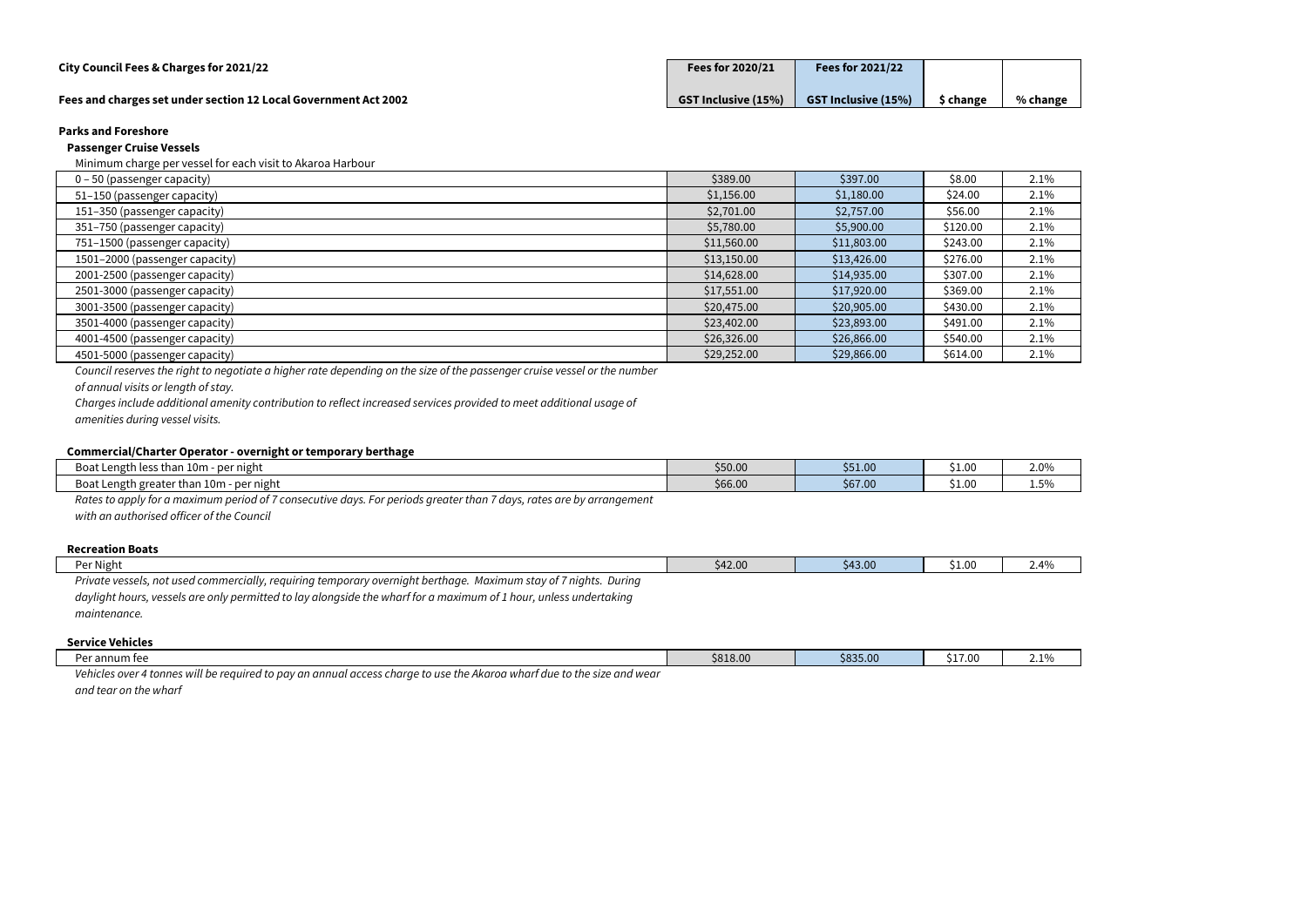| City Council Fees & Charges for 2021/22                         | Fees for 2020/21           | Fees for $2021/22$         |               |          |
|-----------------------------------------------------------------|----------------------------|----------------------------|---------------|----------|
| Fees and charges set under section 12 Local Government Act 2002 | <b>GST Inclusive (15%)</b> | <b>GST Inclusive (15%)</b> | <b>change</b> | % change |

# **Slipway Fees**

*Boat ramps subject to fees set by the Council; e.g. Lyttelton, Purau, Wainui, Duvachelle and Akaroa*

#### **Commercial Users**

# **Diamond Harbour** Mooring (with dinghy shelter) and the second that the second the second the second the second the second the state of the state of the state of the state of the state of the state of the state of the state of the state of Mooring (without dinghy shelter)  $\frac{1}{2}$  \$10.00

| CUIIIIII CLUICI USCI S    |          |          |        |                         |
|---------------------------|----------|----------|--------|-------------------------|
| Per month                 | \$102.00 | \$104.00 | \$2.00 | 2.0%                    |
| Per annum (non ratepayer) | \$230.00 | \$234.00 | \$4.00 | 70/<br><b>1.1</b>       |
| Per annum (ratepayer)     | \$154.00 | \$157.00 | \$3.00 | $\Omega$<br><b>1.</b> J |
|                           |          |          |        |                         |

#### **Private/Recreational Users**

| Per day                                                                                | \$7.00   | \$7.10                                        | \$0.10 | $1.4\%$ |
|----------------------------------------------------------------------------------------|----------|-----------------------------------------------|--------|---------|
| Per month                                                                              | \$66.00  | \$67.50                                       | \$1.50 | 2.3%    |
| Per annum (non ratepayer)                                                              | \$151.00 | \$154.00                                      | \$3.00 | 2.0%    |
| Per annum (ratepayer)                                                                  | \$57.00  | \$58.00                                       | \$1.00 | 1.8%    |
| In certain areas where day charge is not economic or practical, as set by Unit Manager |          | Requested contribution Requested contribution |        |         |

#### **Cass Bay Dinghy Shelter**

| <b>Service Controllers</b><br>er dinghy<br>honti. | \$162.00 | $\mathcal{L}^{\text{max}}_{\text{max}}$ and $\mathcal{L}^{\text{max}}_{\text{max}}$ and $\mathcal{L}^{\text{max}}_{\text{max}}$<br>\$165.00 | 3.00 ډ | $ -$<br>$^{\circ}$ Q <sub>0</sub><br>، ب⊥ |
|---------------------------------------------------|----------|---------------------------------------------------------------------------------------------------------------------------------------------|--------|-------------------------------------------|
|                                                   |          |                                                                                                                                             |        |                                           |

#### **Akaroa Boat Compound**

| 12 months per vessel site | \$861.00 | \$879.00 | \$18.00 | 2.1% |
|---------------------------|----------|----------|---------|------|
| 6 months                  | \$537.00 | \$548.00 | \$11.00 | 2.0% |
| 3 months                  | \$355.00 | \$362.00 | \$7.00  | 2.0% |
| Per week                  | \$60.00  | \$61.00  | \$1.00  | 1.7% |
| Per day                   | \$12.50  | \$13.00  | \$0.50  | 4.0% |

*In addition there is an initial licence preparation fee of \$25.00 incl. GST and a \$50 refundable key bond.*

| 2.0% |
|------|
| 1.7% |
| 1.9% |
|      |

| 1.4% |
|------|
| 2.3% |
| 2.0% |
| 1.8% |
|      |
|      |

| 2.1% |
|------|
| 2.0% |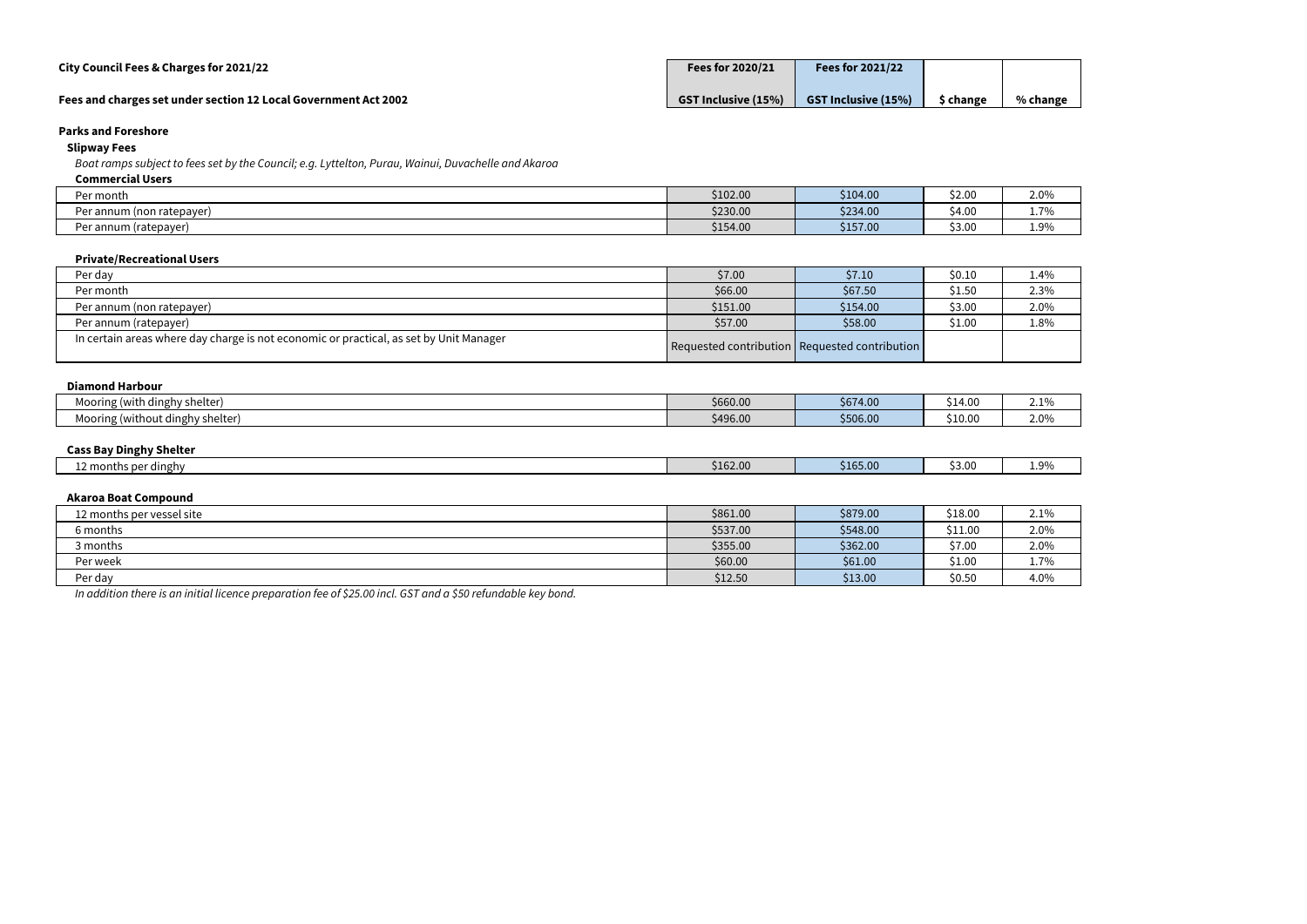| City Council Fees & Charges for 2021/22                         | <b>Fees for 2020/21</b>    | <b>Fees for 2021/22</b>    |                     |          |
|-----------------------------------------------------------------|----------------------------|----------------------------|---------------------|----------|
| Fees and charges set under section 12 Local Government Act 2002 | <b>GST Inclusive (15%)</b> | <b>GST Inclusive (15%)</b> | <sup>t</sup> change | % change |

# **Lyttelton - Magazine Bay**

# **Mooring Fee**

| .                                                                           |            |            |         |              |
|-----------------------------------------------------------------------------|------------|------------|---------|--------------|
| 7 days or less)<br>י הנו<br>day:                                            | \$20.00    | \$20.50    | \$0.50  | 2.5%         |
| $^{\prime}$ (? Months or less) - $\sim$<br>Casual <i>I</i><br>) - per month | \$298.00   | \$304.00   | \$6.00  | 2.0%         |
| Per Annum<br>e invoiced monthly<br>- annual fee                             | \$3,581.00 | \$3,656.00 | \$75.00 | 210/<br>2.1/ |

# **Live Aboard in addition to Mooring Fee**

| --                                          |            |            |         |                                 |
|---------------------------------------------|------------|------------|---------|---------------------------------|
| Per Day<br>(3 days or more)                 | \$13.00    | \$13.20    | \$0.20  | $ \sim$<br>$1.5\%$              |
| Per Month                                   | \$167.00   | \$170.00   | \$3.00  | 1.8%                            |
| l fee invoiced monthly<br>annuar.<br>Annum' | \$1,586.00 | \$1,619.00 | \$33.00 | $\overline{\phantom{a}}$<br>2.1 |

# **Fixed Berth Licence - Permanent Berth (pre-existing Licences)**

| Per Annum - invoiced monthly                                                   | <b>General Manager's</b> | General Manager's      |  |
|--------------------------------------------------------------------------------|--------------------------|------------------------|--|
|                                                                                | discretion to set fees   | discretion to set fees |  |
| Sub-Licence Surcharge (Council rents berth out on Licensee's behalf) per month | General Manager's        | General Manager's      |  |
|                                                                                | discretion to set fees   | discretion to set fees |  |

# **Administration Fee**

| Note: An administration fee will be charged on any fee or charge not paid on its due date to compensate the Council<br>for its costs in recovering or enforcing payments due. | \$67.00                  | \$68.00                  | \$1.00 | 1.5% |
|-------------------------------------------------------------------------------------------------------------------------------------------------------------------------------|--------------------------|--------------------------|--------|------|
|                                                                                                                                                                               |                          |                          |        |      |
| <b>Other Facilities</b>                                                                                                                                                       | <b>General Manager's</b> | <b>General Manager's</b> |        |      |
|                                                                                                                                                                               | discretion to set fees   | discretion to set fees   |        |      |

| % change |
|----------|

| 2.5% |
|------|
| 2.0% |
| 2.1% |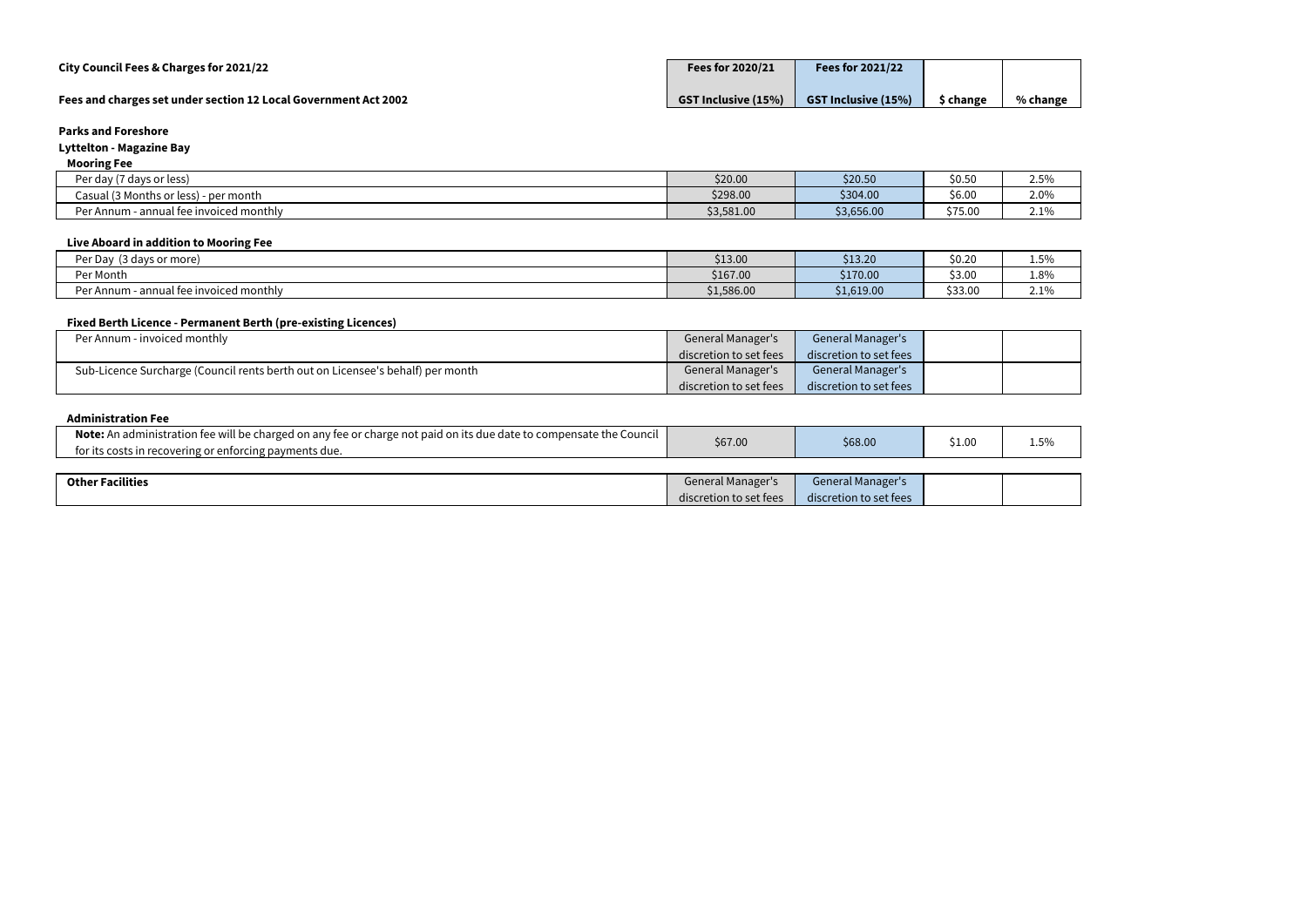| City Council Fees & Charges for 2021/22                         | Fees for 2020/21           | <b>Fees for 2021/22</b>    |           |          |
|-----------------------------------------------------------------|----------------------------|----------------------------|-----------|----------|
| Fees and charges set under section 12 Local Government Act 2002 | <b>GST Inclusive (15%)</b> | <b>GST Inclusive (15%)</b> | \$ change | % change |

#### **Cemeteries**

# **Plot purchases**

| $F$ ull size plot | \$1,715.00 | \$1,751.00 | \$36.00 | 2.1% |
|-------------------|------------|------------|---------|------|
| Ashes beam        | \$495.00   | \$505.00   | \$10.00 | 2.0% |
| Child's plot      | \$810.00   | \$827.00   | \$17.00 | 2.1% |

#### **Burial Fees**

| Stillborn (up to 20 weeks old) | \$190.00   | \$194.00   | \$4.00  | 2.1%    |
|--------------------------------|------------|------------|---------|---------|
| 21 weeks to 12 months old      | \$435.00   | \$444.00   | \$9.00  | 2.1%    |
| 13 months to 6 years old       | \$715.00   | \$730.00   | \$15.00 | $2.1\%$ |
| 7 years old and over           | \$1,150.00 | \$1,174.00 | \$24.00 | $2.1\%$ |
| Ashes Interment                | \$230.00   | \$234.80   | \$4.80  | $2.1\%$ |

#### **Additional**

| Additional Burial Fees - Saturday & Public Holidays | \$700.00                     | \$715.00              | \$15.00 | 2.1% |
|-----------------------------------------------------|------------------------------|-----------------------|---------|------|
| Ashes Interment on Saturday - attended by Sexton    | \$210.00                     | \$214.50              | \$4.50  | 2.1% |
| Burials after 4.00pm Mon-Fri & Sat after 1pm.       | \$300.00                     | \$306.00              | \$6.00  | 2.0% |
| Less than 8 hours notice                            | \$285.00                     | \$291.00              | \$6.00  | 2.1% |
| Use of lowering device                              | \$115.00                     | \$117.40              | \$2.40  | 2.1% |
| Muslim Boards                                       | \$330.00                     | \$337.00              | \$7.00  | 2.1% |
| <b>Green Burials</b>                                | Greater of \$2,421.77 or     | Greater of \$2,473 or |         |      |
|                                                     | actual costs<br>actual costs |                       | \$51.23 | 2.1% |

#### **Disinterment**

| <b>Adult Casket</b> | Greater of \$1,550 or | Greater of \$1,582 or                                 |         | 2.1% |
|---------------------|-----------------------|-------------------------------------------------------|---------|------|
|                     | actual costs          | actual costs                                          | \$32.00 |      |
| Child Casket        | Greater of \$1,160 or | Greater of \$1,184 or                                 | \$24.00 | 2.1% |
|                     | actual costs          | actual costs                                          |         |      |
| Ashes               |                       | Greater of \$380 or actual Greater of \$388 or actual |         |      |
|                     | costs                 | costs                                                 | \$8.00  | 2.1% |

#### **Memorial Work**

| New headstone/<br>plaque/plot/ | \$72.00 | \$73.50 | \$1.50 | 2.1% |
|--------------------------------|---------|---------|--------|------|
| <b>Additions</b>               | \$31.00 | \$31.60 | \$0.60 | 1.9% |
| Renovating work                | \$41.00 | \$41.80 | \$0.80 | 2.0% |

#### **Administration**

| <b>ALL 7.1</b><br>l Information (per hour) ا | \$67.00 | \$68.40 | \$1.40 | $-106$<br><b>4.170</b> |
|----------------------------------------------|---------|---------|--------|------------------------|
| .<br>. .<br>ransfer of<br>: Right of Burial  | \$67.00 | \$68.40 | \$1.40 | 10/2<br><b>4.170</b>   |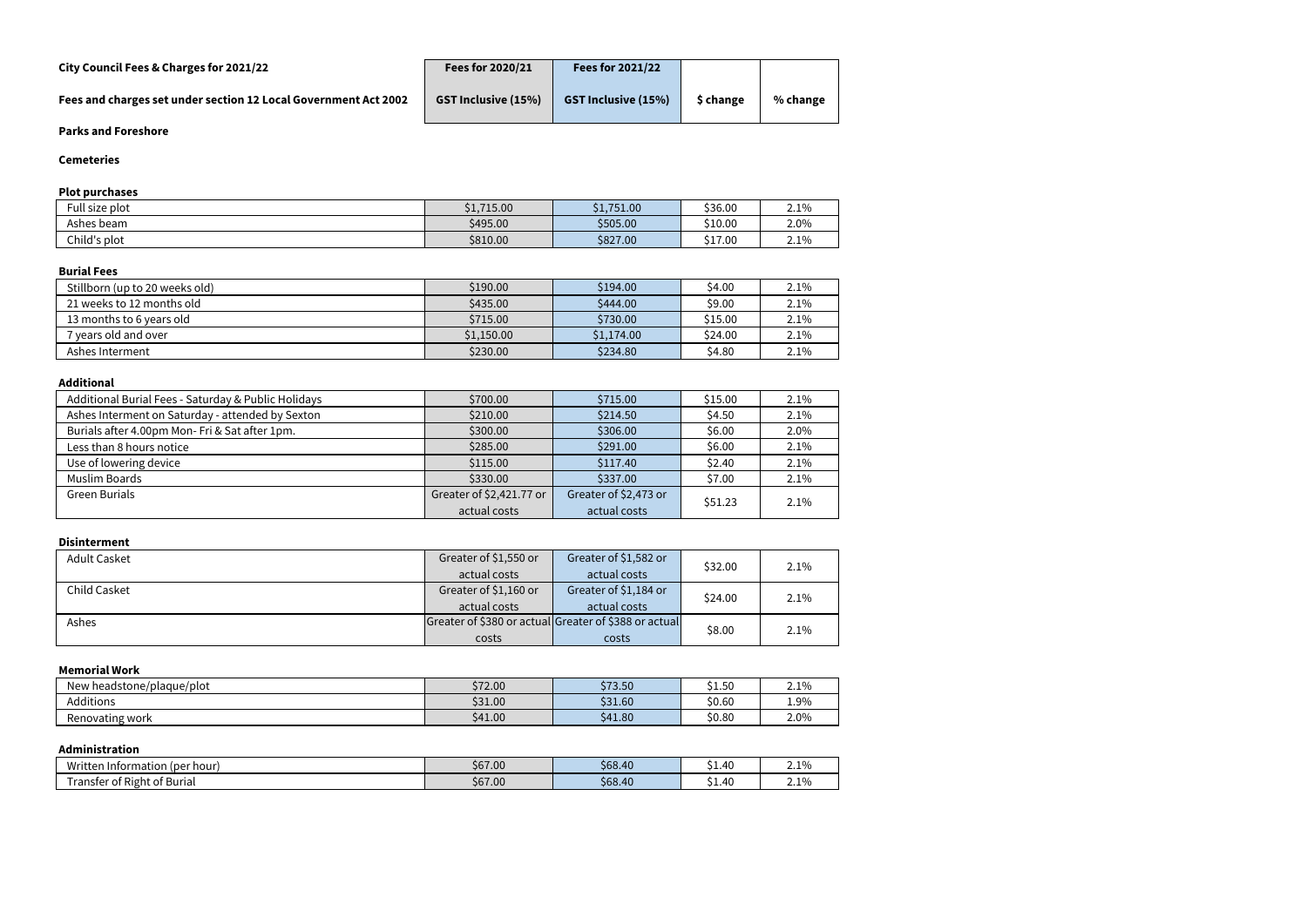| City Council Fees & Charges for 2021/22                         | Fees for 2020/21           | Fees for 2021/22           |           |          |
|-----------------------------------------------------------------|----------------------------|----------------------------|-----------|----------|
| Fees and charges set under section 12 Local Government Act 2002 | <b>GST Inclusive (15%)</b> | <b>GST Inclusive (15%)</b> | \$ change | % change |
|                                                                 |                            |                            |           |          |

**Events and Park Hire**

# **1. Events - All Parks except Hagley Park - Daily Fee**

Includes fairs, carnivals, and sporting events

| <b>Community &amp; Not for Profit</b>                                                   |                        |                                                   |         |         |
|-----------------------------------------------------------------------------------------|------------------------|---------------------------------------------------|---------|---------|
| $(1 - 5,000$ people)                                                                    | \$0.00                 | \$0.00                                            | \$0.00  | $0.0\%$ |
| $(5,001+people)$                                                                        | \$209.00               | \$213.00                                          | \$4.00  | 1.9%    |
|                                                                                         |                        |                                                   |         |         |
| <b>Commercial and Private Event</b>                                                     |                        |                                                   |         |         |
| (50 - 299 people)                                                                       | \$106.00               | \$108.00                                          | \$2.00  | 1.9%    |
| (300 - 500 people)                                                                      | \$155.00               | \$158.00                                          | \$3.00  | 1.9%    |
| (500 - 4,999 people)                                                                    | \$266.00               | \$271.00                                          | \$5.00  | 1.9%    |
| $(5,000+people)$                                                                        | \$532.00               | \$543.00                                          | \$11.00 | 2.1%    |
| <b>Admin Fee</b>                                                                        | \$69.00                | \$70.00                                           | \$1.00  | 1.4%    |
|                                                                                         |                        |                                                   |         |         |
| Other event booking type                                                                |                        |                                                   |         |         |
| Dependent on event type & organisation                                                  | <b>Unit Manager's</b>  | Unit Manager's                                    |         |         |
|                                                                                         | discretion to set fees | discretion to set fees                            |         |         |
|                                                                                         |                        |                                                   |         |         |
| Set-up / dismantle fee                                                                  | 100% of daily fee      | 100% of daily fee                                 |         |         |
|                                                                                         |                        |                                                   |         |         |
| Bond (refundable if no damage occurs)                                                   |                        |                                                   |         |         |
| Event (dependent on the nature of the Activity - Park Manager's discretion to set bond) | $$200 - $3,000$        | $$204 - $3,063$                                   |         |         |
| Key hire                                                                                | \$53.00                | \$53.00                                           | \$0.00  | $0.0\%$ |
|                                                                                         |                        |                                                   |         |         |
| <b>Power Fee</b>                                                                        |                        |                                                   |         |         |
|                                                                                         | <b>Actual or Park</b>  | <b>Actual or Park</b>                             |         |         |
| Dependent on event type, organisation, and power used                                   |                        | Manager's discretion to   Manager's discretion to |         |         |
|                                                                                         | set fees               | set fees                                          |         |         |
|                                                                                         |                        |                                                   |         |         |
| <b>Restoration to Land Fees</b>                                                         |                        |                                                   |         |         |
|                                                                                         | Park Manager's         | Park Manager's                                    |         |         |
| Dependent on Event and Park - Park Manager's discretion to set fees                     | discretion to set fees | discretion to set fees                            |         |         |
|                                                                                         |                        |                                                   |         |         |
| <b>Parking Fees</b>                                                                     |                        |                                                   |         |         |
| Car parking fee paid to CCC (based on car counter)                                      | \$2.10                 | \$2.10                                            | \$0.00  | $0.0\%$ |
| Maximum car park fee by Event Organiser                                                 | \$5.10                 | \$5.10                                            | \$0.00  | 0.0%    |
| A maximum of \$5.10 per car in Park (\$2.10 of which must go to the Park)               |                        |                                                   |         |         |
| Any Events or Activities solely for children under 18 (sports-related)                  | Free                   | Free                                              |         |         |
|                                                                                         |                        |                                                   |         |         |

| $0.0\%$ |
|---------|
| L.9%    |

| 1.9%    |
|---------|
| 1.9%    |
| 1.9%    |
| 2.1%    |
| $1.4\%$ |
|         |



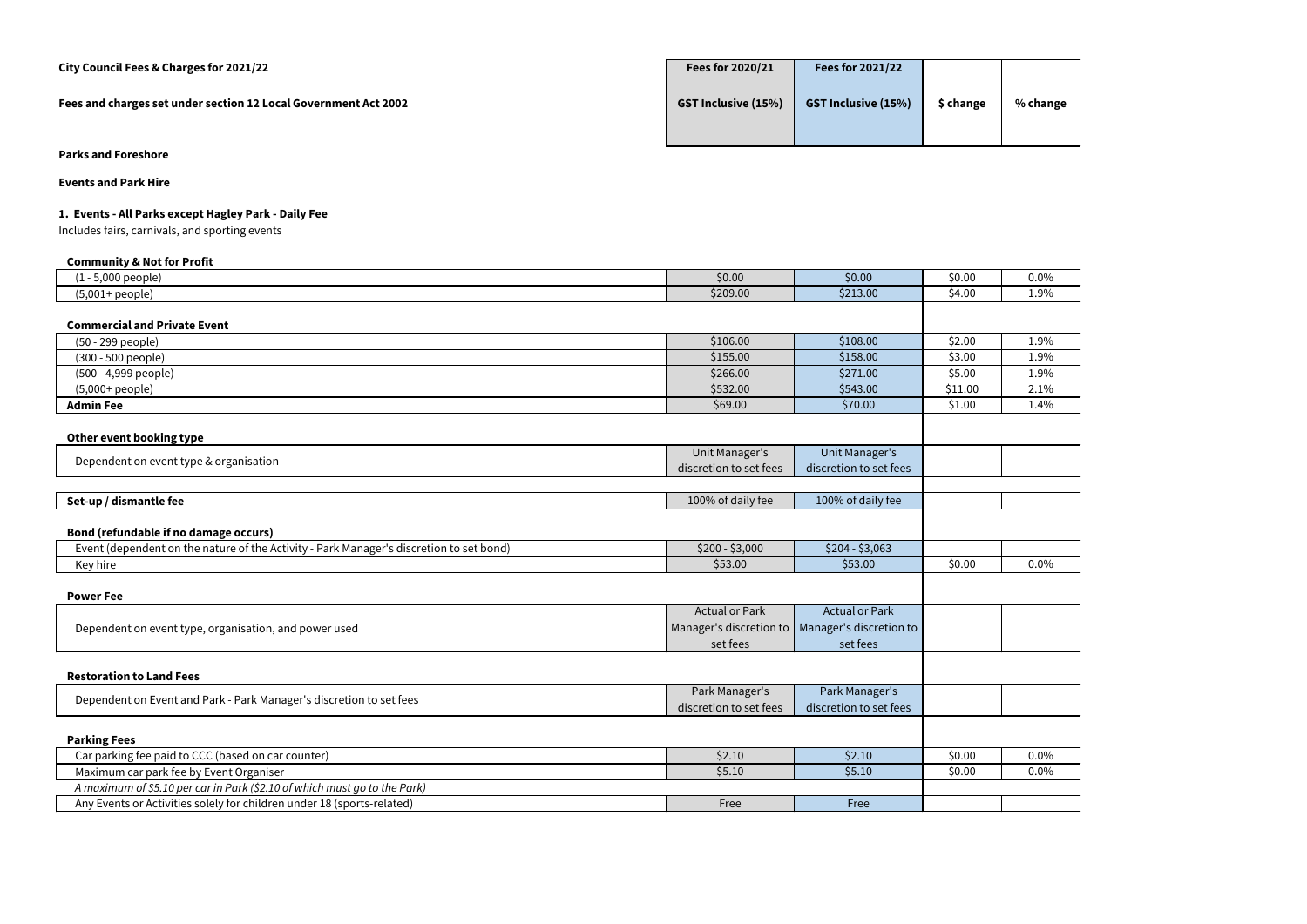| City Council Fees & Charges for 2021/22                         | Fees for 2020/21           | Fees for 2021/22           |           |          |
|-----------------------------------------------------------------|----------------------------|----------------------------|-----------|----------|
| Fees and charges set under section 12 Local Government Act 2002 | <b>GST Inclusive (15%)</b> | <b>GST Inclusive (15%)</b> | \$ change | % change |
| <b>Parks and Foreshore</b>                                      |                            |                            |           |          |

**2. Events - Hagley Park - Daily Fee**

Includes fairs, carnivals, and sporting events

#### **Community & Not-For-Profit**

| (50 - 299 people)         | \$53.00  | \$54.00  | \$1.00  | 1.9% |
|---------------------------|----------|----------|---------|------|
| $(300 - 1,000$ people)    | \$160.00 | \$163.00 | \$3.00  | 1.9% |
| $(1,000 - 10,000$ people) | \$319.00 | \$325.00 | \$6.00  | 1.9% |
| $(10,001 + people)$       | \$532.00 | \$543.00 | \$11.00 | 2.1% |
| <b>Admin Fee</b>          | \$69.00  | \$70.40  | \$1.40  | 2.0% |
|                           |          |          |         |      |

#### **Commercial and Private Event**

| COMMUNICATOR GIRL I HVALC EVENT |            |            |          |       |
|---------------------------------|------------|------------|----------|-------|
| (50 - 299 people)               | \$309.00   | \$315.00   | \$6.00   | 1.9%  |
| $(300 - 1,000$ people)          | \$415.00   | \$423.00   | \$8.00   | 1.9%  |
| $(1,000 - 10,000$ people)       | \$638.00   | \$651.00   | \$13.00  | 2.0%  |
| $(10,001 + people)$             | \$1,064.00 | \$1,500.00 | \$436.00 | 41.0% |
| <b>Admin Fee</b>                | \$128.00   | \$130.00   | \$2.00   | 1.6%  |

# **Other event booking types**

Dependent on Event

| Set-up<br>/ dismantle fee | $\cdot$ .<br>$100^{\circ}$<br>f daily fee | 10001<br>w<br>Tally |  |
|---------------------------|-------------------------------------------|---------------------|--|
|                           |                                           |                     |  |

# **Bond (refundable if no damage occurs)**

| <u> Polis (Folklingwys II IIV amiliago oscalio)</u>                                                                                   |                 |                    |        |      |
|---------------------------------------------------------------------------------------------------------------------------------------|-----------------|--------------------|--------|------|
| - Park Manager'<br>e of the l<br>'s discretion to set)<br>− went<br>Activity<br>: (dependent on <sup>.</sup><br>، the nature<br>- - - | \$200<br>55,000 | \$204<br>$-55,105$ |        |      |
| Key hire                                                                                                                              | \$53.00         | \$54.00            | \$1.00 | 1.9% |
|                                                                                                                                       |                 |                    |        |      |

#### **Power Fee**

| .                                                     |                                                   |                       |  |
|-------------------------------------------------------|---------------------------------------------------|-----------------------|--|
|                                                       | <b>Actual or Park</b>                             | <b>Actual or Park</b> |  |
| Dependent on event type, organisation, and power used | Manager's discretion to   Manager's discretion to |                       |  |
|                                                       | set fees                                          | set fees              |  |
|                                                       |                                                   |                       |  |

#### **Restoration of Land Fees**

| Dependent on Event and Park - Park Manager's discretion to set fees | Park Manager'          | Park Manager's         |  |
|---------------------------------------------------------------------|------------------------|------------------------|--|
|                                                                     | discretion to set fees | discretion to set fees |  |
|                                                                     |                        |                        |  |

# **Parking Fees**

| . <b>.</b>                                                                |        |         |        |      |
|---------------------------------------------------------------------------|--------|---------|--------|------|
| Car parking fee paid to Council (based on car counter)                    | \$2.10 | \$2.10  | \$0.00 | 0.0% |
| Maximum car park fee by Event Organiser                                   | \$5.10 | \$5.10' | \$0.00 | 0.0% |
| A maximum of \$5.10 per car in Park (\$2.10 of which must go to the Park) |        |         |        |      |
| Any Events or Activities solely for children under 18 (sports-related)    | Free   | Free    |        |      |

## **Hagley Park Banner Frame Hire (for use by Hagley Park Events only)**

| Weekly hire per frame  | \$39.00  | \$39.80  | \$0.8 <sub>C</sub> | $\sim$<br>2.17 |
|------------------------|----------|----------|--------------------|----------------|
| . .<br>Bond (per hire) | \$297.00 | \$303.00 | \$6.00             | 2.0%           |

| 1.9% |
|------|
| 1.9% |
| 1.9% |
| 2.1% |
| 2.0% |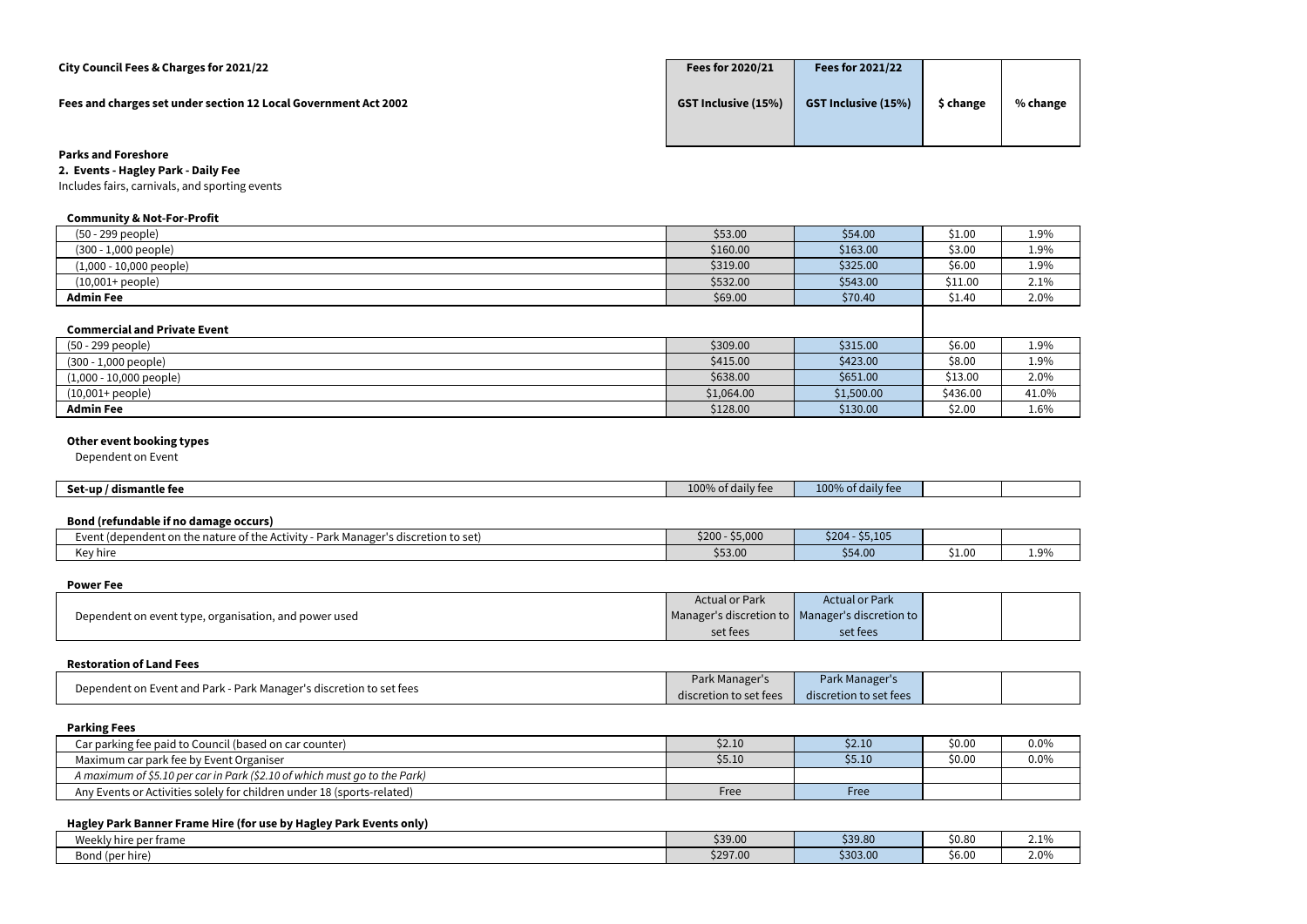| City Council Fees & Charges for 2021/22                                                                                    | <b>Fees for 2020/21</b>    | <b>Fees for 2021/22</b>    |           |          |
|----------------------------------------------------------------------------------------------------------------------------|----------------------------|----------------------------|-----------|----------|
| Fees and charges set under section 150 of the Local Government Act 2002 or other relevant legislation (eg. Dog Control Act | <b>GST Inclusive (15%)</b> | <b>GST Inclusive (15%)</b> | \$ change | % change |
| 1990, Building Act 2004, Food Act 2014, etc.) or By-law                                                                    |                            |                            |           |          |

#### **Off Street Parking**

| <b>Lichfield Street Car Park</b>                                                     |               |               |        |       |
|--------------------------------------------------------------------------------------|---------------|---------------|--------|-------|
| Rate per hour or part thereof (6am-6pm Monday - Sunday)                              | \$2.80        | \$4.00        | \$1.20 | 42.9% |
| Night rate per hour or part thereof up to a max of \$10 (6pm - 10am Monday - Sunday) | \$2.50        | \$3.50        | \$1.00 | 40.0% |
| All day rate                                                                         | \$15.00       | \$15.00       | \$0.00 | 0.0%  |
| Lost ticket charge (per 24 hr period)                                                | Up to \$15.00 | Up to \$15.00 | \$0.00 | 0.0%  |

#### **Art Gallery Car Park**

| ALCOUNCLY CULLUIN                                                                                                          |         |         |                    |        |
|----------------------------------------------------------------------------------------------------------------------------|---------|---------|--------------------|--------|
| . .<br>$\mathbf{A} \mathbf{A} \mathbf{B}$<br>Rate per ha<br>t thereof (maximum daily fee \$25)<br>, or part i<br>nalf hour | \$1.00  | \$2.00  | 0.1.0 <sup>c</sup> | 100.0% |
| . 24 hr period) -<br>c ticket charge (per<br>∟ost t'                                                                       | \$20.00 | \$40.00 | \$20.00            | 100.0% |
|                                                                                                                            |         |         |                    |        |

# **On street Parking**

| <b>PHANGEL</b>                                             |          |                 |          |       |
|------------------------------------------------------------|----------|-----------------|----------|-------|
| (a) Parking Meters                                         |          |                 |          |       |
| (i) 1 hour meters                                          | \$3.10   | \$4.50 per hour | \$1.40   | 45.2% |
| (ii) 2 hour meters                                         | \$3.10   | \$4.50 per hour | \$1.40   | 45.2% |
| (b)<br><b>Coupon Parking</b>                               | \$3.70   | \$4.50          | \$0.80   | 21.6% |
| $\vert$ (c) Meter Hoods - per day                          | \$21.40  | \$30.00         | \$8.60   | 40.2% |
| $\vert$ (c) Meter Hoods - per month                        | \$310.00 | \$450.00        | \$140.00 | 45.2% |
| (d)<br>Waiver of Time limit restriction                    | \$145.00 | \$210.00        | \$65.00  | 44.8% |
| (e)<br>Residential Parking and Residents Exemption Permits | \$60.00  | \$100.00        | \$40.00  | 66.7% |

#### **Activities On Street**

| ACUVILICO VII OLI CCL                      |          |          |         |      |
|--------------------------------------------|----------|----------|---------|------|
| Normal road opening                        | \$485.00 | \$495.00 | \$10.00 | 2.1% |
| High grade pavement opening                | \$780.00 | \$795.00 | \$15.00 | 1.9% |
| Footpath and minor openings - sewer        | \$260.00 | \$265.00 | \$5.00  | 1.9% |
| Footpath and minor openings - stormwater   | \$135.00 | \$140.00 | \$5.00  | 3.7% |
| Water discharge                            | \$325.00 | \$330.00 | \$5.00  | 1.5% |
| Real Time Operations professional services | \$265.00 | \$270.00 | \$5.00  | 1.9% |

## **Corridor Access Requests**

| Corridor Access Request - Construction activity on sites adjacent to the road corridor                    | \$210 plus \$2,500 bond | $$210$ plus $$2,500$ bond |            |         |
|-----------------------------------------------------------------------------------------------------------|-------------------------|---------------------------|------------|---------|
| Small Excavation - Footpath/Berm/Vehicle Crossing (up to 3 lineal metres in any direction)                |                         | \$120.75                  | \$120.75   | New fee |
| Small Excavation - Carriageway (up to 3 lineal metres in any direction)                                   |                         | \$241.50                  | \$241.50   | New fee |
| Medium Excavation - Footpath/Berm/Carriageway (3 to 20 lineal metres in any direction)                    |                         | \$442.75                  | \$442.75   | New fee |
| [Large Excavation - Footpath/Berm/Carriageway (over 20 lineal metres in any direction)                    |                         | \$644.00                  | \$644.00   | New fee |
| Non-Excavation CAR / Non-Excavation Global Permit                                                         |                         | \$40.25                   | \$40.25    | New fee |
| Excavation Global Permit - Footpath/Berm/Carriageway (small excavations only, includes up 30 inspections) |                         | \$3,783.50                | \$3,783.50 | New fee |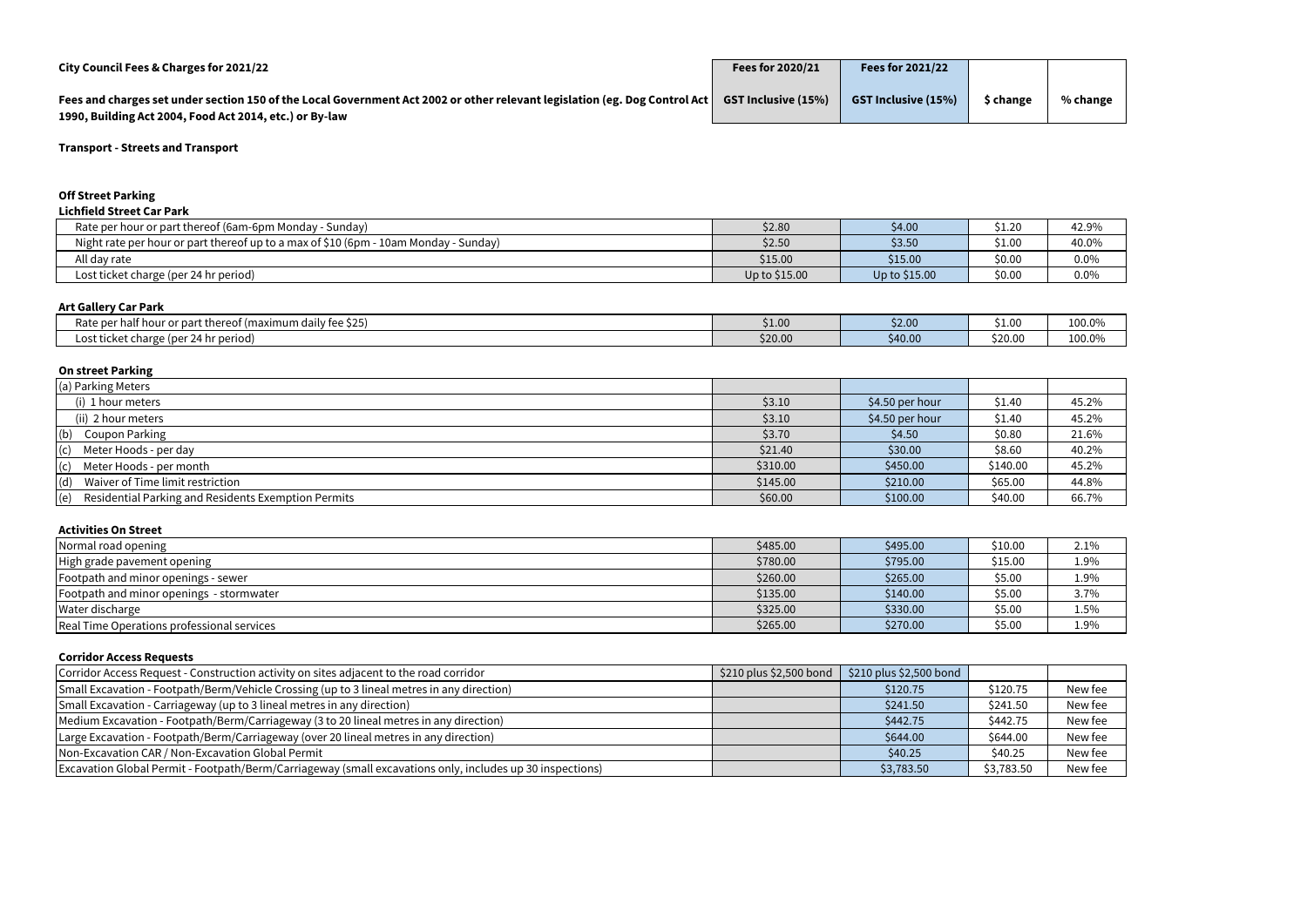| City Council Fees & Charges for 2021/22                                                                                                                                                 | Fees for 2020/21           | <b>Fees for 2021/22</b>    |           |          |
|-----------------------------------------------------------------------------------------------------------------------------------------------------------------------------------------|----------------------------|----------------------------|-----------|----------|
| Fees and charges set under section 150 of the Local Government Act 2002 or other relevant legislation (eg. Dog Control Act  <br>1990, Building Act 2004, Food Act 2014, etc.) or By-law | <b>GST Inclusive (15%)</b> | <b>GST Inclusive (15%)</b> | \$ change | % change |

# **Corridor Manager Additional Activities**

| COLLIGOL MANAGEL AQUILIONAL ACLIVILICS                                                                                                                                    |                |          |         |
|---------------------------------------------------------------------------------------------------------------------------------------------------------------------------|----------------|----------|---------|
| Standard review of application or revision (including incomplete applications)                                                                                            | \$80.50        | \$80.50  | New fee |
| Detailed review of application or revision (including incomplete applications). Includes up to 1 hour.                                                                    | \$161.00       | \$161.00 | New fee |
| Desktop audit / inspection. Includes up to 30 minutes.                                                                                                                    | \$80.50        | \$80.50  | New fee |
| Walk-out / Site audit. Includes up to 45 minutes on-site.                                                                                                                 | \$201.25       | \$201.25 | New fee |
| Follow up on overdue start/end notice.                                                                                                                                    | \$80.50        | \$80.50  | New fee |
| Light investigation (e.g. a ticket is raised in relation to the work, discussion from Corridor manager required with public and/or<br>contractor). Includes up to 1 hour. | \$161.00       | \$161.00 | New fee |
|                                                                                                                                                                           |                |          |         |
| Detailed Investigation (H&S breach, breach of Code/WAP/TMP conditions). Includes up to 2 hours.                                                                           | \$322.00       | \$322.00 | New fee |
| New Surface Investigation (Excavation on surface laid within 24 months)                                                                                                   | \$402.50       | \$402.50 | New fee |
| Other Costs - Including loss of warranty on new surface                                                                                                                   | <b>AT COST</b> |          | New fee |

## **Traffic Management Plan Application**

| <u>HAMIN MANAGEMENT I IAN APPIRATION</u>                                                                                         |          |          |        |         |
|----------------------------------------------------------------------------------------------------------------------------------|----------|----------|--------|---------|
| charge includes 0.5 hours of work. Additional time required will be charged at a rate of \$161/hour.<br><b>ILow volume roads</b> | \$82.31  | \$82.31  | \$0.0C | $0.0\%$ |
| - charge includes 1 hour of work. Additional time required will be charged at a rate of \$161/hour.<br>Level 1 roads -           | \$164.63 | \$164.63 | \$0.00 | 0.0%    |
| Level 2 roads - charge includes 1.5 hours of work. Additional time required will be charged at a rate of \$161/hour.             | \$246.94 | \$246.94 | \$0.00 | 0.0%    |

#### **Service Agreement Application - non intrusive generic works**

| <u>. And they had a supplied the matter of the first and the second the second the second the second the second the second the second the second the second the second the second the second the second the second the second th</u> |          |          |        |         |
|--------------------------------------------------------------------------------------------------------------------------------------------------------------------------------------------------------------------------------------|----------|----------|--------|---------|
| - charge includes 2 hours of work. Additional time required will be charged at a rate of<br>Low volume, level 1 and 2 generic TMP -<br>$\frac{1}{2}$ 161/hour.                                                                       | \$329.25 | \$329.25 | \$0.00 | $0.0\%$ |

### **Generic Traffic Management Plan Applications**

| s 2 hours of work. Additional time required will be charged at a rate of<br>TMP-<br>charge includes<br>\$329.25<br>\$329.25<br>$0.0\%$<br>\$0.U |                                                 |  |  |
|-------------------------------------------------------------------------------------------------------------------------------------------------|-------------------------------------------------|--|--|
|                                                                                                                                                 | Low volume, level 1 and 2 generic<br>\$161/hour |  |  |

# **Events - Traffic Management Plan Applications**

| 1 hour of work. Additional time required will be charged at a rate of \$161/hour.<br>ILevel 1 roads<br>charge includes 1 | \$164.63     | \$164.63     | \$0.00 | 0.0% |
|--------------------------------------------------------------------------------------------------------------------------|--------------|--------------|--------|------|
| charge includes 2 hours of work. Additional time required will be charged at a rate of \$161/hour.<br>Level 2 roads      | \$329.25     | \$329.25     | \$0.00 | 0.0% |
| Events requiring temporary road closure - for<br>- for advertising of proposed and confirmed road closures               | Actual costs | Actual costs |        |      |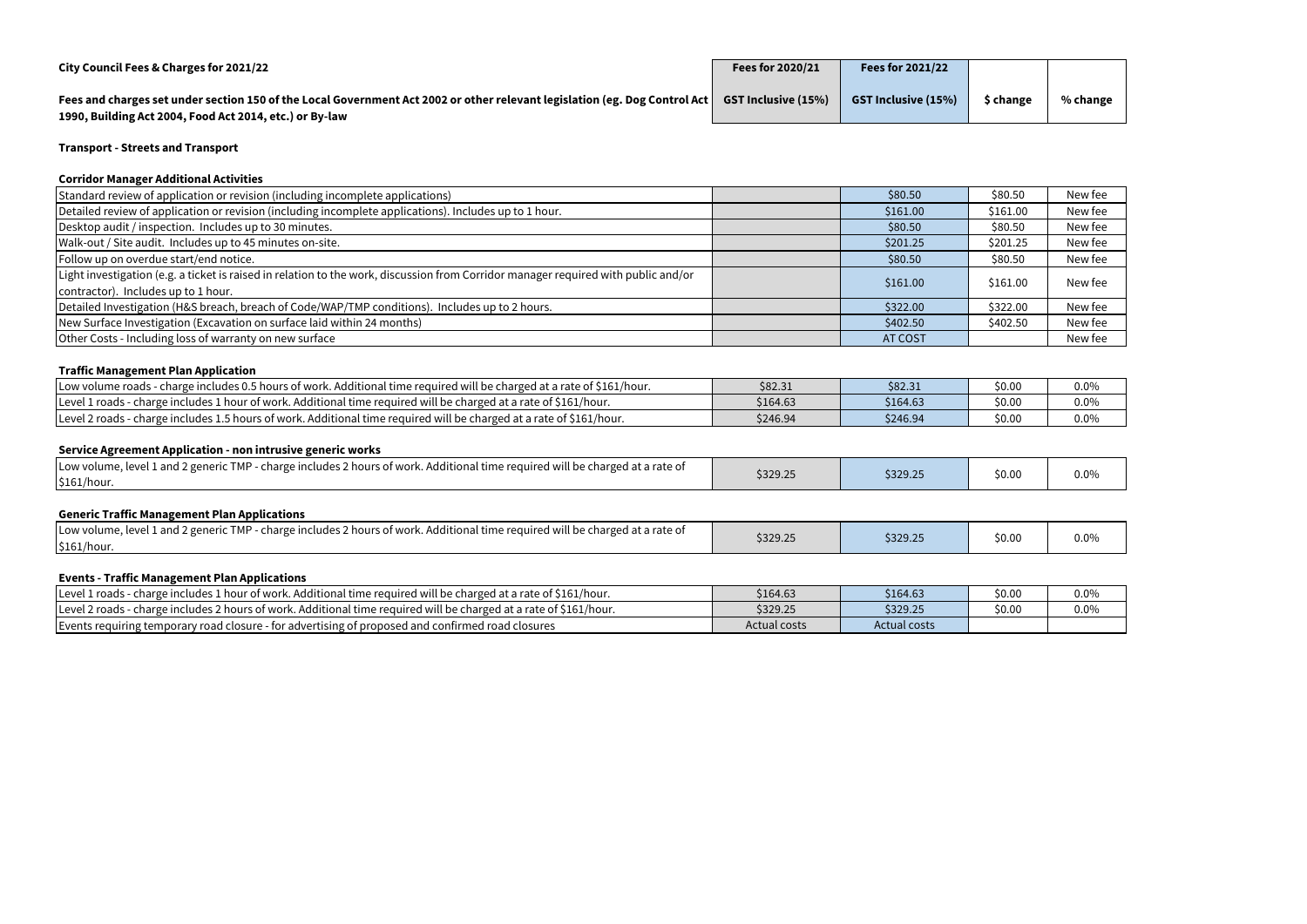| City Council Fees & Charges for 2021/22                                                                                                                                                                   | Fees for 2020/21 | <b>Fees for 2021/22</b>    |           |          |
|-----------------------------------------------------------------------------------------------------------------------------------------------------------------------------------------------------------|------------------|----------------------------|-----------|----------|
| Fees and charges set under section 150 of the Local Government Act 2002 or other relevant legislation (eg. Dog Control Act GST Inclusive (15%)<br>1990, Building Act 2004, Food Act 2014, etc.) or By-law |                  | <b>GST Inclusive (15%)</b> | \$ change | % change |

#### **Roading Controlling Authority Inspections**

| of unapproved work (activities being undertaken without an approved TMP).<br>Hinspection<br>. U I                                     | \$705.54 | \$705.54 | \$0.00   | 0.0%    |
|---------------------------------------------------------------------------------------------------------------------------------------|----------|----------|----------|---------|
| Inspection of non-approved Traffic Management methodology.                                                                            |          | \$690.00 | \$690.00 | New fer |
| . Additional time required will be charged at a rate of \$161/hour.<br>. - minimum<br>charoe<br>i of non conformance i<br>Hinspection | \$329.25 | \$329.25 | \$0.00   | 0.0%    |

## **Other Traffic Management Plan Charges**

| Application for a revision to an approved Traffic Management Plan - charge includes 0.5 hours of work. Additional time required<br>\$82.31<br>will be charged at a rate of \$161/hour. | \$82.31 | \$0.00 | 0.0% |
|----------------------------------------------------------------------------------------------------------------------------------------------------------------------------------------|---------|--------|------|

#### **Structures on Streets & Application Fees**

| Landscape Features (retaining walls for landscaping / private land only)       | \$272.00 | \$500.00   | \$228.00 | 83.8%  |
|--------------------------------------------------------------------------------|----------|------------|----------|--------|
| Retaining walls for driveways (Board approval not required)                    | \$272.00 | \$500.00   | \$228.00 | 83.8%  |
| Retaining walls for driveways, parking platforms etc (Board approval required) | \$679.00 | \$1,000.00 | \$321.00 | 47.3%  |
| Preparation/Transfer of lease Document                                         | \$409.00 | \$500.00   | \$91.00  | 22.2%  |
| Temporary use of legal road - rate per square metre per month                  | \$17.00  | \$50.00    | \$33.00  | 194.1% |
| - minimum charge per month                                                     | \$74.00  | \$200.00   | \$126.00 | 170.3% |
| New street name plate & post                                                   | \$647.00 | \$1,000.00 | \$353.00 | 54.6%  |
| Akaroa sign frames - Annual fee per name blade                                 | \$176.00 | \$300.00   | \$124.00 | 70.5%  |

#### **Road Stopping**

*When any person applies to stop a road, then the applicant shall be responsible for meeting the costs and expenses associated with* 

*the road stopping process as determined by Council.*

| are road stopping process as actermined by council.                                                                           |            |            |          |       |
|-------------------------------------------------------------------------------------------------------------------------------|------------|------------|----------|-------|
| Application fee (provides for an evaluation of the application by Council)                                                    | \$647.00   | \$1,000.00 | \$353.00 | 54.6% |
| [Processing fee (following evaluation by Council, if the applicant wishes to proceed a non-refundable minimum fee will apply) | \$1,295.00 | \$1,500.00 | \$205.00 | 15.8% |

#### **Other Costs**

Other costs and expenses that an applicant will be liable to meet include, but are not limited to:

- survey costs
- cost of consents
- public advertising
- accredited agent fees
- Land Information New Zealand (LINZ) fees
- legal fees
- valuation costs
- cost of Court and hearing proceedings
- staff time
- market value of the road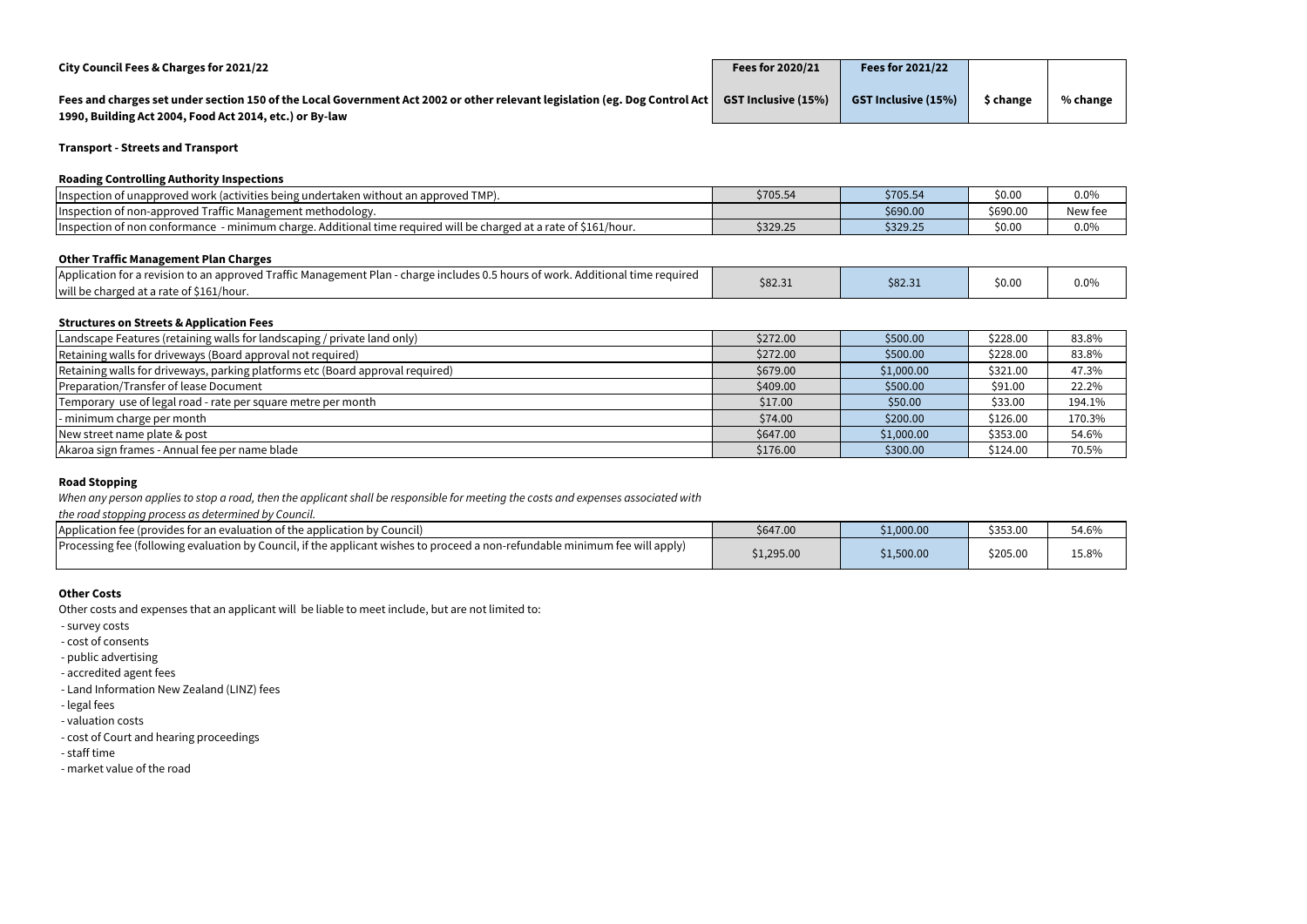| City Council Fees & Charges for 2021/22                                                                                                                                                 | Fees for 2020/21           | <b>Fees for 2021/22</b>    |           |          |
|-----------------------------------------------------------------------------------------------------------------------------------------------------------------------------------------|----------------------------|----------------------------|-----------|----------|
| Fees and charges set under section 150 of the Local Government Act 2002 or other relevant legislation (eg. Dog Control Act  <br>1990, Building Act 2004, Food Act 2014, etc.) or By-law | <b>GST Inclusive (15%)</b> | <b>GST Inclusive (15%)</b> | \$ change | % change |

# **Street Site Rentals**

| \$207.00   | \$220.00   | \$13.00 | 6.3%                                                                                |
|------------|------------|---------|-------------------------------------------------------------------------------------|
| \$413.00   | \$450.00   | \$37.00 | 9.0%                                                                                |
| \$415.00   | \$450.00   | \$35.00 | 8.4%                                                                                |
| \$8.00     | \$9.00     | \$1.00  | 12.5%                                                                               |
|            |            |         | 7.7%                                                                                |
| per month  | per month  |         |                                                                                     |
| \$2,715.00 | \$2,800.00 | \$85.00 | 3.1%                                                                                |
|            |            |         | $\frac{1}{2}$ \$65.00 minimum charge $\frac{1}{2}$ \$70.00 minimum charge<br>\$5.00 |

# **Application Fee for Discharging**

| d Water to Road<br>ound <sup>v</sup><br>٦r٢ | \$330.00 | 40.00<br>9240 S<br>JJ 1 | $\sim$<br>\$10.00 | ∠ ∩r<br>J.V. |
|---------------------------------------------|----------|-------------------------|-------------------|--------------|
|                                             |          |                         |                   |              |

# **Licences (Other):**

| --------------                                                                            |          |          |         |                              |
|-------------------------------------------------------------------------------------------|----------|----------|---------|------------------------------|
| <b>Stall Licence</b>                                                                      | \$86.00  | \$100.00 | \$14.00 | 16.3%                        |
| Buskers L<br>- outside designated areas (preparation of Licence and Issuing)<br>Licence - | \$38.00  | \$40.00  | \$2.00  | . 201<br>5.3%                |
| Hawkers                                                                                   | \$38.00  | \$40.00  | \$2.00  | $\sim$ $\sim$ $\sim$<br>5.3% |
| Mobile Shops                                                                              | \$140.00 | \$150.00 | \$10.00 | 7.1%                         |

| 10<br>. . |  |
|-----------|--|
|           |  |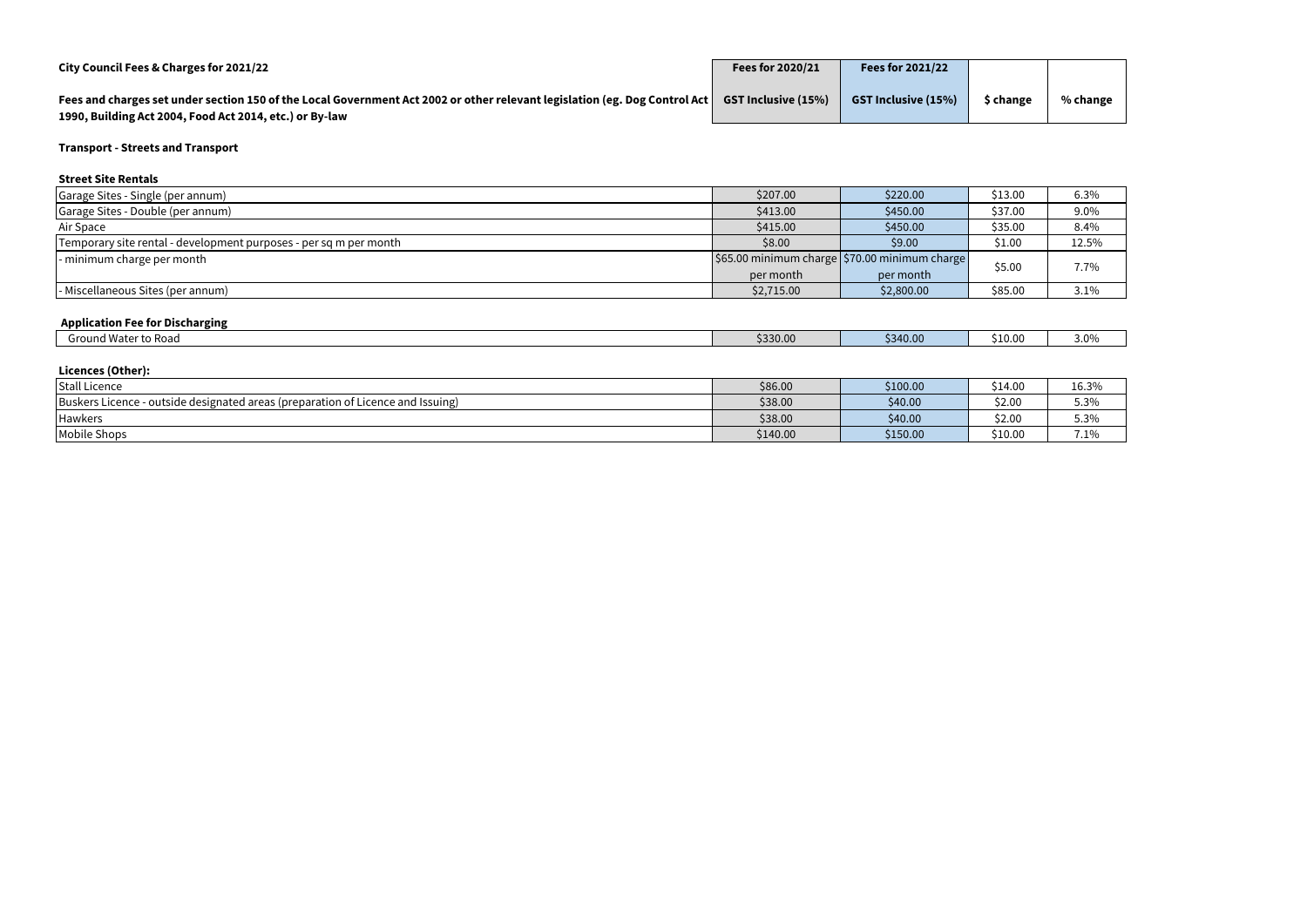| City Council Fees & Charges for 2021/22                                                                                                                                               | Fees for 2020/21           | <b>Fees for 2021/22</b>    |           |          |
|---------------------------------------------------------------------------------------------------------------------------------------------------------------------------------------|----------------------------|----------------------------|-----------|----------|
| Fees and charges set under section 150 of the Local Government Act 2002 or other relevant<br>legislation (eg. Dog Control Act 1990, Building Act 2004, Food Act 2014, etc.) or By-law | <b>GST Inclusive (15%)</b> | <b>GST Inclusive (15%)</b> | \$ change | % change |

# **Transport - Parking Enforcement**

| Abandoned Vehicle<br>Charges | Hull cost recovery including | <b>Full cost recovery including</b> |  |
|------------------------------|------------------------------|-------------------------------------|--|
|                              | dministration charges        | Jadministration charges             |  |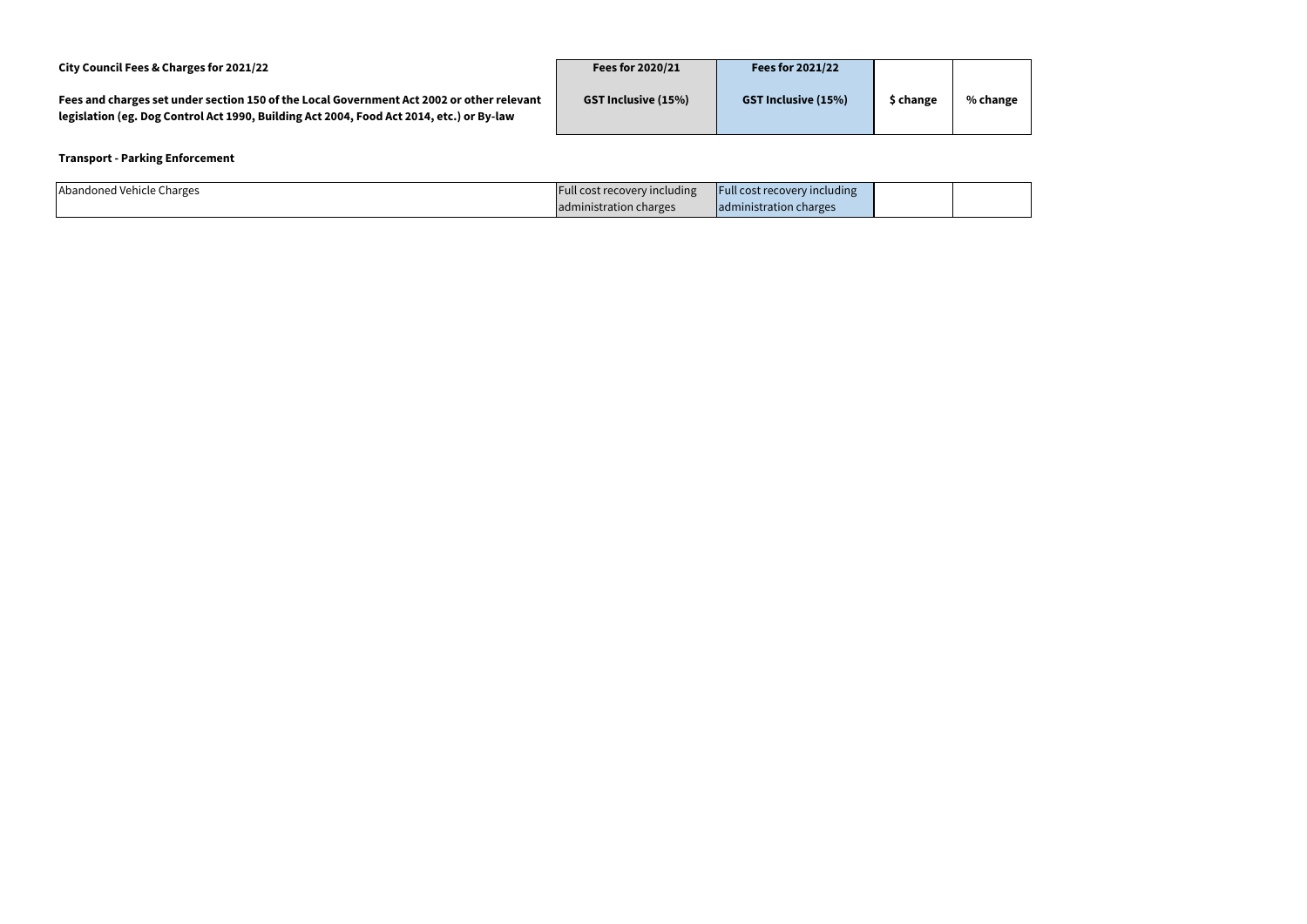| City Council Fees & Charges for 2021/22                                                   |  |
|-------------------------------------------------------------------------------------------|--|
| Fees and charges set under section 150 of the Local Government Act 2002 or other relevant |  |
| legislation (eg. Dog Control Act 1990, Building Act 2004, Food Act 2014, etc.) or By-law  |  |

| Fees for 2020/21           | <b>Fees for 2021/22</b>    |           |          |
|----------------------------|----------------------------|-----------|----------|
| <b>GST Inclusive (15%)</b> | <b>GST Inclusive (15%)</b> | \$ change | % change |
|                            |                            |           |          |

#### **Solid Waste and Resource Recovery Waste Charges (Refuse Minimisation & Disposal)**

| con<br><b>Council</b><br>collection only (<br>n n n l <i>i</i><br>. rubbish bags<br>-pack of<br>cdu                                     | .<br>$\sim$<br>こエフ・マレ          | ⊢ г∩<br>∼ -<br><b>214.50</b> | 51.IC                 | $\sim$ $\sim$<br>0.Z <sub>70</sub> |
|-----------------------------------------------------------------------------------------------------------------------------------------|--------------------------------|------------------------------|-----------------------|------------------------------------|
| Recycling bags for the<br>CBD<br>pack of 5<br>cycling collection user <b>r</b> .<br>service<br>$\cdot$ ror<br><b>pavs</b><br>1 <b>.</b> | $\overline{ }$<br><b>29.49</b> | CE OC<br>22.80               | $\sim$ $\sim$<br>טד.∪ | 7.9%                               |

#### **Change the size of Wheelie Bins (larger or smaller)**

| .<br>I-- one bin only                     | \$97.65  | \$97.65  | \$0.00 | 0.0%    |
|-------------------------------------------|----------|----------|--------|---------|
| o bins at the same time (<br>two<br>$- -$ | \$110.25 | \$110.25 | \$0.00 | $0.0\%$ |
| - three bins at the same time .           | \$122.85 | \$122.85 | \$0.00 | $0.0\%$ |

#### **Reinstatement of a removed Wheelie Bin(s)**

| I-- one bin only                       | \$97.65  | \$97.65  | $0.0\%$ |
|----------------------------------------|----------|----------|---------|
| I-- two bins at the same time          | \$110.25 | \$110.25 | 0.0%    |
| - three bins at the same time<br>$- -$ | \$122.85 | \$122.85 | 0.0%    |

| Opt-in for |  |  | tor non-rateable or similar properties |  |  |        | \$312.90 |  | \$323.85 | S10.9<br>. | $ \sim$<br>50<br><b>J.J</b> |
|------------|--|--|----------------------------------------|--|--|--------|----------|--|----------|------------|-----------------------------|
|            |  |  |                                        |  |  | .<br>. | - - -    |  |          |            |                             |

*NOTE: This is a one-off fee charged by Council to cover the cost of physical delivery and collection of the bins. Where a standard-size bin has been replaced by a larger bin, this represents an enhanced service which our contractor will charge for on an annual basis for as long as the enhanced service is provided. Invoicing and payment will be between the* 

*NOTE: Some properties do not receive a wheelie bin service because they do not pay Council's Waste Minimisation Rate. These properties may elect to pay for these services separately -*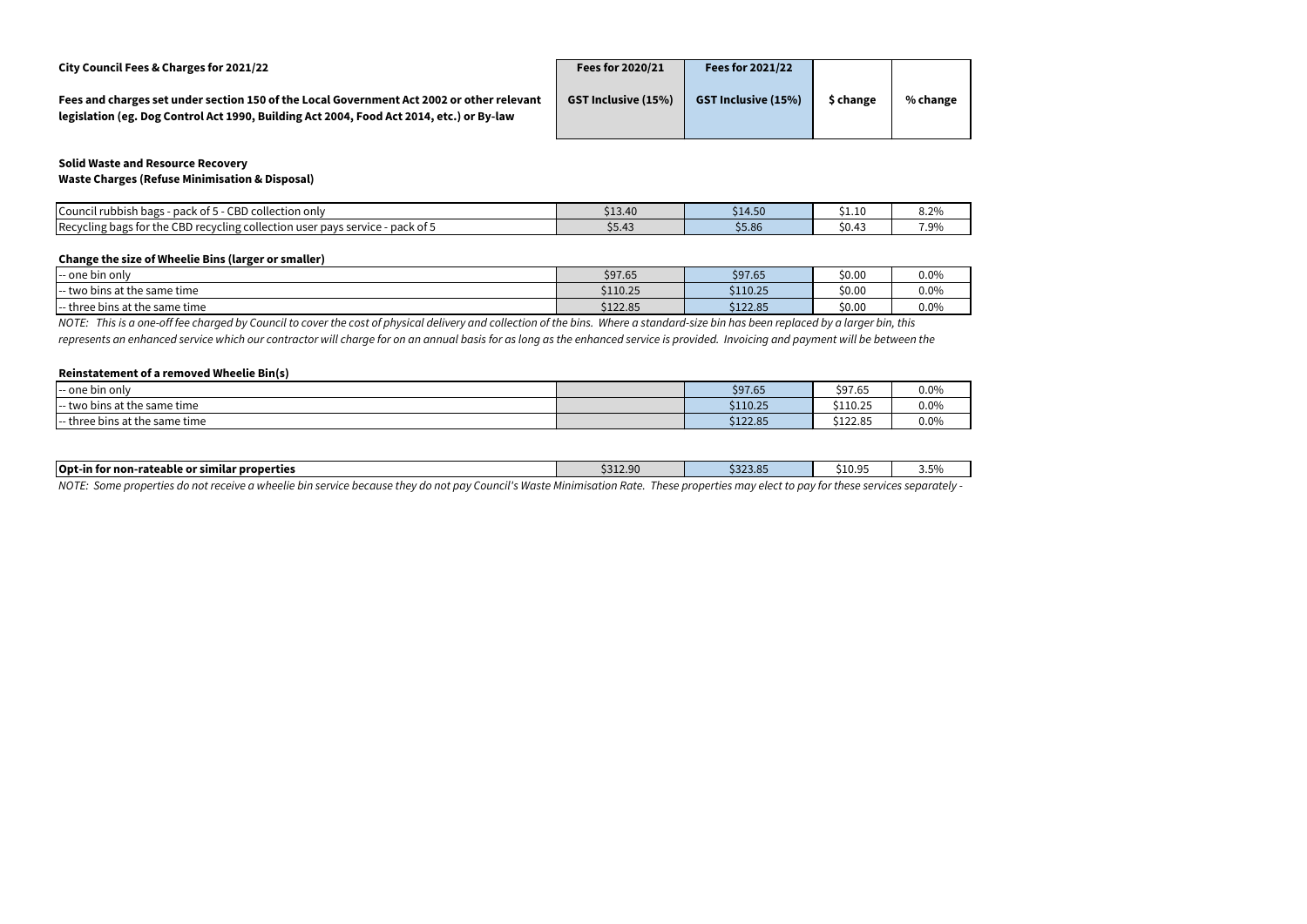| City Council Fees & Charges for 2021/22                                                                                                                                               | Fees for 2020/21           | <b>Fees for 2021/22</b>    |           |          |
|---------------------------------------------------------------------------------------------------------------------------------------------------------------------------------------|----------------------------|----------------------------|-----------|----------|
| Fees and charges set under section 150 of the Local Government Act 2002 or other relevant<br>legislation (eg. Dog Control Act 1990, Building Act 2004, Food Act 2014, etc.) or By-law | <b>GST Inclusive (15%)</b> | <b>GST Inclusive (15%)</b> | \$ change | % change |

# **Regulatory Compliance and Licensing**

| <b>Waste Charges (Cleanfill &amp; Waste Handling)</b>                                        |            |            |        |         |
|----------------------------------------------------------------------------------------------|------------|------------|--------|---------|
| Cleanfills & Waste Handling Operation Licence Application Fee                                | \$346.80   | \$346.80   | \$0.00 | $0.0\%$ |
| Cleanfills Annual Licence Fee (based on 4 monitoring inspections during the year).           | \$2,418.00 | \$2,418.00 | \$0.00 | $0.0\%$ |
| Waste Handling Operation, Annual Licence Fee                                                 | \$346.80   | \$346.80   | \$0.00 | $0.0\%$ |
| Cleanfills & Waste Handling Operation, Additional Monitoring Fee (during financial year) for |            |            |        |         |
| Cleanfills (per hour)                                                                        | \$120.90   | \$120.90   | \$0.00 | 0.0%    |
|                                                                                              |            |            |        |         |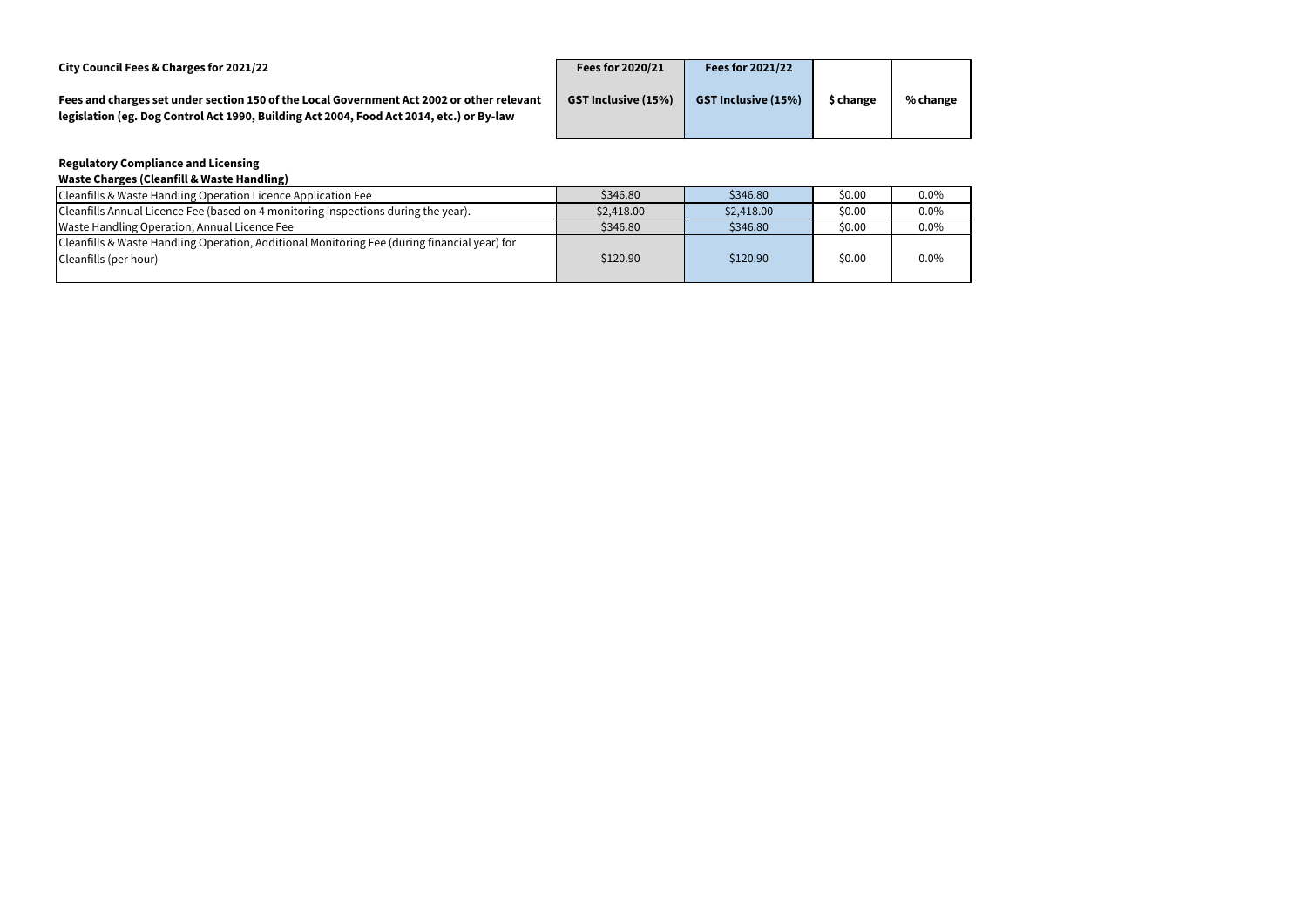**City Council Fees & Charges for 2021/22 Fees for 2020/21 Fees for 2021/22**

**Fees and charges set under section 150 of the Local Government Act 2002 or other relevant legislation (eg. Dog Control Act 1990, Building Act 2004, Food Act 2014, etc.) or By-law**

| Fees for 2020/21           | <b>Fees for 2021/22</b>    |           |          |
|----------------------------|----------------------------|-----------|----------|
| <b>GST Inclusive (15%)</b> | <b>GST Inclusive (15%)</b> | \$ change | % change |
|                            |                            |           |          |

# **Water & Trade Waste Charges**

**See also Fees and charges set under section 12 Local Government Act 2002**

# **Trade Waste Conditional Quarterly Charges**

| Volume - peak periods             | \$0.90      | \$0.99      | \$0.09 | 10.0%   |
|-----------------------------------|-------------|-------------|--------|---------|
| Volume - off peak                 | \$0.45      | \$0.50      | \$0.05 | 10.0%   |
| Suspended Solids - per Kg         | \$0.43      | \$0.47      | \$0.04 | 10.0%   |
| Biological Oxygen Demand - per Kg | \$0.60      | \$0.66      | \$0.06 | 10.0%   |
| Metals - Cadmium                  | \$16,147.09 | \$16,147.09 | \$0.00 | $0.0\%$ |
| Metals - Chromium                 | \$0.00      | \$0.00      | \$0.00 | $0.0\%$ |
| Metals - Copper                   | \$92.42     | \$92.42     | \$0.00 | $0.0\%$ |
| Metals - Zinc                     | \$64.56     | \$64.56     | \$0.00 | $0.0\%$ |
| Metals - Mercury                  | \$26,016.87 | \$26,016.87 | \$0.00 | $0.0\%$ |

#### **Treatment and disposal fees**

| Tankered Waste Fee (\$/m3)                                                                  | \$46.46                  | \$51.11                  | \$4.65  | 10.0% |
|---------------------------------------------------------------------------------------------|--------------------------|--------------------------|---------|-------|
| Trade Waste Consent Application Fee                                                         | \$627.90                 | \$659.30                 | \$31.40 | 5.0%  |
| Trade Waste Annual Fee (permitted) - less than 1,245 m3/yr and complies with Schedule 1A of | \$189.00                 | \$207.90                 | \$18.90 | 10.0% |
| the Trade Waste Bylaw 2015                                                                  |                          |                          |         |       |
| Trade Waste Annual Consent Fee >1,245 m3/yr                                                 | \$341.25                 | \$358.31                 | \$17.06 | 5.0%  |
| Trade Waste Discharge Analysis                                                              | <b>Actual Costs</b>      | <b>Actual Costs</b>      |         |       |
| <b>Laboratory Services</b>                                                                  | <b>General Manager's</b> | <b>General Manager's</b> |         |       |
|                                                                                             | discretion to set fees   | discretion to set fees   |         |       |

#### **Network fees**

| Acceptance of Selwyn District Sewage (\$/m3)      | \$0.90                 | \$0.99                   | \$0.09 | 10.0% |
|---------------------------------------------------|------------------------|--------------------------|--------|-------|
| Sewer Lateral Recoveries - actual costs recovered | General Manager's      | <b>General Manager's</b> |        |       |
|                                                   | discretion to set fees | discretion to set fees   |        |       |

#### **Water Supply**

#### **Water rates**

*Included within Rating Policy*

#### **Supply of water**

*NOTE: For excess water supply rates to ratepayers, refer to our rating information*

| $1000$ litres<br>Bulk<br>. Charges per 1<br>^ Volum ا ۸.<br>netric <i>'</i>                                   | \$1.05               | 51.I6                                 | S0.11      | 10.0% |
|---------------------------------------------------------------------------------------------------------------|----------------------|---------------------------------------|------------|-------|
| (1000l/day)<br>l Water :<br>⊃ver ⊺<br>District Restricted i<br>Unit<br>. Jupply ! '<br>Boundary/I<br>77 DI J. | 621525<br>ب ے بارے ک | $\lambda$ 000 $\lambda$ 0<br>\$236.78 | <br>.C.L.Z | 10.0% |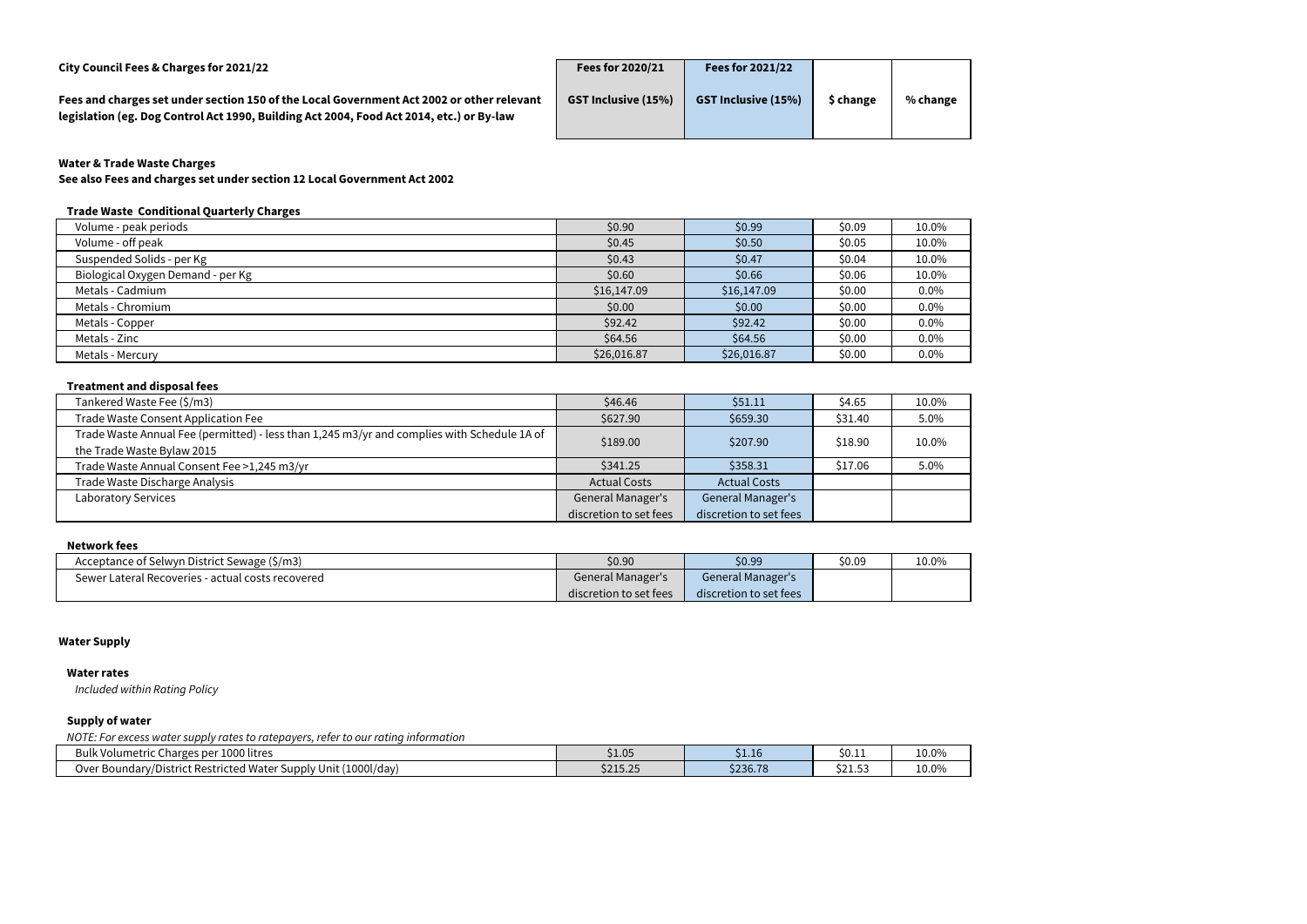| City Council Fees & Charges for 2021/22                                                                                                                                               | Fees for 2020/21           | Fees for 2021/22           |           |          |
|---------------------------------------------------------------------------------------------------------------------------------------------------------------------------------------|----------------------------|----------------------------|-----------|----------|
| Fees and charges set under section 150 of the Local Government Act 2002 or other relevant<br>legislation (eg. Dog Control Act 1990, Building Act 2004, Food Act 2014, etc.) or By-law | <b>GST Inclusive (15%)</b> | <b>GST Inclusive (15%)</b> | \$ change | % change |

| <b>Network cost recovery</b>                                                       |                        |                        |            |         |
|------------------------------------------------------------------------------------|------------------------|------------------------|------------|---------|
| New Water Connection - 15mm standard or restricted connection                      | \$1,044.75             | \$1,062.51             | \$17.76    | 1.7%    |
| Standard 15mm Water Supply Connection Relocation (new fittings)                    | \$892.50               | \$907.67               | \$15.17    | 1.7%    |
| Disconnection of Water Meter/Supply (in carriage way) - per connection             |                        | \$1,286.88             | \$1,286.88 | New fee |
| Disconnection of Water Meter/Supply (in footpath) - per connection                 |                        | \$336.69               | \$336.69   | New fee |
| Relocation of Water Meter (within footpath of existing submain) - per connection   |                        | \$1,282.90             | \$1,282.90 | New fee |
| Site Block (due to safety or access issues)                                        |                        | \$260.46               | \$260.46   | New fee |
| Commercial & Industrial Connection - actual costs recovered                        | General Manager's      | General Manager's      |            |         |
|                                                                                    | discretion to set fees | discretion to set fees |            |         |
| New Sub Mains/Connections Cost Share                                               | General Manager's      | General Manager's      |            |         |
|                                                                                    | discretion to set fees | discretion to set fees |            |         |
| Damage Recoveries                                                                  | General Manager's      | General Manager's      |            |         |
|                                                                                    | discretion to set fees | discretion to set fees |            |         |
| Annual Backflow Prevention Device testing (per device, per visit) - Business Hours |                        | \$150.00               | \$150.00   | New fee |
| Annual Backflow Prevention Device testing (per device, per visit) - After Hours    |                        | \$250.00               | \$250.00   | New fee |
| General Site Inspections, Auditing and Surveying - Engineering Officer per hour    |                        | \$140.00               | \$140.00   | New fee |
| Repair of Backflow Prevention Device                                               |                        | General Manager's      |            | New fee |
|                                                                                    |                        | discretion to set fees |            |         |
| <b>Installation of Backflow Prevention Device</b>                                  |                        | Price Dependent on     |            |         |
|                                                                                    |                        | Instalment             |            | New fee |
|                                                                                    |                        | Requirements           |            |         |
| Water Meter Read out of Normal Cycle/Settlement Read - per property                |                        | \$35.94                | \$35.94    | New fee |

#### **Stormwater**

| Stormwater Approval Application Fee (Commercial) | <b>General Manager's</b> | <b>General Manager's</b> |  |
|--------------------------------------------------|--------------------------|--------------------------|--|
|                                                  | discretion to set fees   | discretion to set fees   |  |
| Stormwater Annual Discharge Fee (Commercial)     | <b>General Manager's</b> | <b>General Manager's</b> |  |
|                                                  | discretion to set fees   | discretion to set fees   |  |

# **Registration to undertake Authorised Work for Council**

| Drainlayer                                                                              |          |          |        |         |
|-----------------------------------------------------------------------------------------|----------|----------|--------|---------|
| Application for approval as Christchurch City Council authorised drainlayer             | \$630.00 | \$630.00 | \$0.00 | $0.0\%$ |
| <b>Water Supply</b>                                                                     |          |          |        |         |
| Application for approval as Christchurch City Council authorised water supply installer | \$630.00 | \$630.00 | \$0.00 | $0.0\%$ |
| Drainlayer                                                                              |          |          |        |         |
| Application for approval as Christchurch City Council authorised PE Welder              | \$630.00 | \$630.00 | \$0.00 | $0.0\%$ |
| <b>Water Supply</b>                                                                     |          |          |        |         |
| Application for approval as Christchurch City Council authorised PE Welder              | \$630.00 | \$630.00 | \$0.00 | 0.0%    |
| Drainlayer                                                                              |          |          |        |         |
| Application for approval as Christchurch City Council authorised vacuum installer       | \$630.00 | \$630.00 | \$0.00 | 0.0%    |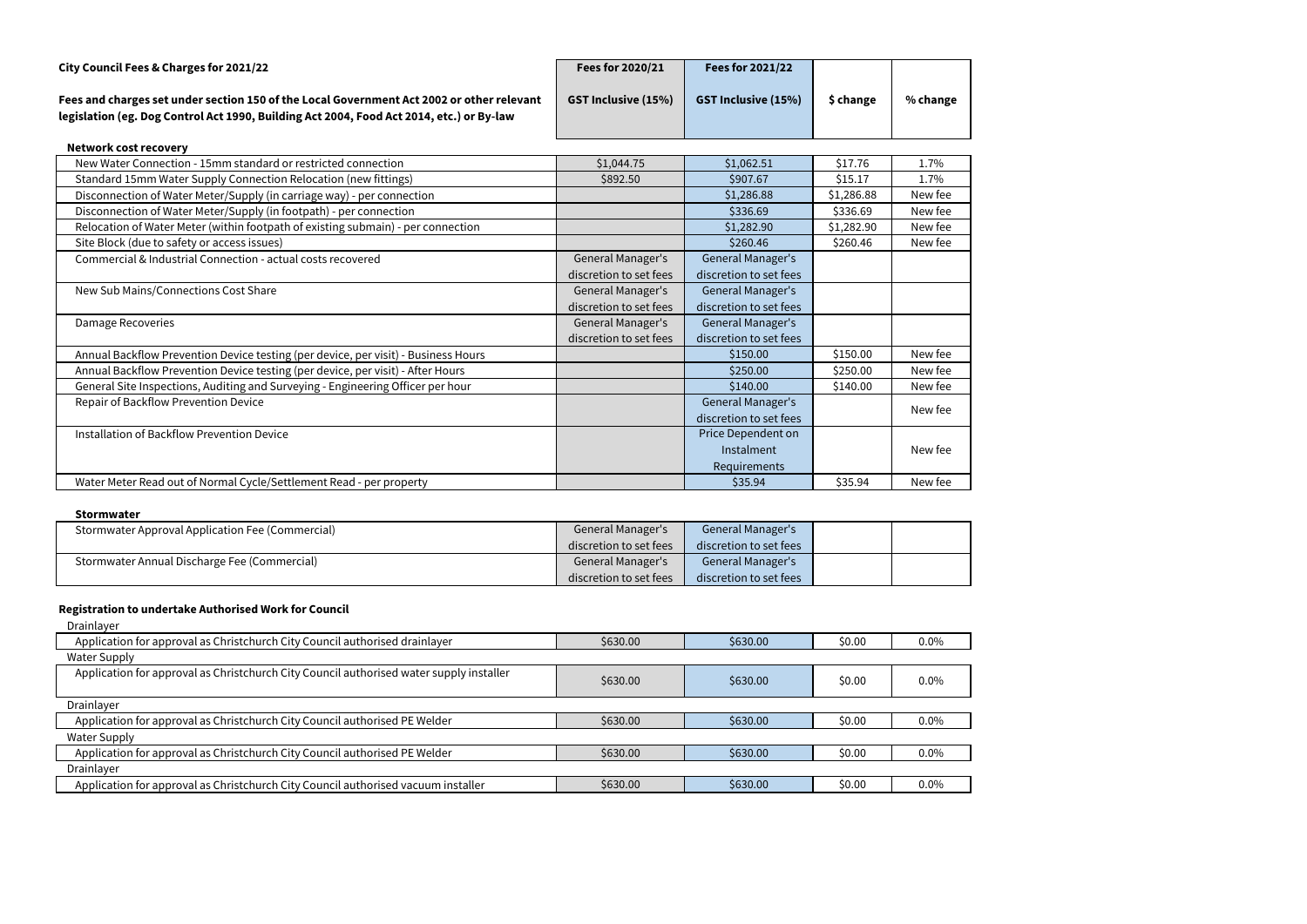| City Council Fees & Charges for 2021/22                         | <b>Fees for 2020/21</b>    | Fees for 2021/22           |           |          |
|-----------------------------------------------------------------|----------------------------|----------------------------|-----------|----------|
| Fees and charges set under section 12 Local Government Act 2002 | <b>GST Inclusive (15%)</b> | <b>GST Inclusive (15%)</b> | \$ change | % change |
| <b>City Water and Waste</b>                                     |                            |                            |           |          |
| Sales of Plans levied per A4 Sheet                              | \$13.50                    | \$13.50                    | \$0.00    | 0.0%     |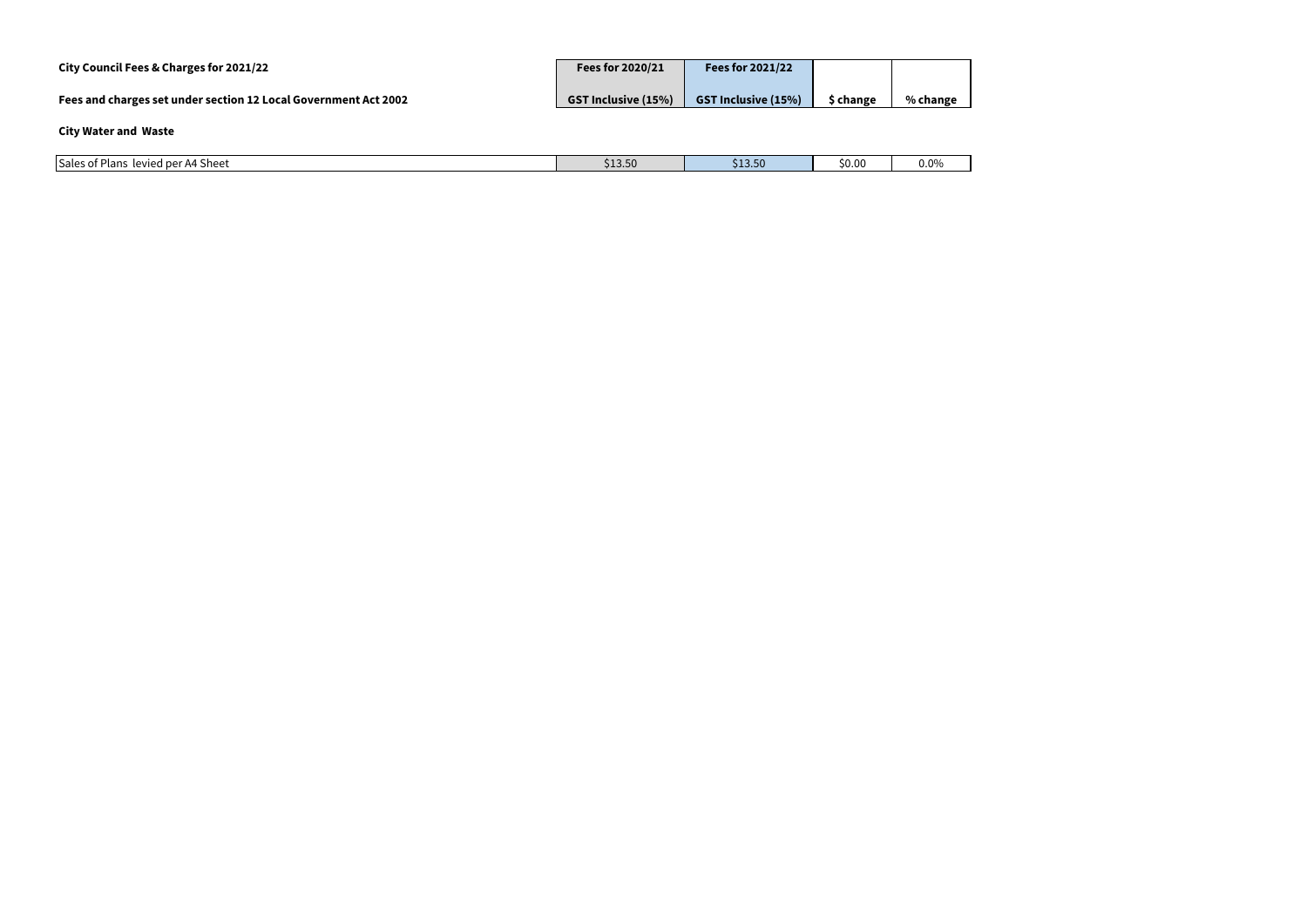| City Council Fees & Charges for 2021/22                                                                                                                                                | Fees for 2020/21           | <b>Fees for 2021/22</b>    |           |          |
|----------------------------------------------------------------------------------------------------------------------------------------------------------------------------------------|----------------------------|----------------------------|-----------|----------|
| Fees and charges set under section 150 of the Local Government Act 2002 or other relevant legislation<br>(egg. Dog Control Act 1990, Building Act 2004, Food Act 2014, etc.) or By-law | <b>GST Inclusive (15%)</b> | <b>GST Inclusive (15%)</b> | \$ change | % change |

**Regulatory Compliance and Licensing**

# **Sale and Supply of Alcohol and Gambling**

# **1. Alcohol Licensing Fees**

*These fees are not set by Council, but by the Sale & Supply of Alcohol (Fees) Regulations 2013*

| (i) Application for Premises          |            |            |        |      |
|---------------------------------------|------------|------------|--------|------|
| cost/risk rating category - Very Low  | \$368.00   | \$368.00   | \$0.00 | 0.0% |
| cost/risk rating category - Low       | \$609.50   | \$609.50   | \$0.00 | 0.0% |
| cost/risk rating category - Medium    | \$816.50   | \$816.50   | \$0.00 | 0.0% |
| cost/risk rating category - High      | \$1,023.50 | \$1,023.50 | \$0.00 | 0.0% |
| cost/risk rating category - Very High | \$1,207.50 | \$1,207.50 | \$0.00 | 0.0% |
|                                       |            |            |        |      |

| (ii) Annual Fee for Premises          |            |            |        |      |
|---------------------------------------|------------|------------|--------|------|
| cost/risk rating category - Very Low  | \$161.00   | \$161.00   | \$0.00 | 0.0% |
| cost/risk rating category - Low       | \$391.00   | \$391.00   | \$0.00 | 0.0% |
| cost/risk rating category - Medium    | \$632.50   | \$632.50   | \$0.00 | 0.0% |
| cost/risk rating category - High      | \$1,035.00 | \$1,035.00 | \$0.00 | 0.0% |
| cost/risk rating category - Very High | \$1,437.50 | \$1,437.50 | \$0.00 | 0.0% |

| (iii) Special Licence                                 |          |          |        |      |
|-------------------------------------------------------|----------|----------|--------|------|
| Class 1                                               | \$575.00 | \$575.00 | \$0.00 | 0.0% |
| Class <sub>2</sub>                                    | \$207.00 | \$207.00 | \$0.00 | 0.0% |
| Class 3                                               | \$63.25  | \$63.25  | \$0.00 | 0.0% |
|                                                       |          |          |        |      |
| (iv) Managers Certificates (application and renewals) | \$316.25 | \$316.25 | \$0.00 | 0.0% |

| (v) Other fees payable          |          |          |        |      |
|---------------------------------|----------|----------|--------|------|
| Temporary Authorities           | \$296.70 | \$296.70 | \$0.00 | 0.0% |
| Temporary Licence               | \$296.70 | \$296.70 | \$0.00 | 0.0% |
| <b>IPermanent Club Charters</b> | \$632.50 | \$632.50 | \$0.00 | 0.0% |
| <b>Extract from register</b>    | \$57.50  | \$57.50  | \$0.00 | 0.0% |

| .0% |  |
|-----|--|
| 0%  |  |
| .0% |  |
|     |  |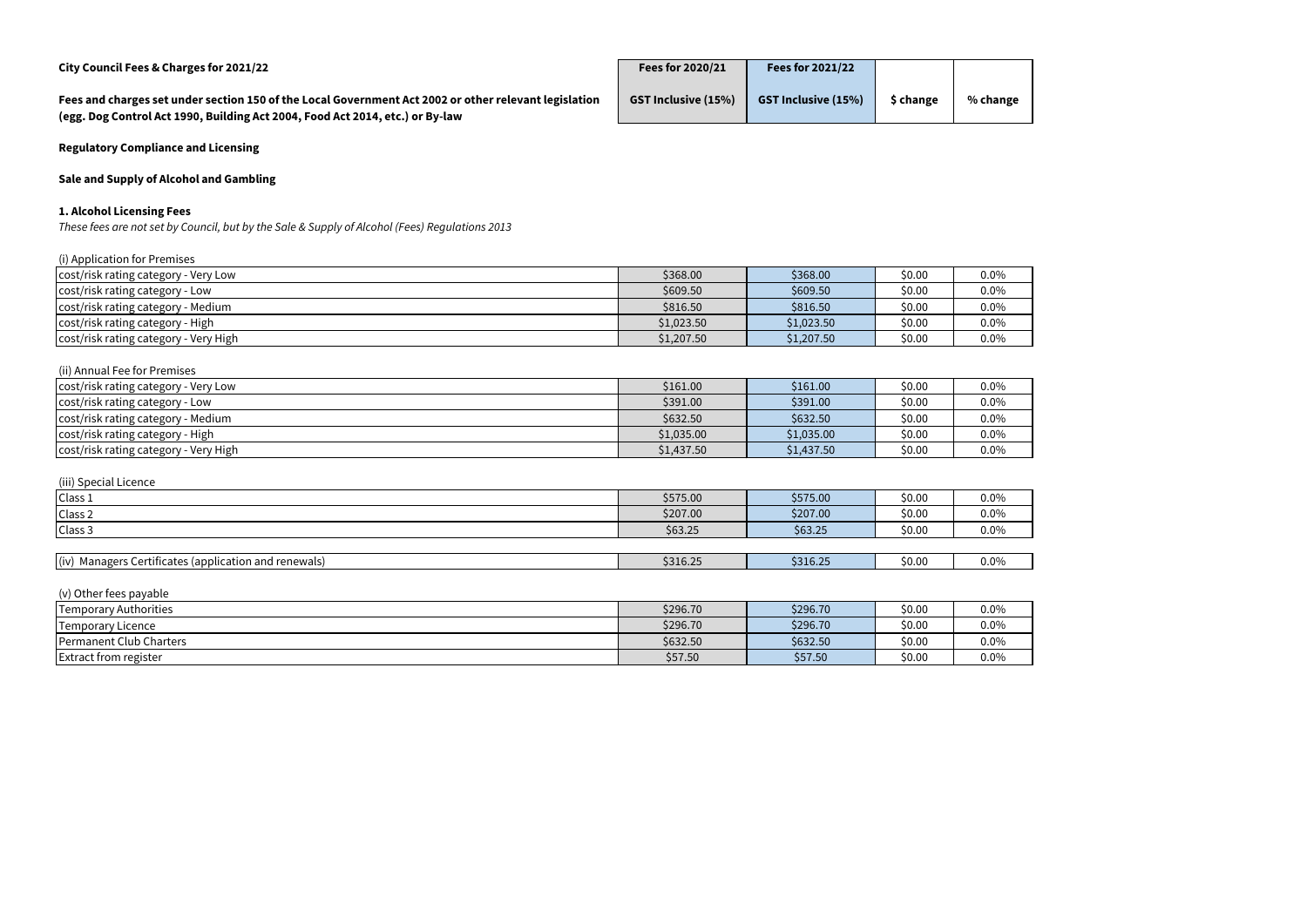| City Council Fees & Charges for 2021/22                                                                                                                                                | Fees for 2020/21           | <b>Fees for 2021/22</b>    |           |          |
|----------------------------------------------------------------------------------------------------------------------------------------------------------------------------------------|----------------------------|----------------------------|-----------|----------|
| Fees and charges set under section 150 of the Local Government Act 2002 or other relevant legislation<br>(egg. Dog Control Act 1990, Building Act 2004, Food Act 2014, etc.) or By-law | <b>GST Inclusive (15%)</b> | <b>GST Inclusive (15%)</b> | \$ change | % change |
| <b>Regulatory Compliance and Licensing</b>                                                                                                                                             |                            |                            |           |          |
| 2. Other Alcohol Licensing related fees not set by Regulations                                                                                                                         |                            |                            |           |          |
| (these processes are required by the Act and Regulations but the fees are set by Council)                                                                                              |                            |                            |           |          |
| Public notice of applications for new alcohol licences administration fee                                                                                                              | \$89.80                    | \$89.80                    | \$0.00    | $0.0\%$  |
| Certificate of Compliance (Sale and Supply of Alcohol Act)                                                                                                                             | \$169.30                   | \$169.30                   | \$0.00    | $0.0\%$  |

| City Council Fees & Charges for 2021/22                                                                                                                                                | <b>LEES IN ZUZUIZI</b>     | <b>FEES IVE ZUZITZZ</b>    |           |          |
|----------------------------------------------------------------------------------------------------------------------------------------------------------------------------------------|----------------------------|----------------------------|-----------|----------|
| Fees and charges set under section 150 of the Local Government Act 2002 or other relevant legislation<br>(egg. Dog Control Act 1990, Building Act 2004, Food Act 2014, etc.) or By-law | <b>GST Inclusive (15%)</b> | <b>GST Inclusive (15%)</b> | \$ change | % change |
| <b>Regulatory Compliance and Licensing</b>                                                                                                                                             |                            |                            |           |          |
| 2. Other Alcohol Licensing related fees not set by Regulations                                                                                                                         |                            |                            |           |          |
| (these processes are required by the Act and Regulations but the fees are set by Council)                                                                                              |                            |                            |           |          |
| Public notice of applications for new alcohol licences administration fee                                                                                                              | \$89.80                    | \$89.80                    | \$0.00    | $0.0\%$  |
| Certificate of Compliance (Sale and Supply of Alcohol Act)                                                                                                                             | \$169.30                   | \$169.30                   | \$0.00    | $0.0\%$  |
|                                                                                                                                                                                        |                            |                            |           |          |

# **3. Gambling**

| . AB Venue '<br><b>IApplication</b><br>Policy<br>Gamr<br>$n$ ton<br>ا under the !<br>$\cdots$<br>`&∨ | \$161.00 | \$161.00 | $\overline{\phantom{0}}$<br><b>SU.UC</b> | $0.0^{\circ}$ |
|------------------------------------------------------------------------------------------------------|----------|----------|------------------------------------------|---------------|
|                                                                                                      |          |          |                                          |               |

### **Environmental Health**

#### **1. Environmental Health Recoveries**

| (i) Noise surveys                                 | Actual costs recovered   Actual costs recovered |                                                 |  |
|---------------------------------------------------|-------------------------------------------------|-------------------------------------------------|--|
| (ii) Court/Legal Recoveries                       |                                                 | Actual costs recovered   Actual costs recovered |  |
| (iii) Contaminated Land / P Lab / P House Testing |                                                 | Actual costs recovered   Actual costs recovered |  |
| (iv) Noisy Alarm Deactivations                    | Actual costs recovered   Actual costs recovered |                                                 |  |

### **2. Offensive Trades Licences**

| (i)<br>istration<br>. Premise Registration.<br>. Renewed Regr<br>new or<br><b>Ann</b> | \$265.20 | \$265.20 | \$0.00 | $0.0\%$ |
|---------------------------------------------------------------------------------------|----------|----------|--------|---------|
| $\left  \left( ii \right) C \right $<br>of ownership ؛<br>Change                      | \$90.0   | \$90.00  | \$0.00 | $0.0\%$ |

# **3. Noise making Equipment Seizure & Storage**

| $\cdots$<br>(i) Staf<br>e associated with<br>uipment seizure<br>ı managıng equi        | \$90.00 | \$90.00 | \$0.00 | 0.0% |
|----------------------------------------------------------------------------------------|---------|---------|--------|------|
| (ii) Stor<br>orage of seized equipment l                                               | \$71.90 | \$71.90 | \$0.00 | 0.0% |
| $(iii)$ No<br>e contractor attendance<br>r Unit) related to equipment seizure.<br>(per | \$50.00 | \$50.00 | \$0.00 | 0.0% |

# **Swimming Pool Compliance**

| Compliance Inspection Fee (Subsequent Inspections after initial inspection) | \$130.00 | \$130.00 | \$0.00 | 0.0%    |
|-----------------------------------------------------------------------------|----------|----------|--------|---------|
| $\sim$<br><b>ICompliance Inspection Administration Fee</b>                  | \$45.40  | \$45.40  | \$0.00 | 0.0%    |
| uilding Act 2004)<br>5.222A<br><b>Periodic Inspection F</b><br>ے امط۔       | \$130.00 | \$130.00 | \$0.00 | $0.0\%$ |

#### **Seizure of Signage**

| $\sim$<br>$\sim$                                                                                        |         |         |        |         |
|---------------------------------------------------------------------------------------------------------|---------|---------|--------|---------|
| --<br>storage<br>and<br>administration)<br>officer times.<br>complaint.<br>ugnage (m<br>ade<br>Ωt<br>up | \$90.00 | \$90.00 | \$0.00 | $0.0\%$ |
|                                                                                                         |         |         |        |         |

# **Licences (Other):**

| TAmusement Devices | 50<br><u>JII.J</u> | \$11.50 | \$0.00 | $0.0^{\circ}$ |
|--------------------|--------------------|---------|--------|---------------|
|                    |                    |         |        |               |

| 0%<br>l |  |
|---------|--|
| 0%      |  |
|         |  |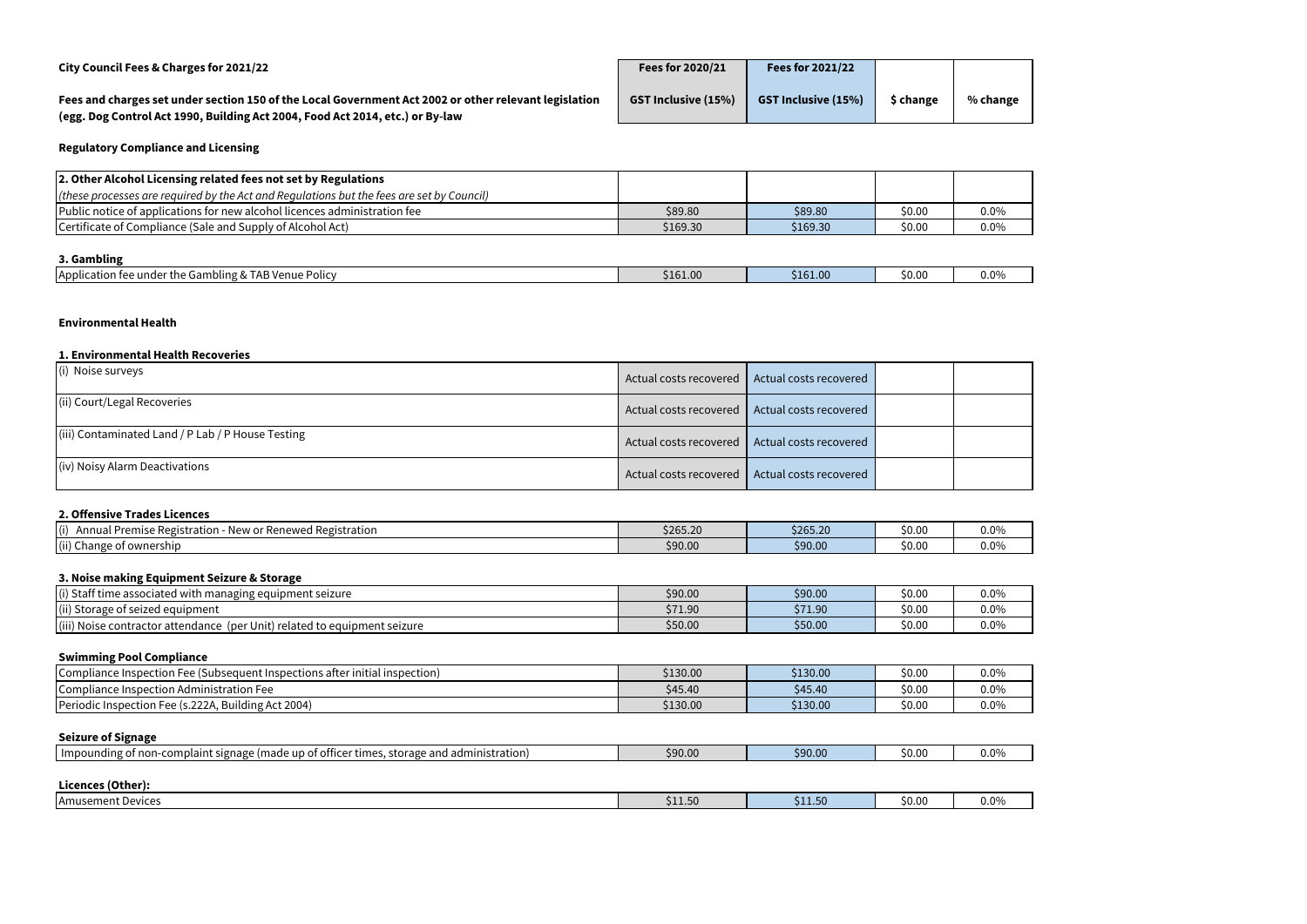| City Council Fees & Charges for 2021/22                                                                                                                                                | <b>Fees for 2020/21</b>    | <b>Fees for 2021/22</b>    |           |          |
|----------------------------------------------------------------------------------------------------------------------------------------------------------------------------------------|----------------------------|----------------------------|-----------|----------|
| Fees and charges set under section 150 of the Local Government Act 2002 or other relevant legislation<br>(egg. Dog Control Act 1990, Building Act 2004, Food Act 2014, etc.) or By-law | <b>GST Inclusive (15%)</b> | <b>GST Inclusive (15%)</b> | \$ change | % change |

# **Regulatory Compliance and Licensing Food Safety and Health Licensing**

# **Food Act 2014 Fees and Charges**

| Food Control Plans / National Programmes - New Application                                                                    | \$400.00 | \$400.00 | \$0.00    | $0.0\%$  |
|-------------------------------------------------------------------------------------------------------------------------------|----------|----------|-----------|----------|
| Registration renewal Template Food Control Plan Food Act 2014                                                                 | \$341.70 | \$341.70 | \$0.00    | $0.0\%$  |
| Registration renewal Template Food Control Plan Food Act 2014, 2 premises operating under same Food<br>Control Plan and owner | \$561.00 | \$341.70 | (5219.30) | $-39.1%$ |
| Registration renewal Template Food Control Plan Food Act 2014, 3 or more premises operating under same<br>Template            | \$836.40 | \$341.70 | (5494.70) | $-59.1%$ |
| Adding an additional site to an existing registration                                                                         | \$90.00  | \$90.00  | \$0.00    | $0.0\%$  |

# **National Programmes**

| National Programme - Renewal fee (2 years)                                                      | \$615.06   | \$341.70 | (5273.36)    | $-44.4%$ |
|-------------------------------------------------------------------------------------------------|------------|----------|--------------|----------|
| National Programme - Renewal fee (2 years) 2 Premises operating under same programme same owner | \$1,009.80 | \$341.70 | (5668.10)    | $-66.2%$ |
| National Programme - Renewal fee (2 years) 3 Premises operating under same programme same owner | \$1,505.52 | \$341.70 | (51, 163.82) | $-77.3%$ |

# **Inspection /Audit / Verification and compliance investigation fees**

| Re-visit for compliance actions / Corrective action check or a simple low risk verification                             | \$270.30               | \$300.00               | \$29.70 | 11.0%   |
|-------------------------------------------------------------------------------------------------------------------------|------------------------|------------------------|---------|---------|
| Standard verification for template food control plan or Compliance investigation                                        | \$430.00               | \$490.00               | \$60.00 | 14.0%   |
| Additional charge for officer time beyond standard verification hourly rate                                             | \$163.20               | \$163.20               | \$0.00  | $0.0\%$ |
| Additional charge for Mentoring Fee associated with Food Control Plan per hour                                          | \$163.20               | \$163.20               | \$0.00  | $0.0\%$ |
| Additional charge for consulting / advisory activities for food safety not otherwise identified per hour                | \$163.20               | \$163.20               | \$0.00  | $0.0\%$ |
| Copies of printed information and specialist service provision                                                          | Actual costs recovered | Actual costs recovered |         |         |
| Application for Exemption from Food Act 2014 (If available under Delegated power to assess Section 33 Food<br>Act 2014) | \$234.60               | \$234.60               | \$0.00  | $0.0\%$ |
| Penalty for late payment of Fees (Section 215 Food Act 2014)                                                            | 10%                    | 10%                    | \$0.00  | $0.0\%$ |
| Cancelling an audit within 24 hours of the scheduled date and time of the audit / no person available for the<br>audit  | \$90.00                | \$90.00                | \$0.00  | $0.0\%$ |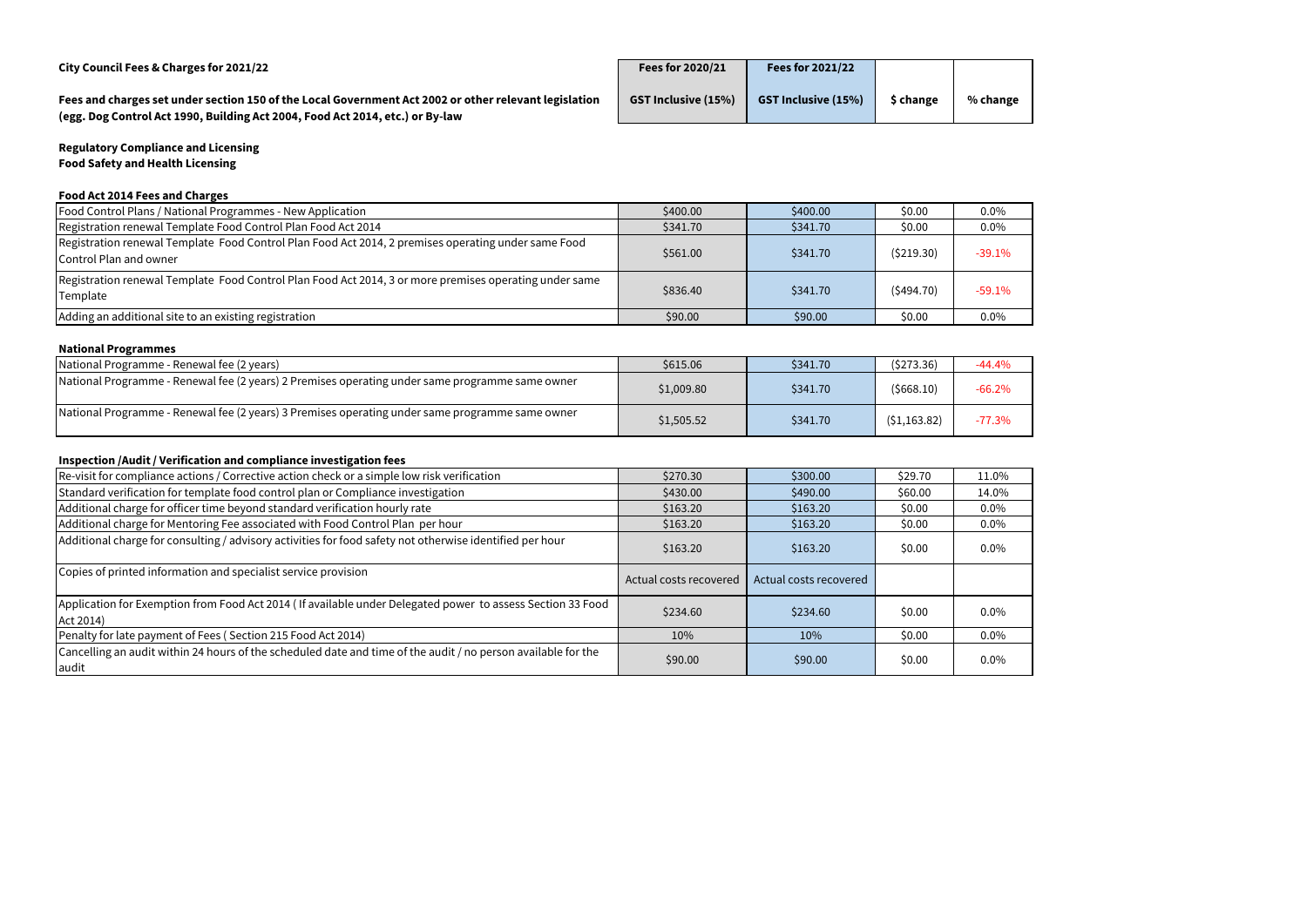| City Council Fees & Charges for 2021/22                                                                                                                                                | <b>Fees for 2020/21</b>    | <b>Fees for 2021/22</b>    |           |          |
|----------------------------------------------------------------------------------------------------------------------------------------------------------------------------------------|----------------------------|----------------------------|-----------|----------|
| Fees and charges set under section 150 of the Local Government Act 2002 or other relevant legislation<br>(egg. Dog Control Act 1990, Building Act 2004, Food Act 2014, etc.) or By-law | <b>GST Inclusive (15%)</b> | <b>GST Inclusive (15%)</b> | \$ change | % change |

# **Regulatory Compliance and Licensing Compliance / Enforcement**

| Issue of Improvement Notice including development of the notice or Direction by a Food Safety Officer Per | \$155.00 | \$163.20 | \$8.20 | 5.3% |
|-----------------------------------------------------------------------------------------------------------|----------|----------|--------|------|
| Notice                                                                                                    |          |          |        |      |
| Additional charge if Issue of Improvement Notice or Direction if exceeds 1st hour                         | \$155.00 | \$163.20 | \$8.20 | 5.3% |
| Application for Review of Issue of Improvement Notice                                                     | \$155.00 | \$163.20 | \$8.20 | 5.3% |
| Additional charge if Application for Review of Issue of Improvement Notice exceeds 1st hour per hour      | \$155.00 | \$163.20 | \$8.20 | 5.3% |
|                                                                                                           |          |          |        |      |
| HAR (Hairdressers)                                                                                        | \$234.60 | \$234.60 | \$0.00 | 0.0% |
| <b>FND (Funeral Directors)</b>                                                                            | \$387.60 | \$387.60 | \$0.00 | 0.0% |
| <b>FND</b> (Funeral Directors - no mortuary, registration only)                                           | \$224.40 | \$224.40 | \$0.00 | 0.0% |
| CMP (Camping Grounds)                                                                                     | \$408.00 | \$408.00 | \$0.00 | 0.0% |

# **2. General Fees**

| - Additional Inspections of premises other than food premises (includes request and additional          | \$224.40       | \$224.40       | \$0.00 | $0.0\%$ |
|---------------------------------------------------------------------------------------------------------|----------------|----------------|--------|---------|
| registration/compliance visits from third visit each registration year)                                 |                |                |        |         |
| - Change of Ownership of Hairdresser, Funeral Director, Campground or Food Act 2014 registered premises | \$112.20       | \$112.20       | \$0.00 | 0.0%    |
| - Late Payment of Food Premises Registration and FCP Verification Fees                                  | additional 10% | additional 10% |        |         |

| .3%              |
|------------------|
| $.3\%$           |
| $.3\%$           |
| .3%              |
|                  |
| $.0\%$           |
| $.0\%$           |
|                  |
|                  |
| $.0\%$<br>$.0\%$ |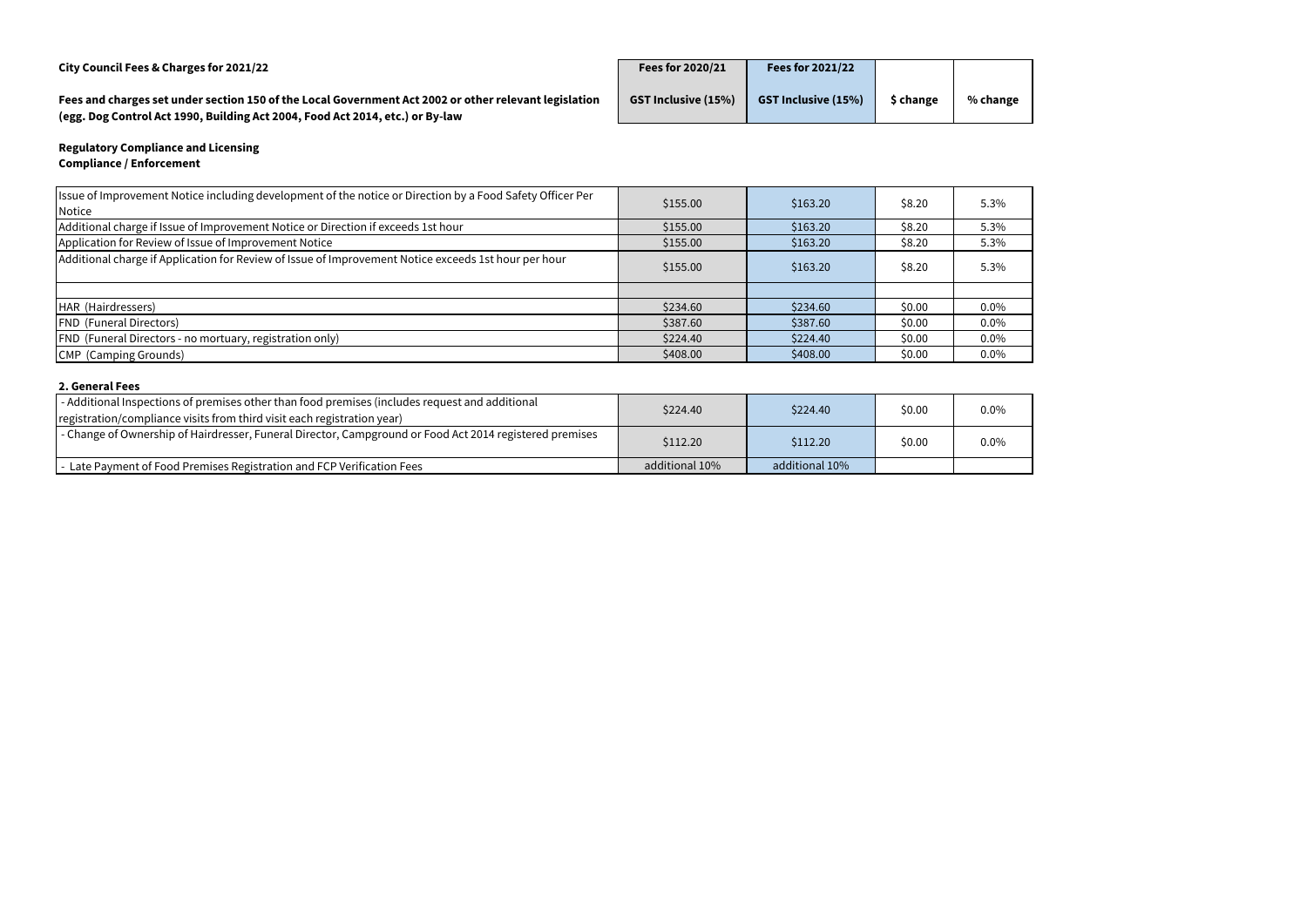**City Council Fees & Charges for 2021/22 Fees for 2020/21 Fees for 2021/22**

**Fees and charges set under section 150 of the Local Government Act 2002 or other relevant legislation (eg. Dog Control Act 1990, Building Act 2004, Food Act 2014, etc.) or By-law**

| Fees for 2020/21           | <b>Fees for 2021/22</b>    |           |          |
|----------------------------|----------------------------|-----------|----------|
| <b>GST Inclusive (15%)</b> | <b>GST Inclusive (15%)</b> | \$ change | % change |
|                            |                            |           |          |

**Strategic Planning, future Development & Regeneration**

**District Plan**

#### **Privately requested Plan changes**

| Fixed charge payable at time of lodging a formal request for a change to the plan | \$20,000.00 | \$20,000.00 | \$0.00 | $0.0\%$ |
|-----------------------------------------------------------------------------------|-------------|-------------|--------|---------|
| [i.e. Deposit]                                                                    |             |             |        |         |

#### **Additional costs**

| charges specified above the additional costs will be invoiced separately.                                                              |          |          |        |         |
|----------------------------------------------------------------------------------------------------------------------------------------|----------|----------|--------|---------|
| <b>Statutory Administration Officers</b>                                                                                               | \$100.00 | \$100.00 | \$0.00 | $0.0\%$ |
| Senior Council Officer (administration)                                                                                                | \$150.00 | \$150.00 | \$0.00 | $0.0\%$ |
| Planner & specialist input (junior and intermediate level) from another Council department                                             | \$180.00 | \$180.00 | \$0.00 | $0.0\%$ |
| Senior Planner, Principal Advisor, Team Leader, Programme Manager & specialist input (senior<br>level) from another Council department | \$200.00 | \$200.00 | \$0.00 | $0.0\%$ |

| Council Hearings Panel attending hearing and making a recommendation to the Council       | Authority          | As set by Remuneration   As set by Remuneration<br>Authority |         |
|-------------------------------------------------------------------------------------------|--------------------|--------------------------------------------------------------|---------|
| Commissioner appointed to conduct hearing and make recommendation to the Council          | <b>Actual Cost</b> | <b>Actual Cost</b>                                           |         |
| Disbursement costs such as advertising, photocopying and postage, and fees charged by any | <b>Actual Cost</b> | <b>Actual Cost</b>                                           |         |
| <b>Pre-application Meetings</b>                                                           |                    | Actual Costs Recovered                                       | New fee |

*All time spent on private plan change requests will be charged at the following hourly rates. Where costs exceed the fixed* 

*Officer time and Administration costs pre and post meeting will be incorporated into total cost of service.*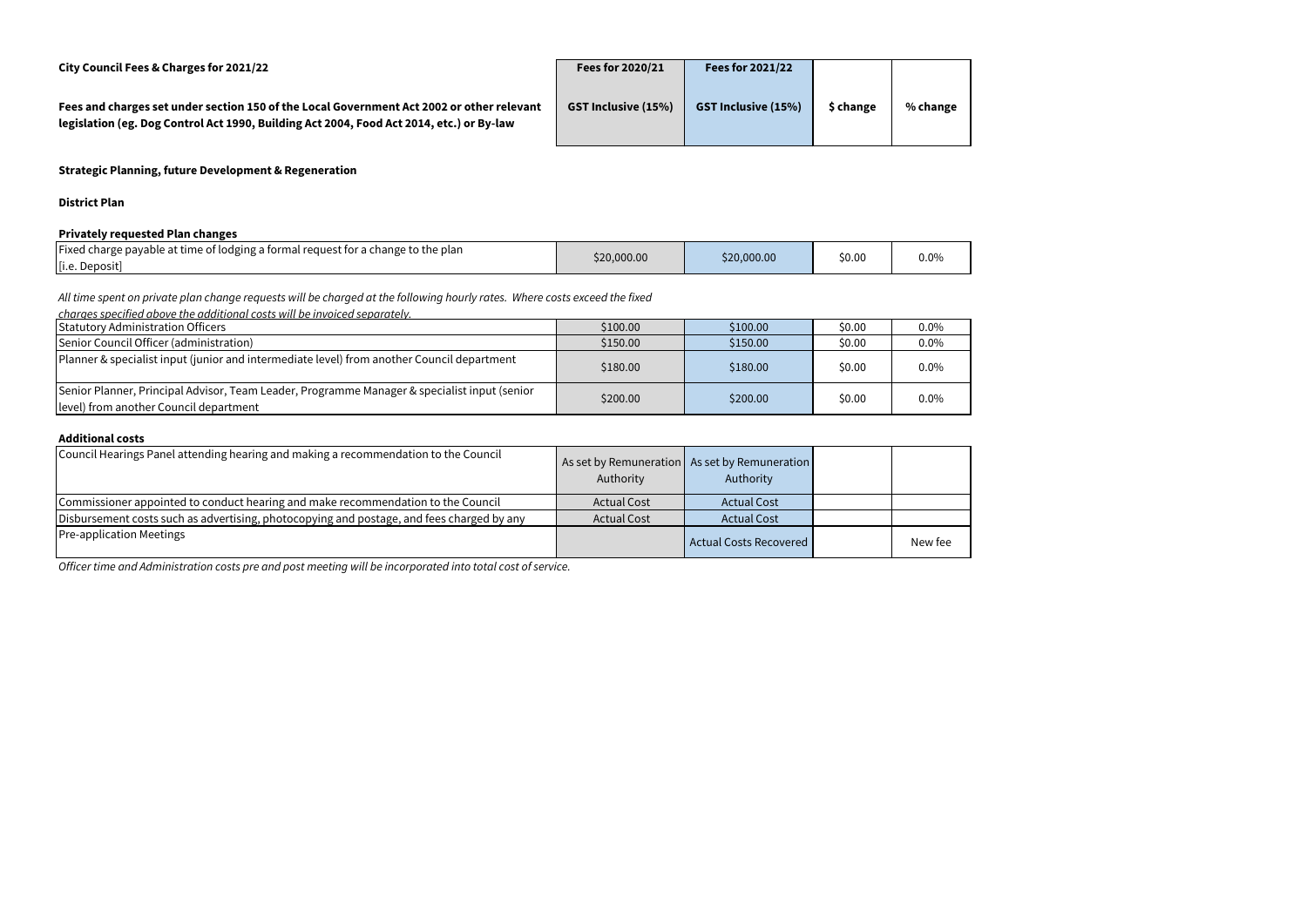**City Council Fees & Charges for 2021/22 Fees for 2020/21 Fees for 2021/22**

**Fees and charges set under section 150 of the Local Government Act 2002 or other relevant legislation (eg. Dog Control Act 1990, Building Act 2004, Food Act 2014, etc.) or By-law**

| Fees for 2020/21           | <b>Fees for 2021/22</b>    |           |          |
|----------------------------|----------------------------|-----------|----------|
| <b>GST Inclusive (15%)</b> | <b>GST Inclusive (15%)</b> | \$ change | % change |
|                            |                            |           |          |

### **Development Contributions**

### **1. Estimates (set under section 12 of Local Government Act)**

| Estimate<br>$\overline{\phantom{a}}$<br>ent contributions (Fixed fee).<br>: of developme<br>ent<br>nate | \$95.00 | $\mathcal{L}^{\text{max}}_{\text{max}}$ and $\mathcal{L}^{\text{max}}_{\text{max}}$ and $\mathcal{L}^{\text{max}}_{\text{max}}$ and $\mathcal{L}^{\text{max}}_{\text{max}}$<br>995 NN<br><b>JYJ.UU</b> | \$0.00 | - -<br>u.u% |
|---------------------------------------------------------------------------------------------------------|---------|--------------------------------------------------------------------------------------------------------------------------------------------------------------------------------------------------------|--------|-------------|
|                                                                                                         |         |                                                                                                                                                                                                        |        |             |

### **2. Objections**

*Requests for estimates of development contributions where no building consent, resource consent, subdivision consent or service connection has been applied for.*

| Deposit required before processing of the objection will commence        | \$1,000.00  | \$1,000.00  | \$0.00 | $0.0\%$ |
|--------------------------------------------------------------------------|-------------|-------------|--------|---------|
| Development Contributions Commissioners                                  | Actual cost | Actual cost |        |         |
| Secretarial costs (hourly rate)                                          | \$100.00    | \$100.00    | \$0.00 | $0.0\%$ |
| Administrative costs - Development Contributions Assessors (hourly rate) | \$150.00    | \$150.00    | \$0.00 | $0.0\%$ |
| Administrative costs - Team Leader/Manager level (hourly rate)           | \$200.00    | \$200.00    | \$0.00 | $0.0\%$ |
| Disbursements                                                            | Actual cost | Actual cost |        |         |

*Objections under section 199C of the Local Government Act 2002 to development contribution assessments.*

*The time taken to process an objection will be charged at the relevant scheduled hourly rate, plus the actual cost of the* 

*commissioner(s) and disbursements. Time will be charged at the hourly rate applicable at the time the work was carried out.*

*If the cost of processing exceeds the Deposit an invoice will be sent for the additional processing fees. Alternatively, the*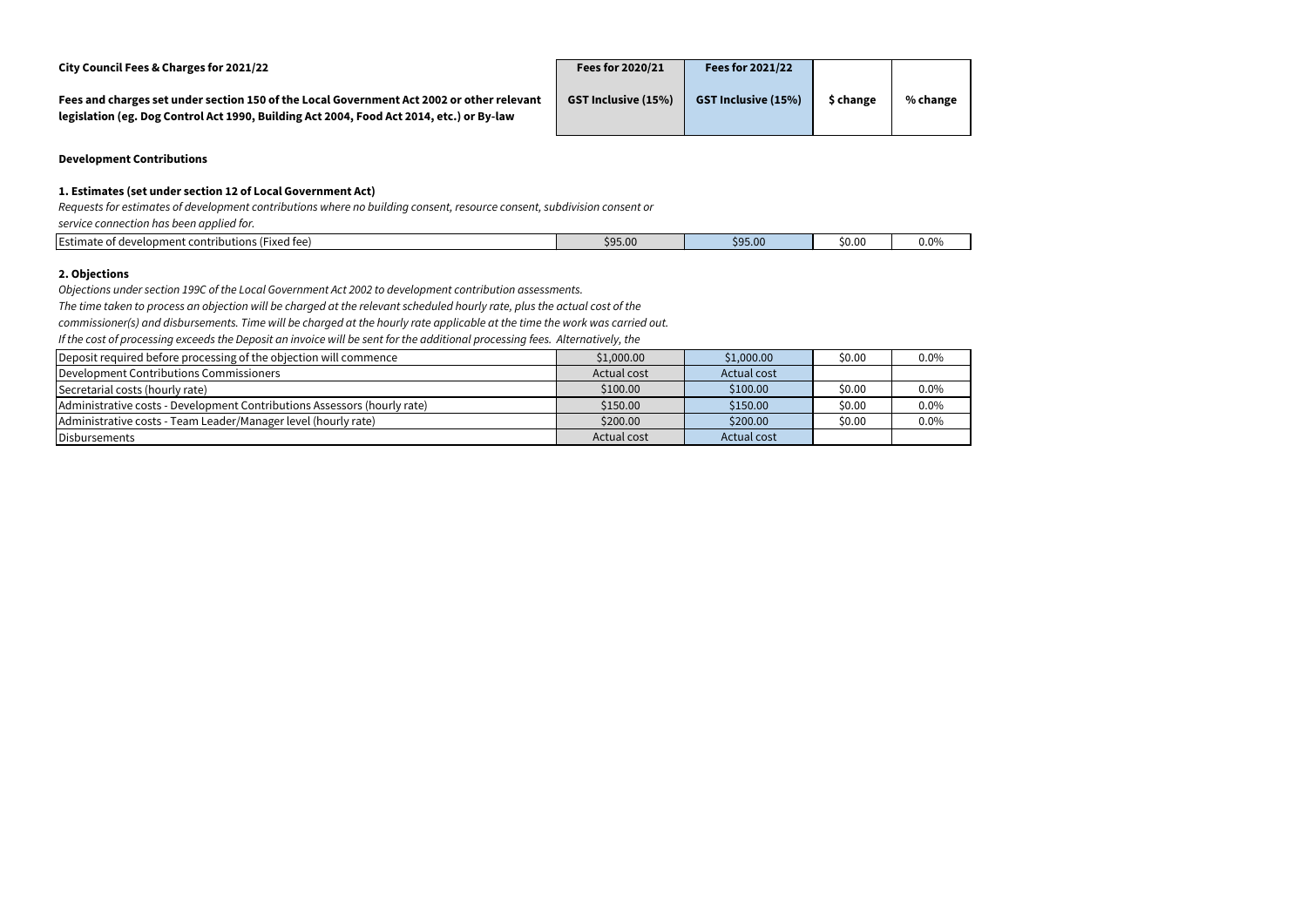| City Council Fees & Charges for 2021/22                                                                                                                                               | Fees for 2020/21           | <b>Fees for 2021/22</b>    |           |          |
|---------------------------------------------------------------------------------------------------------------------------------------------------------------------------------------|----------------------------|----------------------------|-----------|----------|
| Fees and charges set under section 150 of the Local Government Act 2002 or other relevant legislation (eg. Dog Control<br>Act 1990, Building Act 2004, Food Act 2014, etc.) or By-law | <b>GST Inclusive (15%)</b> | <b>GST Inclusive (15%)</b> | \$ change | % change |
| <b>Resource Consents</b>                                                                                                                                                              |                            |                            |           |          |
| All fees are deposits unless listed as a total fee. Note: Deposits and Total fees are fixed charges under Section 36(1) of the Resource                                               |                            |                            |           |          |

*Management Act 1991.*

*Please note that deposits do not always cover all of the costs in processing an application. Where processing costs exceed the* 

*specified deposit the additional costs will be invoiced separately.*

*The required fee/deposit must be paid before any processing of the application will commence (excluding on account customers).*

# *If an application falls into more than one fee category then the higher fee applies.*

# **1. Land Use Applications - Non Notified**

# **Resource Consents**

| - Additions, alterations and accessory buildings (all zones)                       | \$1,800.00 | \$1,800.00 | \$0.00        | $0.0\%$  |
|------------------------------------------------------------------------------------|------------|------------|---------------|----------|
| - One or two new residential units (incl Older Person's Housing Units) - all zones | \$2,000.00 | \$2,000.00 | \$0.00        | 0.0%     |
| - 3 or more units (total on site, including any existing units) - all zones        | \$3,500.00 | \$3,500.00 | \$0.00        | 0.0%     |
| Short-term visitor accommodation (e.g. Airbnb, holiday home)                       | \$4,000.00 | \$1,000.00 | ( \$3,000.00) | $-75.0%$ |
| - Signage                                                                          | \$1,500.00 | \$1,500.00 | \$0.00        | $0.0\%$  |
| - Earthworks and retaining walls                                                   | \$2,500.00 | \$2,500.00 | \$0.00        | $0.0\%$  |
| - Telecommunications                                                               | \$1,800.00 | \$1,800.00 | \$0.00        | $0.0\%$  |
| - All other non-residential                                                        | \$4,000.00 | \$4,000.00 | \$0.00        | $0.0\%$  |

# · Applications for the following works to protected trees

| $\frac{1}{2}$ . Production of the contenting the state processes at see                                           |                    |                    |        |         |
|-------------------------------------------------------------------------------------------------------------------|--------------------|--------------------|--------|---------|
| - Felling a diseased, unhealthy or hazardous tree                                                                 | No Charge          | No Charge          |        |         |
| Pruning where necessary to remove a hazard or for tree health                                                     | No Charge          | No Charge          |        |         |
| All other non-notified applications for works to protected trees                                                  | \$1,800.00         | \$1,800.00         | \$0.00 | $0.0\%$ |
| <b>Other Land Use Applications.</b>                                                                               |                    |                    |        |         |
| -s 87BA Permitted boundary activity                                                                               | \$800.00           | \$800.00           | \$0.00 | $0.0\%$ |
| -s 125 Extension of consent lapse period                                                                          | \$1,800.00         | \$1,800.00         | \$0.00 | $0.0\%$ |
| -s 127 Application to change or cancel any condition                                                              | \$1,800.00         | \$1,800.00         | \$0.00 | $0.0\%$ |
| -s 139 Certificate of Compliance                                                                                  | \$1,200.00         | \$1,200.00         | \$0.00 | 0.0%    |
| -s 139A Existing Use Certificate                                                                                  | \$1,500.00         | \$1,500.00         | \$0.00 | $0.0\%$ |
| -s 176A Application for Outline Plan                                                                              | \$2,000.00         | \$2,000.00         | \$0.00 | $0.0\%$ |
| -s 176A(2)(c) Waiver of Outline Plan                                                                              | \$500.00           | \$500.00           | \$0.00 | $0.0\%$ |
| -s 138 Surrender of resource consent (Total Fee)                                                                  | \$475.00           | \$475.00           | \$0.00 | $0.0\%$ |
| - Amendments to consented application and plans (i.e. immaterial changes which do not warrant a s127 application) | \$300.00           | \$300.00           | \$0.00 | $0.0\%$ |
| -s 128 Review of conditions                                                                                       | <b>Actual Cost</b> | <b>Actual Cost</b> |        |         |
| -s 87BB Marginal or temporary non-compliance                                                                      | \$1,000.00         | \$1,000.00         | \$0.00 | $0.0\%$ |
| - s 357A(1)(f) and (g) Objections - cost of commissioner, where commissioner has been requested by the objector   | <b>Actual Cost</b> | <b>Actual Cost</b> |        |         |
| Road / private way naming unrelated to a current subdivision consent (e.g. retirement village)                    |                    | <b>Actual Cost</b> |        | New Fee |
|                                                                                                                   |                    |                    |        |         |
| The following fees & charges have been removed for the current LTP:                                               |                    |                    |        |         |
| Permitted activity notice under a National Environmental Standard                                                 | \$500.00           |                    |        |         |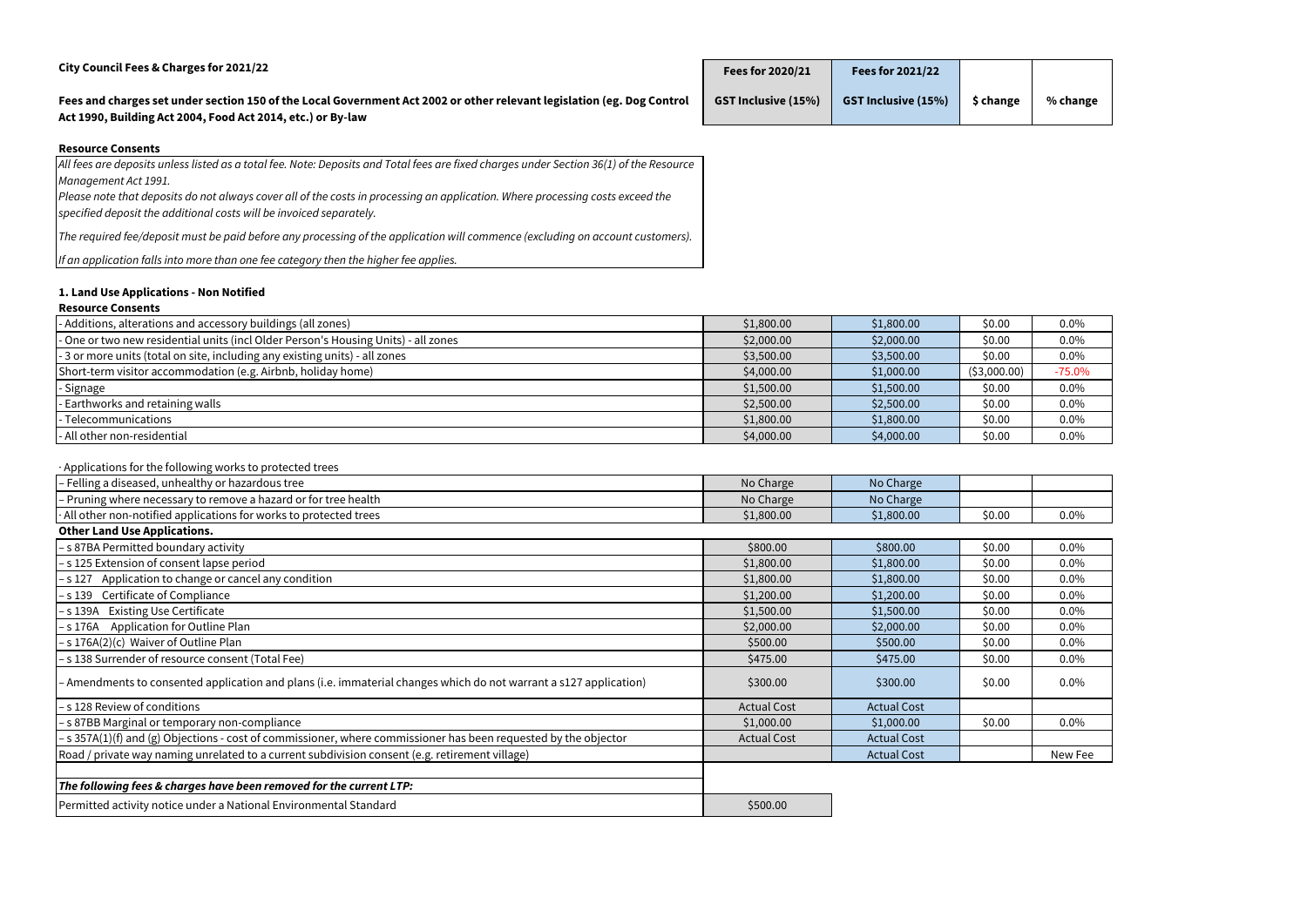| City Council Fees & Charges for 2021/22                                                                                                                                               | Fees for 2020/21           | <b>Fees for 2021/22</b>    |           |          |
|---------------------------------------------------------------------------------------------------------------------------------------------------------------------------------------|----------------------------|----------------------------|-----------|----------|
| Fees and charges set under section 150 of the Local Government Act 2002 or other relevant legislation (eg. Dog Control<br>Act 1990, Building Act 2004, Food Act 2014, etc.) or By-law | <b>GST Inclusive (15%)</b> | <b>GST Inclusive (15%)</b> | \$ change | % change |

**Resource Consents**

# **2. Subdivisions - Applications - Non-Notified**

# **Subdivision Consents**

| [Fee simple subdivisions (including boundary adjustments and change of tenure)] |            |            |        |         |
|---------------------------------------------------------------------------------|------------|------------|--------|---------|
| $-$ Up to 3 lots                                                                | \$2,500.00 | \$2,500.00 | \$0.00 | 0.0%    |
| - More than 3 lots - Per Lot fee (Deposit capped at \$20,000)                   | \$750.00   | \$750.00   | \$0.00 | 0.0%    |
| Cross lease subdivisions (including cross lease updates)                        | \$1,500.00 | \$1,500.00 | \$0.00 | 0.0%    |
| Unit Title subdivisions                                                         | \$2,000.00 | \$2,000.00 | \$0.00 | $0.0\%$ |

# **Other Subdivision Applications**

| s 348 Right of Way approval                                                                                     | \$1,500.00 | \$1,500.00 | \$0.00 | $0.0\%$ |
|-----------------------------------------------------------------------------------------------------------------|------------|------------|--------|---------|
| s 127 RMA Cancellation/Variation of Consent Condition                                                           | \$1,800.00 | \$1,800.00 | \$0.00 | $0.0\%$ |
| s 221(3) RMA Variation/Cancellation of Consent Notice                                                           | \$1,500.00 | \$1,500.00 | \$0.00 | $0.0\%$ |
| - where this relates to a diseased, unhealthy or hazardous tree protected by a condition of subdivision consent | No Charge  | No Charge  |        |         |
| s 138 Surrender of resource consent (Total fee)                                                                 | \$475.00   | \$475.00   | \$0.00 | $0.0\%$ |
| s 125 Extension of lapse period                                                                                 | \$1,800.00 | \$1,800.00 | \$0.00 | $0.0\%$ |
| s 226 RMA Certification                                                                                         | \$530.00   | \$530.00   | \$0.00 | $0.0\%$ |
| s 241 RMA Cancellation of Amalgamation                                                                          | \$530.00   | \$530.00   | \$0.00 | $0.0\%$ |
| s 243 RMA Surrender of Easements                                                                                | \$530.00   | \$530.00   | \$0.00 | $0.0\%$ |
| s 348 LGA Certification of Documents                                                                            | \$530.00   | \$530.00   | \$0.00 | $0.0\%$ |
| s 223 and/or 224 re-certification (after payment of final invoice)                                              | \$300.00   | \$300.00   | \$0.00 | $0.0\%$ |

# **3. Notified Land Use and Subdivision Consent Applications (Deposits)**

| _ _ _<br>_______<br>.<br>____ |             |             |        |      |
|-------------------------------|-------------|-------------|--------|------|
| Limited notified              | \$10,000.00 | \$10,000.00 | \$0.0  | 0.0% |
| Publicly notified             | \$15,000.00 | 5,000.00    | \$0.00 | 0.0% |

#### **4. Notices of Requirement**

| .                                                                                               |             |             |        |         |
|-------------------------------------------------------------------------------------------------|-------------|-------------|--------|---------|
| Notice of requirement for a new designation under Section 168                                   | \$15,000.00 | \$15,000.00 | \$0.00 | 0.0%    |
| Notice of requirement for alteration of a designation, other than a notice under Section 181(3) | \$10,000.00 | \$10,000.00 | \$0.00 | $0.0\%$ |
| Notice of requirement for alteration of a designation under section 181(3)                      | \$1,500.00  | \$1,500.00  | \$0.00 | 0.0%    |
| Notice to withdraw requirement under section 168 (4)                                            | \$1,000.00  | \$1,000.00  | \$0.00 | 0.0%    |
| Notice to remove a designation (in whole or in part) under section 182                          | \$1,000.00  | \$1,000.00  | \$0.00 | $0.0\%$ |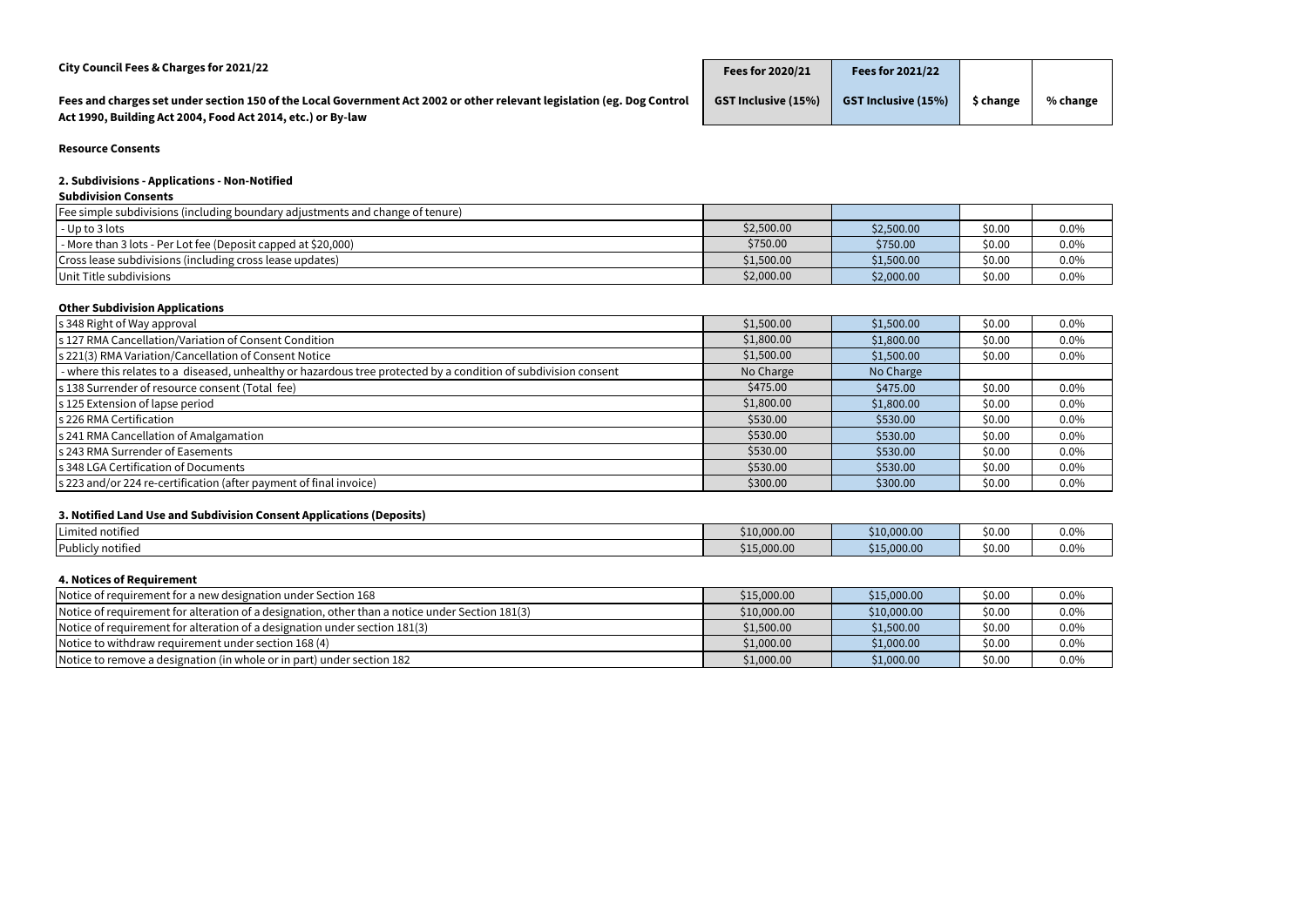| City Council Fees & Charges for 2021/22                                                                                                                                               | <b>Fees for 2020/21</b>    | <b>Fees for 2021/22</b>    |           |          |
|---------------------------------------------------------------------------------------------------------------------------------------------------------------------------------------|----------------------------|----------------------------|-----------|----------|
| Fees and charges set under section 150 of the Local Government Act 2002 or other relevant legislation (eg. Dog Control<br>Act 1990, Building Act 2004, Food Act 2014, etc.) or By-law | <b>GST Inclusive (15%)</b> | <b>GST Inclusive (15%)</b> | \$ change | % change |

#### **Resource Consents**

#### **5. District Plan Certificates**

| \$105.00           | \$105.00           | \$0.00 | $0.0\%$ |
|--------------------|--------------------|--------|---------|
| \$105.00           | \$105.00           | \$0.00 | $0.0\%$ |
| \$2,000.00         | \$2,000.00         | \$0.00 | $0.0\%$ |
| No Charge          | No Charge          |        |         |
| <b>Actual Cost</b> | <b>Actual Cost</b> |        |         |
| \$300.00           | \$300.00           | \$0.00 | $0.0\%$ |
|                    |                    |        |         |

#### **6. Bonds, Covenants and Encumbrances**

| Preparation<br>n. registration or cancellation of bond.-<br>',- covenant, or other legal instrument.           | Actual Cost | ual Cos  |        |      |
|----------------------------------------------------------------------------------------------------------------|-------------|----------|--------|------|
| <b>Preparation and registration of encumbrance for</b><br>or family flat or older person's housing (Total Fee) | \$485.00    | \$485.00 | \$0.00 | 0.0% |
| Discharge of encumbrance -<br>'Total Fee)<br>Conversion of family flat or older person's housing unit ( '      | \$500.00    | \$500.00 | \$0.00 | 0.0% |

#### **7. Additional Processing Fees for ALL applications subject to a deposit:**

#### **Hourly rates**

| - Administration                                                                                                | \$105.00            | \$105.00            | \$0.00 | $0.0\%$ |
|-----------------------------------------------------------------------------------------------------------------|---------------------|---------------------|--------|---------|
| - Planner Level 1 and Planning Technician                                                                       | \$155.00            | \$155.00            | \$0.00 | $0.0\%$ |
| - Planner Level 2 and 3 and specialist input (junior and intermediate level) from another Council department    | \$185.00            | \$185.00            | \$0.00 | $0.0\%$ |
| - Senior Planner, Team Leader, Manager, and specialist input (senior level) from another council department     | \$205.00            | \$205.00            | \$0.00 | $0.0\%$ |
| - External specialist and consultant                                                                            | <b>Actual Cost</b>  | <b>Actual Cost</b>  |        |         |
|                                                                                                                 |                     |                     |        |         |
| Where a Commissioner is required to make a decision on an application                                           | <b>Actual Cost</b>  | <b>Actual Cost</b>  |        |         |
| Cost of Councillors/Community Board Members sitting on Hearings Panels.                                         | <b>Actual Cost</b>  | <b>Actual Cost</b>  |        |         |
| Reports commissioned by the Council                                                                             | <b>Actual Cost</b>  | <b>Actual Cost</b>  |        |         |
| Disbursements (including advertising and service of documents)                                                  | <b>Actual Cost</b>  | <b>Actual Cost</b>  |        |         |
| Certificate of Title documents (if not provided with application)                                               | \$5.00 per document | \$5.00 per document |        |         |
| Consent management fee (fixed fee included in the total processing fees for every resource consent application) | \$85.00             | \$85.00             | \$0.00 | $0.0\%$ |

*If the actual cost of processing exceeds the deposit paid an invoice will be sent for the additional processing fees. Alternatively, the balance of the deposit will be refunded if it is not required for processing. Interim invoices may be issued.*

*The time taken to process an application (including any pre-application time) and undertake associated subdivision post-consent work, will be charged at the relevant scheduled hourly rate, plus the actual cost of any external specialists/consultants/commissioner and disbursements. Time will be charged at the hourly rate applicable at the time the work was carried out.* 

*The subdivision consent fees include consent processing, engineering design acceptance, construction audits and clearances, and certification. Additional fees are required to be paid before the s.224 certificate will be released. Bond and maintenance/defect liability clearance fees will be invoiced at the relevant time.*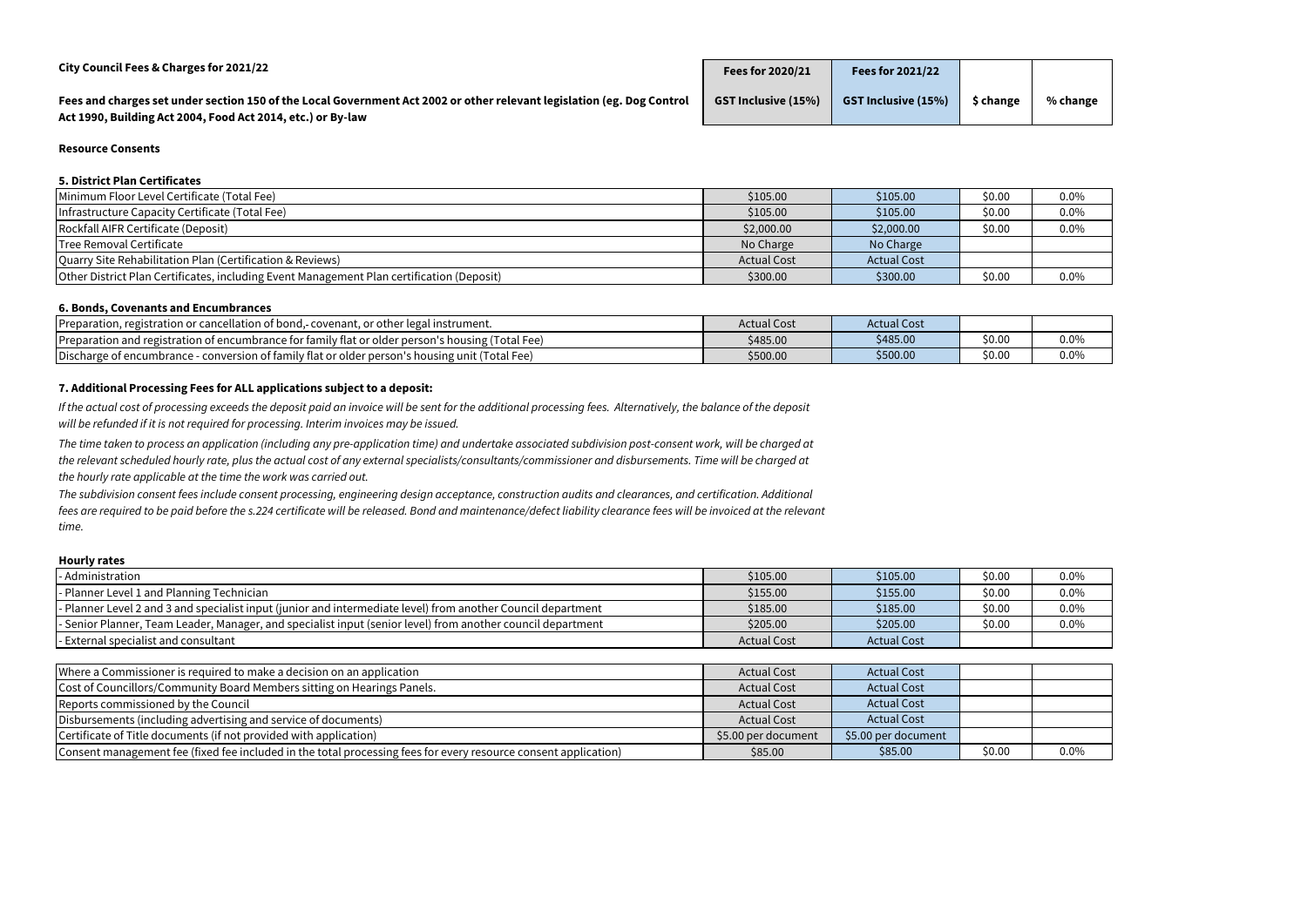| City Council Fees & Charges for 2021/22                                                                                                                                               | Fees for 2020/21           | <b>Fees for 2021/22</b>    |           |          |
|---------------------------------------------------------------------------------------------------------------------------------------------------------------------------------------|----------------------------|----------------------------|-----------|----------|
| Fees and charges set under section 150 of the Local Government Act 2002 or other relevant legislation (eg. Dog Control<br>Act 1990, Building Act 2004, Food Act 2014, etc.) or By-law | <b>GST Inclusive (15%)</b> | <b>GST Inclusive (15%)</b> | \$ change | % change |

**Resource Consents**

# **8. Fees for Monitoring and Non Compliance of Resource Consent Conditions**

| Monitoring programme administration fee (standard fee charged at the time of consent and applicable to variations and<br>amendments)                                                                | \$102.00 | \$102.00 | \$0.00 | $0.0\%$ |
|-----------------------------------------------------------------------------------------------------------------------------------------------------------------------------------------------------|----------|----------|--------|---------|
| Residential consent monitoring fee (standard fee for verification of documentation submitted to confirm compliance with<br>conditions, charged at time of consent).                                 | \$60.45  | \$60.45  | \$0.00 | $0.0\%$ |
| Residential consent monitoring fee (standard fee for first monitoring inspection charged at the time of consent, multiple fees<br>may apply where more than one monitoring inspection is required). | \$116.80 | \$116.80 | \$0.00 | $0.0\%$ |
| Commercial consent monitoring fee (standard fee for first monitoring inspection charged at the time of consent, multiple fees<br>may apply where more than one monitoring inspection is required).  | \$175.50 | \$175.50 | \$0.00 | $0.0\%$ |
| Additional monitoring (per hour fee covering travel, monitoring assessment and associated file management / administration)                                                                         | \$120.90 | \$120.90 | \$0.00 | $0.0\%$ |

# *The following note has been removed for the current LTP as there have been no applicable fees for the past two years:*

| Note the above monitoring fees are payable when resource consent is issued. The Council will recover additional costs from the $ \; $ |          |
|---------------------------------------------------------------------------------------------------------------------------------------|----------|
| consent holder if further inspections, certification of conditions or additional monitoring activities (including those relating to   | \$120.90 |
| non-compliance with consent conditions), are required. Additional charges will apply based on the additional monitoring               |          |
| hourly rate as specified.                                                                                                             |          |

# **8A. Fee for Monitoring and Non Compliance with EQ temporary accommodation permits/District Plan provisions**

| Monitoring visit fee for temporary accommodation permits (per visit)                                    | \$114.50 | \$114.50 | \$0.00 | 0.0% |
|---------------------------------------------------------------------------------------------------------|----------|----------|--------|------|
| <b>Final site visit following permit expiry</b>                                                         | \$61.00  | \$61.00  | \$0.00 | 0.0% |
| Non compliance fee (per hour fee - covering travel, compliance assessment/meetings, and associated file | \$118.50 | \$118.50 | \$0.00 | 0.0% |
| (management/administration)                                                                             |          |          |        |      |

### **8B. Monitoring of Permitted Activities under a National Environmental Standard**

| Monitoring Programme Administration Fee (charged on acceptance of the permitted activity notice and applicable to any<br>amendments).                                                                                                                                                                                                                                                                                                | \$102.00 | \$102.00 | \$0.00 | $0.0\%$ |
|--------------------------------------------------------------------------------------------------------------------------------------------------------------------------------------------------------------------------------------------------------------------------------------------------------------------------------------------------------------------------------------------------------------------------------------|----------|----------|--------|---------|
| Permitted Activity Monitoring Fee. Standard fee per monitoring inspection charged at the time of acceptance of the permitted<br>activity notice. Multiple fees may be applied where more than one monitoring inspection is required.                                                                                                                                                                                                 | \$175.50 | \$175.50 | \$0.00 | $0.0\%$ |
| Note the above monitoring fees are payable when a permitted activity notice is accepted. The Council will recover additional<br>costs from the person or organisation carrying out the permitted activity if further inspections, or additional monitoring<br>activities are required (including those relating to non compliance with permitted activity conditions). Additional charges will<br>apply based on the rate specified. | \$120.90 | \$120.90 | \$0.00 | $0.0\%$ |
| Additional Monitoring Fee (per hour covering travel, monitoring assessment and associated file management/administration).                                                                                                                                                                                                                                                                                                           | \$120.90 | \$120.90 | \$0.00 | $0.0\%$ |

*These fees are additional to the processing fees for every resource consent that requires monitoring of conditions.*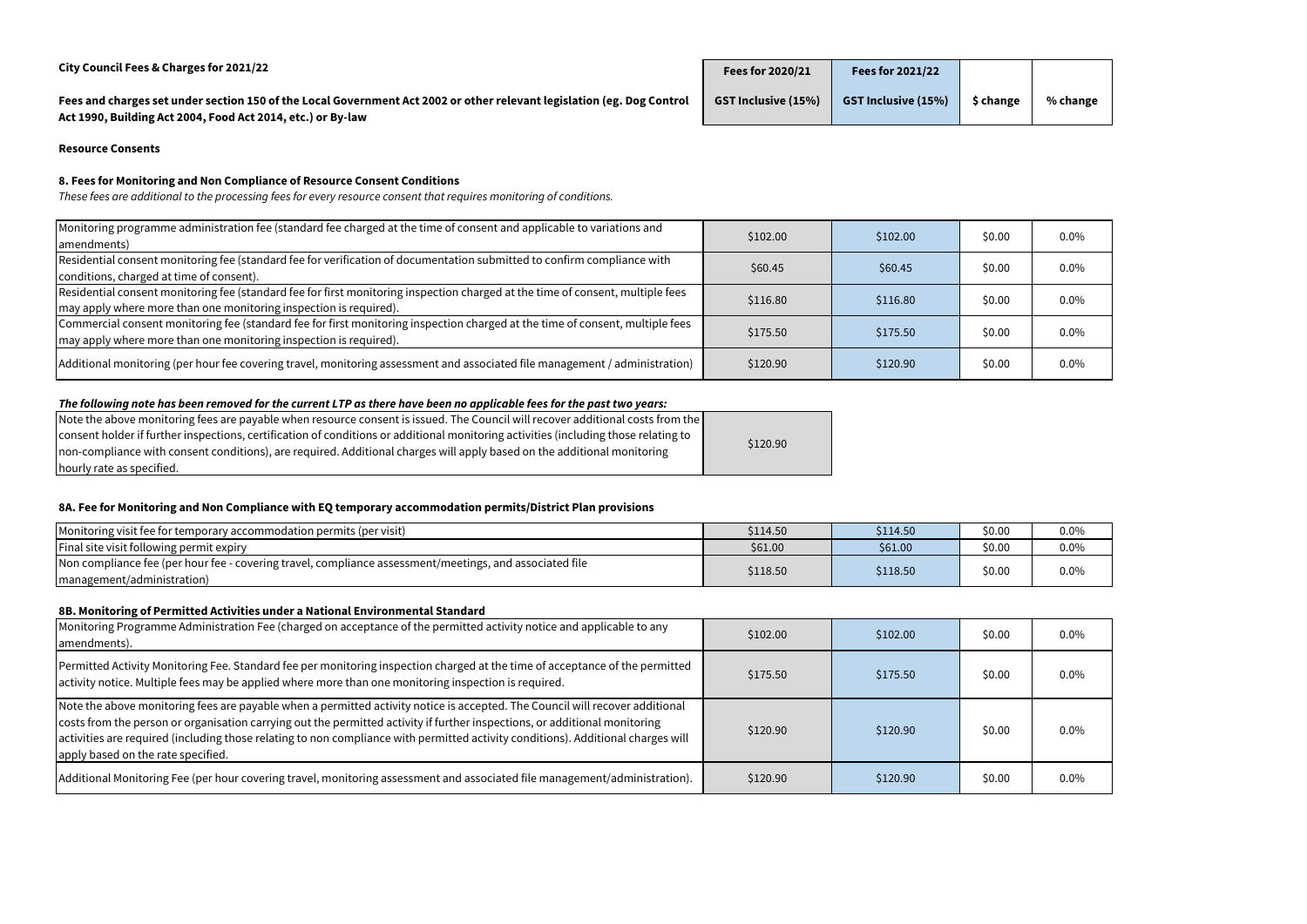**Fees and charges set under section 150 of the Local Government Act 2002 or other relevant legislation (e.g.. Dog Control Act 1990, Building Act 2004, Food Act 2014, etc.) or By-law**

| <b>GST Inclusive</b> | <b>GST Inclusive</b> |
|----------------------|----------------------|
| (15%)                | (15%)                |
|                      |                      |

# **Building Regulation**

# **1. Building Consents**

All deposits and fixed fees will be invoiced at the time of lodgement with the Council.

Payment to be as soon as practicable.

Applications that are not accepted at the time they are submitted will incur administration costs.

Other services not specifically detailed in this schedule will be charged at the relevant officer charge out rate.

Any reference to Residential, Commercial 1, 2 or 3 or Industrial is based on National BCA Competency Assessment System Levels.

#### **1.2 Building Consent Applications**

*This deposit is payable for all residential and commercial consent applications.*

*Actual costs will be calculated at the time of the processing decision.* 

| 1.1 Solid or Liquid Fuel Heaters                                                 | Type of<br>Charge | <b>Other</b><br><b>Charges</b><br><b>Possible</b> |          | Fees for 2020/21   Fees for 2021/22 | \$ change | % change |
|----------------------------------------------------------------------------------|-------------------|---------------------------------------------------|----------|-------------------------------------|-----------|----------|
| Solid or liquid fuel heaters per single household unit.                          |                   |                                                   |          |                                     |           |          |
| Fixed fee includes processing, one inspection and a code compliance certificate. | Fee               | Yes                                               | \$390.00 | \$390.00                            | \$0.00    | 0.0%     |
| Additional Fees may apply if further services requested.                         |                   |                                                   |          |                                     |           |          |
| Solid liquid fuel heater that changes location and/or make and/or model.         | Fee               | Yes                                               | \$280.00 | \$280.00                            | \$0.00    | 0.0%     |

| <b>1.2.1 Residential Applications</b> | Type of<br>Charge | <b>Other</b><br><b>Charges</b><br><b>Possible</b> |            | Fees for $2020/21$ Fees for $2021/22$ | \$ change | % change |
|---------------------------------------|-------------------|---------------------------------------------------|------------|---------------------------------------|-----------|----------|
| Value of work:                        |                   |                                                   |            |                                       |           |          |
| \$0 to \$19,999                       | Deposit           | Yes                                               | \$1,200.00 | \$1,200.00                            | \$0.00    | $0.0\%$  |
| \$20,000 to \$100,000                 | Deposit           | Yes                                               | \$1,400.00 | \$1,400.00                            | \$0.00    | $0.0\%$  |
| Over \$100,000 to \$300,000           | Deposit           | Yes                                               | \$2,000.00 | \$2,000.00                            | \$0.00    | $0.0\%$  |
| Over \$300,000 to \$500,000           | Deposit           | Yes                                               | \$2,800.00 | \$2,800.00                            | \$0.00    | $0.0\%$  |
| Over \$500,000                        | Deposit           | Yes                                               | \$3,800.00 | \$3,800.00                            | \$0.00    | $0.0\%$  |

*Excluding multi-storey apartment buildings.*

*New buildings, additions and alterations*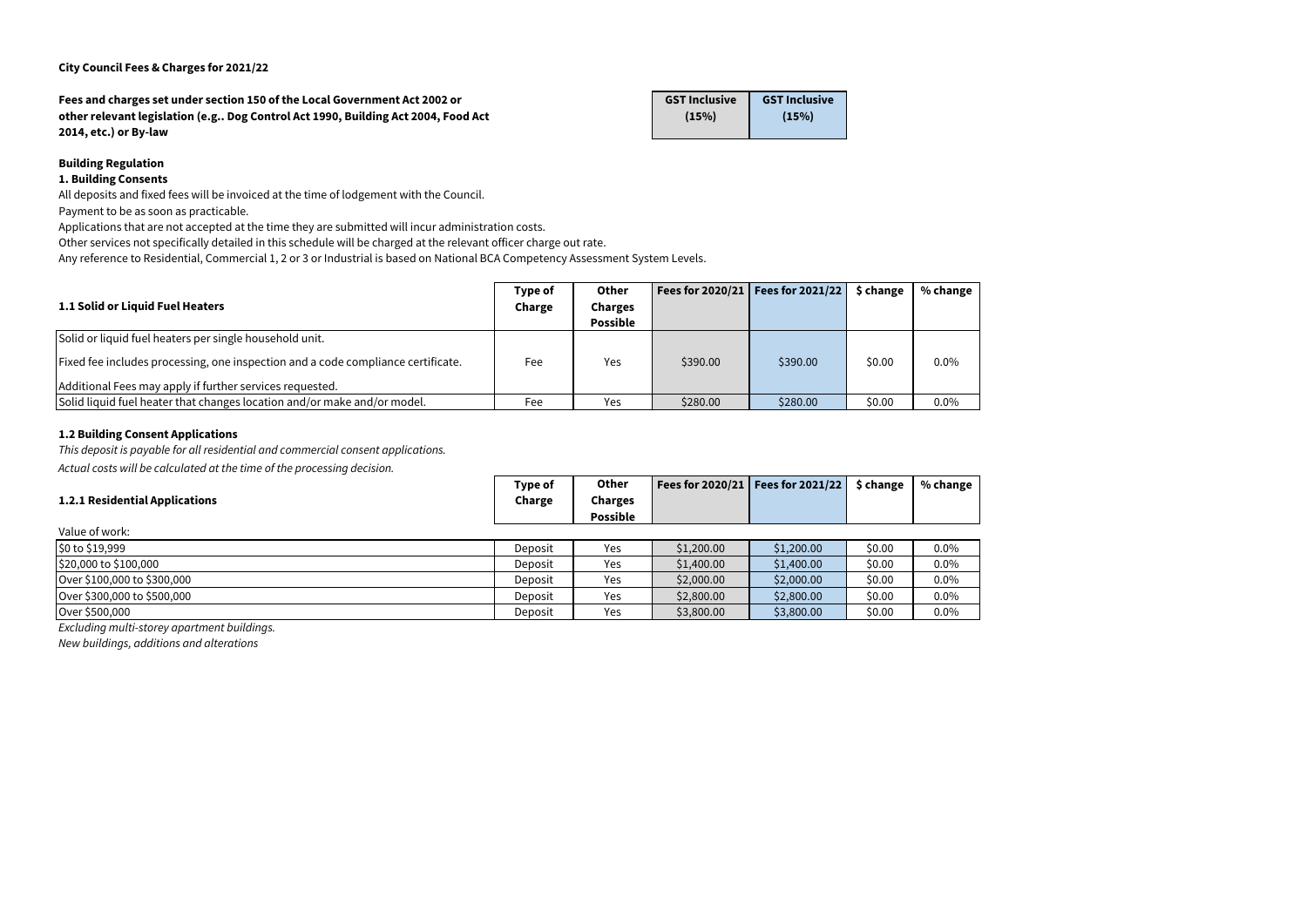| Fees and charges set under section 150 of the Local Government Act 2002 or        | <b>GST Inclusive</b> | <b>GST Inclusive</b> |
|-----------------------------------------------------------------------------------|----------------------|----------------------|
| other relevant legislation (e.g Dog Control Act 1990, Building Act 2004, Food Act | (15%)                | (15%)                |
| 2014, etc.) or By-law                                                             |                      |                      |

## **Building Regulation**

| <b>1.2.2 Commercial Applications</b> | Type of<br>Charge | <b>Other</b><br><b>Charges</b><br><b>Possible</b> |            | Fees for 2020/21   Fees for 2021/22 | \$ change | % change |
|--------------------------------------|-------------------|---------------------------------------------------|------------|-------------------------------------|-----------|----------|
| Value of work:                       |                   |                                                   |            |                                     |           |          |
| $\frac{1}{2}0$ to \$19,999           | Deposit           | Yes                                               | \$1,550.00 | \$1,550.00                          | \$0.00    | $0.0\%$  |
| $$20,000$ to $$100,000$              | Deposit           | Yes                                               | \$2,670.00 | \$2,670.00                          | \$0.00    | $0.0\%$  |
| Over \$100,000 to \$500,000          | Deposit           | Yes                                               | \$4,000.00 | \$4,000.00                          | \$0.00    | $0.0\%$  |
| Over \$500,000 to \$1m               | Deposit           | Yes                                               | \$5,850.00 | \$5,850.00                          | \$0.00    | $0.0\%$  |
| Over \$1m                            | Deposit           | Yes                                               | \$7,990.00 | \$7,990.00                          | \$0.00    | $0.0\%$  |
| $\sim$ $\sim$ $\sim$ $\sim$          |                   |                                                   |            |                                     |           |          |

*Including multi-storey apartment buildings.*

*New buildings, additions and alterations* 

|                                                            | Type of | Other           |          | Fees for 2020/21   Fees for 2021/22 | \$ change | % change |
|------------------------------------------------------------|---------|-----------------|----------|-------------------------------------|-----------|----------|
| 1.2.3 Amendment of a Building Consent                      | Charge  | Charges         |          |                                     |           |          |
|                                                            |         | <b>Possible</b> |          |                                     |           |          |
| l- Minor Variation                                         | Fee     | Yes             | \$185.00 | \$185.00                            | \$0.00    | $0.0\%$  |
| - Residential Amendment                                    | Deposit | Yes             | \$495.00 | \$495.00                            | \$0.00    | $0.0\%$  |
| - Commercial/Industrial Amendment                          | Deposit | Yes             | \$740.00 | \$740.00                            | \$0.00    | $0.0\%$  |
| - Amendment to modify building code clause B2 - Durability | Deposit | Yes             | \$162.50 | \$162.50                            | \$0.00    | $0.0\%$  |

| 1.2.4 Miscellaneous fees associated with granting of a Building Consent and other |        | <b>Other</b>    |                    | Fees for $2020/21$ Fees for $2021/22$ | \$ change | % change |
|-----------------------------------------------------------------------------------|--------|-----------------|--------------------|---------------------------------------|-----------|----------|
| requests.                                                                         | Charge | <b>Charges</b>  |                    |                                       |           |          |
|                                                                                   |        | <b>Possible</b> |                    |                                       |           |          |
| Registration of section 73 certificates under the Building Act 2004.              | Fee    | Yes             | \$420.00           | \$420.00                              | \$0.00    | $0.0\%$  |
| Registration of section 75 certificates under the Building Act 2004.              | Fee    | Yes             | \$420.00           | \$420.00                              | \$0.00    | $0.0\%$  |
| Preparation of legal instrument associated with Building Control function         | Fee    | Yes             | <b>Actual Cost</b> | <b>Actual Cost</b>                    |           |          |
| Discharge of: Land Covenant in Gross, Memorandum of Encumbrance, Section 73, and  | Fee    | Yes             | <b>Actual Cost</b> | <b>Actual Cost</b>                    |           |          |
| Section 77.                                                                       |        |                 |                    |                                       |           |          |
| <b>Fire Engineering Brief (FEB)</b>                                               | Fee    | Yes             | <b>Actual Cost</b> | <b>Actual Cost</b>                    |           |          |
| Temporary Venue Approval                                                          | Fee    | Yes             | <b>Actual Cost</b> | <b>Actual Cost</b>                    |           |          |
| Building Control Technical Advice                                                 | Fee    | Yes             | <b>Actual Cost</b> | <b>Actual Cost</b>                    |           |          |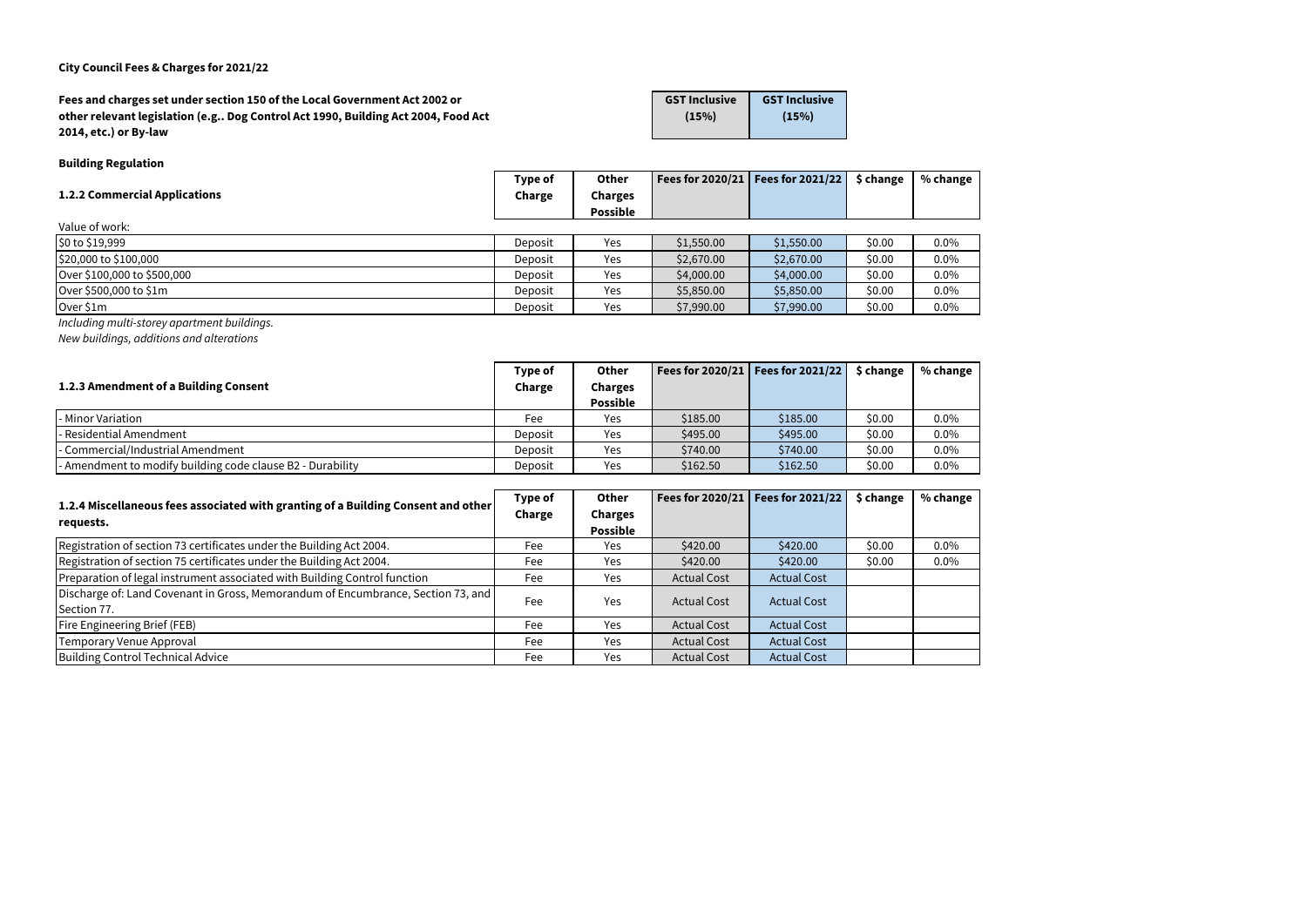**Fees and charges set under section 150 of the Local Government Act 2002 or other relevant legislation (e.g.. Dog Control Act 1990, Building Act 2004, Food Act 2014, etc.) or By-law**

**GST Inclusive (15%)**

**GST Inclusive (15%)**

### **Building Regulation**

**1.3 Building Consents - Fixed Fees**

|                                        | Type of | Other           |            | Fees for 2020/21   Fees for 2021/22 | \$ change | % change |
|----------------------------------------|---------|-----------------|------------|-------------------------------------|-----------|----------|
| 1.3.1 Streamline Residential Dwellings | Charge  | <b>Charges</b>  |            |                                     |           |          |
|                                        |         | <b>Possible</b> |            |                                     |           |          |
| Up to \$300,000                        | Fee     | Yes             | \$1,750.00 | \$1,750.00                          | \$0.00    | $0.0\%$  |
| Over \$300,000 to \$500,000            | Fee     | Yes             | \$1,900.00 | \$1,900.00                          | \$0.00    | $0.0\%$  |
| Over \$500,000                         | Fee     | Yes             | \$2,500.00 | \$2,500.00                          | \$0.00    | 0.0%     |

*Fixed processing fee from participants in the Streamline consenting process.*

*Covers the processing costs for the consent only.*

*Excludes inspections or any other Council/Government fees and levies*

*Additional categories of work may be added to the Streamline Building Consent* 

*process.*

|                                                                                                 | Type of            | Other           |          | Fees for 2020/21   Fees for 2021/22 | \$ change | % change |
|-------------------------------------------------------------------------------------------------|--------------------|-----------------|----------|-------------------------------------|-----------|----------|
| 1.3.2. Building Inspection Fees                                                                 | Charge             | <b>Charges</b>  |          |                                     |           |          |
|                                                                                                 |                    | <b>Possible</b> |          |                                     |           |          |
| -- Residential (excluding multi-storey apartment buildings)                                     | Hourly Rate        | Yes             | \$200.00 | \$200.00                            | \$0.00    | $0.0\%$  |
| $\left  \cdot \right $ - Commercial (including multi-storey apartment buildings and industrial) | <b>Hourly Rate</b> | Yes             | \$255.00 | \$255.00                            | \$0.00    | $0.0\%$  |

*Per inspection not exceeding one hour.*

*Any time over an hour will be charged in 15 minute increments.*

*Not all chargeable time is on site.*

*Offsite tasks may include assessment, communications and decisions made.*

|                                                                      | Type of | <b>Other</b>    |          | Fees for 2020/21   Fees for 2021/22 | \$ change | % change |
|----------------------------------------------------------------------|---------|-----------------|----------|-------------------------------------|-----------|----------|
| 1.3.3 Notice to Fix                                                  | Charge  | Charges         |          |                                     |           |          |
|                                                                      |         | <b>Possible</b> |          |                                     |           |          |
| Notice to fix                                                        | Deposit | Yes             | \$370.00 | \$370.00                            | \$0.00    | 0.0%     |
| <b>Extension of time to start work on an issued building consent</b> | Deposit | Yes             | \$150.00 | \$150.00                            | \$0.00    | 0.0%     |

*Costs exceeding the scheduled fee will be recovered at the relevant officer hourly rate.*

| 1.3.4 Certificate for Public Use.       | Type of<br>Charge | <b>Other</b><br>Charges<br><b>Possible</b> |          | Fees for 2020/21   Fees for 2021/22 | \$ change | % change |
|-----------------------------------------|-------------------|--------------------------------------------|----------|-------------------------------------|-----------|----------|
| $\left  \cdot \right $ Commercial 1 & 2 | Deposit           | Yes                                        | \$430.00 | \$430.00                            | \$0.00    | 0.0%     |
| -- Commercial 3                         | Deposit           | Yes                                        | \$850.00 | \$850.00                            | \$0.00    | 0.0%     |

*Appropriate fees are set at the discretion of the General Manager.*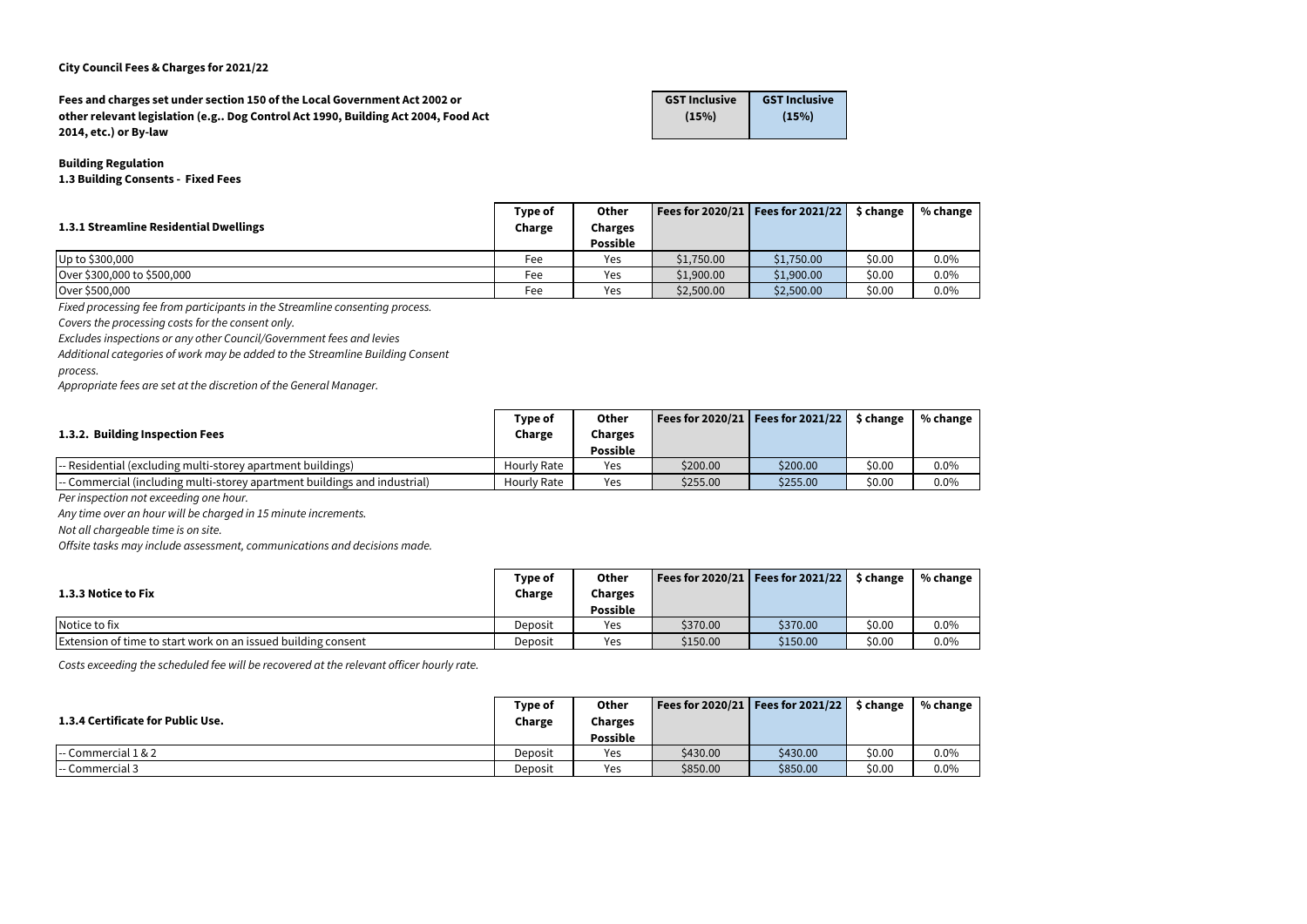**Fees and charges set under section 150 of the Local Government Act 2002 or other relevant legislation (e.g.. Dog Control Act 1990, Building Act 2004, Food Act 2014, etc.) or By-law**

| <b>GST Inclusive</b> | <b>GST Inclusive</b> |
|----------------------|----------------------|
| (15%)                | (15%)                |
|                      |                      |

### **Building Regulation**

*Scheduled cost includes deposit, assessment and inspection*

*Costs exceeding the scheduled fee will be recovered at the relevant office hourly rate.*

|                                                                         | Type of | <b>Other</b>                      |            | Fees for $2020/21$   Fees for $2021/22$ | \$ change | % change |
|-------------------------------------------------------------------------|---------|-----------------------------------|------------|-----------------------------------------|-----------|----------|
| 1.3.5. Code Compliance Certificates                                     | Charge  | <b>Charges</b><br><b>Possible</b> |            |                                         |           |          |
| Residential minor building work.                                        | Deposit | <b>Yes</b>                        | \$126.00   | \$126.00                                | \$0.00    | $0.0\%$  |
| Residential accessory buildings and residential alterations.            | Deposit | Yes                               | \$220.00   | \$220.00                                | \$0.00    | 0.0%     |
| Residential new dwellings (excluding multi-storey apartment buildings). | Deposit | Yes                               | \$360.00   | \$360.00                                | \$0.00    | $0.0\%$  |
| Commercial 1 & 2 and Residential multi storey apartment buildings.      | Deposit | Yes                               | \$550.00   | \$550.00                                | \$0.00    | $0.0\%$  |
| Alterations to a Commercial 3 building less than or equal to \$500,000  | Deposit | Yes                               | \$550.00   | \$550.00                                | \$0.00    | $0.0\%$  |
| Commercial 3 over \$500,000                                             | Deposit | Yes                               | \$1,200.00 | \$1,200.00                              | \$0.00    | $0.0\%$  |

*Costs exceeding the scheduled fee will be recovered at the relevant officer hourly rate.*

| <b>1.4 Other Building Act Applications</b>                                                                                    | Type of<br>Charge | <b>Other</b><br><b>Charges</b><br><b>Possible</b> | Fees for 2020/21 | <b>Fees for 2021/22</b> | \$ change | % change |
|-------------------------------------------------------------------------------------------------------------------------------|-------------------|---------------------------------------------------|------------------|-------------------------|-----------|----------|
| 1.4.1 Schedule 1 Exemption Application                                                                                        |                   |                                                   |                  |                         |           |          |
| <b>Residential Exemptions</b><br>[Costs exceeding the scheduled fee will be recovered at the relevant officer hourly<br>rate] | Fixed Fee         |                                                   | \$590.00         | \$649.00                | \$59.00   | 10.0%    |
| Commercial Exemptions<br>[Costs exceeding the scheduled fee will be recovered at the relevant officer hourly<br>rate]         | Fixed Fee         |                                                   | \$800.00         | \$880.00                | \$80.00   | 10.0%    |
| <b>Marquees Exemptions</b><br>[Costs exceeding the scheduled fee will be recovered at the relevant officer hourly<br>rate]    | Fixed Fee         | <b>Yes</b>                                        | \$490.00         | \$490.00                | \$0.00    | $0.0\%$  |

Note: Sometimes, building work to be done under an exemption application would trigger the requirement for a development contribution to be paid, if the work had been part of a building consent application. Instead of exercising its discretion to decline the exemption application the Council may seek agreement to the payment of a Development Impact fee as a condition of granting the exemption (also see clause 2.9.3 of the Development Contribution Policy).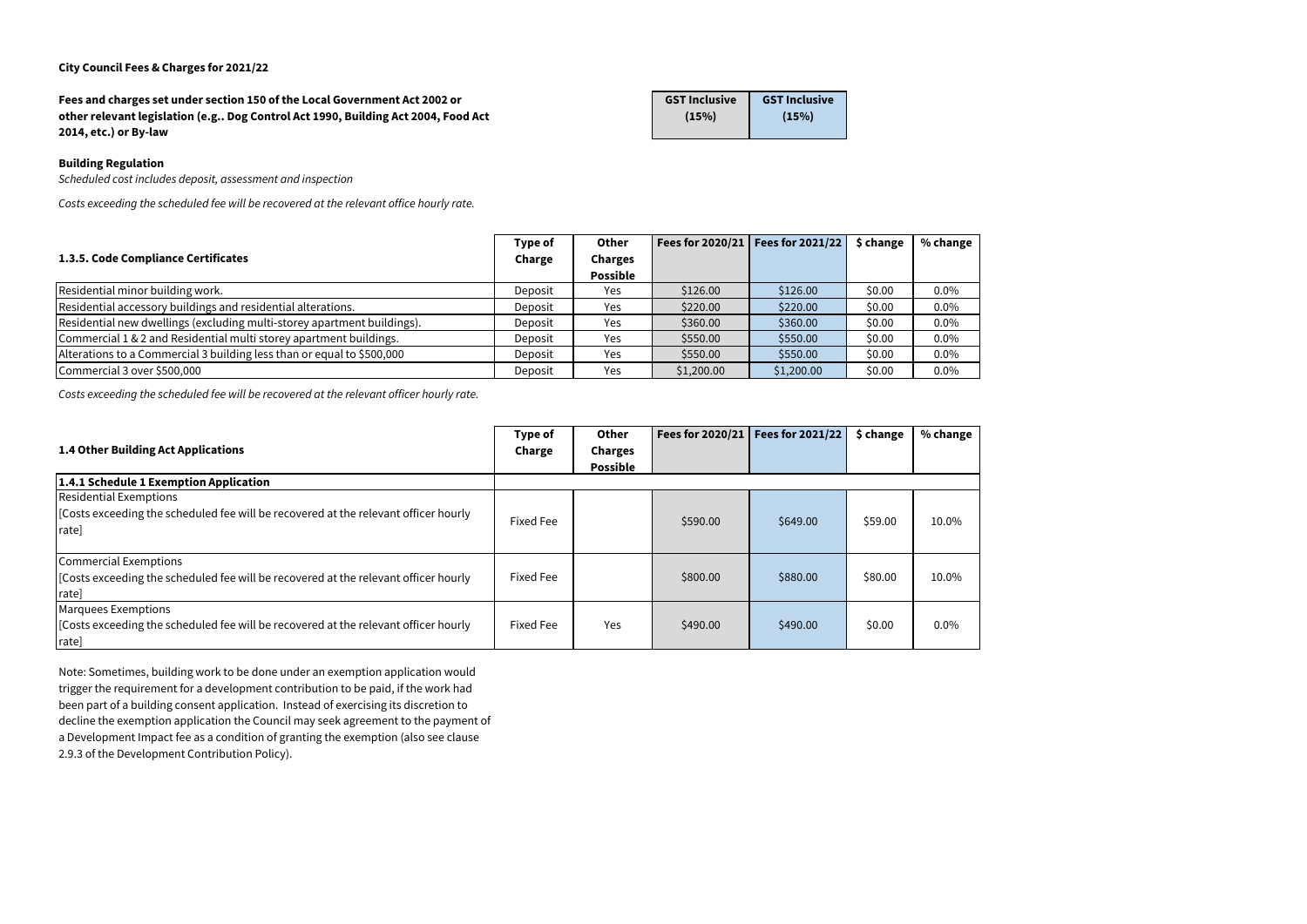| Fees and charges set under section 150 of the Local Government Act 2002 or        | <b>GST Inclusive</b> | <b>GST Inclusive</b> |
|-----------------------------------------------------------------------------------|----------------------|----------------------|
| other relevant legislation (e.g Dog Control Act 1990, Building Act 2004, Food Act | (15%)                | (15%)                |
| 2014, etc.) or By-law                                                             |                      |                      |

#### **Building Regulation**

| 1.4.2 Certificate of Acceptance                    | Type of      | <b>Other</b>    |               | Fees for 2020/21   Fees for 2021/22   $\,$ \$ change | % change |
|----------------------------------------------------|--------------|-----------------|---------------|------------------------------------------------------|----------|
|                                                    | Charge       | Charges         |               |                                                      |          |
|                                                    |              | <b>Possible</b> |               |                                                      |          |
| 1.4.2.1 Application for Certificate of Acceptance. | Case by Case |                 | Calculated at | Calculated at                                        |          |
|                                                    |              |                 | application   | application                                          |          |

| 1.4.2.2 Residential Certificate of Acceptance Applications. | Type of<br>Charge | <b>Other</b><br><b>Charges</b><br><b>Possible</b> |            | Fees for 2020/21   Fees for 2021/22 | \$ change | % change |
|-------------------------------------------------------------|-------------------|---------------------------------------------------|------------|-------------------------------------|-----------|----------|
| Value of work:                                              |                   |                                                   |            |                                     |           |          |
| $\frac{1}{20}$ to \$19,999                                  | Deposit           | Yes                                               | \$1,200.00 | \$1,200.00                          | \$0.00    | $0.0\%$  |
| $\frac{1520,000 \text{ to } $100,000}$                      | Deposit           | Yes                                               | \$1,400.00 | \$1,400.00                          | \$0.00    | $0.0\%$  |
| Over \$100,000 to \$300,000                                 | Deposit           | Yes                                               | \$2,000.00 | \$2,000.00                          | \$0.00    | $0.0\%$  |
| Over \$300,000 to \$500,000                                 | Deposit           | Yes                                               | \$2,800.00 | \$2,800.00                          | \$0.00    | $0.0\%$  |
| Over \$500,000                                              | Deposit           | Yes                                               | \$3,800.00 | \$3,800.00                          | \$0.00    | $0.0\%$  |

*Second element of charge recovered under Section 96(1) (a) of the Building Act.*

*Costs exceeding the scheduled fee will be recovered at the relevant officer hourly rate.*

*Excluding multi-storey apartment buildings*

*Equivalent fees, charges or levies that would have been applied if a Building Consent had been obtained. The authority to recover these fees is enabled under Section 97 (e) of the Building Act 2004.*

| 1.4.2.3 Commercial Certificate of Acceptance Applications. | Type of<br>Charge | <b>Other</b><br><b>Charges</b><br><b>Possible</b> |            | Fees for 2020/21   Fees for 2021/22 | \$ change | % change |
|------------------------------------------------------------|-------------------|---------------------------------------------------|------------|-------------------------------------|-----------|----------|
| Value of work:                                             |                   |                                                   |            |                                     |           |          |
| $\frac{1}{20}$ to \$19,999                                 | Deposit           | Yes                                               | \$1,550.00 | \$1,550.00                          | \$0.00    | $0.0\%$  |
| \$20,000 to \$100,000                                      | Deposit           | Yes                                               | \$2,670.00 | \$2,670.00                          | \$0.00    | $0.0\%$  |
| Over \$100,000 to \$500,000                                | Deposit           | Yes                                               | \$4,000.00 | \$4,000.00                          | \$0.00    | $0.0\%$  |
| Over \$500,000 to \$1m                                     | Deposit           | Yes                                               | \$5,850.00 | \$5,850.00                          | \$0.00    | $0.0\%$  |
| Over $$1m$                                                 | Deposit           | Yes                                               | \$7,990.00 | \$7,990.00                          | \$0.00    | $0.0\%$  |

*Second element of charge recovered under Section 96(1) (a).*

*Costs exceeding the scheduled fee will be recovered at the relevant officer hourly rate.*

*Including multi-storey apartment buildings and industrial.*

| 1.4.3 Change of Use Application | Type of<br>Charge | <b>Other</b><br>Charges<br><b>Possible</b> |          | Fees for 2020/21   Fees for 2021/22 | \$ change | % change |
|---------------------------------|-------------------|--------------------------------------------|----------|-------------------------------------|-----------|----------|
| Application Fee                 | Deposit           | Yes                                        | \$540.00 | \$540.00                            | \$0.00    | 0.0%     |

*Primary purpose where use of building changes.*

*Fee based on 2 hour technical review and administration.*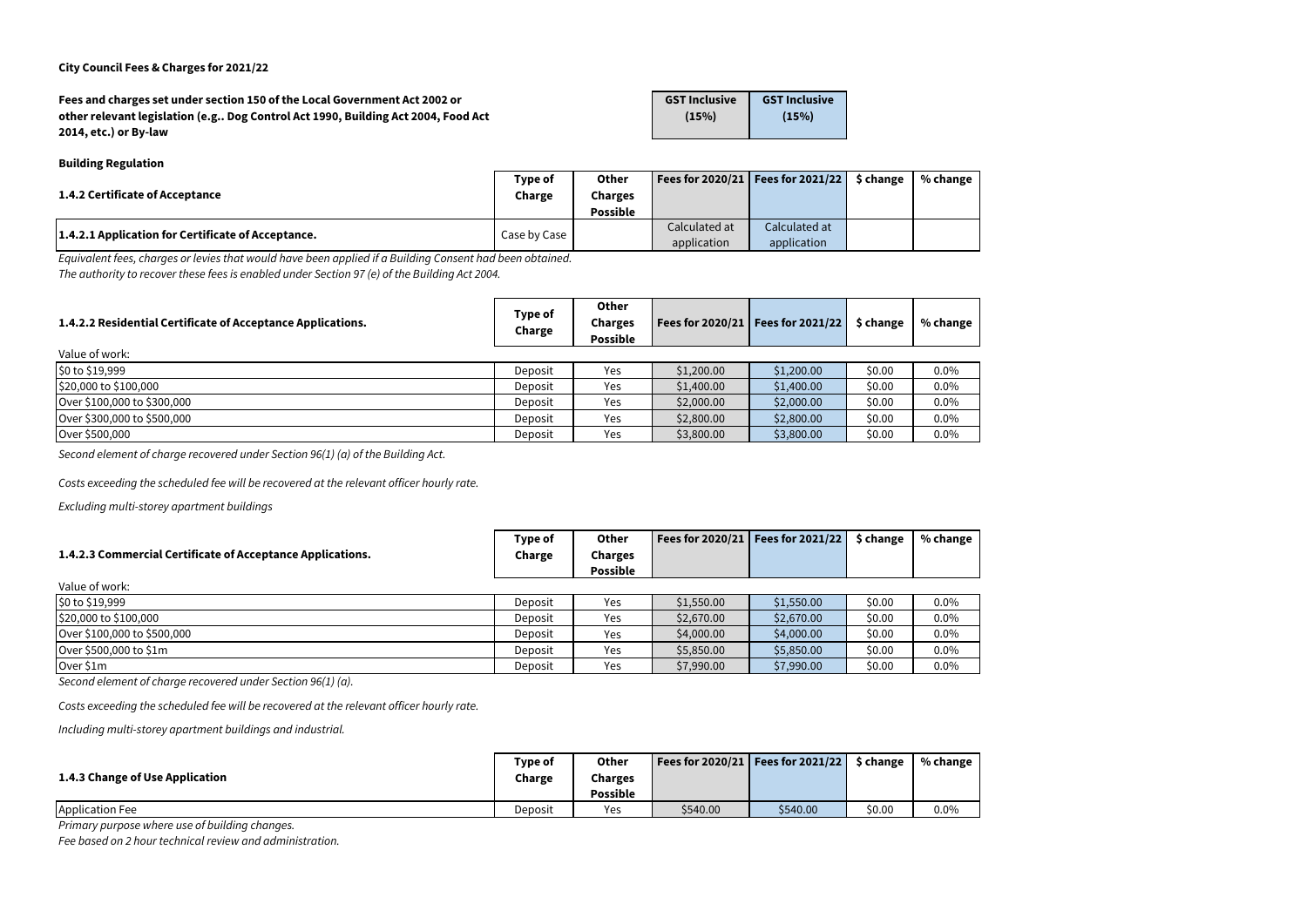**Fees and charges set under section 150 of the Local Government Act 2002 or other relevant legislation (e.g.. Dog Control Act 1990, Building Act 2004, Food Act 2014, etc.) or By-law GST Inclusive (15%) GST Inclusive (15%)**

#### **Building Regulation**

|                                           | Type of | <b>Other</b>    | Fees for 2020/21   Fees for 2021/22 | \$ change | % change |
|-------------------------------------------|---------|-----------------|-------------------------------------|-----------|----------|
| 1.4.4 Project Information Memoranda (PIM) | Charge  | Charges         |                                     |           |          |
|                                           |         | <b>Possible</b> |                                     |           |          |

Costs exceeding the scheduled fee will be recovered at the relevant officer hourly

| - Residential                    | Deposit | <b>YAS</b><br>ັບ | \$360.00 | \$360.00 | \$0.00 | 0.0%    |
|----------------------------------|---------|------------------|----------|----------|--------|---------|
| Commercial/Industrial            | Deposit | Yes              | \$485.00 | \$485.00 | \$0.00 | 0.0%    |
| <b>PIM Coordination Sign off</b> | Fee     |                  |          | \$30.00  |        | New fee |

|                                                                                | Type of | <b>Other</b>    |                    | Fees for $2020/21$ Fees for $2021/22$ | \$ change | % change |
|--------------------------------------------------------------------------------|---------|-----------------|--------------------|---------------------------------------|-----------|----------|
| 1.4.5 Building Warrant of Fitness                                              | Charge  | <b>Charges</b>  |                    |                                       |           |          |
|                                                                                |         | <b>Possible</b> |                    |                                       |           |          |
| Application for amendment to compliance schedule                               |         | Yes<br>Deposit  | $$125.00 + $40.00$ | $$125.00 + $40.00$                    |           |          |
|                                                                                |         |                 | per system         | per system                            |           |          |
| Annual Base Fee for administering a Building Warrant of Fitness (BWOF)         | Fee     |                 | \$125.00           | \$125.00                              | \$0.00    | $0.0\%$  |
| Annual Variable Fee for administering a Building Warrant of Fitness (BWOF) per | Fee     |                 | \$40.00            | \$40.00                               | \$0.00    | 0.0%     |
| system                                                                         |         |                 |                    |                                       |           |          |
| Issue compliance schedule or amended compliance schedule with code compliance  |         |                 | \$200.00           | \$200.00                              | \$0.00    | $0.0\%$  |
| certificate                                                                    | Deposit | Yes             |                    |                                       |           |          |
| <b>BWOF Audit Fee</b>                                                          | Deposit | Yes             | \$250.00           | \$250.00                              | \$0.00    | $0.0\%$  |

*Costs exceeding the scheduled fee will be recovered at the relevant officer hourly rate.*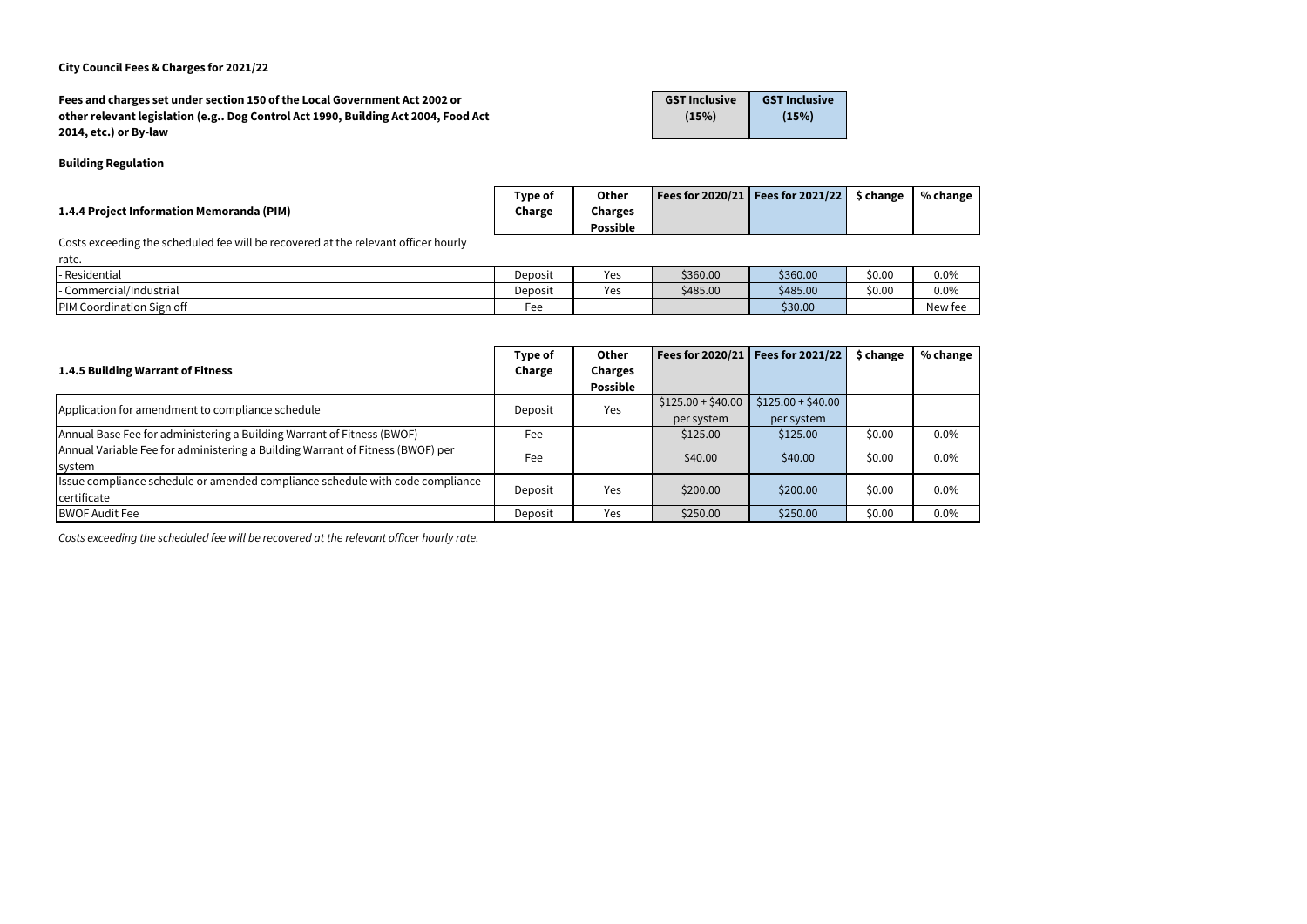**Fees and charges set under section 150 of the Local Government Act 2002 or other relevant legislation (e.g.. Dog Control Act 1990, Building Act 2004, Food Act 2014, etc.) or By-law GST Inclusive (15%) GST Inclusive (15%)**

## **Building Regulation**

|                                                                                                                     | Type of | <b>Other</b>                      |                             | Fees for $2020/21$   Fees for $2021/22$ | \$ change | % change |
|---------------------------------------------------------------------------------------------------------------------|---------|-----------------------------------|-----------------------------|-----------------------------------------|-----------|----------|
| 1.4.6. Miscellaneous Fees                                                                                           | Charge  | <b>Charges</b><br><b>Possible</b> |                             |                                         |           |          |
| Admin/Management Fee (applicable to all building consents without fixed fees and to<br>certificates of acceptance). | Fee     |                                   | \$175.00                    | \$175.00                                | \$0.00    | $0.0\%$  |
| Building Levy as per The Building Act 2004 for work valued over \$20,444                                            | Fee     |                                   | \$1.75 per \$1,000<br>value | \$1.75 per \$1,000<br>value             |           |          |
| Building Research Levy as per The Building Research Levy Act 1969 for work valued<br>over \$20,000 (BRANZ Levy).    | Fee     |                                   | \$1.00 per \$1,000<br>value | \$1.00 per \$1,000<br>value             |           |          |
| Residential Accreditation Levy (Payable on all Building Consents to recover<br>appropriate Council costs).          | Fee     |                                   | \$0.40 per \$1,000<br>value | \$0.40 per \$1,000<br>value             |           |          |
| Commercial Accreditation Levy (Payable on all Building Consents to recover<br>appropriate Council costs).           | Fee     |                                   | \$0.60 per \$1,000<br>value | \$0.60 per \$1,000<br>value             |           |          |
| Costs recovered under the Building (Accreditation of Building Consent<br><b>Authorities) Regulations 2006.</b>      |         |                                   |                             |                                         |           |          |
| Application for Exemption for an Earthquake Prone Building (New Charge).                                            | Deposit | Yes                               | \$610.00                    | \$610.00                                | \$0.00    | $0.0\%$  |
| Application for an Extension of time for a Heritage Earthquake Prone Building.                                      | Deposit | Yes                               | \$610.00                    | \$610.00                                | \$0.00    | $0.0\%$  |
| Assessment of information related to a Building's EQP status.                                                       | Deposit | Yes                               | \$610.00                    | \$610.00                                | \$0.00    | $0.0\%$  |
| Notification of works to be placed on property file                                                                 | Fee     |                                   | \$65.00                     | \$65.00                                 | \$0.00    | $0.0\%$  |
| Document storage fee for consents issued by other Building Consent Authorities                                      | Deposit |                                   | <b>Actual Cost</b>          | <b>Actual Cost</b>                      |           |          |
| Electronic file management charge                                                                                   | Fee     |                                   | \$52.00                     | \$52.00                                 | \$0.00    | $0.0\%$  |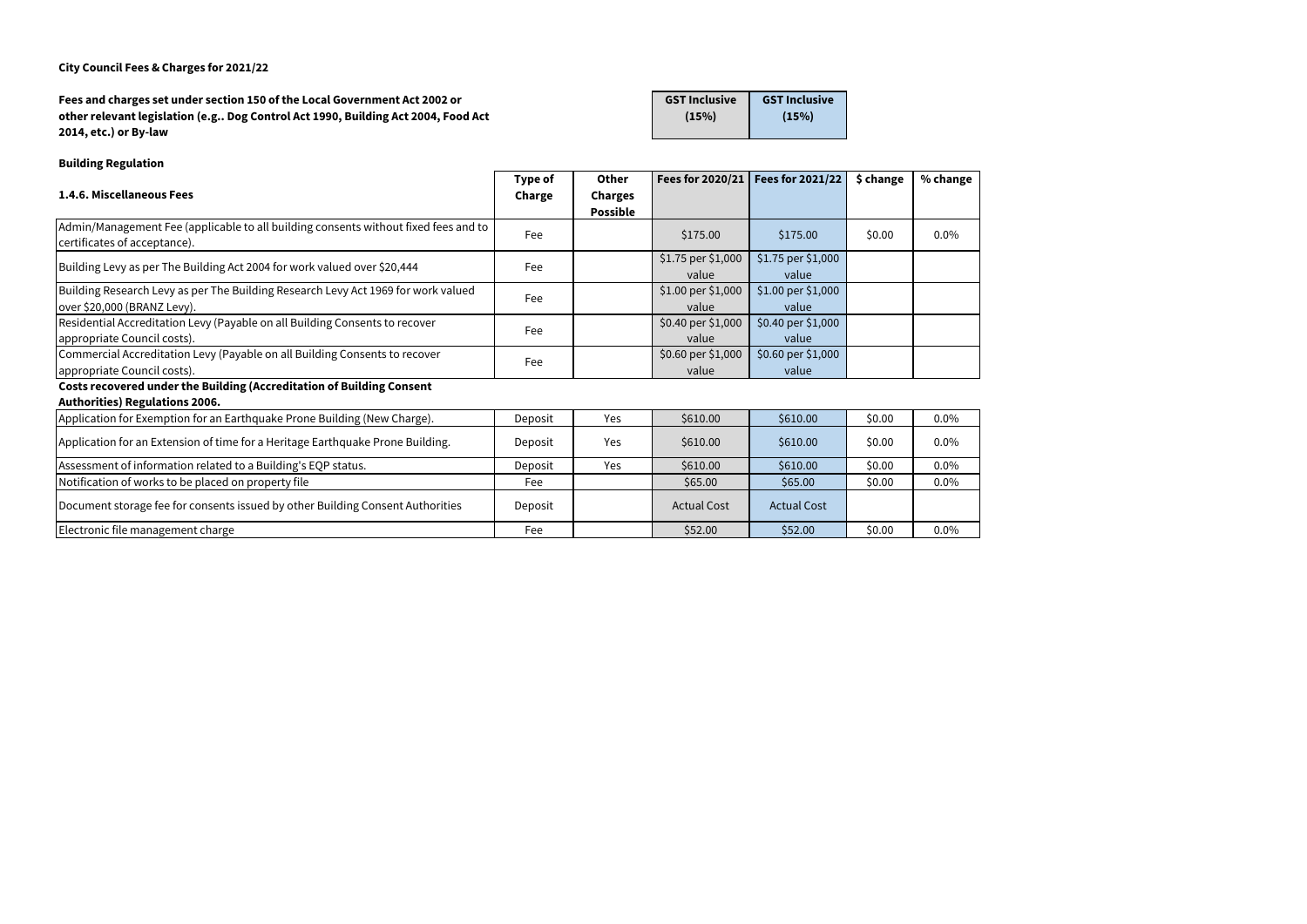| Fees and charges set under section 150 of the Local Government Act 2002 or        | <b>GST Inclusive</b> | <b>GST Inclusive</b> |
|-----------------------------------------------------------------------------------|----------------------|----------------------|
| other relevant legislation (e.g Dog Control Act 1990, Building Act 2004, Food Act | (15%)                | (15%)                |
| 2014, etc.) or By-law                                                             |                      |                      |

#### **Building Regulation**

| 1.5 Relevant Officer Charge Out Hourly Rates                                                         | Type of<br>Charge | <b>Other</b><br><b>Charges</b><br><b>Possible</b> |          | Fees for 2020/21   Fees for 2021/22 | \$ change | % change |
|------------------------------------------------------------------------------------------------------|-------------------|---------------------------------------------------|----------|-------------------------------------|-----------|----------|
| Rate 1: Building Administrator, Inspections Administration Officer                                   |                   |                                                   | \$120.00 | \$120.00                            | \$0.00    | $0.0\%$  |
| Rate 2: Code Compliance Auditors, Vetting Officers,                                                  |                   |                                                   | \$180.00 | \$180.00                            | \$0.00    | $0.0\%$  |
| Rate 3: Building Consent/Control Officer, Case Managers, External Contractor (insp. &<br>processing) |                   |                                                   | \$210.00 | \$210.00                            | \$0.00    | $0.0\%$  |
| Rate 4: Specialist, Senior Building Consent/Control Officer, Senior Building Inspector               |                   |                                                   | \$245.00 | \$245.00                            | \$0.00    | $0.0\%$  |
| Rate 5: Specialist Engineer, Principal Building Official, External Specialist                        |                   |                                                   | \$275.00 | \$275.00                            | \$0.00    | $0.0\%$  |
| Rate 6: Senior Engineer, Team Manager, Senior External Specialist                                    |                   |                                                   | \$294.00 | \$294.00                            | \$0.00    | $0.0\%$  |

*Any new roles will be matched with the closest role that exists on the schedule.*

| 1.6 Partnership Approvals Service                               | Type of<br>Charge | <b>Other</b><br>Charges<br><b>Possible</b> |                | Fees for 2020/21   Fees for 2021/22 | \$ change | % change |
|-----------------------------------------------------------------|-------------------|--------------------------------------------|----------------|-------------------------------------|-----------|----------|
| Case Manager hourly charge out rate                             |                   |                                            | \$210.00       | \$210.00                            | \$0.00    | 0.0%     |
| Individual agreements for service may be available to customers |                   |                                            | By negotiation | By negotiation                      |           |          |

*Available for projects where a case management approach will assist with the rebuild of the City.* 

 *Examples are projects of high profile, either in terms of site/dollar value/complexity or multiple project customers.* 

| 1.7. Pre Application Advice for Regulatory Services | Type of<br>Charge | <b>Other</b><br>Charges<br><b>Possible</b> |              | Fees for 2020/21   Fees for 2021/22 | \$ change | % change |
|-----------------------------------------------------|-------------------|--------------------------------------------|--------------|-------------------------------------|-----------|----------|
| <b>Pre-application Meetings</b>                     |                   |                                            | Actual costs | <b>Actual costs</b>                 |           |          |
|                                                     |                   |                                            | recovered.   | recovered.                          |           |          |

*Officer time and Administration costs pre and post meeting will be incorporated into total cost of service.*